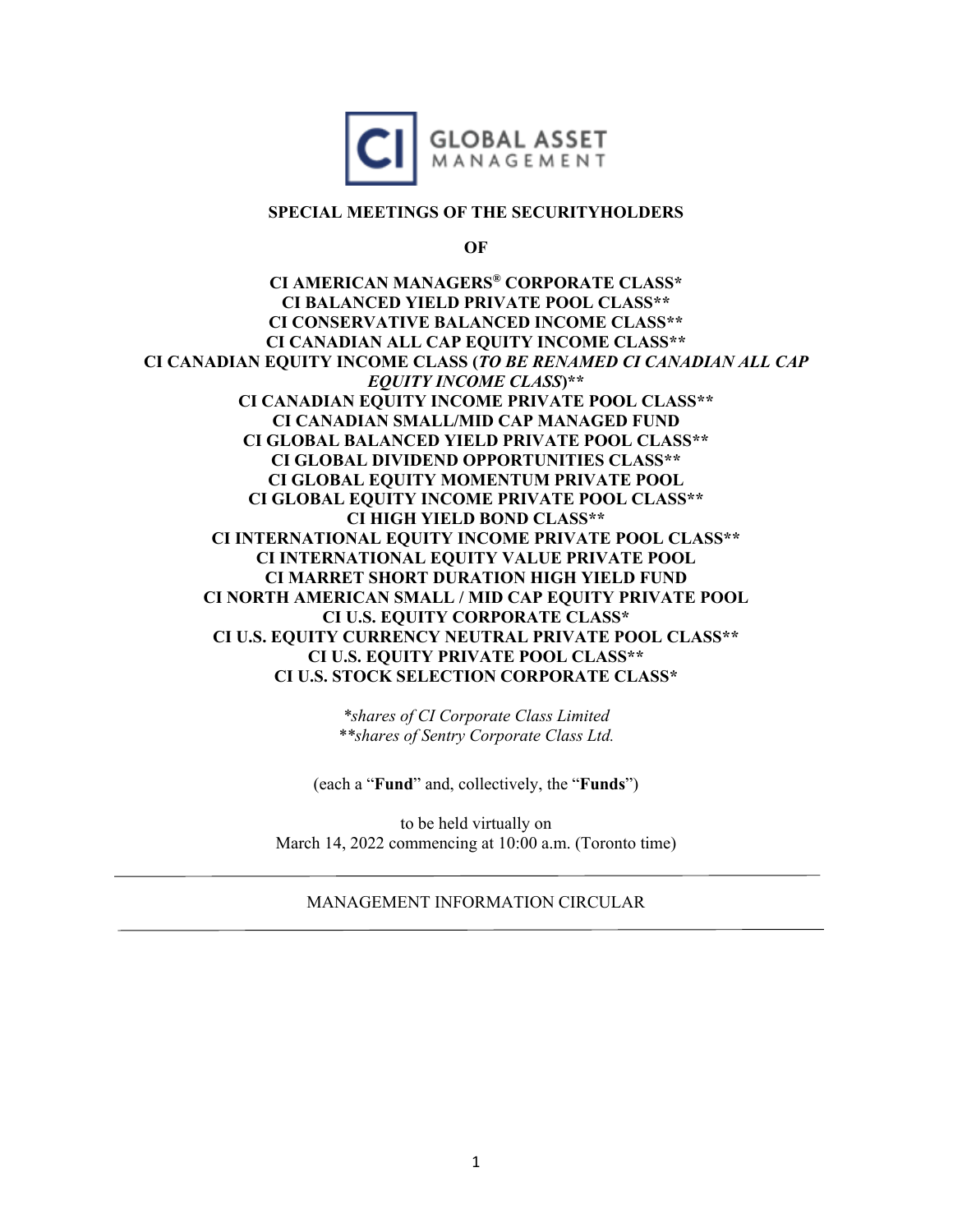#### **MANAGEMENT INFORMATION CIRCULAR**

#### **SOLICITATION OF PROXIES**

This Management Information Circular (the "**Circular**") is furnished to securityholders of each of CI Global Equity Momentum Private Pool, CI International Equity Value Private Pool, CI North American Small / Mid Cap Equity Private Pool, CI Canadian Small/Mid Cap Managed Fund, CI Marret Short Duration High Yield Fund (each a "**Terminating Trust Fund**", and collectively, the "**Terminating Trust Funds**"), CI Global Balanced Yield Private Pool Class, CI Balanced Yield Private Pool Class, CI Canadian Equity Income Private Pool Class, CI U.S. Equity Private Pool Class, CI U.S. Equity Currency Neutral Private Pool Class, CI Global Equity Income Private Pool Class, CI International Equity Income Private Pool Class, CI Conservative Balanced Income Class, CI Canadian All Cap Equity Income Class, CI Global Dividend Opportunities Class, CI American Managers® Corporate Class, CI U.S. Equity Corporate Class, CI High Yield Bond Class (each, a "**Terminating Corporate Fund**" and collectively, the "**Terminating Corporate Funds**" and, together with the Terminating Trust Funds, the "**Terminating Funds**"), CI Canadian Equity Income Class (*to be renamed CI Canadian All Cap Equity Income Class*) and CI U.S. Stock Selection Corporate Class (each a "**Continuing Corporate Fund**", and collectively, the "**Continuing Corporate Funds"** and, together with the Terminating Corporate Funds, the "**Corporate Funds**") in connection with the solicitation of proxies by CI Global Asset Management ("**CI**"), in its capacity as the manager of the Funds (the "**Manager**") and on behalf of the board of directors of CI Corporate Class Limited (the " **CI Corporation**") and Sentry Corporate Class Ltd. (the "**Sentry Corporation**", and together with CI Corporation, the "**Corporations**") in respect of the Corporate Funds, as applicable, to be used at the special meetings of the securityholders (each a "**Meeting**" and collectively, the "**Meetings**") of the Funds to be held on March 14, 2022, commencing at 10:00 a.m. (Toronto time), for the reasons set out in the notice of availability of meeting materials (the "**Notice-and-Access Document**") calling the Meetings. The Meetings will be held solely as virtual (online) meetings by accessing the following link: [https://meet.secureonlinevote.com.](https://meet.secureonlinevote.com/) Although the Meetings are scheduled to be held at the same time and in the same manner for purposes of convenience, a separate vote will be held for each Fund and matter to be decided upon in respect of such Fund.

If a Meeting is adjourned, the Notice-and-Access Document shall constitute notice of the adjourned Meeting of the applicable Fund, which will be held in the same manner and at the same time on March 21, 2022.

To attend the Meetings or any adjournment thereof, securityholders of the Funds and duly appointed proxyholders must go to [https://meet.secureonlinevote.com](https://meet.secureonlinevote.com/) and enter their 12-digit control number located on their form of proxy. Upon successful registration, a personalized meeting link will be displayed (if registering in advance of the date of the Meetings) or a "Join Meeting" button will appear (if registering on the date of the Meetings). The Meetings are hosted on the Zoom teleconferencing platform. To participate in the Meetings, attendees must install the Zoom client software application on their smartphone, tablet or computer. Attendees will be prompted to install Zoom when they click on the personalized link or "Join Meeting" button. **It is recommended that attendees join the virtual Meetings at least 30 minutes before the meeting start time in order to allow ample time to check into the Meetings.**

**Due to the COVID-19 pandemic and current restrictions placed on public gatherings, investors will not be able to attend the Meetings physically.** Securityholders of the Funds and dulyappointed proxyholders, regardless of geographic location, will have an equal opportunity to participate at the Meetings asthey would at physical meetings\*, provided they remain connected online at all times during the Meetings. Securityholders will be able to listen to the Meetings and to ask questions when prompted while the Meetings are being held, and to submit their votes during the assigned voting period at [www.secureonlinevote.com](http://www.secureonlinevote.com/) by entering the 12-digit control number located on their form of proxy.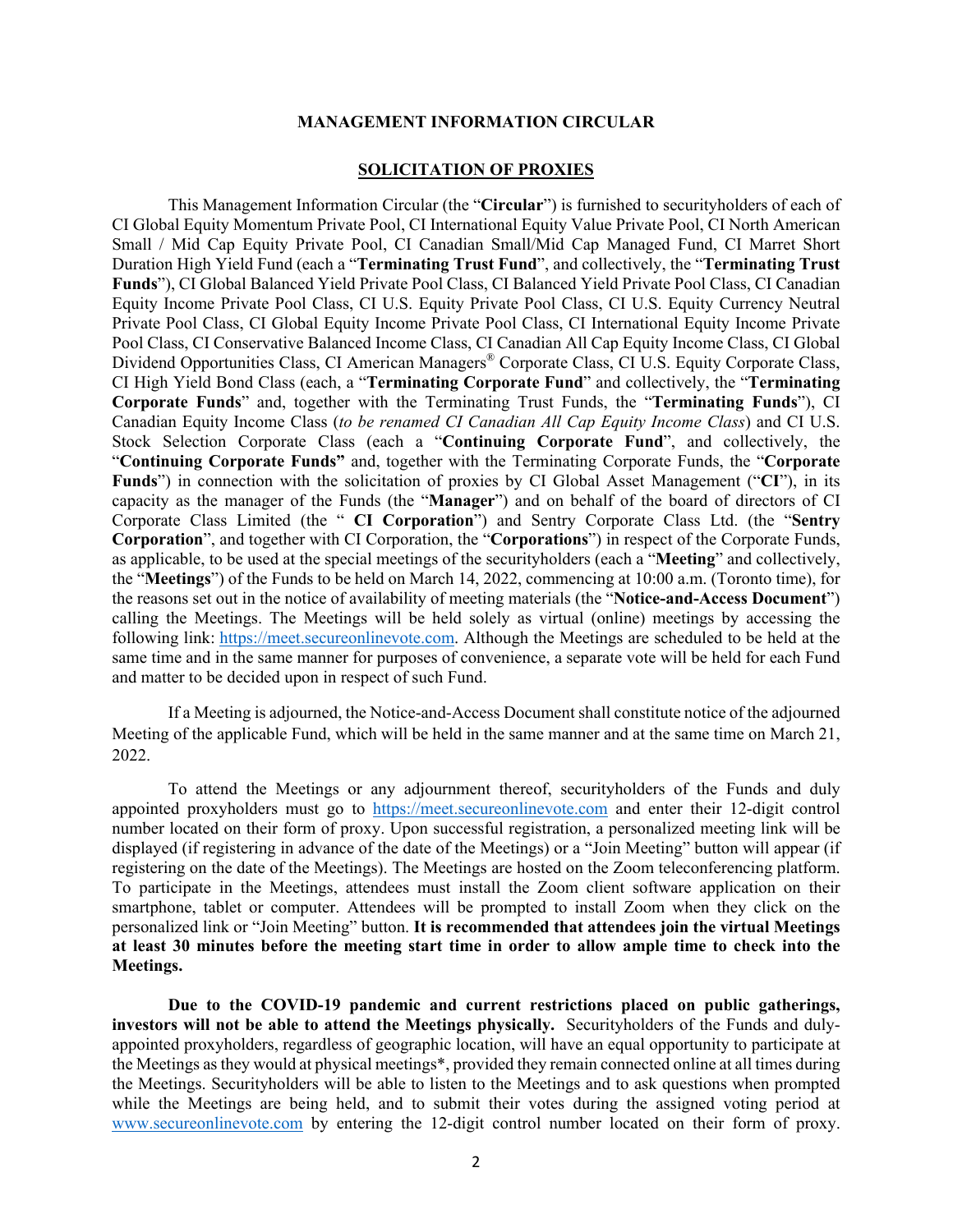Securityholders are strongly encouraged to submit their votes or forms of proxy ahead of the Meetings. It is the responsibility of each participant to ensure he or she is connected before, and for the duration of, the Meetings. For any questions regarding a securityholder's ability to participate or vote at the Meetings, please contact Proxy Processing, Doxim Solutions Inc. at [info@secureonlinevote.com.](mailto:info@secureonlinevote.com)

#### *\*Please refer to the section entitled "Attending the Online Meetings" for more information.*

The Manager is using the notice-and-access procedure (the "**Notice-and-Access Procedure**") to reduce the volume of printed materials distributed for the Meetings. The Manager is sending proxy-related materials using the Notice-and-Access Procedure to securityholders.

**The Manager is providing this Circular in connection with its solicitation of proxies for use at the Meetings. The Manager makes this solicitation on behalf of the Funds. The Manager or its agents may solicit these proxies by mail, personally, by telephone, by email or by facsimile transmission. The Manager will bear the costs of soliciting proxies for the Meetings.**

The resolutions that are to be considered and voted on at the Meetings of the Funds are set out in Schedules "A" to "D" of this Circular.

Quorum for the Meeting of each Terminating Fund and CI Canadian Equity Income Class is two (2) securityholders present in person or represented by proxy. If quorum is not achieved at such Meeting, the Meeting will be adjourned.

Quorum for the Meeting of CI U.S. Stock Selection Corporate Class is ten percent (10%) of the securities present or represented by proxy. If quorum is not achieved at such Meeting, the Meeting will be adjourned and the securityholders present and represented by proxies at the adjourned Meeting will constitute a quorum.

Except as otherwise stated, the information contained in this Circular is given as of February 10, 2022.

#### **CAUTIONARY STATEMENT REGARDING FORWARD-LOOKING STATEMENTS**

Certain statements included in this Circular may constitute "forward-looking statements". All statements, other than statements of historical fact, included in this Circular that address future activities, events, developments or financial performance, are forward-looking statements. These forward-looking statements can be identified by the use of forward-looking words such as "may", "should", "will", "could", "expect", "intend", "plan", "estimate", "anticipate", "believe", "future" or "continue" or the negatives thereof or similar variations. These forward-looking statements are based on certain assumptions and analyses made by the Manager and its management in light of their experiences and their perception of historical trends, current conditions and expected future developments, as well as other factors they believe are appropriate in the circumstances. Securityholders are cautioned not to put undue reliance on such forward-looking statements, which reflect the analysis of management of the Manager only as of the date of this Circular and are not a guarantee of performance. Such forward-looking statements are subject to a number of uncertainties, assumptions and other factors, many of which are outside the control of the Manager that could cause actual results to differ materially from those expressed or implied by such forward-looking statements. All forward-looking statements are expressly qualified in their entirety by the cautionary statements set forth above. The Manager undertakes no obligation, and expressly disclaims any intention or obligation, to update or revise any forward-looking statements, whether as a result of new information, future events or otherwise, except as may be required by applicable law.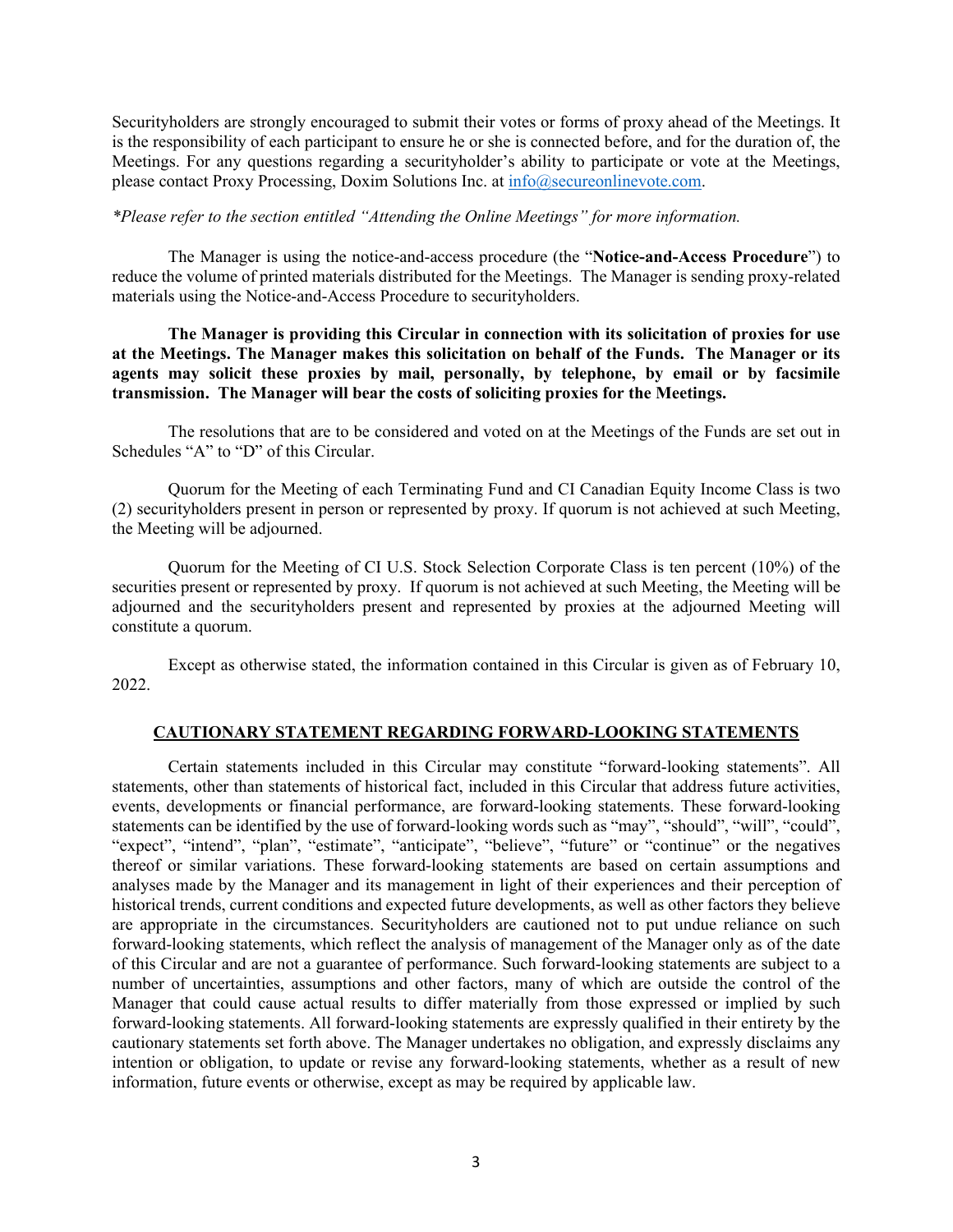## **PURPOSES OF THE MEETINGS**

The purposes of the Meetings are to consider and, if deemed appropriate, as applicable:

- 1. For securityholders of each Terminating Fund and each Continuing Corporate Fund, to approve the proposals to merge each Terminating Fund into the corresponding Continuing Fund (as defined below), as described in this Circular and the resolutions attached in Schedules "A" to "C", and such other steps as may be necessary or desirable to give effect to the resolutions;
- 2. For securityholders of CI Canadian Equity Income Class (*to be renamed CI Canadian All Cap Equity Income Class*) to approve the proposal to change its investment objective, as described in this Circular and the resolutions attached in Schedule "D", and such other steps as may be necessary or desirable to give effect to the resolutions; and
- 3. To transact such other business as may properly come before a Meeting or any adjournment thereof.

# **PROPOSED FUND MERGERS**

# **INTRODUCTION**

The Manager is seeking the approval of securityholders of each Terminating Fund and each Continuing Corporate Fund to complete the merger (each a "**Merger**") of the Terminating Fund into the fund shown opposite its name below (each a "**Continuing Fund**" and, collectively, the "**Continuing Funds**").

| <b>Merger</b>  | <b>Terminating Fund</b>                                  | <b>Continuing Fund</b>                      |
|----------------|----------------------------------------------------------|---------------------------------------------|
| 1              | CI Global Balanced Yield Private Pool<br>Class           | CI Global Asset Allocation Private Pool     |
| $\overline{2}$ | CI Balanced Yield Private Pool Class                     | CI Global Asset Allocation Private Pool     |
| 3              | CI Canadian Equity Income Private Pool<br>Class          | CI Canadian Equity Private Pool             |
| $\overline{4}$ | CI U.S. Equity Private Pool Class                        | CI U.S. Equity Private Pool                 |
| 5              | CI U.S. Equity Currency Neutral Private<br>Pool Class    | CI U.S. Equity Private Pool                 |
| 6              | CI Global Equity Momentum Private Pool                   | CI Global Concentrated Equity Private Pool  |
| 7              | CI Global Equity Income Private Pool<br>Class            | CI Global Concentrated Equity Private Pool  |
| 8              | CI International Equity Income Private Pool<br>Class     | CI International Equity Growth Private Pool |
| 9              | CI International Equity Value Private Pool               | CI International Equity Growth Private Pool |
| 10             | CI North American Small / Mid Cap Equity<br>Private Pool | CI Global Smaller Companies Private Pool    |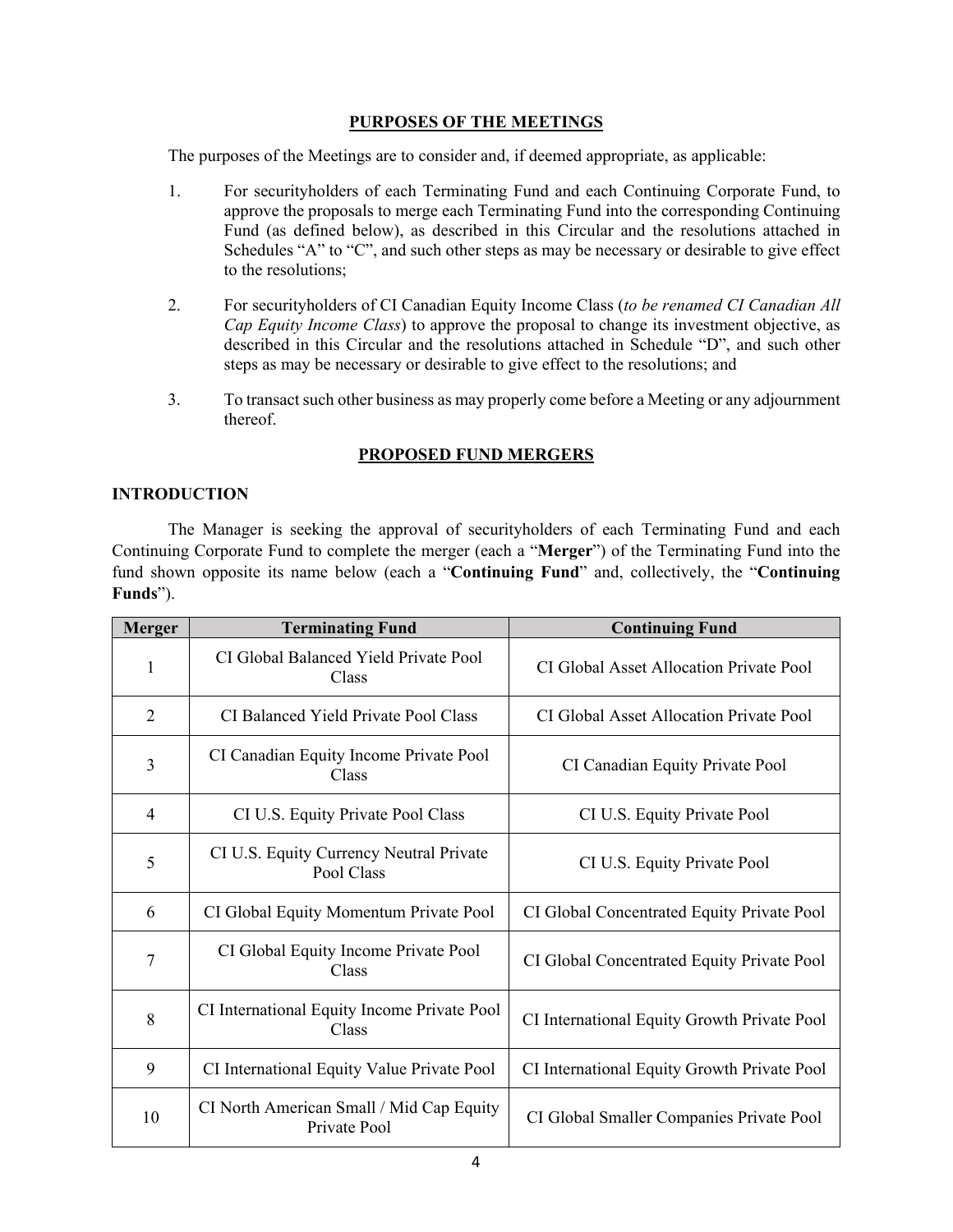| <b>Merger</b> | <b>Terminating Fund</b>                  | <b>Continuing Fund</b>                                                                        |
|---------------|------------------------------------------|-----------------------------------------------------------------------------------------------|
| 11            | CI Conservative Balanced Income Class    | CI Canadian Balanced Corporate Class                                                          |
| 12            | CI Canadian All Cap Equity Income Class  | CI Canadian Equity Income Class (to be<br>renamed CI Canadian All Cap Equity Income<br>Class) |
| 13            | CI Canadian Small/Mid Cap Managed Fund   | CI Canadian Small/Mid Cap Equity Income<br>Fund                                               |
| 14            | CI Global Dividend Opportunities Class   | CI Global Dividend Opportunities Corporate<br>Class                                           |
| 15            | CI American Managers® Corporate Class    | CI U.S. Stock Selection Corporate Class                                                       |
| 16            | CI U.S. Equity Corporate Class           | CI U.S. Equity Class                                                                          |
| 17            | CI High Yield Bond Class                 | CI High Yield Bond Corporate Class                                                            |
| 18            | CI Marret Short Duration High Yield Fund | CI Enhanced Short Duration Bond Fund                                                          |

### **REASONS FOR THE PROPOSED MERGERS**

The Mergers will be beneficial to securityholders of the Funds for the following reasons:

- 1. It is expected that the Mergers will result in a more streamlined and simplified product line-up with less duplication that is easier for investors to understand;
- 2. Following the Mergers, each Continuing Fund will have more assets, thereby allowing for increased portfolio diversification opportunities and a smaller proportion of assets set aside for fund redemptions; and
- 3. The management fee and administration fee with respect to each series<sup>[1](#page-4-0)</sup> of each Continuing Fund, payable by current securityholders of the corresponding Terminating Fund after the applicable Merger, will be the same as, or in certain cases, lower than, the management fee and administration fee that are currently payable by them.

Each Terminating Fund will be wound-up as soon as reasonably possible following its Merger. **Neither the Terminating Funds nor the Continuing Funds will bear any of the costs and expenses associated with the Mergers. Such costs will be borne by CI**.

The historical rates of return of the Terminating Funds and the Continuing Funds are available in the management reports of fund performance of such Funds. The tax consequences of the proposed Mergers are summarized below. You should read both the section entitled *"Income Tax Considerations Regarding the Mergers"* and the section below that provides a detailed description of the Mergers that affects your Fund(s).

<span id="page-4-0"></span><sup>&</sup>lt;sup>1</sup> The term "series" as used in this document also includes class, where applicable.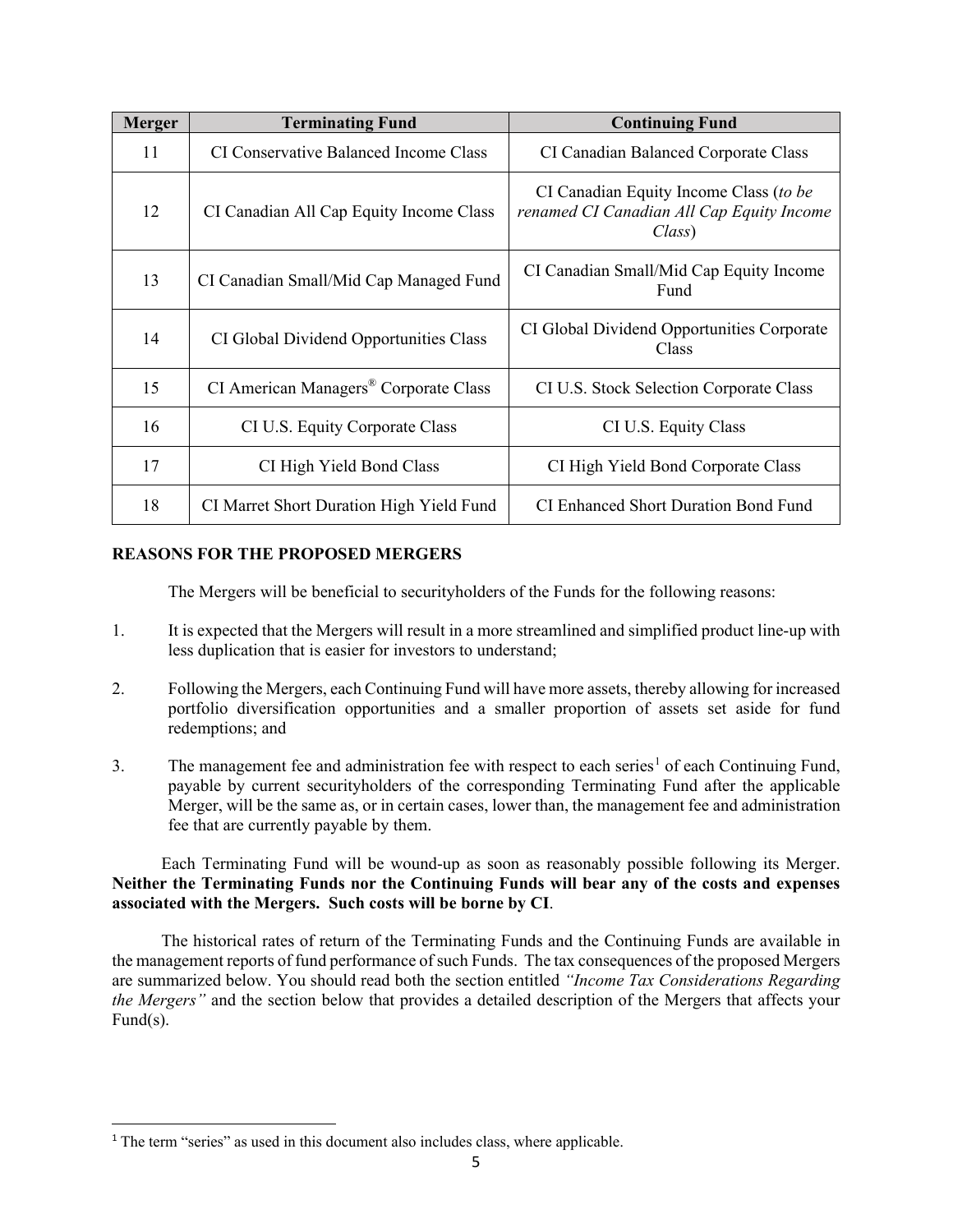# **PROCEDURES FOR THE MERGERS**

Due to the different structures of the Terminating Funds and the Continuing Funds, each Merger will be implemented using different procedures, as more fully described below.

|  | Type 1 – Merger of (1) a Terminating Fund into a Continuing Fund that is a trust fund; or   |
|--|---------------------------------------------------------------------------------------------|
|  | (2) a Terminating Corporate Fund into a Continuing Fund of a different Corporation, namely: |

| <b>Merger</b>            | <b>Terminating Fund</b>                                  | <b>Continuing Fund</b>                              |
|--------------------------|----------------------------------------------------------|-----------------------------------------------------|
| 1                        | CI Global Balanced Yield Private Pool<br>Class           | CI Global Asset Allocation Private Pool             |
| $\overline{2}$           | CI Balanced Yield Private Pool Class                     | CI Global Asset Allocation Private Pool             |
| $\overline{3}$           | CI Canadian Equity Income Private Pool<br>Class          | CI Canadian Equity Private Pool                     |
| $\overline{\mathcal{A}}$ | CI U.S. Equity Private Pool Class                        | CI U.S. Equity Private Pool                         |
| 5                        | CI U.S. Equity Currency Neutral Private<br>Pool Class    | CI U.S. Equity Private Pool                         |
| 6                        | CI Global Equity Momentum Private Pool                   | CI Global Concentrated Equity Private Pool          |
| $\tau$                   | CI Global Equity Income Private Pool<br>Class            | CI Global Concentrated Equity Private Pool          |
| 8                        | CI International Equity Income Private<br>Pool Class     | CI International Equity Growth Private Pool         |
| 9                        | CI International Equity Value Private Pool               | CI International Equity Growth Private Pool         |
| 10                       | CI North American Small / Mid Cap Equity<br>Private Pool | CI Global Smaller Companies Private Pool            |
| 11                       | CI Conservative Balanced Income Class                    | CI Canadian Balanced Corporate Class                |
| 13                       | CI Canadian Small/Mid Cap Managed<br>Fund                | CI Canadian Small/Mid Cap Equity Income<br>Fund     |
| 14                       | CI Global Dividend Opportunities Class                   | CI Global Dividend Opportunities Corporate<br>Class |
| 16                       | CI U.S. Equity Corporate Class                           | CI U.S. Equity Class                                |
| 17                       | CI High Yield Bond Class                                 | CI High Yield Bond Corporate Class                  |
| 18                       | CI Marret Short Duration High Yield Fund                 | CI Enhanced Short Duration Bond Fund                |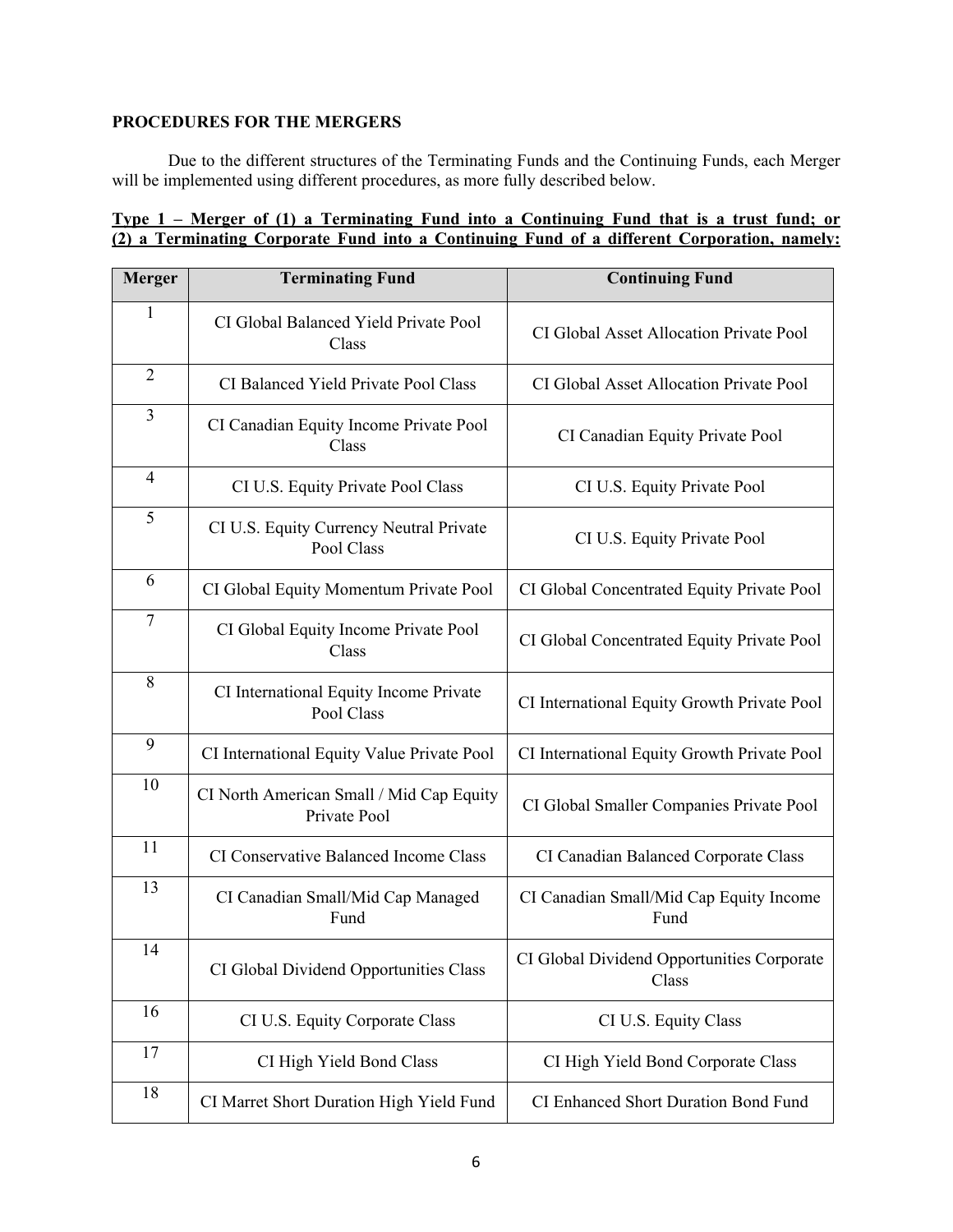- 1. Prior to the Merger, if required, the Terminating Trust Fund or the applicable Corporation (in respect of a Terminating Corporate Fund), as applicable, will sell any securities in its portfolio that do not meet the investment objective and investment strategies of the corresponding Continuing Fund. As a result, the Terminating Fund may temporarily hold cash or money market instruments and may not be fully invested in accordance with its investment objective for a brief period of time prior to the Merger being effected.
- 2. The value of the Terminating Fund's investment portfolio and other assets will be determined at the close of business on the effective date of the Merger in accordance with the applicable constating documents of the Terminating Fund.
- 3. In respect of Mergers No. 1, 2, 3, 4, 5, 7 and 8, Sentry Corporation (in respect of the applicable Terminating Corporate Fund) may declare, pay and automatically reinvest ordinary dividends or capital gains dividends to securityholders of the Terminating Corporate Fund, as determined by the Manager at the time of the Merger. Each corresponding Continuing Fund may declare, pay and automatically reinvest a distribution to its securityholders of net realized capital gains and net income, if any, as determined by the Manager at the time of the Merger.
- 4. In respect to Mergers No. 6, 9, 10, 13 and 18, each Terminating Fund and the corresponding Continuing Fund may declare, pay and automatically reinvest a distribution to its securityholders of net realized capital gains and net income, if any, as determined by the Manager at the time of the Merger. For the Terminating Fund, this will ensure that it will not be subject to tax for its current tax year, and for the Terminating Fund's securityholders, this will also ensure that they will not be subject to tax on any income generated in the Continuing Fund prior to the Merger.
- 5. In respect of Mergers No. 11, 14, 16 and 17, the applicable Corporation (in respect of the applicable Terminating Corporate Fund or the corresponding Continuing Fund) may declare, pay and automatically reinvest ordinary dividends or capital gains dividends to securityholders of the Terminating Corporate Fund and/or Continuing Fund, as applicable, as determined by the Manager at the time of the Merger.
- 6. On the effective date of the Merger, the Terminating Trust Fund and the applicable Corporation (in respect of a Terminating Corporate Fund) will transfer substantially all of its assets to the Continuing Fund or the applicable Corporation, as applicable. In return, the Continuing Fund or the applicable Corporation, as applicable, will issue to the relevant Terminating Fund securities of the Continuing Fund having an aggregate net asset value equal to the value of the assets transferred to the Continuing Fund or the applicable Corporation, as applicable.
- 7. Neither the applicable Corporation nor the Continuing Fund will assume liabilities of the Terminating Fund or the applicable Corporation (in respect of a Terminating Corporate Fund), as applicable. The Terminating Fund or the applicable Corporation (in respect of a Terminating Corporate Fund), as applicable, will retain sufficient assets to satisfy its estimated liabilities, if any, as of the effective date of the Merger.
- 8. Immediately thereafter, securities of the Continuing Fund received by the Terminating Fund will be distributed to securityholders of the Terminating Fund in exchange for their securities in the Terminating Fund on a dollar-for-dollar and series-by-series basis.
- 9. The Terminating Fund will be wound-up within 30 days following its Merger.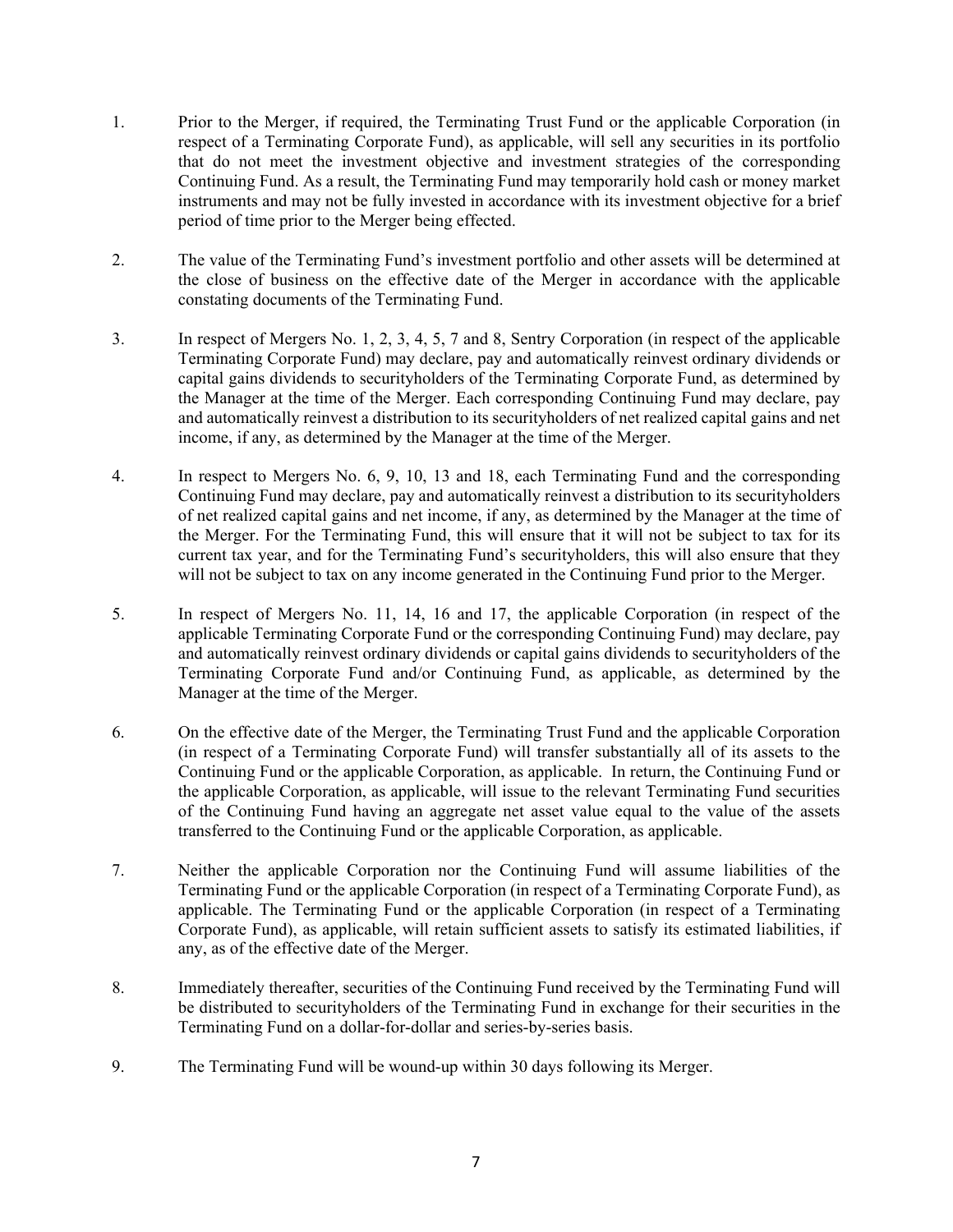10. In respect of Mergers No. 1, 2, 3, 4, 5, 7, 8, 11, 14, 16 and 17, the articles of incorporation of applicable Corporation, as amended, will be further amended so that all of the issued and outstanding securities of the Terminating Corporate Fund are cancelled.

Each Merger in this section will be effected on a taxable basis.

In respect of the Mergers involving a Fund that is a class or classes of shares of a Corporation, and with respect to Merger No. 9, where neither the Terminating Fund nor the Continuing Fund is currently a "mutual fund trust" under the Income Tax Act (Canada) ("**Income Tax Act**"), such Mergers can only be effected on a taxable basis.

In respect of the remaining Mergers, the Manager has decided to implement the Mergers on a taxable basis based on its analysis of:

- with respect to Mergers No. 6, 10 and 13, the expected special distributions for the Terminating Funds are considered significant and may have material tax impact on the securityholders. Therefore, the Manager is choosing to implement such Mergers on a taxable basis so that securityholders of these Terminating Funds can make a decision based on their own personal tax situation; and
- with respect to Merger No. 18, the Continuing Fund has loss carryforwards for tax purposes that will be lost if the Merger is implemented on a tax-deferred basis (which would otherwise be available for use to shelter income and capital gains realized by the Continuing Fund in future years). In addition, the Manager has also determined that the non-registered accounts for the Terminating Fund, on an overall basis, are in unrealized loss positions.

Accordingly, none of the Mergers described in this section will be implemented as a "qualifying exchange" within the meaning of section 132.2 of the Income Tax Act (the "**Qualifying Exchange**") or a tax-deferred transaction under section 85(1), 85.1(1), 86(1) or 87(1) of the Income Tax Act (the "**Prescribed Rollover**") and each Merger will require the approval of the Terminating Fund's securityholders.

Investors should consult with their financial and tax advisors to determine the tax consequences of these Mergers in their own particular circumstances. See "*Income Tax Considerations Regarding the Mergers*" later in this Circular for additional information.

# **Type 2 - Merger of a Terminating Corporate Fund into a Continuing Corporate Fund within the same Corporation, namely:**

| <b>Merger</b> | <b>Terminating Fund</b>                           | <b>Continuing Fund</b>                                                                                |
|---------------|---------------------------------------------------|-------------------------------------------------------------------------------------------------------|
| 12            | CI Canadian All Cap Equity Income Class           | CI Canadian Equity Income Class (to be<br>renamed CI Canadian All Cap Equity<br><i>Income Class</i> ) |
| 15            | CI American Managers <sup>®</sup> Corporate Class | CI U.S. Stock Selection Corporate Class                                                               |

1. Prior to the Merger, if required, the applicable Corporation (in respect of the applicable Terminating Corporate Fund) will sell any securities in the portfolio underlying the Terminating Corporate Fund that do not meet the investment objective and investment strategies of the Continuing Corporate Fund. As a result, the portfolio underlying the Terminating Corporate Fund may temporarily hold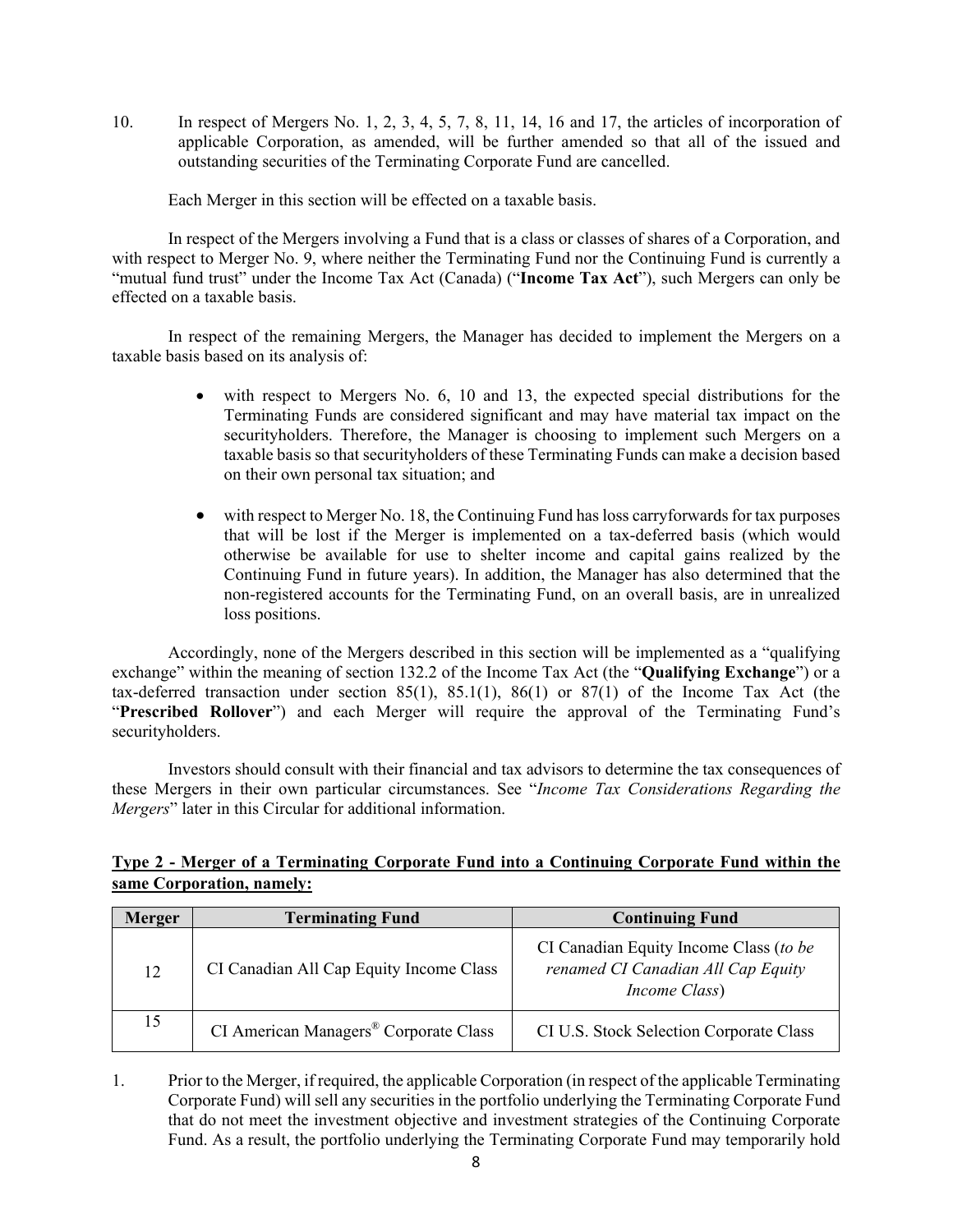cash or money market instruments and may not be fully invested in accordance with its investment objective for a brief period of time prior to the Merger being effected.

- 2. The value of the Terminating Corporate Fund's investment portfolio and other assets will be determined at the close of business on the effective date of the Merger in accordance with the constating documents of the Terminating Corporate Fund.
- 3. The applicable Corporation may declare, pay and automatically reinvest ordinary dividends or capital gains dividends to securityholders of the Terminating Corporate Fund and/or the Continuing Corporate Fund, as determined by the Manager at the time of the Merger.
- 4. Each outstanding security of the Terminating Corporate Fund will be exchanged for security or securities of its equivalent series of the Continuing Corporate Fund based on their relative net asset values.
- 5. The assets and liabilities of the applicable Corporation attributed to the Terminating Corporate Fund will be reallocated to the Continuing Corporate Fund.
- 6. The articles of incorporation of the applicable Corporation, as amended, will be further amended so that all of the issued and outstanding securities of the Terminating Corporate Fund will be exchanged for securities of the Continuing Corporate Fund on a dollar-for-dollar and series-byseries basis, so that securityholders of the Terminating Corporate Fund become securityholders of the Continuing Corporate Fund and so that the securities of the Terminating Corporate Fund are cancelled.

Outstanding securities of each of the Terminating Corporate Funds will be exchanged for securities of its respective Continuing Corporate Fund on a taxable basis in a manner that, for tax purposes, is similar to switching between different mutual funds within the applicable Corporation. Accordingly, neither Merger will be implemented as a Qualifying Exchange or a Prescribed Rollover and each Merger will require the approval of the Terminating Fund's securityholders. On this basis, each securityholder of a Terminating Corporate Fund will be considered to have disposed of his or her securities of the Terminating Corporate Fund at their fair market value as part of the Mergers.

Investors should consult with their financial and tax advisors to determine the tax consequences of these Mergers in their own particular circumstances. See "*Income Tax Considerations Regarding the Mergers*" later in this Circular for additional information.

### **Equivalent Series to be Received by Securityholders**

Securityholders of a series of the Fund (each a "**Terminating Series**") will receive the equivalent series of securities of the Continuing Fund, as shown opposite each Terminating Series in the table below:

| <b>Merger</b> | <b>Terminating Fund</b>                     | <b>Continuing Fund</b>                         |
|---------------|---------------------------------------------|------------------------------------------------|
|               |                                             |                                                |
|               | <b>CI Global Balanced Yield Private</b>     | <b>CI Global Asset Allocation Private Pool</b> |
|               | <b>Pool Class</b>                           |                                                |
|               | Series A                                    | Series A                                       |
|               | Series F                                    | Series F                                       |
| $\mathcal{D}$ | <b>CI Balanced Yield Private Pool Class</b> | <b>CI Global Asset Allocation Private Pool</b> |
|               | Series A                                    | Series A                                       |
|               | Series F                                    | Series F                                       |
|               |                                             |                                                |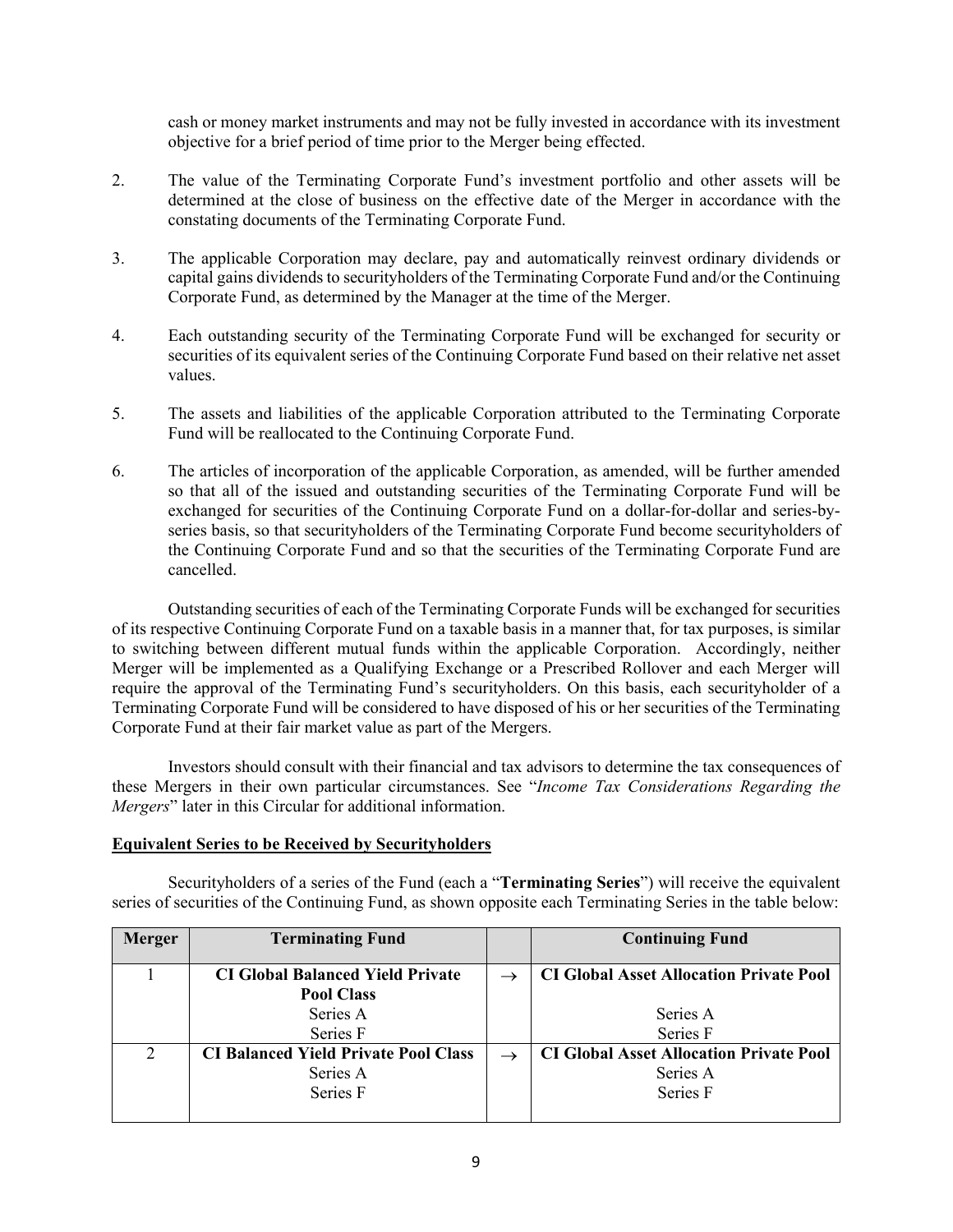| <b>Merger</b>  | <b>Terminating Fund</b>                                            |               | <b>Continuing Fund</b>                                       |
|----------------|--------------------------------------------------------------------|---------------|--------------------------------------------------------------|
| $\overline{3}$ | <b>CI Canadian Equity Income Private</b>                           | $\rightarrow$ | <b>CI Canadian Equity Private Pool</b>                       |
|                | <b>Pool Class</b>                                                  |               |                                                              |
|                | Series A                                                           |               | Series A                                                     |
|                | Series F                                                           |               | Series F                                                     |
| $\overline{4}$ | <b>CI U.S. Equity Private Pool Class</b>                           | $\rightarrow$ | <b>CI U.S. Equity Private Pool</b>                           |
|                | Series A                                                           |               | Series A                                                     |
|                | Series F                                                           |               | Series F                                                     |
| 5              | <b>CI U.S. Equity Currency Neutral</b>                             | $\rightarrow$ | <b>CI U.S. Equity Private Pool</b>                           |
|                | <b>Private Pool Class</b>                                          |               |                                                              |
|                | Series A                                                           |               | Series A                                                     |
|                | Series F                                                           |               | Series F                                                     |
| 6              | <b>CI Global Equity Momentum Private</b>                           | $\rightarrow$ | <b>CI Global Concentrated Equity Private</b>                 |
|                | Pool                                                               |               | Pool                                                         |
|                | Series A                                                           |               | Series A                                                     |
|                | Series F                                                           |               | Series F                                                     |
|                | Series I                                                           |               | Series I                                                     |
| $\overline{7}$ | <b>CI Global Equity Income Private Pool</b>                        | $\rightarrow$ | <b>CI Global Concentrated Equity Private</b>                 |
|                | <b>Class</b>                                                       |               | Pool                                                         |
|                | Series A                                                           |               | Series A                                                     |
|                | Series F                                                           |               | Series F                                                     |
| 8              | <b>CI International Equity Income</b><br><b>Private Pool Class</b> | $\rightarrow$ | <b>CI International Equity Growth</b><br><b>Private Pool</b> |
|                | Series A                                                           |               | Series A                                                     |
|                | Series F                                                           |               | Series F                                                     |
| 9              | <b>CI International Equity Value Private</b>                       |               | <b>CI International Equity Growth</b>                        |
|                | Pool                                                               | $\rightarrow$ | <b>Private Pool</b>                                          |
|                | Series A                                                           |               | Series A                                                     |
|                | Series F                                                           |               | Series F                                                     |
|                | Series I                                                           |               | Series I                                                     |
| 10             | <b>CI North American Small/Mid Cap</b>                             | $\rightarrow$ | <b>CI Global Smaller Companies Private</b>                   |
|                | <b>Equity Private Pool</b>                                         |               | Pool                                                         |
|                | Series A                                                           |               | Series A                                                     |
|                | Series F                                                           |               | Series F                                                     |
|                | Series I                                                           |               | Series I                                                     |
| 11             | <b>CI Conservative Balanced Income</b>                             | $\rightarrow$ | <b>CI Canadian Balanced Corporate Class</b>                  |
|                | <b>Class</b>                                                       |               |                                                              |
|                | Series A                                                           |               | Series Z (new)                                               |
|                | Series B                                                           |               | Series Z (new)                                               |
|                | Series F                                                           |               | Series Y (new)                                               |
|                | Series I                                                           |               | Series I                                                     |
|                | Series P                                                           |               | Series PP (new)                                              |
| 12             | <b>CI Canadian All Cap Equity Income</b>                           | $\rightarrow$ | <b>CI Canadian Equity Income Class</b>                       |
|                | <b>Class</b>                                                       |               | (to be renamed CI Canadian All Cap                           |
|                |                                                                    |               | Equity Income Class)                                         |
|                | Series A                                                           |               | Series A                                                     |
|                | Series B                                                           |               | Series B                                                     |
|                | Series E<br>Series EF                                              |               | Series E<br>Series EF                                        |
|                | Series F                                                           |               | Series F                                                     |
|                | Series I                                                           |               | Series I                                                     |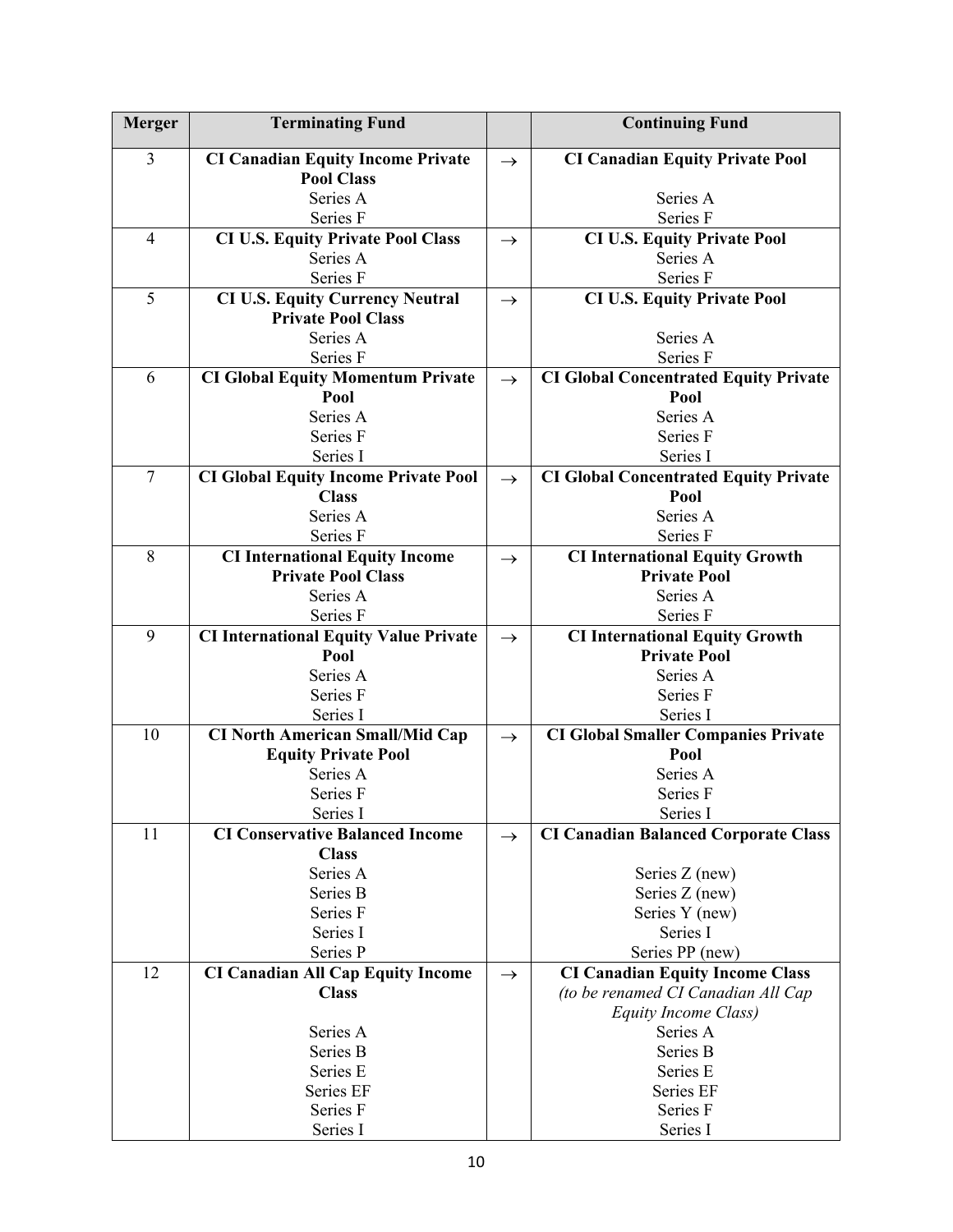| <b>Merger</b> | <b>Terminating Fund</b>                           |               | <b>Continuing Fund</b>                   |
|---------------|---------------------------------------------------|---------------|------------------------------------------|
|               | Series O                                          |               | Series O                                 |
|               | Series P                                          |               | Series P                                 |
| 13            | <b>CI Canadian Small/Mid Cap</b>                  | $\rightarrow$ | <b>CI Canadian Small/Mid Cap Equity</b>  |
|               | <b>Managed Fund</b>                               |               | <b>Income Fund</b>                       |
|               | Series A                                          |               | Series A                                 |
|               | Series E                                          |               | Series E                                 |
|               | Series EF                                         |               | Series EF                                |
|               | Series F                                          |               | Series F                                 |
|               | Series I                                          |               | Series I                                 |
|               | Series O                                          |               | Series O                                 |
|               | Series P                                          |               | Series P                                 |
|               | Series W                                          |               | Series W                                 |
| 14            | <b>CI Global Dividend Opportunities</b>           | $\rightarrow$ | <b>CI Global Dividend Opportunities</b>  |
|               | <b>Class</b>                                      |               | <b>Corporate Class</b>                   |
|               | Series A                                          |               | Series A                                 |
|               | Series B                                          |               | Series A                                 |
|               | Series F                                          |               | Series F                                 |
|               | Series I                                          |               | Series I                                 |
|               | Series P                                          |               | Series P                                 |
| 15            | <b>CI American Managers<sup>®</sup> Corporate</b> | $\rightarrow$ | <b>CI U.S. Stock Selection Corporate</b> |
|               | <b>Class</b>                                      |               | <b>Class</b>                             |
|               | Series A                                          |               | Series A                                 |
|               | Series AT8                                        |               | Series AT8                               |
|               | Series E                                          |               | Series E                                 |
|               | Series ET8                                        |               | Series ET8                               |
|               | Series EF                                         |               | Series EF                                |
|               | Series EFT8                                       |               | Series EFT8                              |
|               | Series F                                          |               | Series F                                 |
|               | Series FT8                                        |               | Series FT8                               |
|               | Series I                                          |               | Series I                                 |
|               | Series IT8                                        |               | Series IT8                               |
|               | Series O                                          |               | Series O                                 |
|               | Series OT8                                        |               | Series OT8                               |
|               | Series P                                          |               | Series P                                 |
|               | Series W                                          |               | Series W                                 |
|               | Series WT8                                        |               | Series WT8                               |
| 16            | <b>CI U.S. Equity Corporate Class</b>             | $\rightarrow$ | <b>CI U.S. Equity Class</b>              |
|               | Series A                                          |               | Series A                                 |
|               | Series AT5                                        |               | Series AT5 (new)                         |
|               | Series AT8                                        |               | Series AT8 (new)                         |
|               | Series E                                          |               | Series E                                 |
|               | Series ET5                                        |               | Series ET5 (new)                         |
|               | Series ET8                                        |               | Series ET8 (new)                         |
|               | Series EF                                         |               | Series EF                                |
|               | Series EFT5                                       |               | Series EFT5 (new)                        |
|               | Series EFT8                                       |               | Series EFT8 (new)                        |
|               | Series F                                          |               | Series F                                 |
|               | Series FT5                                        |               | Series FT5 (new)                         |
|               | Series FT8                                        |               | Series FT8 (new)                         |
|               | Series I                                          |               | Series I                                 |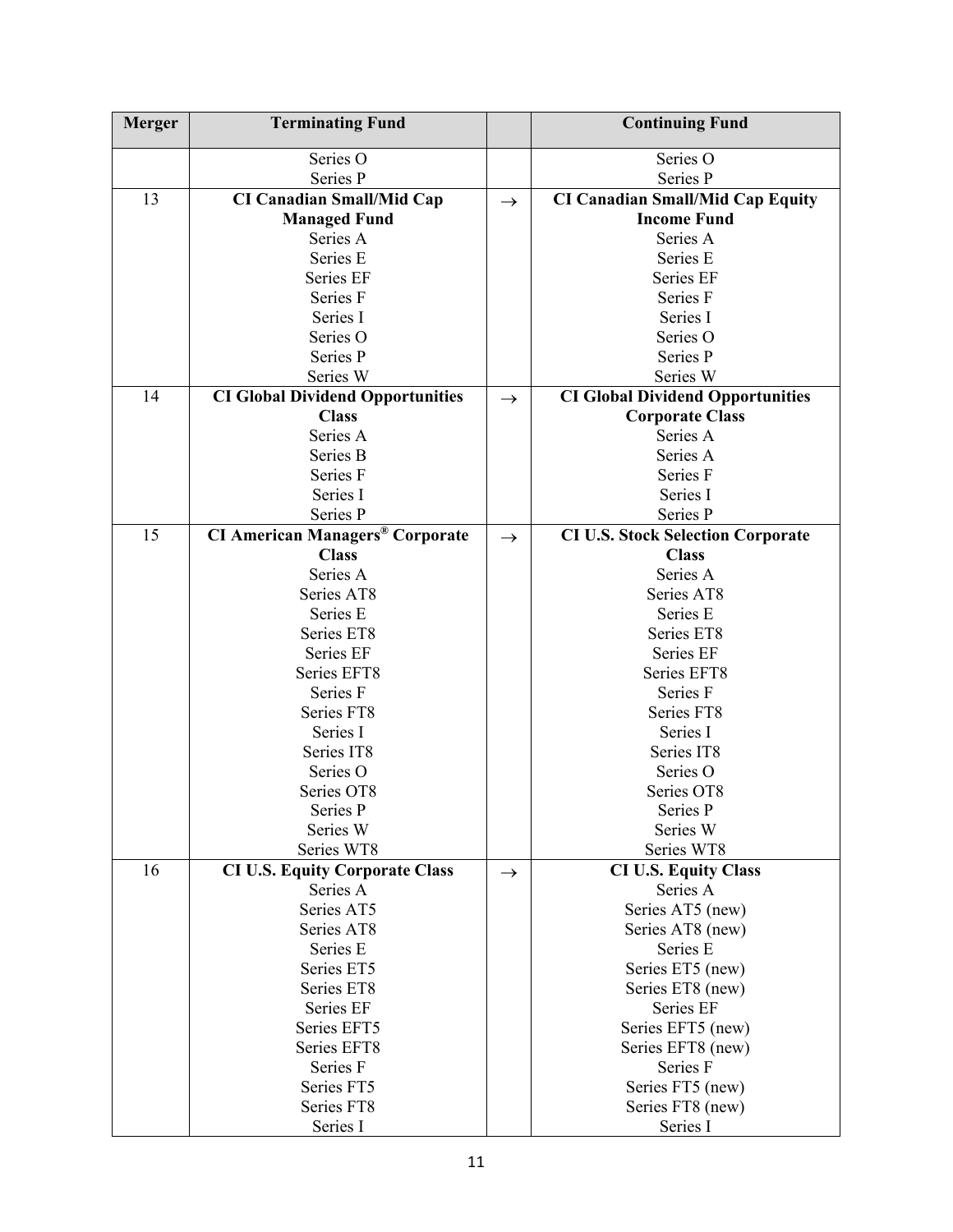| <b>Merger</b> | <b>Terminating Fund</b>                    |               | <b>Continuing Fund</b>                    |
|---------------|--------------------------------------------|---------------|-------------------------------------------|
|               | Series IT8                                 |               | Series IT8 (new)                          |
|               | Series O                                   |               | Series O                                  |
|               | Series OT5                                 |               | Series OT5 (new)                          |
|               | Series OT8                                 |               | Series OT8 (new)                          |
|               | Series P                                   |               | Series P                                  |
|               | Series PT8                                 |               | Series PT8 (new)                          |
|               | Series W                                   |               | Series W                                  |
|               | Series WT8                                 |               | Series WT8 (new)                          |
| 17            | <b>CI High Yield Bond Class</b>            | $\rightarrow$ | <b>CI High Yield Bond Corporate Class</b> |
|               | Series A                                   |               | Series A                                  |
|               | Series B                                   |               | Series A                                  |
|               | Series E                                   |               | Series E                                  |
|               | Series F                                   |               | Series F                                  |
|               | Series I                                   |               | Series I (new)                            |
|               | Series O                                   |               | Series O                                  |
|               | Series P                                   |               | Series P (new)                            |
| 18            | <b>CI Marret Short Duration High Yield</b> | $\rightarrow$ | <b>CI Enhanced Short Duration Bond</b>    |
|               | <b>Fund</b>                                |               | Fund                                      |
|               | Series A                                   |               | Series A                                  |
|               | Series E                                   |               | Series E (new)                            |
|               | Series F                                   |               | Series F                                  |
|               | Series I                                   |               | Series I                                  |
|               | Series O                                   |               | Series O (new)                            |
|               | Series P                                   |               | Series P                                  |
|               | Series W                                   |               | Series W                                  |

#### **IMPLEMENTATION OF THE MERGER**

If securityholders of a Terminating Fund or Continuing Corporate Fund approve its Merger, it is proposed that the Merger will occur after the close of business on or about April 8, 2022 or such later date as may be determined by CI. CI may, in its discretion, postpone implementing any approved Merger until a later date and may also elect to not proceed with any Merger.

If a proposed Merger is approved by securityholders of a Terminating Fund, the right of securityholders to redeem or switch their securities of that Terminating Fund will cease as of the close of business on the effective date of the Merger. Securityholders of the Terminating Fund will subsequently be able to redeem, in the ordinary course, the securities of the Continuing Fund that they will acquire through the Merger, which securities will be subject to the same redemption charges, if any, to which the securityholder's securities of the Terminating Fund were subject prior to the Merger. Following each Merger, all optional plans, including automatic withdrawal plans and automatic purchase plans, which were established with respect to the Terminating Fund, will be re-established in comparable plans with respect to its corresponding Continuing Fund, unless investors advise otherwise. Securityholders may change any optional plan at any time and securityholders in the Terminating Fund who wish to establish an automatic purchase plan or any other optional plan in respect of their holdings of the Continuing Fund may do so following the Merger.

If a proposed Merger is not approved by securityholders of a Terminating Fund or a Continuing Corporate Fund, if applicable, only dividend reinvestments and redemptions from the Terminating Fund will be permitted after the Meetings, and purchases of, and switches to, securities of the Terminating Fund will no longer be permitted (including purchases made under automatic purchase plans) until further notice.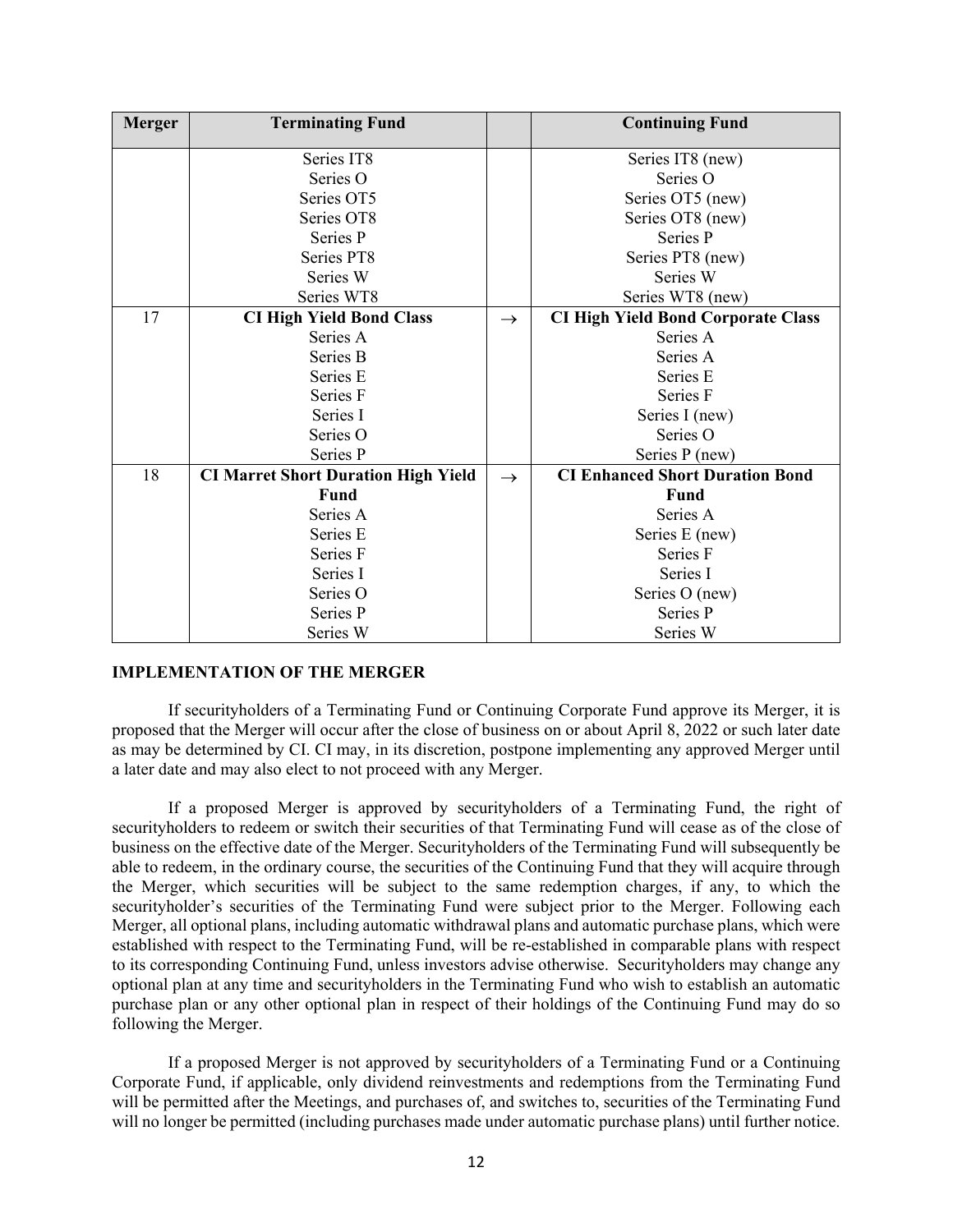# **FUND COMPARISONS**

Set out below is a description of certain features which are common to each Terminating Fund and its Continuing Fund.

| <b>Feature</b>                     | <b>Description</b>                                                                                                                                                                                                                                                                                                                                                                                                                                                                                                                                                                                                                                                    |
|------------------------------------|-----------------------------------------------------------------------------------------------------------------------------------------------------------------------------------------------------------------------------------------------------------------------------------------------------------------------------------------------------------------------------------------------------------------------------------------------------------------------------------------------------------------------------------------------------------------------------------------------------------------------------------------------------------------------|
| <b>Manager</b>                     | CI is the manager of each Fund.                                                                                                                                                                                                                                                                                                                                                                                                                                                                                                                                                                                                                                       |
| <b>Portfolio Advisor</b>           | CI is the portfolio advisor of each Fund, and where CI has engaged<br>portfolio sub-advisor(s), the names of portfolio sub-advisor(s) are noted<br>in the comparison tables below.                                                                                                                                                                                                                                                                                                                                                                                                                                                                                    |
| <b>Registered Plan Eligibility</b> | The securities of each Fund are qualified investments under the Income<br>Tax Act for registered retirement savings plans, registered retirement<br>income funds, deferred profit sharing plans, registered education savings<br>plans, registered disability savings plans and tax-free savings accounts<br>(each, a "Registered Plan" and collectively, the "Registered Plans").                                                                                                                                                                                                                                                                                    |
| <b>Management Fees</b>             | The management fees with respect to each series of each Continuing<br>Fund, payable by current securityholders of the corresponding<br>Terminating Fund after the applicable Merger, will be the same as, or in<br>certain cases, lower than, the management fees that are currently payable<br>by them.<br>Management fees are paid in consideration for providing, or arranging<br>for the provision of, management, distribution, portfolio management<br>services and oversight of any portfolio sub-advisory services provided in<br>relation to each Fund, as well as any applicable sales and trailing<br>commissions and marketing and promotion of the Fund. |
| <b>Administration Fees</b>         | The administration fees with respect to each series of each Continuing<br>Fund, payable by current securityholders of the corresponding<br>Terminating Fund after the applicable Merger, will be the same as, or in<br>certain cases, lower than, the administration fees that are currently<br>payable by them.<br>CI bears certain of each Fund's operating expenses in return for an<br>administration fee.                                                                                                                                                                                                                                                        |

The following tables set out the fundamental investment objective, portfolio sub-advisor(s), if applicable, net asset value, management fees, administration fees, distribution policy, annual rates of return of each Terminating Fund and its Continuing Fund: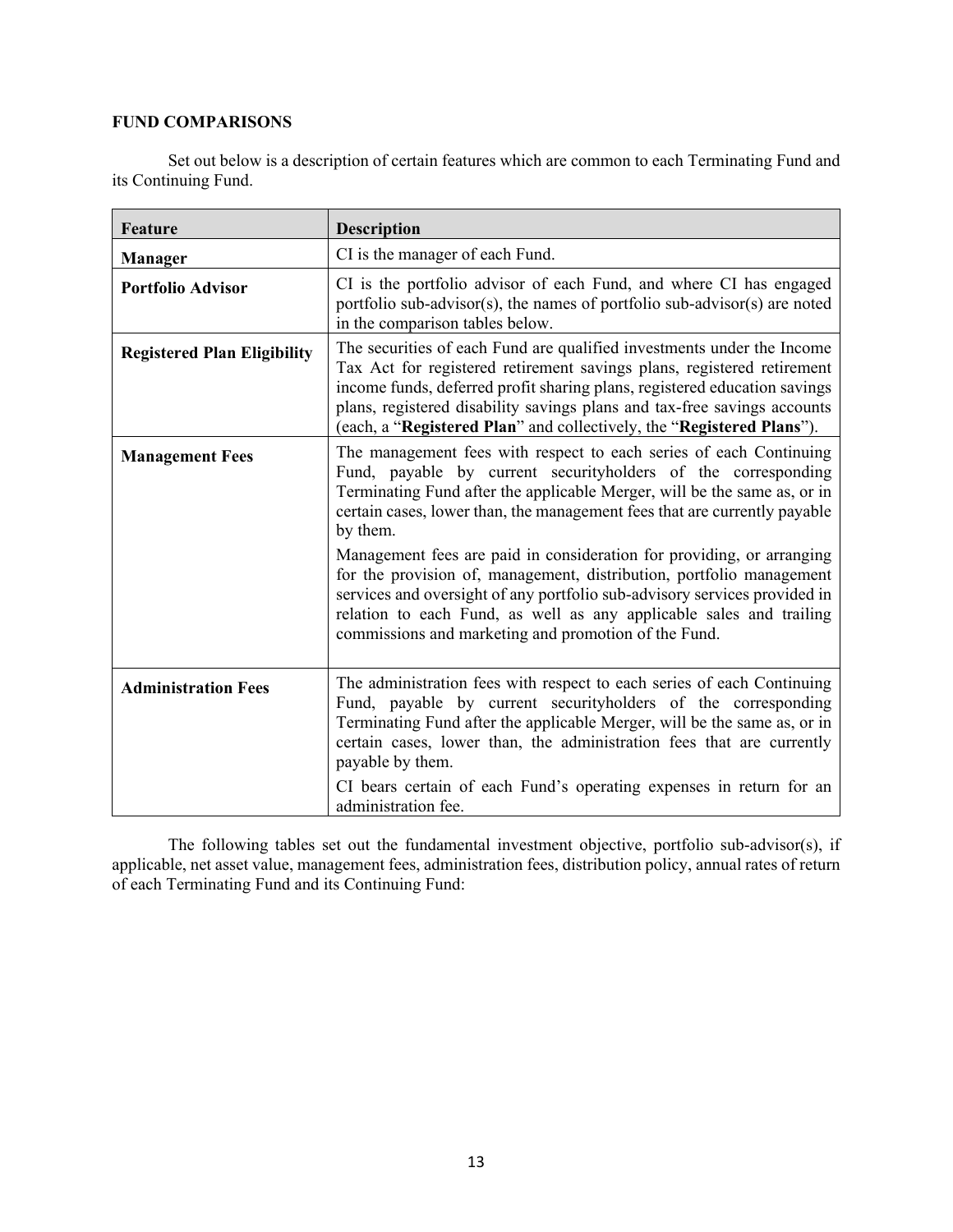| Merger No. 1                                                                                             | <b>CI Global Balanced Yield Private</b><br><b>Pool Class</b><br>(Terminating Fund)                                                                                                                                                                                                                                                                                                                                                                           | <b>CI Global Asset Allocation Private Pool</b><br><i>(Continuing Fund)</i>                                                                                                                                                                      |
|----------------------------------------------------------------------------------------------------------|--------------------------------------------------------------------------------------------------------------------------------------------------------------------------------------------------------------------------------------------------------------------------------------------------------------------------------------------------------------------------------------------------------------------------------------------------------------|-------------------------------------------------------------------------------------------------------------------------------------------------------------------------------------------------------------------------------------------------|
| <b>Fundamental</b><br><b>Investment</b><br>Objective<br><i>(Substantially</i><br>similar)                | The<br>investment objective<br>of<br>the<br>Terminating Fund is to provide a balance<br>and long-term capital<br>of<br>income<br>appreciation by investing primarily in<br>global fixed-income securities<br>and<br>dividend-paying equity securities.<br>The Terminating Fund will pursue this<br>objective by investing in securities<br>directly and/or indirectly, through an<br>investment in other investment funds<br>that invest in such securities. | The investment objective of the Continuing<br>Fund is to generate income and long-term<br>capital growth by investing in a combination<br>of equity and fixed-income securities of<br>countries and companies located anywhere<br>in the world. |
|                                                                                                          | As the Terminating Fund and Continuing Fund both aim to provide a balance of<br>in the same CIFSC category, the Manager believes that a reasonable person may<br>consider the investment objectives of the Funds to be <b>substantially similar</b> .                                                                                                                                                                                                        | income and long-term capital appreciation through investments in global fixed-income<br>and equity securities, which would include dividend-paying equity securities, and are                                                                   |
| <b>CIFSC</b><br>Category                                                                                 | Global Neutral Balanced                                                                                                                                                                                                                                                                                                                                                                                                                                      | Global Neutral Balanced                                                                                                                                                                                                                         |
| <b>Fund Type</b>                                                                                         | Global Neutral Balanced                                                                                                                                                                                                                                                                                                                                                                                                                                      | Global Balanced                                                                                                                                                                                                                                 |
| <b>Net Asset Value</b><br>(as at January<br>14, 2022)                                                    | \$34,918,169                                                                                                                                                                                                                                                                                                                                                                                                                                                 | \$687,739,173                                                                                                                                                                                                                                   |
| <b>Management</b><br>Fees                                                                                | Series $A - 1.70$<br>Series $F - 0.70$                                                                                                                                                                                                                                                                                                                                                                                                                       | Series $A - 1.60$<br>Series $F - 0.60$                                                                                                                                                                                                          |
| <b>Fixed</b><br><b>Administration</b><br><b>Fees</b>                                                     | Series $A - 0.22$<br>Series $F - 0.22$                                                                                                                                                                                                                                                                                                                                                                                                                       | Series $A - 0.15$<br>Series $F - 0.15$                                                                                                                                                                                                          |
| <b>Distribution</b><br><b>Policy</b>                                                                     | Monthly                                                                                                                                                                                                                                                                                                                                                                                                                                                      | Monthly                                                                                                                                                                                                                                         |
| <b>Annual Rates</b><br>of Return of<br><b>Series F</b><br><b>Securities as at</b><br>January 14,<br>2022 | Series F<br>1 year: 7.9%<br>3 year: 9.7%<br>5 year: $n/a$<br>10 year: $n/a$                                                                                                                                                                                                                                                                                                                                                                                  | Series F<br>1 year: 12.3%<br>3 year: 12.4%<br>5 year: $n/a$<br>10 year: $n/a$                                                                                                                                                                   |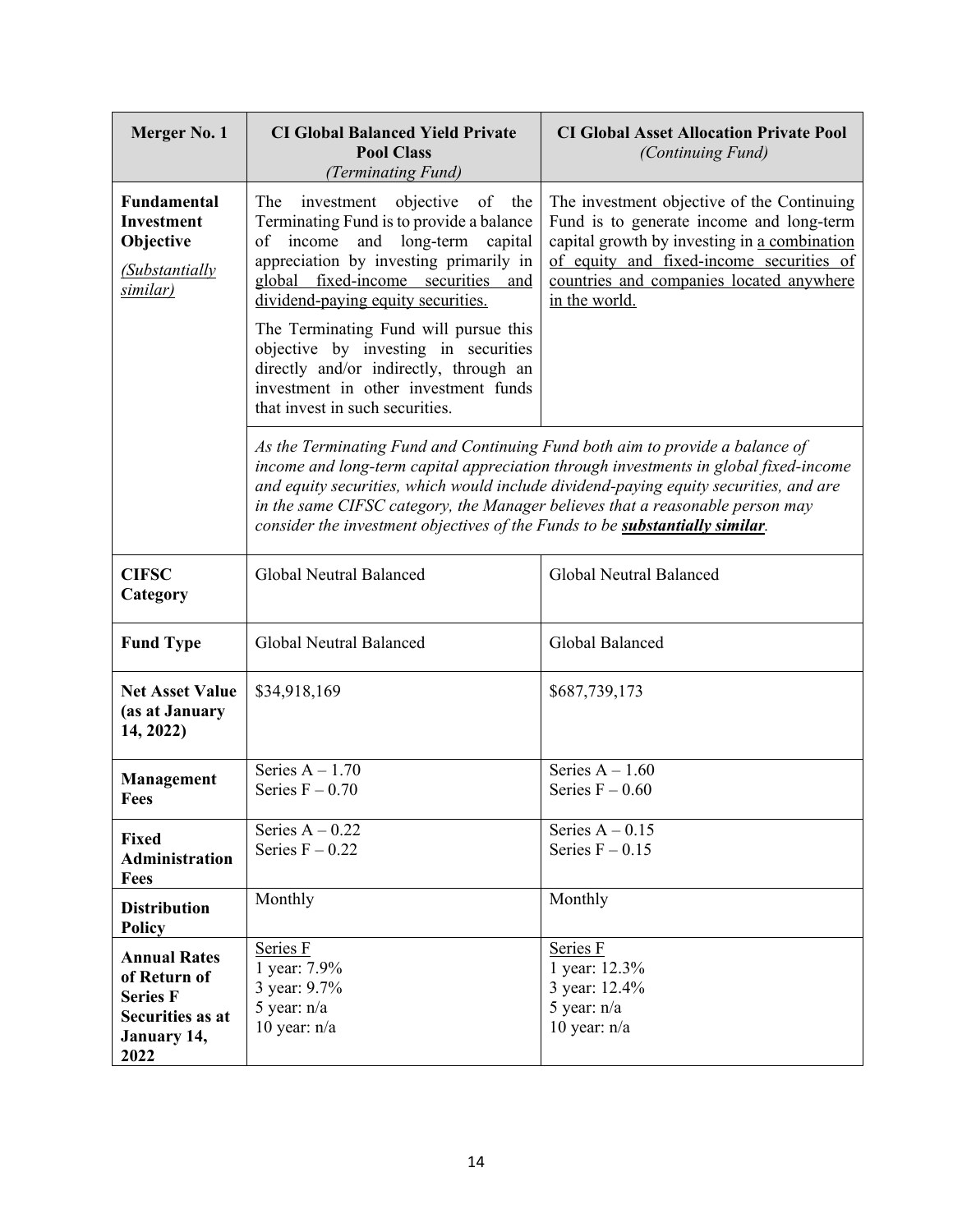| Merger No. 2                                                                                             | <b>CI Balanced Yield Private Pool Class</b><br>(Terminating Fund)                                                                                                                                                                                                                                                                                                                                                                                             | <b>CI Global Asset Allocation Private Pool</b><br>(Continuing Fund)                                                                                                                                                                             |
|----------------------------------------------------------------------------------------------------------|---------------------------------------------------------------------------------------------------------------------------------------------------------------------------------------------------------------------------------------------------------------------------------------------------------------------------------------------------------------------------------------------------------------------------------------------------------------|-------------------------------------------------------------------------------------------------------------------------------------------------------------------------------------------------------------------------------------------------|
| <b>Fundamental</b><br><b>Investment</b><br>Objective<br>(Less than<br>substantially<br>similar)          | The<br>investment<br>objective<br>of the<br>Terminating Fund is to provide a balance<br>income and long-term capital<br>of<br>appreciation by investing primarily in<br>fixed-income securities and dividend-<br>securities.<br>equity<br>The<br>paying<br>Terminating Fund will pursue this<br>objective by investing directly in such<br>securities and/or indirectly through an<br>investment in other investment funds<br>that invest in such securities. | The investment objective of the Continuing<br>Fund is to generate income and long-term<br>capital growth by investing in a combination<br>of equity and fixed-income securities of<br>countries and companies located anywhere<br>in the world. |
|                                                                                                          | Although the objective of the Terminating Fund is general and allows it to fulfil its<br>objective by investing in fixed-income and equity securities both in Canada or<br>a reasonable person may consider the investment objectives of the Funds to be less<br>than substantially similar.                                                                                                                                                                  | globally, the Terminating Fund has been managed as a Canadian balanced fund, as<br>indicated in its fund type and CIFSC category. Accordingly, the Manager believes that                                                                        |
| <b>CIFSC</b><br>Category                                                                                 | Canadian Neutral Balanced                                                                                                                                                                                                                                                                                                                                                                                                                                     | Global Neutral Balanced                                                                                                                                                                                                                         |
| <b>Fund Type</b>                                                                                         | Canadian Neutral Balanced                                                                                                                                                                                                                                                                                                                                                                                                                                     | Global Balanced                                                                                                                                                                                                                                 |
| <b>Net Asset Value</b><br>(as at January<br>14, 2022)                                                    | \$18,864,593                                                                                                                                                                                                                                                                                                                                                                                                                                                  | \$687,739,173                                                                                                                                                                                                                                   |
| Management<br>Fees                                                                                       | Series $A - 1.70$<br>Series $F - 0.70$                                                                                                                                                                                                                                                                                                                                                                                                                        | Series $A - 1.60$<br>Series $F - 0.60$                                                                                                                                                                                                          |
| <b>Fixed</b><br>Administration<br><b>Fees</b>                                                            | Series $A - 0.20$<br>Series $F - 0.20$                                                                                                                                                                                                                                                                                                                                                                                                                        | Series $A - 0.15$<br>Series $F - 0.15$                                                                                                                                                                                                          |
| <b>Distribution</b><br><b>Policy</b>                                                                     | Monthly                                                                                                                                                                                                                                                                                                                                                                                                                                                       | Monthly                                                                                                                                                                                                                                         |
| <b>Annual Rates</b><br>of Return of<br><b>Series F</b><br><b>Securities as at</b><br>January 14,<br>2022 | Series F<br>1 year: 10.8%<br>3 year: 10.5%<br>5 year: 6.9%<br>10 year: $n/a$                                                                                                                                                                                                                                                                                                                                                                                  | Series F<br>1 year: 12.3%<br>3 year: 12.4%<br>5 year: $n/a$<br>10 year: $n/a$                                                                                                                                                                   |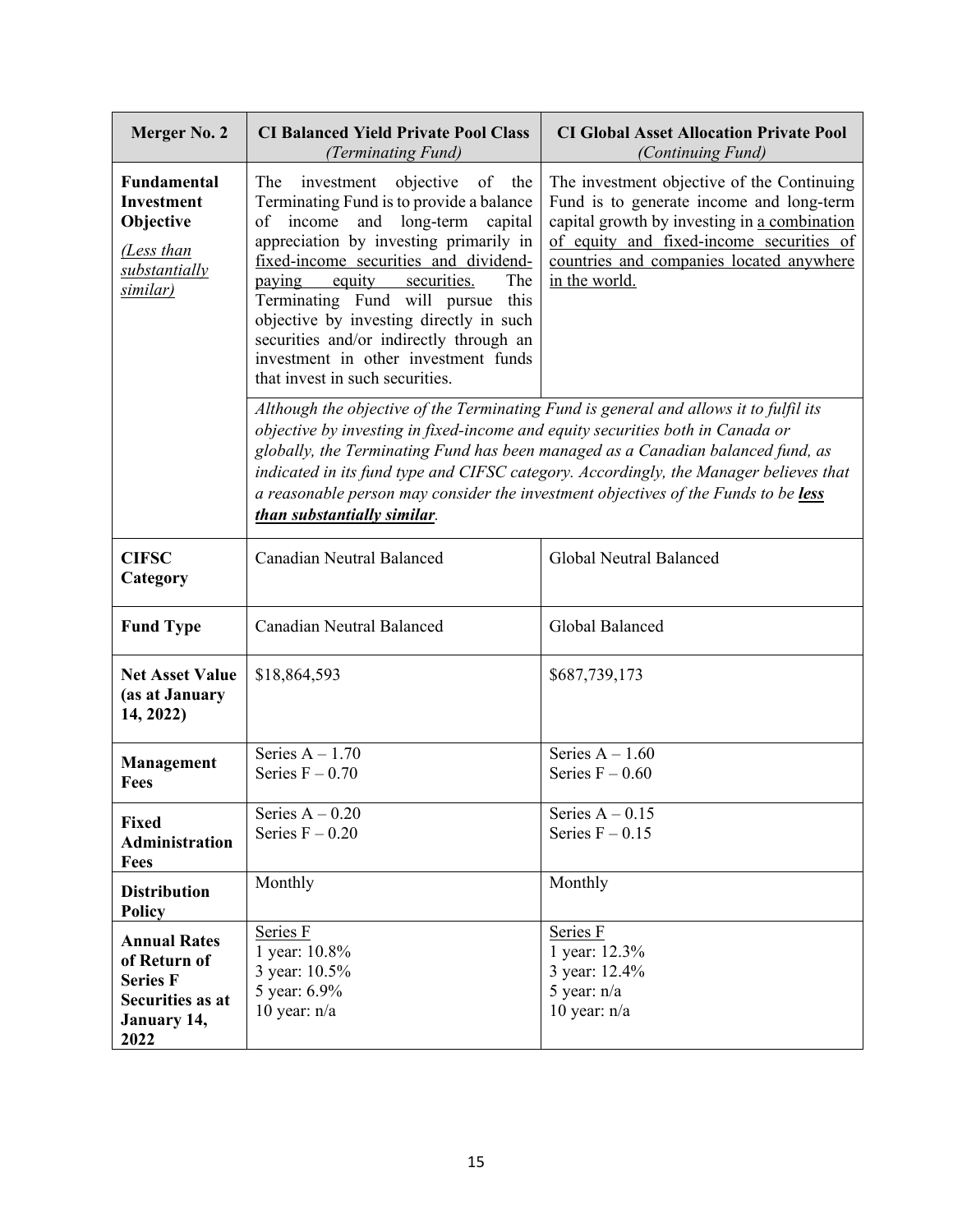| Merger No. 3                                                                                             | <b>CI Canadian Equity Income Private</b><br><b>Pool Class</b><br>(Terminating Fund)                                                                                                                                                                                                                                                                           | <b>CI Canadian Equity Private Pool</b><br>(Continuing Fund)                                                                                                                                                                                                 |
|----------------------------------------------------------------------------------------------------------|---------------------------------------------------------------------------------------------------------------------------------------------------------------------------------------------------------------------------------------------------------------------------------------------------------------------------------------------------------------|-------------------------------------------------------------------------------------------------------------------------------------------------------------------------------------------------------------------------------------------------------------|
| <b>Fundamental</b><br><b>Investment</b><br>Objective<br><b>Substantially</b><br>similar)                 | objective of the<br>The<br>investment<br>Terminating Fund is to provide capital<br>growth and income over the long-term<br>by investing substantially all of its assets<br>in securities of its underlying pool, CI<br>Canadian Equity Income Private Trust.<br>The underlying pool invests primarily in<br>dividend-paying Canadian<br>equity<br>securities. | The investment objective of the Continuing<br>Fund is to provide capital growth and income<br>over the long-term by investing primarily in<br>dividend-paying Canadian equity securities.                                                                   |
|                                                                                                          | investment objectives of these Funds to be substantially similar.                                                                                                                                                                                                                                                                                             | As both the Terminating Fund and the Continuing Fund aim to provide capital growth<br>and income over the long-term by investing primarily in dividend-paying Canadian<br>equity securities, the Manager believes that a reasonable person may consider the |
| <b>CIFSC</b><br>Category                                                                                 | Canadian Equity                                                                                                                                                                                                                                                                                                                                               | Canadian Equity                                                                                                                                                                                                                                             |
| <b>Fund Type</b>                                                                                         | Canadian Equity                                                                                                                                                                                                                                                                                                                                               | Canadian Equity                                                                                                                                                                                                                                             |
| <b>Net Asset Value</b><br>(as at January<br>14, 2022)                                                    | \$1,688,336                                                                                                                                                                                                                                                                                                                                                   | \$8,425,511                                                                                                                                                                                                                                                 |
| Management<br><b>Fees</b>                                                                                | Series $A - 1.80$<br>Series $F - 0.80$                                                                                                                                                                                                                                                                                                                        | Series $A - 1.65$<br>Series $F - 0.65$                                                                                                                                                                                                                      |
| <b>Fixed</b><br><b>Administration</b><br>Fees                                                            | Series $A - 0.20$<br>Series $F - 0.20$                                                                                                                                                                                                                                                                                                                        | Series $A - 0.15$<br>Series $F - 0.15$                                                                                                                                                                                                                      |
| <b>Distribution</b><br><b>Policy</b>                                                                     | Monthly                                                                                                                                                                                                                                                                                                                                                       | Annually                                                                                                                                                                                                                                                    |
| <b>Annual Rates</b><br>of Return of<br><b>Series F</b><br>Securities as at<br><b>January 14,</b><br>2022 | Series F<br>1 year: 21.7%<br>3 year: 16.9%<br>5 year: 10.0%<br>10 year: $n/a$                                                                                                                                                                                                                                                                                 | Series F<br>1 year: 22.1%<br>3 year: 17.3%<br>5 year: n/a<br>10 year: $n/a$                                                                                                                                                                                 |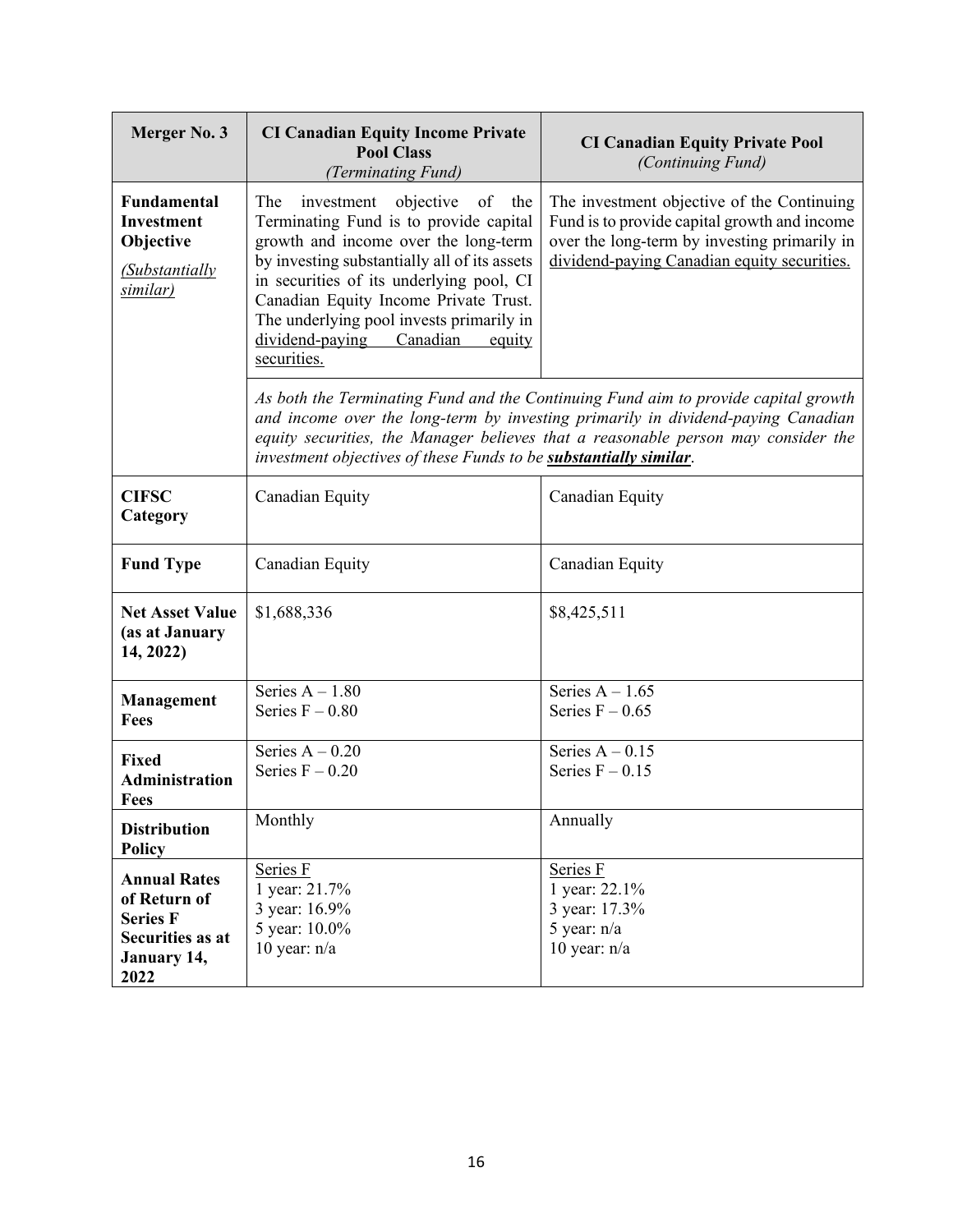| Merger No. 4                                                                                      | <b>CI U.S. Equity Private Pool Class</b><br>(Terminating Fund)                                                                                                                                                                                                                                                                                       | <b>CI U.S. Equity Private Pool</b><br>(Continuing Fund)                                                                                                                                                                                                        |
|---------------------------------------------------------------------------------------------------|------------------------------------------------------------------------------------------------------------------------------------------------------------------------------------------------------------------------------------------------------------------------------------------------------------------------------------------------------|----------------------------------------------------------------------------------------------------------------------------------------------------------------------------------------------------------------------------------------------------------------|
| <b>Fundamental</b><br><b>Investment</b><br>Objective<br><b>Substantially</b><br>similar)          | investment objective<br>of the<br>The<br>Terminating Fund is to provide capital<br>growth and income over the long-term<br>by investing substantially all of its assets<br>in securities of its underlying pool, CI<br>Equity<br>Private<br>Trust.<br>U.S.<br>The<br>underlying pool invests primarily in<br>dividend-paying U.S. equity securities. | The investment objective of the Continuing<br>Fund is to provide capital growth and income<br>over the long-term by investing primarily in<br>dividend-paying U.S. equity securities.                                                                          |
|                                                                                                   | objectives of these Funds to be substantially similar.                                                                                                                                                                                                                                                                                               | As both the Terminating Fund and the Continuing Fund seek to provide capital growth<br>and income over the long-term by investing primarily in dividend-paying U.S. equity<br>securities, the Manager believes a reasonable person may consider the investment |
| <b>CIFSC</b><br>Category                                                                          | U.S. Equity                                                                                                                                                                                                                                                                                                                                          | U.S. Equity                                                                                                                                                                                                                                                    |
| <b>Fund Type</b>                                                                                  | U.S. Equity                                                                                                                                                                                                                                                                                                                                          | U.S. Equity                                                                                                                                                                                                                                                    |
| <b>Net Asset Value</b><br>(as at January<br>14, 2022)                                             | \$7,591,253                                                                                                                                                                                                                                                                                                                                          | \$33,456,056                                                                                                                                                                                                                                                   |
| Management<br><b>Fees</b>                                                                         | Series $A - 1.85$<br>Series $F - 0.85$                                                                                                                                                                                                                                                                                                               | Series $A - 1.65$<br>Series $F - 0.65$                                                                                                                                                                                                                         |
| <b>Fixed</b><br><b>Administration</b><br><b>Fees</b>                                              | Series $A - 0.21$<br>Series $F - 0.21$                                                                                                                                                                                                                                                                                                               | Series $A - 0.15$<br>Series $F - 0.15$                                                                                                                                                                                                                         |
| <b>Distribution</b><br><b>Policy</b>                                                              | Monthly                                                                                                                                                                                                                                                                                                                                              | Annually                                                                                                                                                                                                                                                       |
| <b>Annual Rates</b><br>of Return of<br><b>Series F</b><br>Securities as at<br>January 14,<br>2022 | Series F<br>1 year: 19.4%<br>3 year: 13.9%<br>5 year: 10.4%<br>10 year: $n/a$                                                                                                                                                                                                                                                                        | Series F<br>1 year: 19.8%<br>3 year: 14.3%<br>5 year: $n/a$<br>10 year: $n/a$                                                                                                                                                                                  |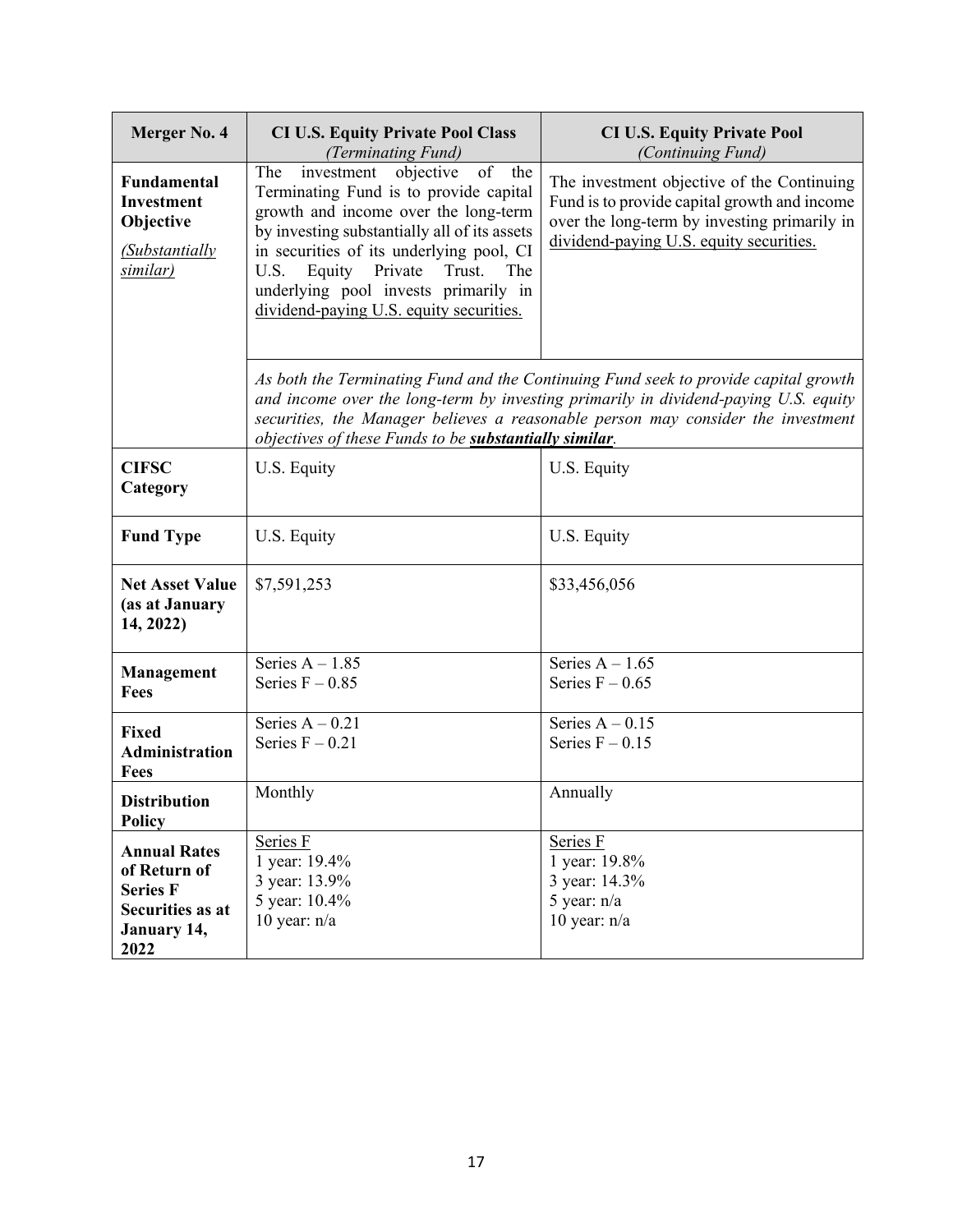| Merger No. 5                                                                                             | <b>CI U.S. Equity Currency Neutral</b><br><b>Private Pool Class</b><br>(Terminating Fund)                                                                                                                                                                                                                                                                                                                                                                                                                                                                                              | <b>CI U.S. Equity Private Pool</b><br>(Continuing Fund)                                                                                                                                                                                                             |
|----------------------------------------------------------------------------------------------------------|----------------------------------------------------------------------------------------------------------------------------------------------------------------------------------------------------------------------------------------------------------------------------------------------------------------------------------------------------------------------------------------------------------------------------------------------------------------------------------------------------------------------------------------------------------------------------------------|---------------------------------------------------------------------------------------------------------------------------------------------------------------------------------------------------------------------------------------------------------------------|
| <b>Fundamental</b><br><b>Investment</b><br>Objective<br>(Less than<br>Substantially<br>similar)          | The<br>investment objective<br>of<br>the<br>Terminating Fund is to provide capital<br>growth and income over the long-term,<br>minimizing the Terminating<br>while<br>Fund's exposure to foreign currency<br>fluctuations against the Canadian dollar,<br>by investing substantially all of its assets<br>in securities of its underlying pool, CI<br>U.S. Equity Private Trust and using<br>derivatives to hedge against fluctuations<br>in the foreign currency exposure of the<br>portfolio. The underlying pool invests<br>primarily in dividend-paying U.S. equity<br>securities. | The investment objective of the Continuing<br>Fund is to provide capital growth and income<br>over the long-term by investing primarily in<br>dividend-paying U.S. equity securities.                                                                               |
|                                                                                                          | foreign currency exposure. Accordingly, the Manager believes that a reasonable<br>person may consider the investment objectives of these Funds to be less than<br>substantially similar.                                                                                                                                                                                                                                                                                                                                                                                               | Although both the Terminating Fund and the Continuing Fund aim to provide capital<br>growth and income over the long-term by investing primarily in dividend-paying U.S.<br>equity securities, the Terminating Fund also seeks to hedge against fluctuations in its |
| <b>CIFSC</b><br>Category                                                                                 | U.S. Equity                                                                                                                                                                                                                                                                                                                                                                                                                                                                                                                                                                            | U.S. Equity                                                                                                                                                                                                                                                         |
| <b>Fund Type</b>                                                                                         | U.S. Equity                                                                                                                                                                                                                                                                                                                                                                                                                                                                                                                                                                            | U.S. Equity                                                                                                                                                                                                                                                         |
| <b>Net Asset Value</b><br>(as at January<br>14, 2022)                                                    | \$1,636,536                                                                                                                                                                                                                                                                                                                                                                                                                                                                                                                                                                            | \$33,456,056                                                                                                                                                                                                                                                        |
| <b>Management</b><br>Fees                                                                                | Series $A - 1.85$<br>Series $F - 0.85$                                                                                                                                                                                                                                                                                                                                                                                                                                                                                                                                                 | Series $A - 1.65$<br>Series $F - 0.65$                                                                                                                                                                                                                              |
| <b>Fixed</b><br><b>Administration</b><br>Fees                                                            | Series $A - 0.21$<br>Series $F - 0.21$                                                                                                                                                                                                                                                                                                                                                                                                                                                                                                                                                 | Series $A - 0.15$<br>Series $F - 0.15$                                                                                                                                                                                                                              |
| <b>Distribution</b><br><b>Policy</b>                                                                     | Monthly                                                                                                                                                                                                                                                                                                                                                                                                                                                                                                                                                                                | Annually                                                                                                                                                                                                                                                            |
| <b>Annual Rates</b><br>of Return of<br><b>Series F</b><br><b>Securities as at</b><br>January 14,<br>2022 | Series F<br>1 year: 20.5%<br>3 year: 17.0%<br>5 year: 11.8%<br>10 year: $n/a$                                                                                                                                                                                                                                                                                                                                                                                                                                                                                                          | Series F<br>1 year: 19.8%<br>3 year: 14.3%<br>5 year: n/a<br>10 year: $n/a$                                                                                                                                                                                         |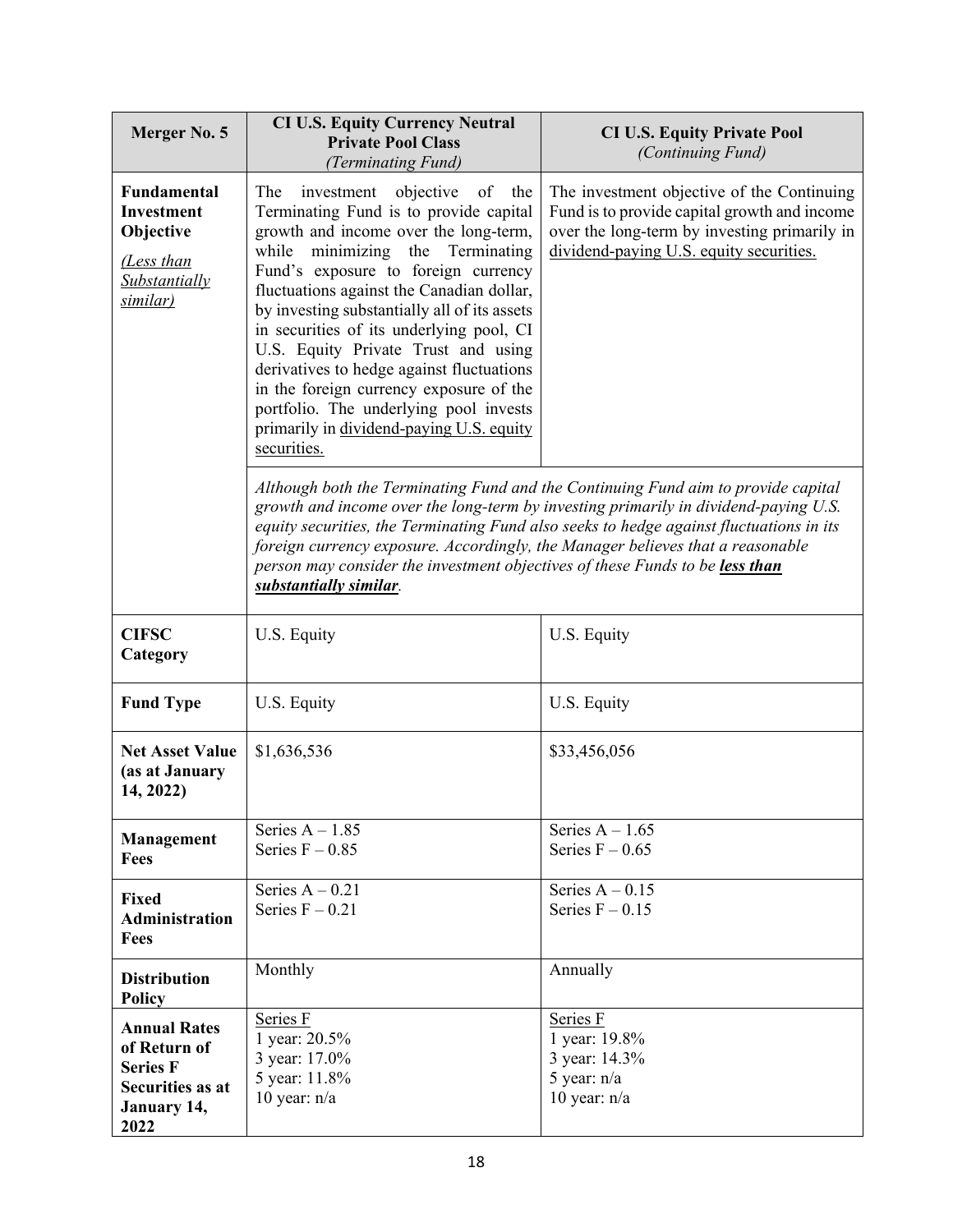| Merger No. 6                                                                                      | <b>CI Global Equity Momentum Private</b><br>Pool                                                                                                                                                                                                                                                                        | <b>CI Global Concentrated Equity Private</b><br>Pool                                                                                                                                                                                                                                                                                                      |
|---------------------------------------------------------------------------------------------------|-------------------------------------------------------------------------------------------------------------------------------------------------------------------------------------------------------------------------------------------------------------------------------------------------------------------------|-----------------------------------------------------------------------------------------------------------------------------------------------------------------------------------------------------------------------------------------------------------------------------------------------------------------------------------------------------------|
|                                                                                                   | (Terminating Fund)                                                                                                                                                                                                                                                                                                      | (Continuing Fund)                                                                                                                                                                                                                                                                                                                                         |
| Fundamental<br>Investment<br>Objective<br>(Substantially<br>similar)                              | investment objective<br>The<br>of<br>the<br>Terminating Fund is to provide long-<br>term capital growth by investing<br>primarily in a diversified portfolio of<br>equity and equity-related securities of<br>companies located anywhere in the<br>world which are believed to offer above<br>average growth potential. | The investment objective of the Continuing<br>Fund is to provide maximum long-term<br>capital growth by investing primarily in<br>equity and equity-related securities of<br>established companies throughout the world<br>that the portfolio advisor believes have a<br>competitively advantaged business model,<br>good growth potential or good value. |
|                                                                                                   | substantially similar.                                                                                                                                                                                                                                                                                                  | Both the Terminating Fund and the Continuing Fund aim to provide long-term capital<br>growth by investing primarily in equity and equity-related securities of global companies<br>with good or above average growth potential. Accordingly, the Manager believes a<br>reasonable person may consider the investment objectives of these Funds to be      |
| <b>CIFSC</b><br>Category                                                                          | Global Equity                                                                                                                                                                                                                                                                                                           | Global Equity                                                                                                                                                                                                                                                                                                                                             |
| <b>Fund Type</b>                                                                                  | Global Equity                                                                                                                                                                                                                                                                                                           | Global Equity                                                                                                                                                                                                                                                                                                                                             |
| <b>Portfolio Sub-</b><br>advisor                                                                  | Picton Mahoney Asset Management                                                                                                                                                                                                                                                                                         | N/A. CI is the portfolio advisor to the<br>Continuing Fund.                                                                                                                                                                                                                                                                                               |
| <b>Net Asset Value</b><br>(as at January<br>14, 2022)                                             | \$13,880,539                                                                                                                                                                                                                                                                                                            | \$11,602,743                                                                                                                                                                                                                                                                                                                                              |
| <b>Management</b><br><b>Fees</b>                                                                  | Series $A - 1.70$<br>Series $F - 0.70$<br>Series I - Maximum 1.35 (Series I<br><b>Account Agreement Fee)</b>                                                                                                                                                                                                            | Series $A - 1.70$<br>Series $F - 0.70$<br>Series I - Maximum 1.35 (Series I Account<br>Agreement Fee)                                                                                                                                                                                                                                                     |
| <b>Fixed</b><br><b>Administration</b><br><b>Fees</b>                                              | Series $A - 0.15$<br>Series $F - 0.15$<br>Series $I - n/a$ , included in Series I<br><b>Account Agreement Fee</b>                                                                                                                                                                                                       | Series $A - 0.15$<br>Series $F - 0.15$<br>Series $I - n/a$ , included in Series I Account<br><b>Agreement Fee</b>                                                                                                                                                                                                                                         |
| <b>Distribution</b><br><b>Policy</b>                                                              | Annually                                                                                                                                                                                                                                                                                                                | Annually                                                                                                                                                                                                                                                                                                                                                  |
| <b>Annual Rates</b><br>of Return of<br><b>Series F</b><br>Securities as at<br>January 14,<br>2022 | Series F<br>1 year: 16.1%<br>3 year: 20.1%<br>5 year: $n/a$<br>10 year: $n/a$                                                                                                                                                                                                                                           | Series F<br>1 year: 19.0%<br>3 year: 18.1%<br>5 year: $n/a$<br>10 year: $n/a$                                                                                                                                                                                                                                                                             |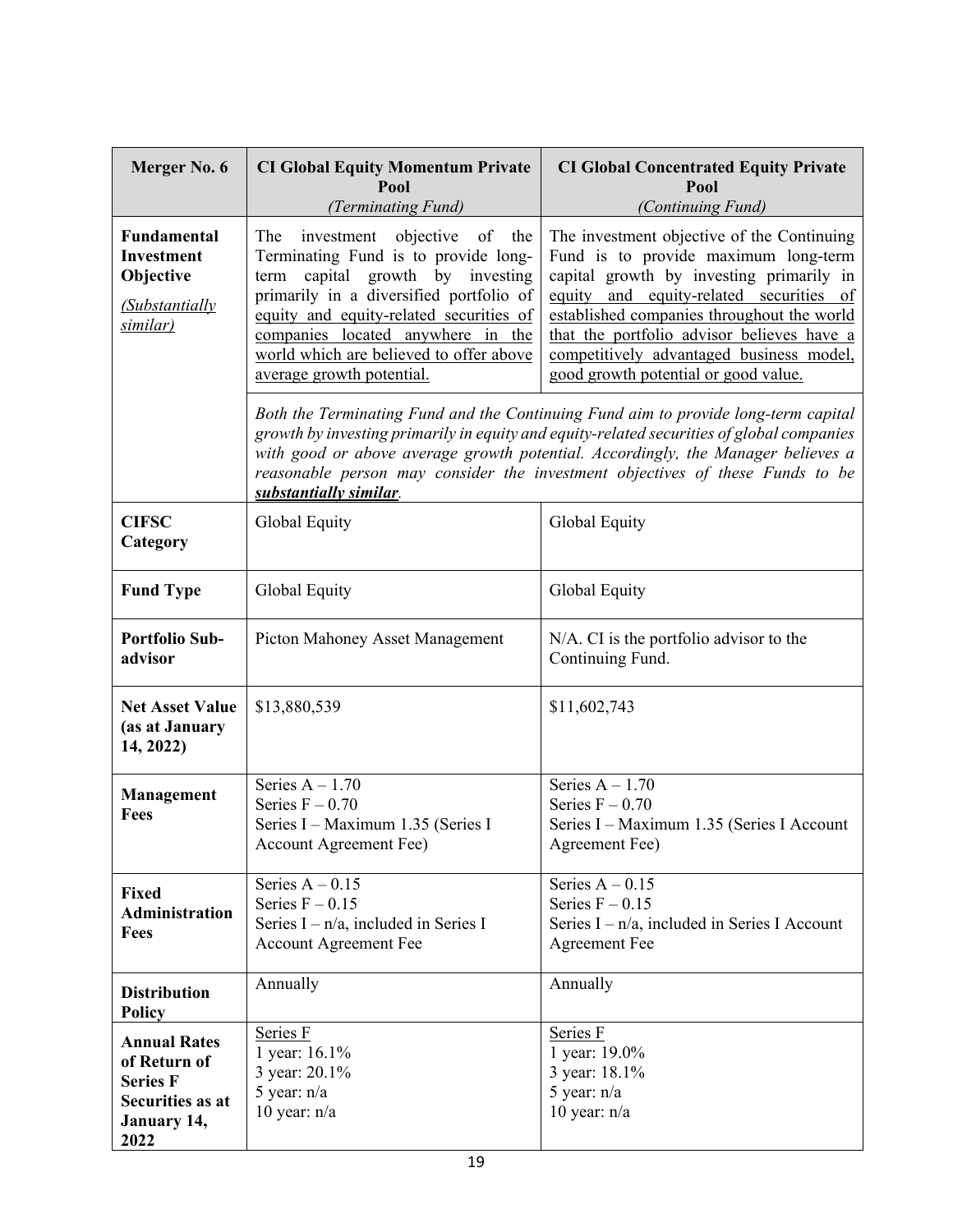| Merger No. 7                                                                                             | <b>CI Global Equity Income Private</b><br><b>Pool Class</b><br>(Terminating Fund)                                                                                                                                                       | <b>CI Global Concentrated Equity Private</b><br>Pool<br>(Continuing Fund)                                                                                                                                                                                                                                                                                                                                                                       |
|----------------------------------------------------------------------------------------------------------|-----------------------------------------------------------------------------------------------------------------------------------------------------------------------------------------------------------------------------------------|-------------------------------------------------------------------------------------------------------------------------------------------------------------------------------------------------------------------------------------------------------------------------------------------------------------------------------------------------------------------------------------------------------------------------------------------------|
| Fundamental<br><b>Investment</b><br>Objective<br><i>(Substantially</i><br>similar)                       | The<br>investment objective<br>of the<br>Terminating Fund is to provide capital<br>growth and income over the long-term<br>by investing primarily in dividend-<br>paying equity securities of issuers<br>located anywhere in the world. | The investment objective of the Continuing<br>Fund is to provide maximum long-term<br>capital growth by investing primarily in<br>equity and equity-related securities of<br>established companies throughout the world<br>that the portfolio advisor believes have a<br>competitively advantaged business model,<br>good growth potential or good value.                                                                                       |
|                                                                                                          | Terminating Fund and Continuing Fund currently hold 35-50 issuers.                                                                                                                                                                      | As the Terminating Fund and Continuing Fund both aim to fulfil their long-term<br>objectives primarily through investments in global equity securities, which would<br>include dividend-paying equity securities, and are in the same CIFSC category and fund<br>type, the Manager believes that a reasonable person may consider the investment<br>objectives of the Funds to be <b>substantially similar</b> . Please also note that both the |
| <b>CIFSC</b><br>Category                                                                                 | Global Equity                                                                                                                                                                                                                           | Global Equity                                                                                                                                                                                                                                                                                                                                                                                                                                   |
| <b>Fund Type</b>                                                                                         | Global Equity                                                                                                                                                                                                                           | Global Equity                                                                                                                                                                                                                                                                                                                                                                                                                                   |
| <b>Net Asset Value</b><br>(as at January<br>14, 2022)                                                    | \$5,527,082                                                                                                                                                                                                                             | \$11,602,743                                                                                                                                                                                                                                                                                                                                                                                                                                    |
| <b>Management</b><br><b>Fees</b>                                                                         | Series $A - 1.85$<br>Series $F - 0.85$                                                                                                                                                                                                  | Series $A - 1.70$<br>Series $F - 0.70$                                                                                                                                                                                                                                                                                                                                                                                                          |
| <b>Fixed</b><br>Administration<br>Fees                                                                   | Series $A - 0.22$<br>Series $F - 0.22$                                                                                                                                                                                                  | Series $A - 0.15$<br>Series $F - 0.15$                                                                                                                                                                                                                                                                                                                                                                                                          |
| <b>Distribution</b><br><b>Policy</b>                                                                     | Monthly                                                                                                                                                                                                                                 | Annually                                                                                                                                                                                                                                                                                                                                                                                                                                        |
| <b>Annual Rates</b><br>of Return of<br><b>Series F</b><br><b>Securities as at</b><br>January 14,<br>2022 | Series F<br>1 year: 20.9%<br>3 year: 12.3%<br>5 year: 10.7%<br>10 year: $n/a$                                                                                                                                                           | Series F<br>1 year: 19.0%<br>3 year: 18.1%<br>5 year: $n/a$<br>10 year: $n/a$                                                                                                                                                                                                                                                                                                                                                                   |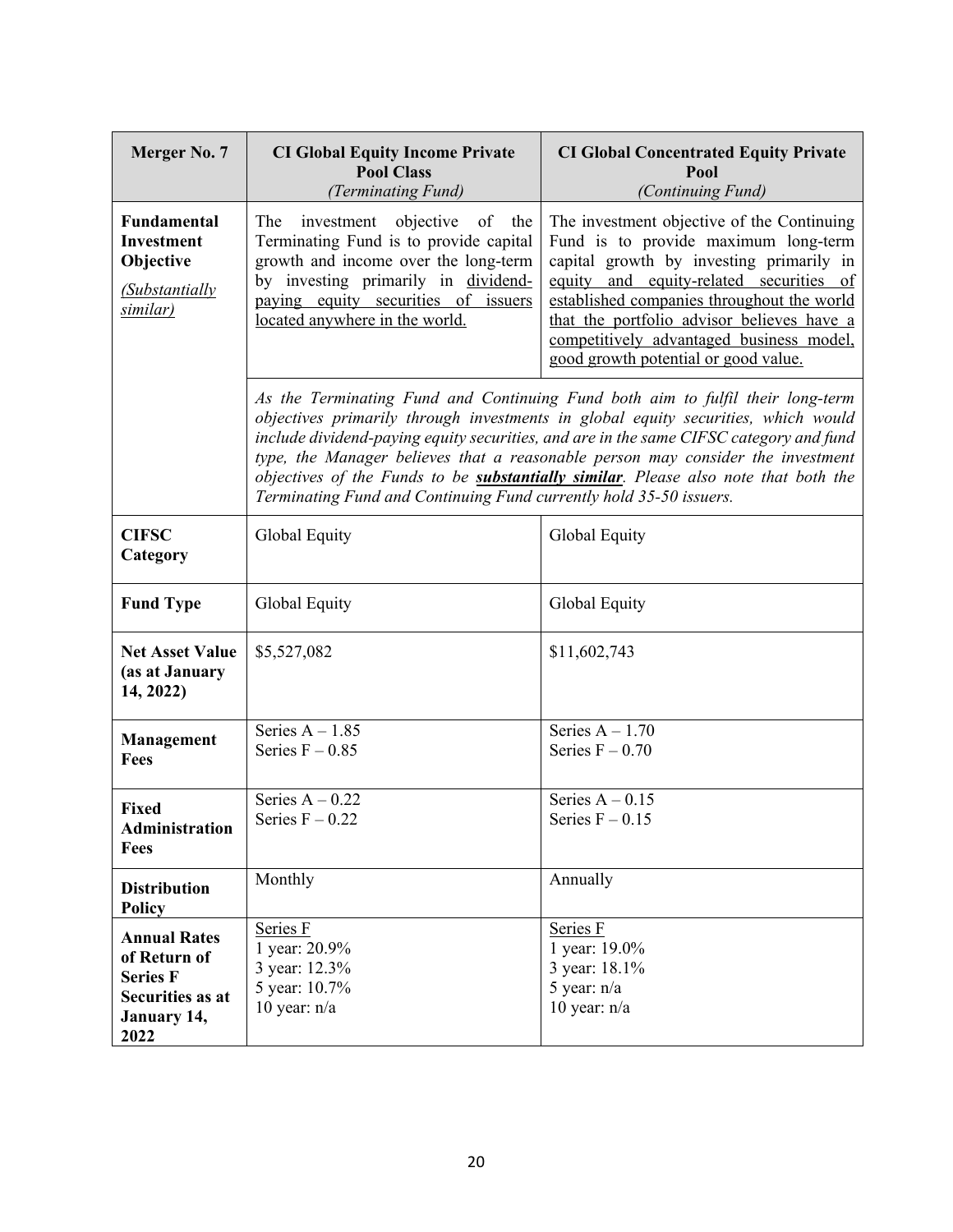| Merger No. 8                                                                                      | <b>CI International Equity Income</b><br><b>Private Pool Class</b><br>(Terminating Fund)                                                                                                                                                                                                                                                                                                         | <b>CI International Equity Growth Private</b><br>Pool<br>(Continuing Fund)                                                                                                                                                                                                                                                                                        |
|---------------------------------------------------------------------------------------------------|--------------------------------------------------------------------------------------------------------------------------------------------------------------------------------------------------------------------------------------------------------------------------------------------------------------------------------------------------------------------------------------------------|-------------------------------------------------------------------------------------------------------------------------------------------------------------------------------------------------------------------------------------------------------------------------------------------------------------------------------------------------------------------|
| Fundamental<br>Investment<br>Objective<br>(Substantially<br>similar)                              | investment objective<br>The<br>of<br>the<br>Terminating Fund is to provide capital<br>growth and income over the long-term<br>by investing substantially all of its assets<br>in securities of its underlying pool, CI<br>International Equity Income Private<br>Trust. The underlying pool invests<br>primarily in dividend-paying equity<br>securities of issuers outside of North<br>America. | The investment objective of the Continuing<br>Fund is to provide capital growth and income<br>over the long-term by investing primarily in<br>equity securities of issuers outside of North<br>America.                                                                                                                                                           |
|                                                                                                   | be substantially similar.                                                                                                                                                                                                                                                                                                                                                                        | As both the Terminating Fund and the Continuing Fund both seek to invest primarily in<br>equity securities of issuers outside of North America, which also includes dividend-<br>paying equity securities as referenced in the Terminating Fund's objective, the Manager<br>believes a reasonable person may consider the investment objectives of these Funds to |
| <b>CIFSC</b><br>Category                                                                          | <b>International Equity</b>                                                                                                                                                                                                                                                                                                                                                                      | <b>International Equity</b>                                                                                                                                                                                                                                                                                                                                       |
| <b>Fund Type</b>                                                                                  | <b>International Equity</b>                                                                                                                                                                                                                                                                                                                                                                      | <b>International Equity</b>                                                                                                                                                                                                                                                                                                                                       |
| <b>Portfolio Sub-</b><br>advisor                                                                  | CI Global Investments Inc.                                                                                                                                                                                                                                                                                                                                                                       | CI Global Investments Inc.                                                                                                                                                                                                                                                                                                                                        |
| <b>Net Asset Value</b><br>(as at January<br>14, 2022)                                             | \$782,087                                                                                                                                                                                                                                                                                                                                                                                        | \$34,897,342                                                                                                                                                                                                                                                                                                                                                      |
| Management<br>Fees                                                                                | Series $A - 1.85$<br>Series $F - 0.85$                                                                                                                                                                                                                                                                                                                                                           | Series $A - 1.70$<br>Series $F - 0.70$                                                                                                                                                                                                                                                                                                                            |
| <b>Fixed</b><br><b>Administration</b><br><b>Fees</b>                                              | Series $A - 0.22$<br>Series $F - 0.22$                                                                                                                                                                                                                                                                                                                                                           | Series $A - 0.15$<br>Series $F - 0.15$                                                                                                                                                                                                                                                                                                                            |
| <b>Distribution</b><br><b>Policy</b>                                                              | Monthly                                                                                                                                                                                                                                                                                                                                                                                          | Annually                                                                                                                                                                                                                                                                                                                                                          |
| <b>Annual Rates</b><br>of Return of<br><b>Series F</b><br>Securities as at<br>January 14,<br>2022 | Series F<br>1 year: 13.6%<br>3 year: 15.5%<br>5 year: 11.0%<br>10 year: $n/a$                                                                                                                                                                                                                                                                                                                    | Series F<br>1 year: 14.2%<br>3 year: 14.3%<br>5 year: $n/a$<br>10 year: $n/a$                                                                                                                                                                                                                                                                                     |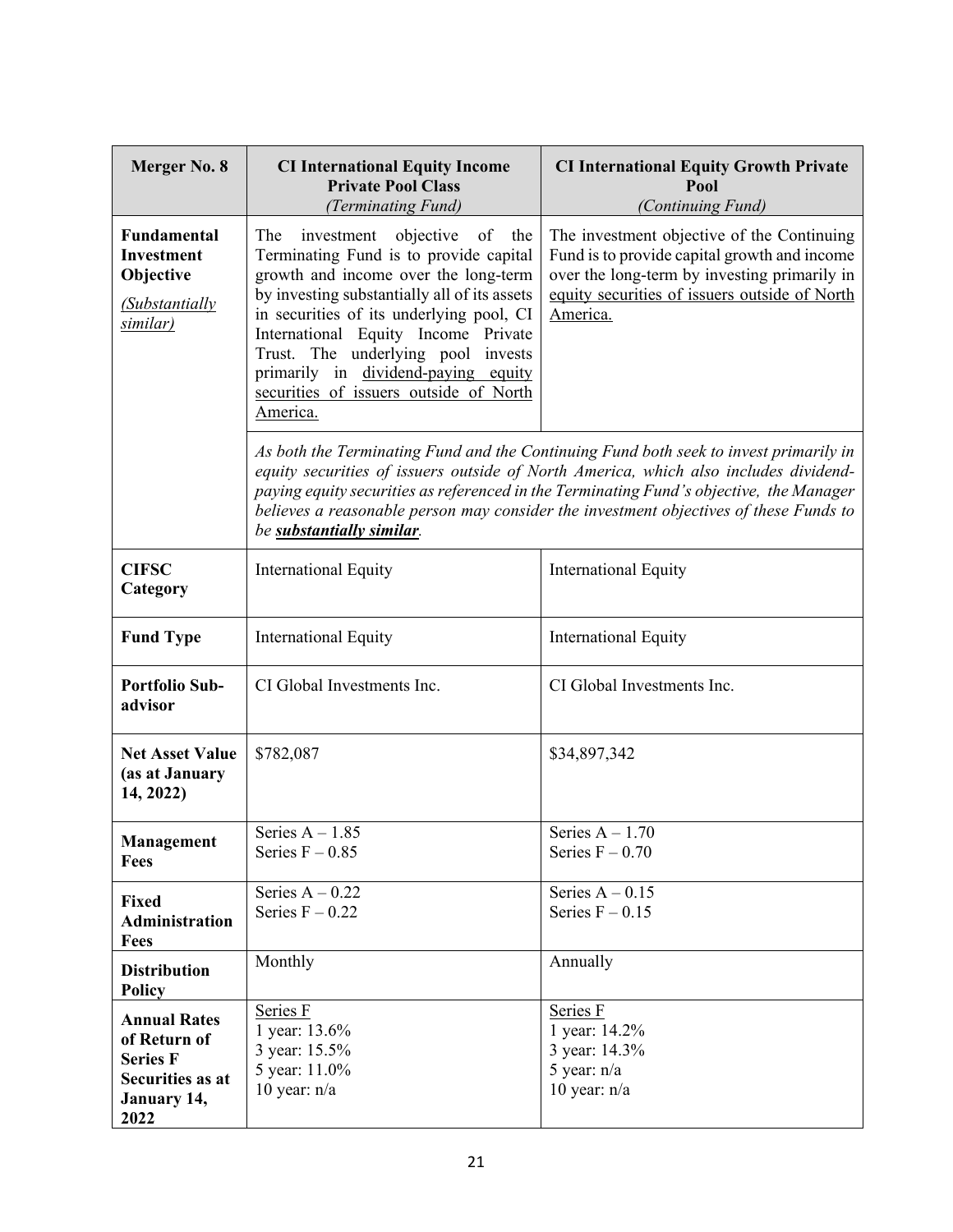| Merger No. 9                                                                                      | <b>CI International Equity Value</b><br><b>Private Pool</b><br>(Terminating Fund)                                                                                                                                                                                                                                                                                                                                 | <b>CI International Equity Growth Private</b><br>Pool<br>(Continuing Fund)                                                                                                                                                                                                     |
|---------------------------------------------------------------------------------------------------|-------------------------------------------------------------------------------------------------------------------------------------------------------------------------------------------------------------------------------------------------------------------------------------------------------------------------------------------------------------------------------------------------------------------|--------------------------------------------------------------------------------------------------------------------------------------------------------------------------------------------------------------------------------------------------------------------------------|
| Fundamental<br><b>Investment</b><br>Objective<br>(Substantially<br>similar)                       | The<br>investment objective<br>of<br>the<br>Terminating Fund is to<br>provide<br>maximum long-term capital growth. It<br>invests primarily in equity and equity-<br>related securities of companies whose<br>primary operations are outside of North<br>America. The Terminating Fund may<br>make significant investments in any<br>country, including emerging markets<br>and emerging industries of any market. | The investment objective of the Continuing<br>Fund is to provide capital growth and income<br>over the long-term by investing primarily in<br>equity securities of issuers outside of North<br>America.                                                                        |
|                                                                                                   |                                                                                                                                                                                                                                                                                                                                                                                                                   | As both the Terminating Fund and the Continuing Fund both seek to invest primarily in<br>equity securities of issuers outside of North America, the Manager believes a reasonable<br>person may consider the investment objectives of these Funds to be substantially similar. |
| <b>CIFSC</b><br>Category                                                                          | International Equity                                                                                                                                                                                                                                                                                                                                                                                              | <b>International Equity</b>                                                                                                                                                                                                                                                    |
| <b>Fund Type</b>                                                                                  | <b>International Equity</b>                                                                                                                                                                                                                                                                                                                                                                                       | <b>International Equity</b>                                                                                                                                                                                                                                                    |
| <b>Portfolio Sub-</b><br>advisor                                                                  | Altrinsic Global Advisors, LLC                                                                                                                                                                                                                                                                                                                                                                                    | CI Global Investments Inc.                                                                                                                                                                                                                                                     |
| <b>Net Asset Value</b><br>(as at January<br>14, 2022)                                             | \$7,319,655                                                                                                                                                                                                                                                                                                                                                                                                       | \$34,897,342                                                                                                                                                                                                                                                                   |
| Management<br>Fees                                                                                | Series $A - 1.70$<br>Series $F - 0.70$<br>Series I – Maximum 1.35 (Series I<br><b>Account Agreement Fee)</b>                                                                                                                                                                                                                                                                                                      | Series $A - 1.70$<br>Series $F - 0.70$<br>Series I - Maximum 1.35 (Series I Account<br>Agreement Fee)                                                                                                                                                                          |
| Fixed<br><b>Administration</b><br>Fees                                                            | Series $A - 0.15$<br>Series $F - 0.15$<br>Series $I - n/a$ , included in Series I<br><b>Account Agreement Fee</b>                                                                                                                                                                                                                                                                                                 | Series $A - 0.15$<br>Series $F - 0.15$<br>Series $I - n/a$ , included in Series I Account<br><b>Agreement Fee</b>                                                                                                                                                              |
| <b>Distribution</b><br><b>Policy</b>                                                              | Annually                                                                                                                                                                                                                                                                                                                                                                                                          | Annually                                                                                                                                                                                                                                                                       |
| <b>Annual Rates</b><br>of Return of<br><b>Series F</b><br>Securities as at<br>January 14,<br>2022 | Series F<br>1 year: 6.5%<br>3 year: 7.5%<br>5 year: $n/a$<br>10 year: $n/a$                                                                                                                                                                                                                                                                                                                                       | Series F<br>1 year: 14.2%<br>3 year: 14.3%<br>5 year: n/a<br>10 year: $n/a$                                                                                                                                                                                                    |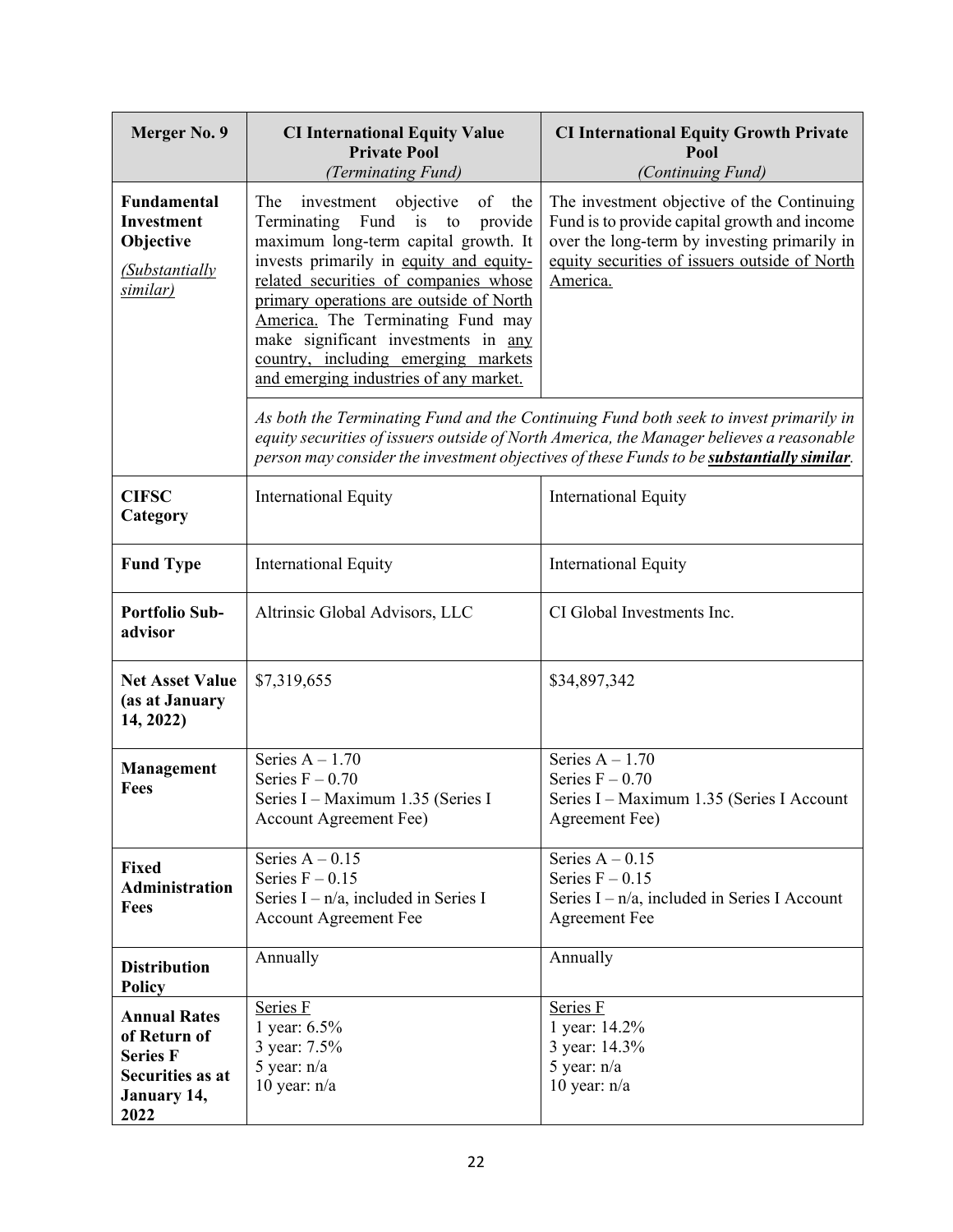| Merger No. 10                                                                                            | <b>CI North American Small/Mid Cap</b><br><b>Equity Private Pool</b><br>(Terminating Fund)                                                                                                                                                                                             | <b>CI Global Smaller Companies Private</b><br>Pool<br>(Continuing Fund)                                                                                                                                                                                               |
|----------------------------------------------------------------------------------------------------------|----------------------------------------------------------------------------------------------------------------------------------------------------------------------------------------------------------------------------------------------------------------------------------------|-----------------------------------------------------------------------------------------------------------------------------------------------------------------------------------------------------------------------------------------------------------------------|
| <b>Fundamental</b><br>Investment<br>Objective<br>(Less than<br>substantially<br>similar)                 | The<br>investment objective<br>of the<br>Terminating Fund is to provide long-<br>capital growth by investing<br>term<br>primarily in North American equity and<br>equity-related securities of small and<br>mid-capitalization<br>companies<br>with<br>above-average growth potential. | The investment objective of the Continuing<br>Fund is to provide long-term capital growth<br>by investing primarily in equity or equity-<br>related securities of small and medium-<br>capitalization companies located anywhere<br>in the world.                     |
|                                                                                                          | the investment objectives of these Funds to be less than substantially similar.                                                                                                                                                                                                        | As the Terminating Fund seeks to invest primarily in North American equity securities,<br>and the Continuing Fund seeks to invest primarily in equity securities of companies<br>located anywhere in the world, the Manager believes a reasonable person may consider |
| <b>CIFSC</b><br>Category                                                                                 | Canadian Focused Small/Mid Cap<br>Equity                                                                                                                                                                                                                                               | Global Small/Mid Cap Equity                                                                                                                                                                                                                                           |
| <b>Fund Type</b>                                                                                         | North American Small/Mid Cap Equity                                                                                                                                                                                                                                                    | Global Small/Mid Cap Equity                                                                                                                                                                                                                                           |
| <b>Portfolio Sub-</b><br>advisor                                                                         | Picton Mahoney Asset Management                                                                                                                                                                                                                                                        | N/A. CI is the portfolio advisor to the<br>Continuing Fund.                                                                                                                                                                                                           |
| <b>Net Asset Value</b><br>(as at January<br>14, 2022)                                                    | \$11,693,079                                                                                                                                                                                                                                                                           | \$18,417,416                                                                                                                                                                                                                                                          |
| Management<br>Fees                                                                                       | Series $A - 1.70$<br>Series $F - 0.70$<br>Series I - Maximum 1.35 (Series I<br><b>Account Agreement Fee)</b>                                                                                                                                                                           | Series $A - 1.70$<br>Series $F - 0.70$<br>Series I - Maximum 1.35 (Series I Account<br>Agreement Fee)                                                                                                                                                                 |
| <b>Fixed</b><br><b>Administration</b><br><b>Fees</b>                                                     | Series $A - 0.15$<br>Series $F - 0.15$<br>Series $I - n/a$ , included in Series I<br><b>Account Agreement Fee</b>                                                                                                                                                                      | Series $A - 0.15$<br>Series $F - 0.15$<br>Series $I - n/a$ , included in Series I Account<br><b>Agreement Fee</b>                                                                                                                                                     |
| <b>Distribution</b><br><b>Policy</b>                                                                     | Annually                                                                                                                                                                                                                                                                               | Annually                                                                                                                                                                                                                                                              |
| <b>Annual Rates</b><br>of Return of<br><b>Series F</b><br><b>Securities as at</b><br>January 14,<br>2022 | Series F<br>1 year: 16.8%<br>3 year: 19.2%<br>5 year: $n/a$<br>10 year: $n/a$                                                                                                                                                                                                          | Series F<br>1 year: 0.3%<br>3 year: 12%<br>5 year: $n/a$<br>10 year: $n/a$                                                                                                                                                                                            |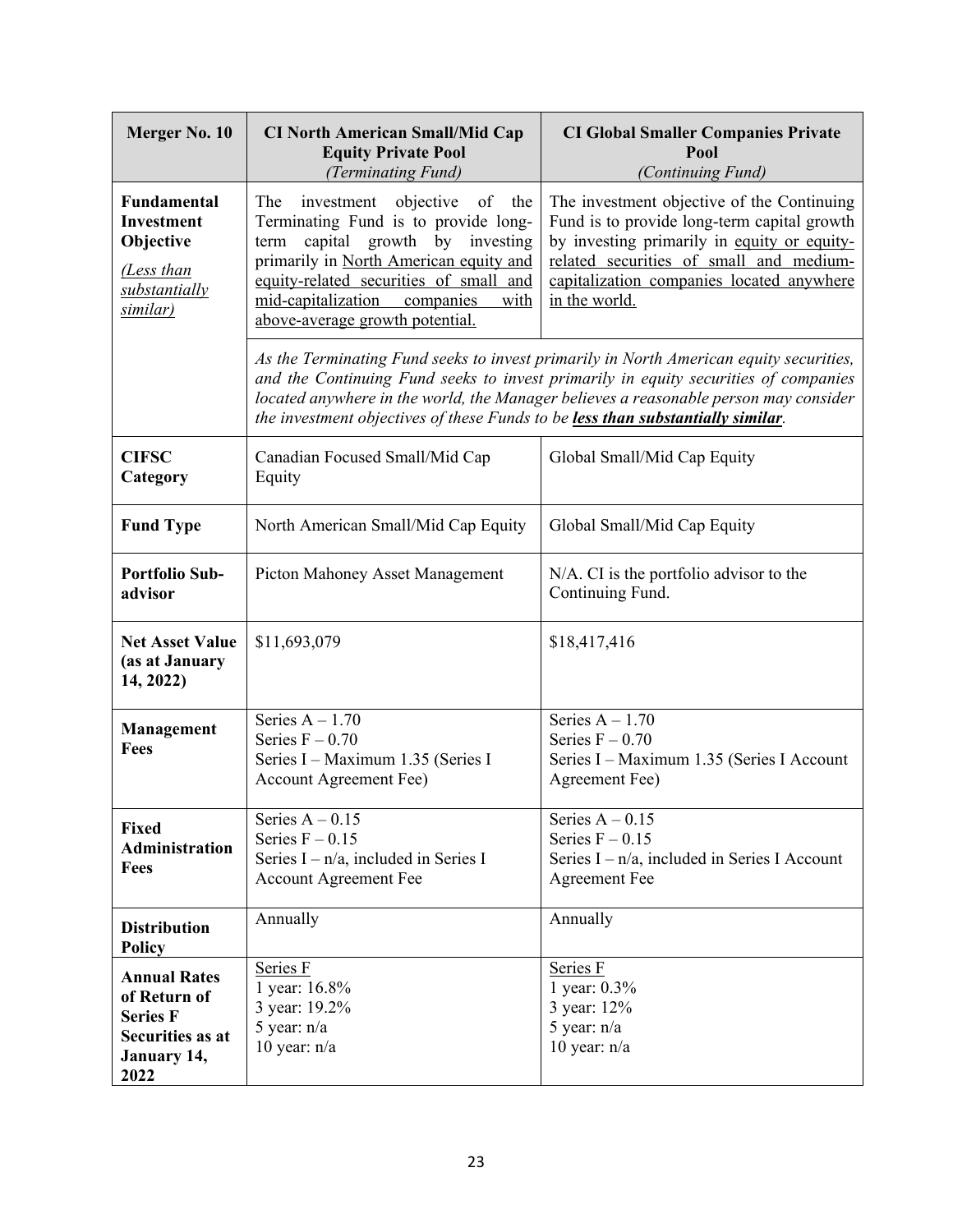| Merger No. 11                                                                             | <b>CI Conservative Balanced Income</b><br><b>Class</b><br>(Terminating Fund)                                                                                                                                                                                                                                                                                                                                                                  | <b>CI Canadian Balanced Corporate Class</b><br>(Continuing Fund)                                                                                                                                                                                                                                                                                                                                                                                                                                                        |
|-------------------------------------------------------------------------------------------|-----------------------------------------------------------------------------------------------------------------------------------------------------------------------------------------------------------------------------------------------------------------------------------------------------------------------------------------------------------------------------------------------------------------------------------------------|-------------------------------------------------------------------------------------------------------------------------------------------------------------------------------------------------------------------------------------------------------------------------------------------------------------------------------------------------------------------------------------------------------------------------------------------------------------------------------------------------------------------------|
| <b>Fundamental</b><br><b>Investment</b><br>Objective<br><i>(Substantially</i><br>similar) | The<br>investment objective<br>of the<br>Terminating Fund is to provide investors<br>with stable income and long-term capital<br>appreciation by investing substantially<br>all of its assets in securities of its<br>underlying<br>fund, CI Conservative<br>Balanced Income Fund. The underlying<br>fund invests primarily in a conservative<br>diversified portfolio of Canadian fixed-<br>income and income-oriented equity<br>securities. | The investment objective of the Continuing<br>Fund is to obtain long-term total return<br>through a prudent balance of income and<br>capital appreciation.<br>It invests primarily in equity and equity-<br>related securities of mid- to<br>large<br>capitalization Canadian companies and fixed<br>income securities issued by Canadian<br>governments and companies. The proportion<br>of the Continuing Fund's assets invested in<br>equity and fixed income securities may vary<br>according to market conditions. |
|                                                                                           | to be substantially similar.                                                                                                                                                                                                                                                                                                                                                                                                                  | As both the Terminating Fund and Continuing Fund both aim to provide a balance of<br>income and long-term capital appreciation primarily through investments in Canadian<br>fixed-income and equity securities and are in the same CIFSC category, the Manager<br>believes that a reasonable person may consider the investment objectives of the Funds                                                                                                                                                                 |
| <b>CIFSC</b><br>Category                                                                  | <b>Canadian Neutral Balanced</b>                                                                                                                                                                                                                                                                                                                                                                                                              | Canadian Neutral Balanced                                                                                                                                                                                                                                                                                                                                                                                                                                                                                               |
| <b>Fund Type</b>                                                                          | Canadian Neutral Balanced                                                                                                                                                                                                                                                                                                                                                                                                                     | Canadian Balanced                                                                                                                                                                                                                                                                                                                                                                                                                                                                                                       |
| <b>Net Asset Value</b><br>(as at January<br>14, 2022)                                     | \$75,395,435                                                                                                                                                                                                                                                                                                                                                                                                                                  | \$76,757,332                                                                                                                                                                                                                                                                                                                                                                                                                                                                                                            |
| <b>Management</b><br><b>Fees</b>                                                          | Series $A - 1.85$<br>Series $B - 1.85$<br>Series $F - 0.85$<br>Series I - Maximum 0.80<br>Series P - Maximum 0.80 -                                                                                                                                                                                                                                                                                                                           | Series $Z - 1.85$ (new)<br>Series $Y - 0.85$ (new)<br>Series I-Grandfathered for Terminating<br>Fund's securityholders at maximum 0.80<br>Series $PP - Maximum\ 0.80$ (new)                                                                                                                                                                                                                                                                                                                                             |
| <b>Fixed</b><br>Administration<br>Fees/EO<br>Administration<br><b>Fees</b>                | Series $A - 0.15$ <sup>-</sup><br>Series $B - 0.15$<br>Series $F - 0.18$ -<br>Series $I - n/a$<br>Series $P - 0.15$                                                                                                                                                                                                                                                                                                                           | Series $Z - 0.15$ (new)<br>Series $Y - 0.18$ (new)<br>Series $I - n/a$<br>Series $PP - 0.15$ (new)                                                                                                                                                                                                                                                                                                                                                                                                                      |
| <b>Distribution</b><br><b>Policy</b>                                                      | Monthly                                                                                                                                                                                                                                                                                                                                                                                                                                       | Quarterly                                                                                                                                                                                                                                                                                                                                                                                                                                                                                                               |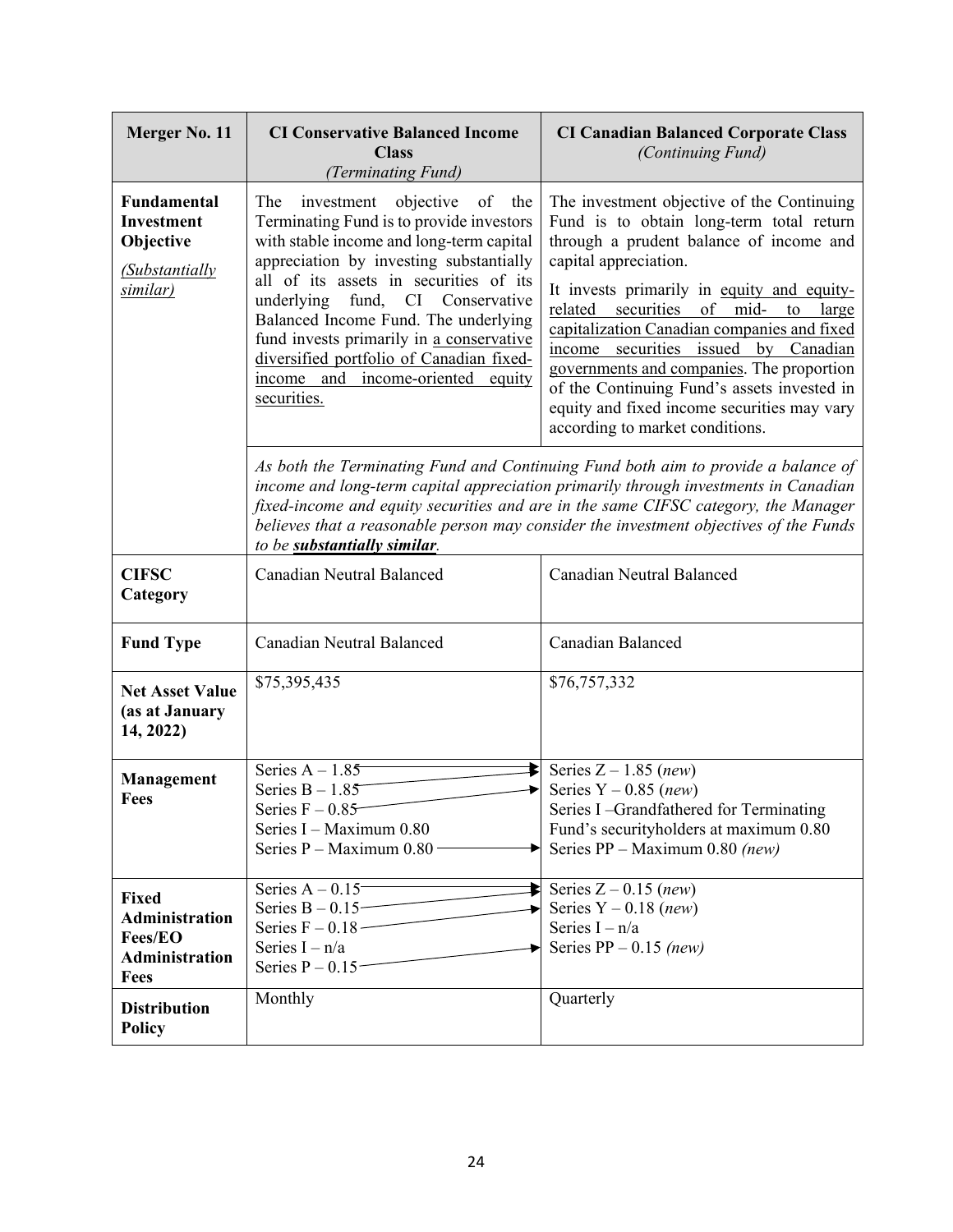| Merger No. 11                                                                                     | <b>CI Conservative Balanced Income</b><br><b>Class</b><br>(Terminating Fund) | <b>CI Canadian Balanced Corporate Class</b><br>(Continuing Fund)            |
|---------------------------------------------------------------------------------------------------|------------------------------------------------------------------------------|-----------------------------------------------------------------------------|
| <b>Annual Rates</b><br>of Return of<br><b>Series F</b><br>Securities as at<br>January 14,<br>2022 | Series F<br>1 year: 7.3%<br>3 year: 8.1%<br>5 year: 4.5%<br>10 year: $n/a$   | Series F<br>1 year: 14.2%<br>3 year: 11.5%<br>5 year: 4.6%<br>10 year: 5.6% |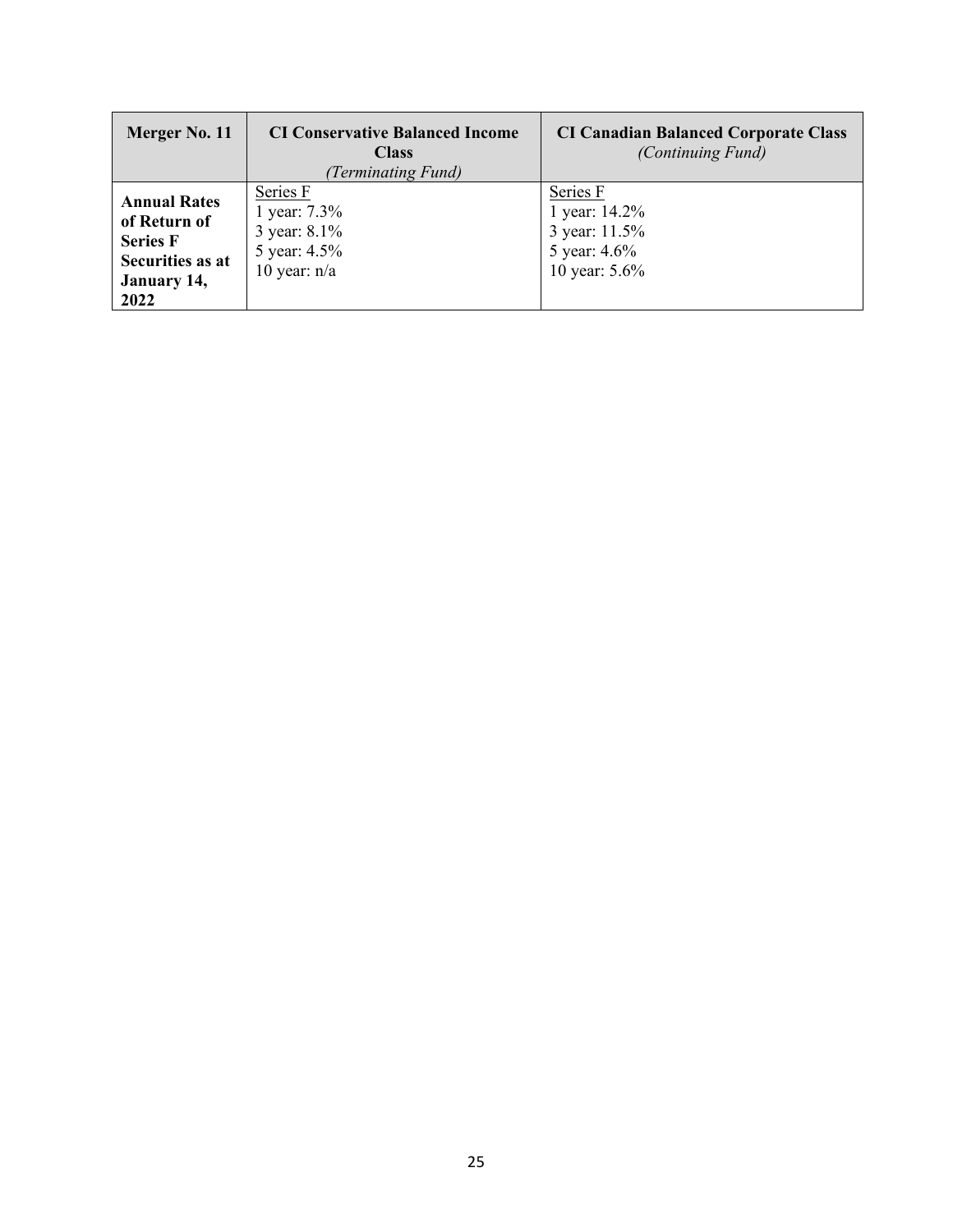| Merger No. 12                                                                             | <b>CI Canadian All Cap Equity Income</b><br><b>Class</b><br>(Terminating Fund)                                                                                                                                                                                                        | <b>CI Canadian Equity Income Class</b><br>(to be renamed CI Canadian All Cap<br><b>Equity Income Class)</b><br>(Continuing Fund)                                                                                                                                                            |
|-------------------------------------------------------------------------------------------|---------------------------------------------------------------------------------------------------------------------------------------------------------------------------------------------------------------------------------------------------------------------------------------|---------------------------------------------------------------------------------------------------------------------------------------------------------------------------------------------------------------------------------------------------------------------------------------------|
| <b>Fundamental</b><br><b>Investment</b><br>Objective<br><i>(Substantially</i><br>similar) | The<br>investment objective<br>of the<br>Terminating Fund is to provide long-<br>term returns by investing substantially<br>all of its assets in securities of CI<br>Canadian All Cap Equity Income Fund.                                                                             | The investment objective of the Continuing<br>Fund is to provide long-term returns by<br>investing substantially all of its assets in<br>securities of CI Canadian Equity Income<br>Fund.                                                                                                   |
|                                                                                           | *Note that the underlying fund's<br>investment objective is to provide a<br>consistent monthly income and capital<br>appreciation by investing primarily in a<br>diversified portfolio of Canadian<br>securities, including equities, fixed-<br>income instruments, REITs and royalty | *Note that the underlying fund's investment<br>objective is to provide a consistent monthly<br>income and capital appreciation by investing<br>primarily in a diversified portfolio of<br>Canadian securities including equities, fixed-<br>income instruments, REITs and income<br>trusts. |
|                                                                                           | and income trusts.                                                                                                                                                                                                                                                                    | **Please note that the Manager is also<br>proposing an objective change to:                                                                                                                                                                                                                 |
|                                                                                           |                                                                                                                                                                                                                                                                                       | The investment objective of the Continuing<br>Fund is to provide long-term returns by<br>investing substantially all of its assets in<br>securities of CI Canadian All Cap Equity<br>Income Fund.                                                                                           |
|                                                                                           | the investment objectives of these Funds to be <b>substantially similar</b> .                                                                                                                                                                                                         | The underlying funds of both the Terminating Fund and the Continuing Fund invest<br>primarily in Canadian securities, including equities, fixed-income instruments, REITs<br>and income trusts. Accordingly, the Manager believes a reasonable person may consider                          |
| <b>CIFSC</b><br>Category                                                                  | Canadian Focused Equity                                                                                                                                                                                                                                                               | <b>Canadian Focused Equity</b>                                                                                                                                                                                                                                                              |
| <b>Fund Type</b>                                                                          | <b>Canadian Focused Equity</b>                                                                                                                                                                                                                                                        | <b>Canadian Focused Equity</b>                                                                                                                                                                                                                                                              |
| <b>Net Asset Value</b><br>(as at January<br>14, 2022)                                     | \$8,707,484                                                                                                                                                                                                                                                                           | \$295,853,854                                                                                                                                                                                                                                                                               |
| Management<br><b>Fees</b>                                                                 | Series $A - 1.95$<br>Series $B - 2.25$<br>Series $E - 1.90$<br>Series $EF - 0.90$<br>Series $F - 0.95$<br>Series I - Maximum 0.95<br>Series O - Maximum 0.90                                                                                                                          | Series $A - 1.95$<br>Series $B - 2.25$<br>Series $E - 1.90$<br>Series $EF - 0.90$<br>Series $F - 0.95$<br>Series I - Maximum 0.95<br>Series O - Maximum 0.90                                                                                                                                |
|                                                                                           | Series P - Maximum 0.95                                                                                                                                                                                                                                                               | Series P - Maximum 0.95                                                                                                                                                                                                                                                                     |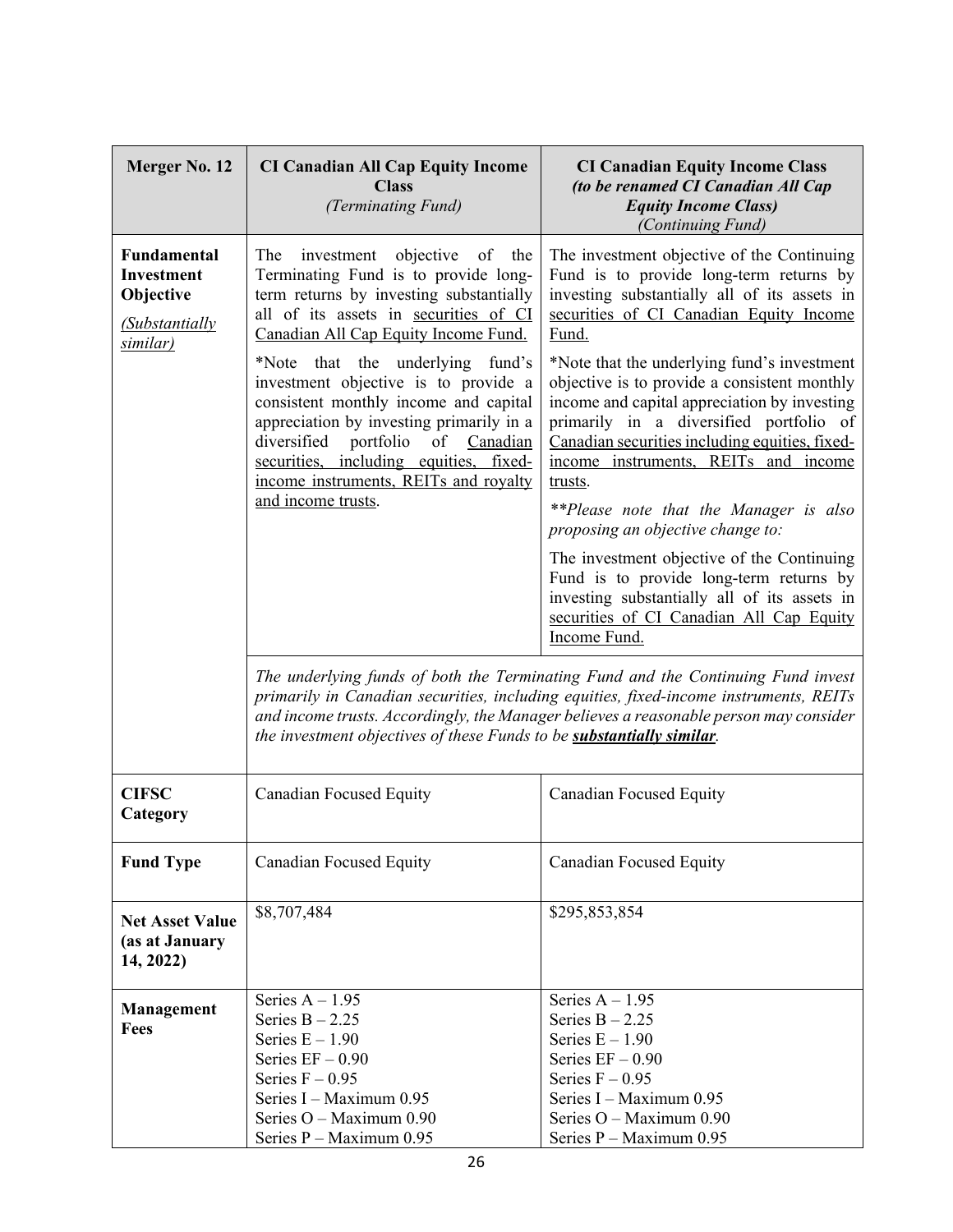| Merger No. 12                                                                                            | <b>CI Canadian All Cap Equity Income</b><br><b>Class</b><br>(Terminating Fund)                                                                                       | <b>CI Canadian Equity Income Class</b><br>(to be renamed CI Canadian All Cap<br><b>Equity Income Class)</b><br>(Continuing Fund)                                                                                                                                                                 |
|----------------------------------------------------------------------------------------------------------|----------------------------------------------------------------------------------------------------------------------------------------------------------------------|--------------------------------------------------------------------------------------------------------------------------------------------------------------------------------------------------------------------------------------------------------------------------------------------------|
| Fixed<br><b>Administration</b><br>Fees                                                                   | Series $A - 0.20$<br>Series $B - 0.19$<br>Series $E - 0.20$<br>Series $EF - 0.20$<br>Series $F - 0.17$<br>Series $I - n/a$<br>Series $O - 0.20$<br>Series $P - 0.12$ | Series $A - 0.17$<br>Series $B - 0.18$<br>Series $E - 0.18$<br>Series $EF - 0.18$<br>Series $F - 0.18$ (reducing to 0.17) <sup>*</sup><br>Series $I - n/a$<br>Series $O - 0.18$<br>Series P – 0.15 ( <i>reducing to 0.12</i> ) <sup>*</sup><br>*on or before the effective date of the<br>Merger |
| <b>Distribution</b><br><b>Policy</b>                                                                     | Annually                                                                                                                                                             | Monthly                                                                                                                                                                                                                                                                                          |
| <b>Annual Rates</b><br>of Return of<br><b>Series F</b><br>Securities as at<br><b>January 14,</b><br>2022 | Series F<br>1 year: 17.4%<br>3 year: 13.3%<br>5 year: 8.2%<br>10 year: 10.4%                                                                                         | Series F<br>1 year: 17.7%<br>3 year: 11.7%<br>5 year: 6.6%<br>10 year: 9.2%                                                                                                                                                                                                                      |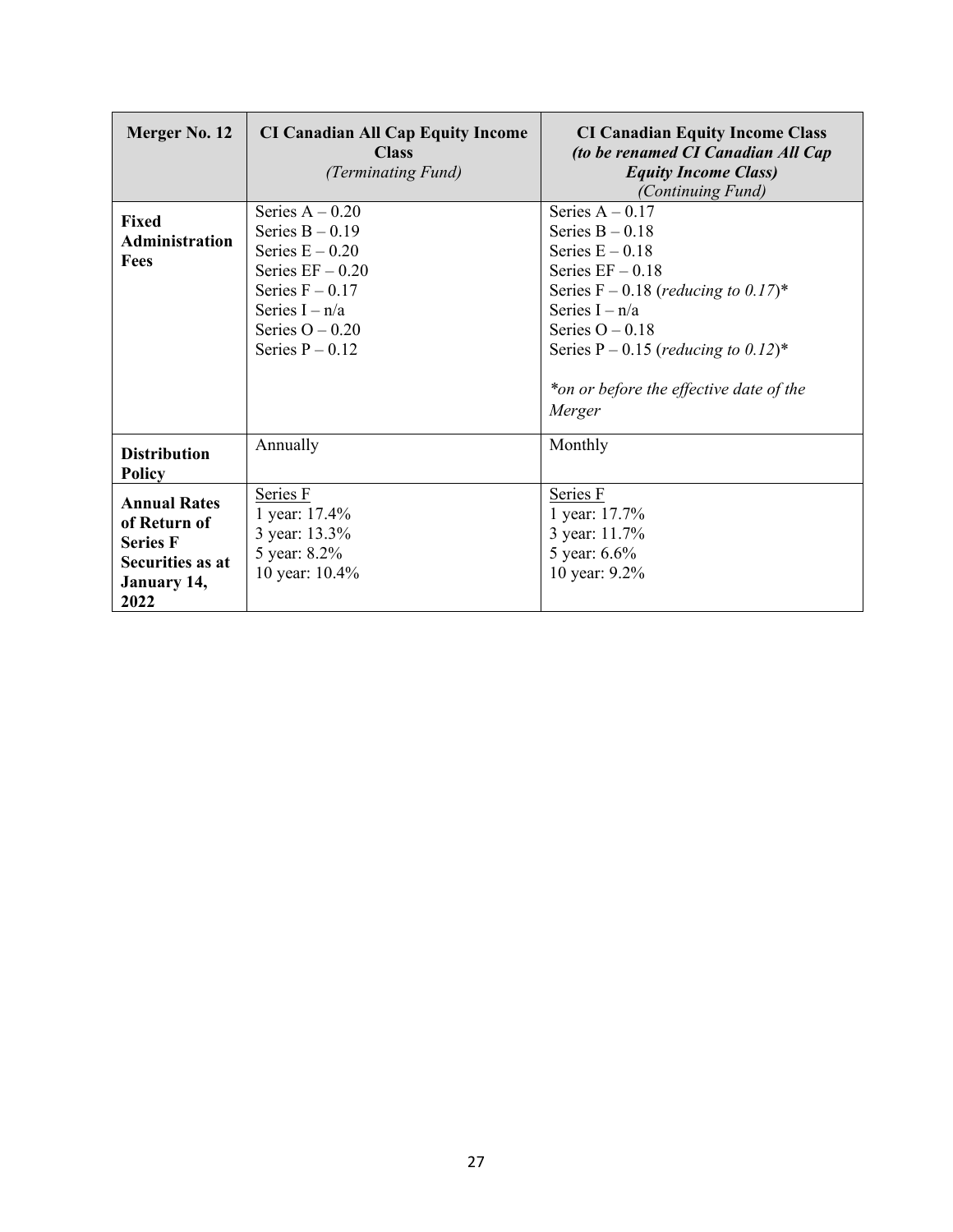| Merger No. 13                                                                                    | <b>CI Canadian Small/Mid Cap</b><br><b>Managed Fund</b><br>(Terminating Fund)                                                                                                                                                                                                                                                                                                                                                                                                                                                                                                                                                                                                                         | <b>CI Canadian Small/Mid Cap Equity</b><br><b>Income Fund</b><br>(Continuing Fund)                                                                                                                                                                                                                                                                                                                             |
|--------------------------------------------------------------------------------------------------|-------------------------------------------------------------------------------------------------------------------------------------------------------------------------------------------------------------------------------------------------------------------------------------------------------------------------------------------------------------------------------------------------------------------------------------------------------------------------------------------------------------------------------------------------------------------------------------------------------------------------------------------------------------------------------------------------------|----------------------------------------------------------------------------------------------------------------------------------------------------------------------------------------------------------------------------------------------------------------------------------------------------------------------------------------------------------------------------------------------------------------|
| <b>Fundamental</b><br><b>Investment</b><br>Objective<br><i>(Substantially</i><br><u>similar)</u> | The<br>objective<br>of<br>investment<br>the<br>Terminating Fund is to provide investors<br>with long-term capital growth through<br>investment in equity securities of small<br>and medium size companies with above<br>average growth potential. Under normal<br>circumstances, the Terminating Fund<br>will invest mainly in common stocks of<br>small and medium size Canadian<br>companies, which are listed for trading<br>on a stock exchange. When considered<br>appropriate, in light of economic and<br>market conditions, the Terminating Fund<br>may also invest in short-term debt<br>securities, preferred shares and debt<br>convertible<br>securities<br>into<br>equity<br>securities. | The investment objective of the Continuing<br>Fund is to provide consistent monthly<br>income and capital appreciation by investing<br>in equity securities of small and medium<br>capitalization companies and trusts, as well<br>preferred securities and convertible<br>as<br>debentures and, to a lesser extent, in other<br>interest-bearing securities, such as bonds,<br>bills or bankers' acceptances. |
|                                                                                                  | substantially similar.                                                                                                                                                                                                                                                                                                                                                                                                                                                                                                                                                                                                                                                                                | As the Terminating Fund and the Continuing Fund both have the latitude to invest in<br>equity securities of small and medium capitalization companies, preferred shares, debt<br>securities, convertible debentures and short-term debt securities, the Manager believes<br>a reasonable person may consider the investment objectives of these Funds to be                                                    |
| <b>CIFSC</b><br>Category                                                                         | Canadian Focused Small/Mid Cap<br>Equity                                                                                                                                                                                                                                                                                                                                                                                                                                                                                                                                                                                                                                                              | Canadian Focused Small/Mid Cap Equity                                                                                                                                                                                                                                                                                                                                                                          |
| <b>Fund Type</b>                                                                                 | Canadian Small/Mid Cap Equity                                                                                                                                                                                                                                                                                                                                                                                                                                                                                                                                                                                                                                                                         | Canadian Focused Small/Mid Cap Equity                                                                                                                                                                                                                                                                                                                                                                          |
| <b>Portfolio Sub-</b><br>advisors                                                                | Picton Mahoney Asset Management<br>QV Investors Inc.                                                                                                                                                                                                                                                                                                                                                                                                                                                                                                                                                                                                                                                  | N/A. CI is the portfolio advisor to the<br>Continuing Fund.                                                                                                                                                                                                                                                                                                                                                    |
| <b>Net Asset Value</b><br>(as at January<br>14, 2022)                                            | \$29,604,301                                                                                                                                                                                                                                                                                                                                                                                                                                                                                                                                                                                                                                                                                          | \$1,091,866,036                                                                                                                                                                                                                                                                                                                                                                                                |
| <b>Management</b><br><b>Fees</b>                                                                 | Series $A - 2.00$<br>Series $E - 1.95$<br>Series $EF - 0.95$<br>Series $F - 1.00$<br>Series I – Maximum 1.35 (Series I<br><b>Account Agreement Fee)</b><br>Series O - Maximum 0.95<br>Series P - Maximum 1.00<br>Series W (non-prospectused) –<br>negotiated                                                                                                                                                                                                                                                                                                                                                                                                                                          | Series $A - 2.00$<br>Series $E - 1.925$<br>Series $EF - 0.925$<br>Series $F - 1.00$<br>Series I – Porting over Terminating Fund's<br>securityholders Series I fees at Merger<br>Series O - Maximum 0.925<br>Series P - Maximum 0.95<br>Series W (non-prospectused) – negotiated                                                                                                                                |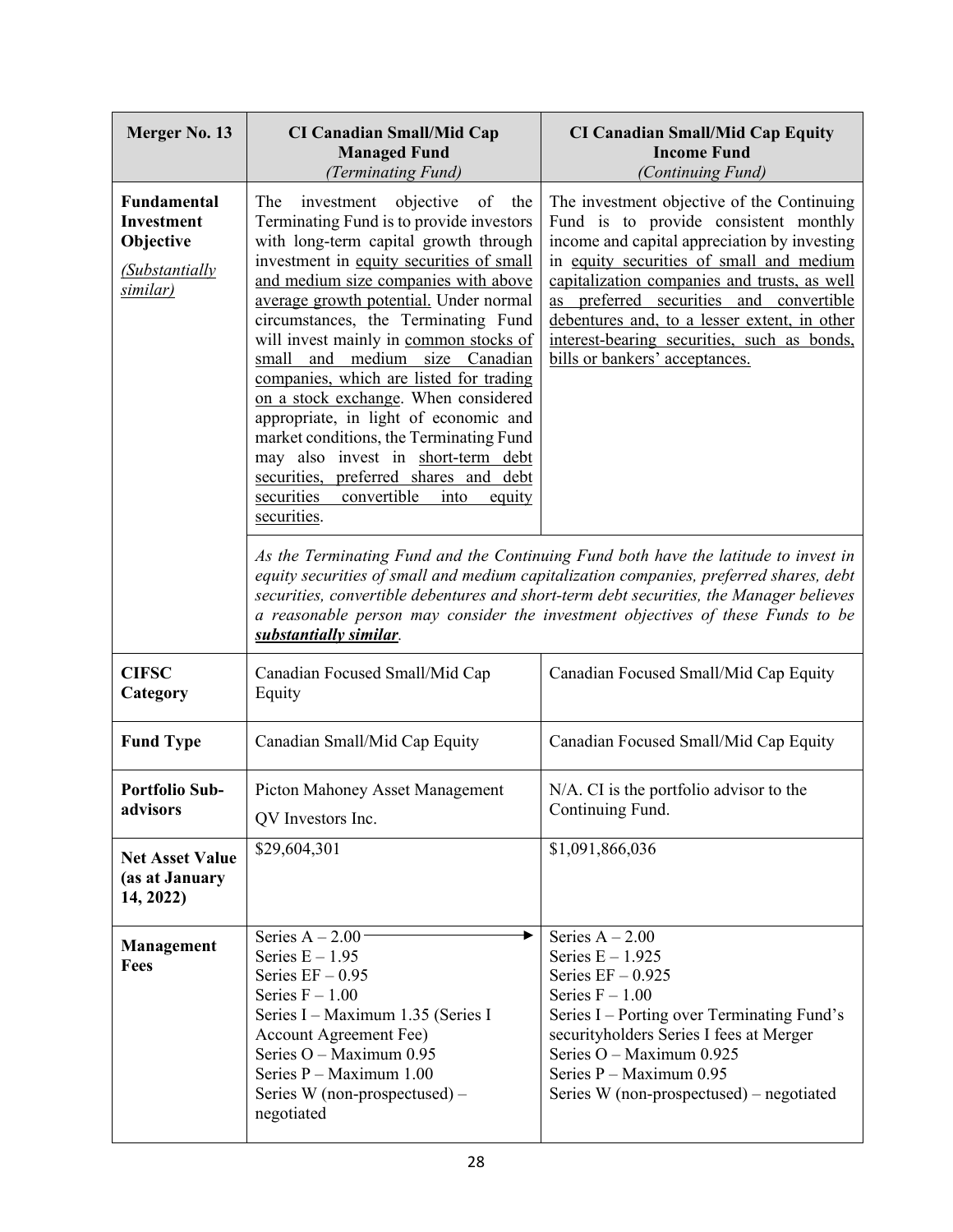| Merger No. 13                                                                                            | <b>CI Canadian Small/Mid Cap</b><br><b>Managed Fund</b><br>(Terminating Fund)                                                                                                                                                                 | <b>CI Canadian Small/Mid Cap Equity</b><br><b>Income Fund</b><br>(Continuing Fund)                                                                                                                                                                                                                                |
|----------------------------------------------------------------------------------------------------------|-----------------------------------------------------------------------------------------------------------------------------------------------------------------------------------------------------------------------------------------------|-------------------------------------------------------------------------------------------------------------------------------------------------------------------------------------------------------------------------------------------------------------------------------------------------------------------|
| <b>Fixed</b><br><b>Administration</b><br><b>Fees/EO</b><br><b>Administration</b><br><b>Fees</b>          | Series $A - 0.20$<br>Series $E - 0.15$<br>Series $EF - 0.15$<br>Series $F - 0.20$<br>Series $I - n/a$ , included in Series I<br><b>Account Agreement Fee</b><br>Series $O - 0.15$<br>Series $P - 0.20$<br>Series W (non-prospectused) $-0.14$ | Series $A - 0.20$<br>Series $E - 0.20$ (reducing to 0.15)*<br>Series EF – 0.20 (reducing to 0.15)*<br>Series $F - 0.20$<br>Series $I - n/a$<br>Series $O - 0.20$ (reducing to 0.15) <sup>*</sup><br>Series $P - 0.15$<br>Series W (non-prospectused) $-0.14$<br>*on or before the effective date of the<br>Merger |
| <b>Distribution</b><br><b>Policy</b>                                                                     | Annually                                                                                                                                                                                                                                      | Monthly                                                                                                                                                                                                                                                                                                           |
| <b>Annual Rates</b><br>of Return of<br><b>Series F</b><br>Securities as at<br><b>January 14,</b><br>2022 | Series F<br>1 year: 15.2%<br>3 year: 16.7%<br>5 year: 9.1%<br>10 year: 9.3%                                                                                                                                                                   | Series F<br>1 year: 14.9%<br>3 year: 13.5%<br>5 year: 8.3%<br>10 year: $n/a$                                                                                                                                                                                                                                      |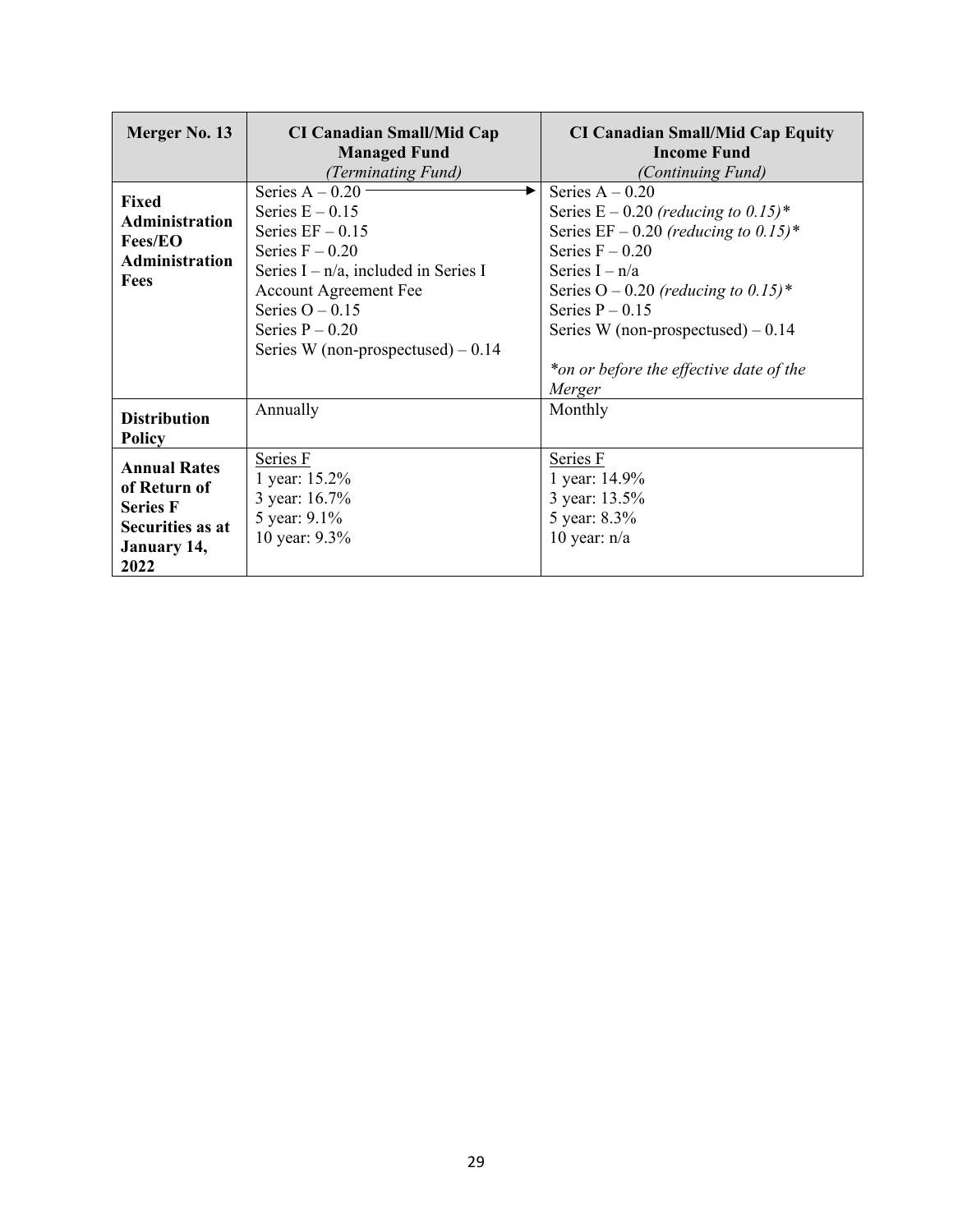| Merger No. 14                                                                            | <b>CI Global Dividend Opportunities</b><br><b>Class</b><br>(Terminating Fund)                                                                                                                                                                                                                                                                                                                                                                                                 | <b>CI Global Dividend Opportunities</b><br><b>Corporate Class</b><br>(Continuing Fund)                                                                                                                                                                                                                                          |
|------------------------------------------------------------------------------------------|-------------------------------------------------------------------------------------------------------------------------------------------------------------------------------------------------------------------------------------------------------------------------------------------------------------------------------------------------------------------------------------------------------------------------------------------------------------------------------|---------------------------------------------------------------------------------------------------------------------------------------------------------------------------------------------------------------------------------------------------------------------------------------------------------------------------------|
| Fundamental<br><b>Investment</b><br>Objective<br>(Substantially<br>similar)              | of the<br>The<br>investment objective<br>Terminating Fund is to<br>provide<br>consistent<br>income<br>and<br>capital<br>appreciation by investing substantially<br>all of its assets in securities of its<br>underlying fund, Cambridge Global<br>Dividend Fund (renamed CI Global<br>Dividend Opportunities Fund). The<br>underlying fund invests primarily in<br>equity securities of companies anywhere<br>in the world that pay, or may be expected<br>to pay, dividends. | The investment objective of the Continuing<br>Fund is to achieve a high level of total<br>investment return, consisting of dividend<br>income and capital gains. It invests, directly<br>or indirectly, primarily in equity securities of<br>companies anywhere in the world that pay,<br>or may be expected to pay, dividends. |
|                                                                                          | substantially similar.                                                                                                                                                                                                                                                                                                                                                                                                                                                        | As both the Terminating Fund and the Continuing Fund invest primarily in dividend-<br>paying equity securities of companies anywhere in the world, the Manager believes a<br>reasonable person may consider the investment objectives of these Funds to be                                                                      |
| <b>CIFSC</b><br>Category                                                                 | Global Equity                                                                                                                                                                                                                                                                                                                                                                                                                                                                 | Global Equity                                                                                                                                                                                                                                                                                                                   |
| <b>Fund Type</b>                                                                         | Global Equity                                                                                                                                                                                                                                                                                                                                                                                                                                                                 | Global Dividend                                                                                                                                                                                                                                                                                                                 |
| <b>Net Asset Value</b><br>(as at January<br>14, 2022)                                    | \$47,307,524                                                                                                                                                                                                                                                                                                                                                                                                                                                                  | \$171,924,891                                                                                                                                                                                                                                                                                                                   |
| Management<br><b>Fees</b>                                                                | Series $A - 1.95$<br>Series $B - 2.25$<br>Series $F - 0.95$<br>Series I - Maximum 0.95<br>Series P - Maximum 0.95                                                                                                                                                                                                                                                                                                                                                             | Series A – 2.00 ( <i>reducing to 1.95</i> )*<br>Series $F - 1.00$ (reducing to 0.95)*<br>Series I – Grandfathered for Terminating<br>Fund's securityholders at maximum 0.95<br>Series $P$ – Maximum 1.00 ( <i>reducing to</i><br>$(0.95)^*$<br>*on or before the effective date of the<br>Merger                                |
| <b>Fixed</b><br><b>Administration</b><br><b>Fees/EO</b><br><b>Administration</b><br>Fees | Series $A - 0.22$<br>Ł<br>Series $B - 0.22$<br>Series $F - 0.22$<br>Series $I - n/a$<br>Series $P - 0.15$                                                                                                                                                                                                                                                                                                                                                                     | Series $A - 0.22$<br>Series $F - 0.22$<br>Series $I - n/a$<br>Series P – 0.22 ( <i>reducing to 0.15</i> ) <sup>*</sup><br>*on or before the effective date of the<br>Merger                                                                                                                                                     |
| <b>Distribution</b><br>Policy                                                            | Monthly                                                                                                                                                                                                                                                                                                                                                                                                                                                                       | Quarterly                                                                                                                                                                                                                                                                                                                       |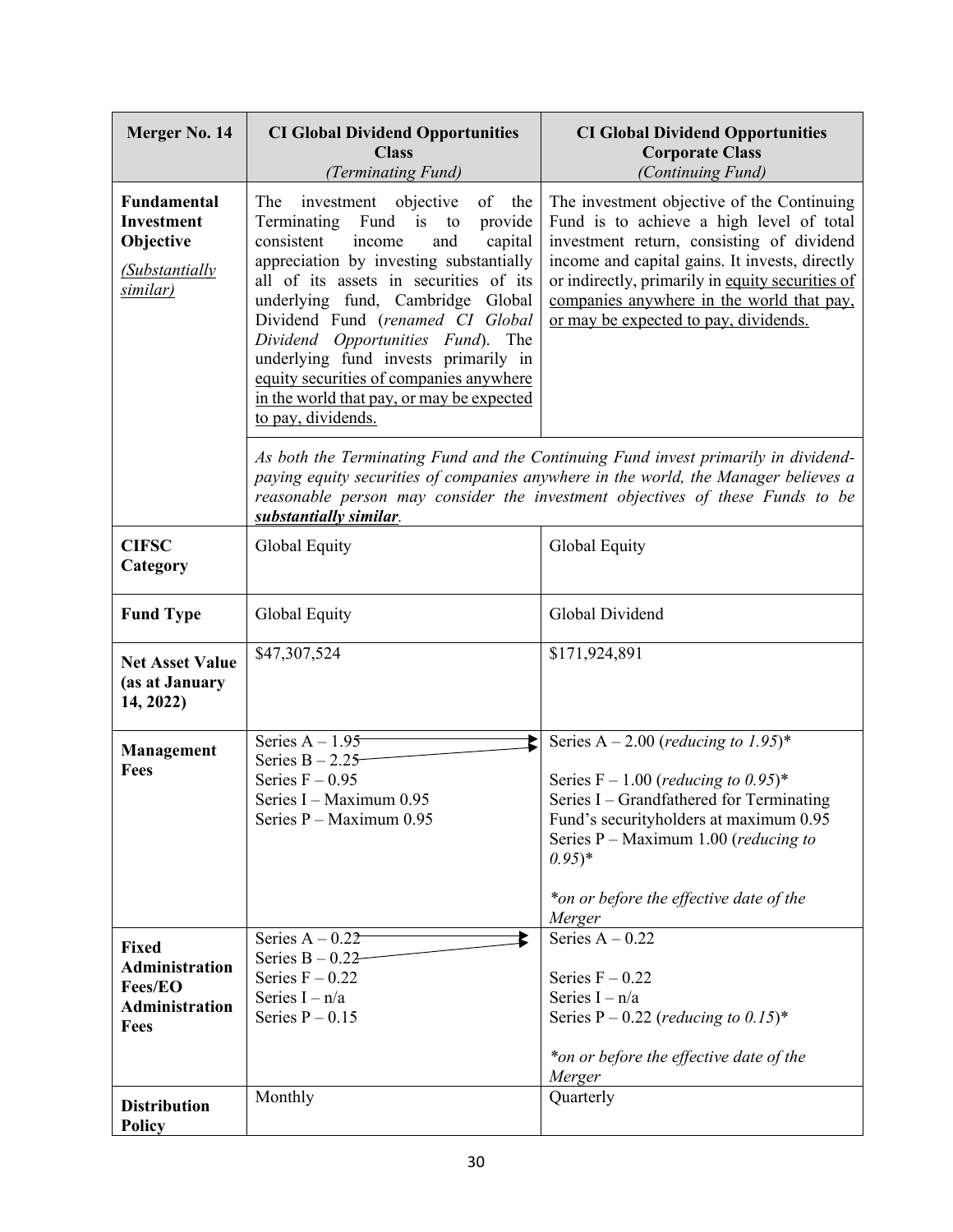| Merger No. 14                                                                                     | <b>CI Global Dividend Opportunities</b><br><b>Class</b><br>(Terminating Fund) | <b>CI Global Dividend Opportunities</b><br><b>Corporate Class</b><br>(Continuing Fund) |
|---------------------------------------------------------------------------------------------------|-------------------------------------------------------------------------------|----------------------------------------------------------------------------------------|
| <b>Annual Rates</b><br>of Return of<br><b>Series F</b><br>Securities as at<br>January 14,<br>2022 | Series F<br>1 year: 20.9%<br>3 year: 12.2%<br>5 year: 10.8%<br>10 year: $n/a$ | Series F<br>1 year: 20.9%<br>3 year: 12.1%<br>5 year: 9.5%<br>10 year: $n/a$           |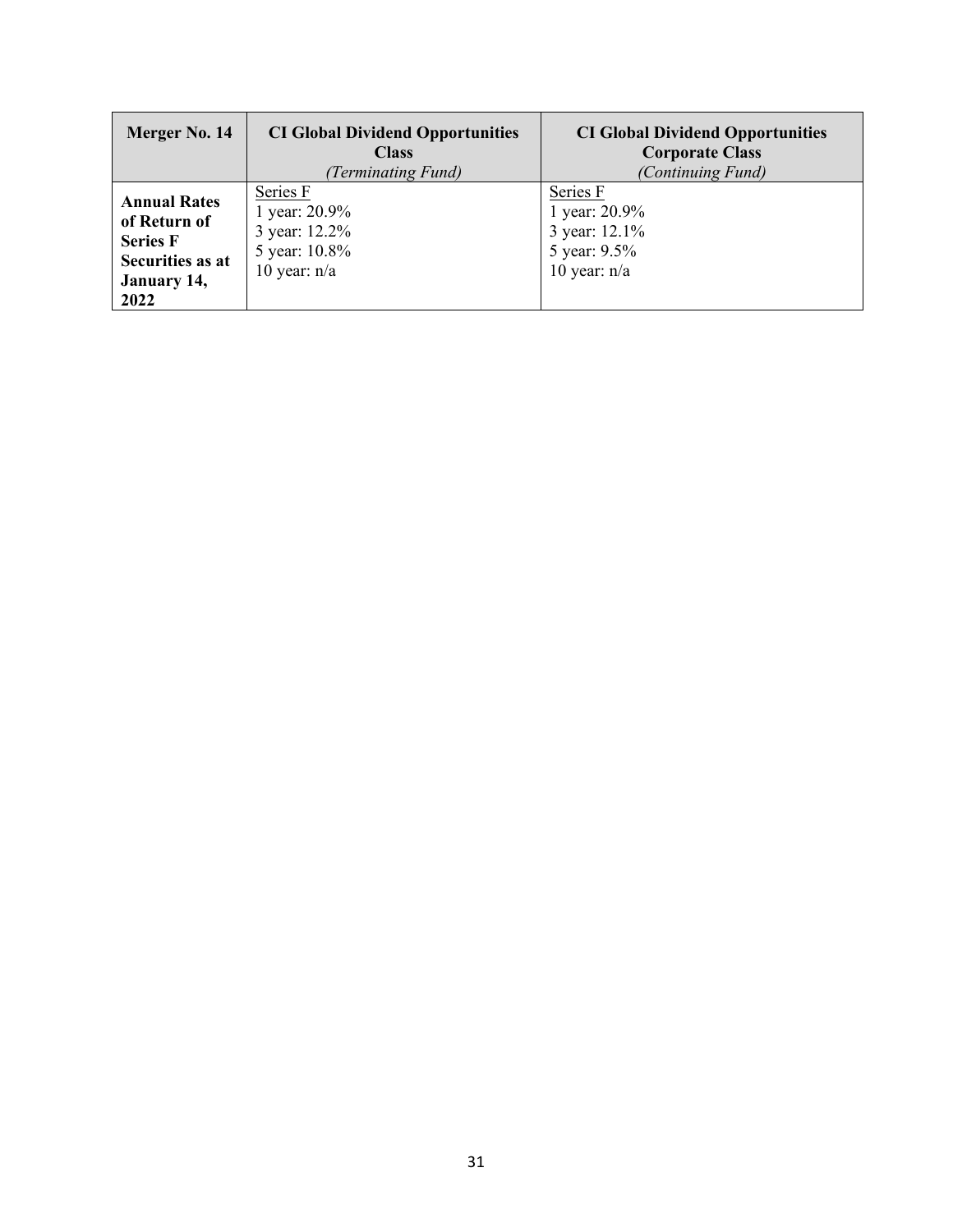| Merger No. 15                                                              | <b>CI American Managers® Corporate</b><br><b>Class</b><br>(Terminating Fund)                                                                                                                                                                                                                                                                                                                                                                                                                                                                                                                                                                                                                                  | <b>CI U.S. Stock Selection Corporate Class</b><br>(Continuing Fund)                                                                                                                                                                                                                                                                                                                                        |
|----------------------------------------------------------------------------|---------------------------------------------------------------------------------------------------------------------------------------------------------------------------------------------------------------------------------------------------------------------------------------------------------------------------------------------------------------------------------------------------------------------------------------------------------------------------------------------------------------------------------------------------------------------------------------------------------------------------------------------------------------------------------------------------------------|------------------------------------------------------------------------------------------------------------------------------------------------------------------------------------------------------------------------------------------------------------------------------------------------------------------------------------------------------------------------------------------------------------|
| Fundamental<br>Investment<br>Objective<br><b>Substantially</b><br>similar) | The<br>investment objective<br>of the<br>Terminating Fund is to obtain maximum<br>long-term capital growth.<br>It invests primarily in equity and equity-<br>related securities of companies that the<br>portfolio advisers believe have good<br>growth potential. These companies are<br>located in countries that have signed the<br>North American Free Trade Agreement<br>(NAFTA) (or its successor). These<br>countries currently include the United<br>States, Canada and Mexico, but may also<br>include countries that become members<br>of NAFTA in the future.<br>The Terminating Fund uses a "multi-<br>manager" approach, which means that<br>it's managed by more than one portfolio<br>adviser. | The investment objective of the Continuing<br>Fund is to provide superior returns with a<br>limited level of risk by investing in a<br>diversified portfolio<br>of high<br>quality<br>undervalued companies.<br>It invests primarily in equity and equity-<br>related securities of companies in the United<br>States.<br>As both the Terminating Fund and Continuing Fund aim to achieve their objectives |
|                                                                            | Terminating Fund's portfolio currently holds securities of U.S. issuers.                                                                                                                                                                                                                                                                                                                                                                                                                                                                                                                                                                                                                                      | primarily through investments in equity and equity-related securities in the United<br>States, and are in the same CIFSC category and fund type (both U.S. Equity), the<br>Manager believes a reasonable person may consider the investment objectives of these<br>Funds to be <b>substantially similar</b> . Please note that approximately 94% of the                                                    |
| <b>CIFSC</b><br>Category                                                   | U.S. Equity                                                                                                                                                                                                                                                                                                                                                                                                                                                                                                                                                                                                                                                                                                   | U.S. Equity                                                                                                                                                                                                                                                                                                                                                                                                |
| <b>Fund Type</b>                                                           | U.S. Equity                                                                                                                                                                                                                                                                                                                                                                                                                                                                                                                                                                                                                                                                                                   | U.S. Equity                                                                                                                                                                                                                                                                                                                                                                                                |
| <b>Portfolio Sub-</b><br>advisors                                          | Altrinsic Global Advisors, LLC<br>Epoch Investment Partners, Inc.<br>Picton Mahoney Asset Management                                                                                                                                                                                                                                                                                                                                                                                                                                                                                                                                                                                                          | N/A. CI is the portfolio advisor to the<br>Continuing Fund.                                                                                                                                                                                                                                                                                                                                                |
| <b>Net Asset Value</b><br>(as at January<br>14, 2022)                      | \$68,119,596                                                                                                                                                                                                                                                                                                                                                                                                                                                                                                                                                                                                                                                                                                  | \$572,884,258                                                                                                                                                                                                                                                                                                                                                                                              |
| <b>Management</b><br><b>Fees</b>                                           | Series $A - 2.00$<br>Series $AT8 - 2.00$<br>Series $E - 1.95$<br>Series $ET8 - 1.95$<br>Series $EF - 0.95$<br>Series $EFT8 - 0.95$<br>Series $F - 1.00$                                                                                                                                                                                                                                                                                                                                                                                                                                                                                                                                                       | Series $A - 2.00$<br>Series $AT8 - 2.00$<br>Series $E - 1.95$<br>Series $ET8 - 1.95$<br>Series $EF - 0.95$<br>Series $EFT8 - 0.95$<br>Series $F - 1.00$                                                                                                                                                                                                                                                    |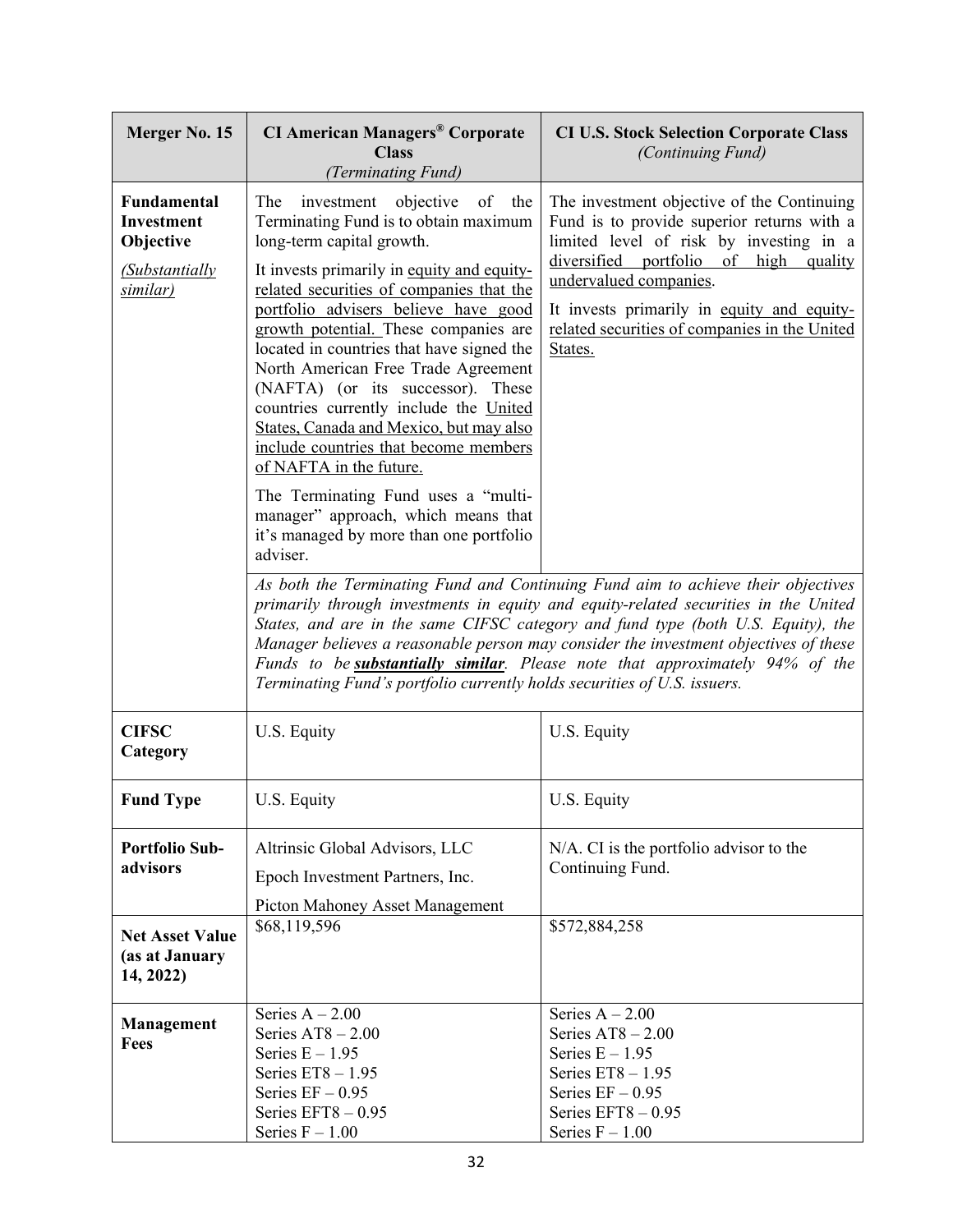| Merger No. 15                                                                                     | <b>CI American Managers® Corporate</b><br><b>Class</b><br>(Terminating Fund)                                                                                                                                                                                                                                                                                                                                                                                                            | <b>CI U.S. Stock Selection Corporate Class</b><br>(Continuing Fund)                                                                                                                                                                                                                                                                                                                                                                                                                     |
|---------------------------------------------------------------------------------------------------|-----------------------------------------------------------------------------------------------------------------------------------------------------------------------------------------------------------------------------------------------------------------------------------------------------------------------------------------------------------------------------------------------------------------------------------------------------------------------------------------|-----------------------------------------------------------------------------------------------------------------------------------------------------------------------------------------------------------------------------------------------------------------------------------------------------------------------------------------------------------------------------------------------------------------------------------------------------------------------------------------|
|                                                                                                   | Series $FT8 - 1.00$<br>Series I - Maximum 1.35 (Series I<br>Account Agreement Fee)<br>Series IT8 - Maximum 1.35 (Series I<br><b>Account Agreement Fee)</b><br>Series $O -$ Maximum 0.95<br>Series OT8 - Maximum 0.95<br>Series $P -$ Maximum 1.00<br>Series W (non-prospectused) -<br>negotiated<br>Series WT8 (non-prospectused) –<br>negotiated                                                                                                                                       | Series $FT8 - 1.00$<br>Series I - Maximum 1.35 (Series I Account<br>Agreement Fee)<br>Series IT8 - Maximum 1.35 (Series I<br><b>Account Agreement Fee)</b><br>Series O - Maximum 0.95<br>Series OT8 - Maximum 0.95<br>Series $P -$ Maximum 1.00<br>Series W (non-prospectused) – negotiated<br>Series WT8 (non-prospectused) –<br>negotiated                                                                                                                                            |
| <b>Fixed</b><br><b>Administration</b><br><b>Fees/EO</b><br><b>Administration</b><br>Fees          | Series $A - 0.21$<br>Series $AT8 - 0.21$<br>Series $E - 0.15$<br>Series $ET8 - 0.15$<br>Series $EF - 0.15$<br>Series $EFT8 - 0.15$<br>Series $F - 0.21$<br>Series $FT8 - 0.21$<br>Series $I - n/a$ , included in Series I<br><b>Account Agreement Fee</b><br>Series IT8 - $n/a$ , included in Series I<br><b>Account Agreement Fee</b><br>Series $O - 0.15$<br>Series $OT8 - 0.15$<br>Series $P - 0.21$<br>Series W (non-prospectused) $-0.15$<br>Series WT8 (non-prospectused) $-0.15$ | Series $A - 0.21$<br>Series $AT8 - 0.21$<br>Series $E - 0.15$<br>Series $ET8 - 0.15$<br>Series $EF - 0.15$<br>Series $EFT8 - 0.15$<br>Series $F - 0.21$<br>Series $FT8 - 0.21$<br>Series $I - n/a$ , included in Series I Account<br><b>Agreement Fee</b><br>Series IT8 $- n/a$ , included in Series I<br><b>Account Agreement Fee</b><br>Series $O - 0.15$<br>Series $OT8 - 0.15$<br>Series $P - 0.21$<br>Series W (non-prospectused) $-0.15$<br>Series WT8 (non-prospectused) $-0.15$ |
| <b>Distribution</b><br><b>Policy</b>                                                              | Quarterly                                                                                                                                                                                                                                                                                                                                                                                                                                                                               | Quarterly                                                                                                                                                                                                                                                                                                                                                                                                                                                                               |
| <b>Annual Rates</b><br>of Return of<br><b>Series F</b><br>Securities as at<br>January 14,<br>2022 | Series F<br>1 year: 15.0%<br>3 year: 17.0%<br>5 year: 11.5%<br>10 year: 14.1%                                                                                                                                                                                                                                                                                                                                                                                                           | Series F<br>1 year: 22.0%<br>3 year: 18.6%<br>5 year: 13.1%<br>10 year: 14.9%                                                                                                                                                                                                                                                                                                                                                                                                           |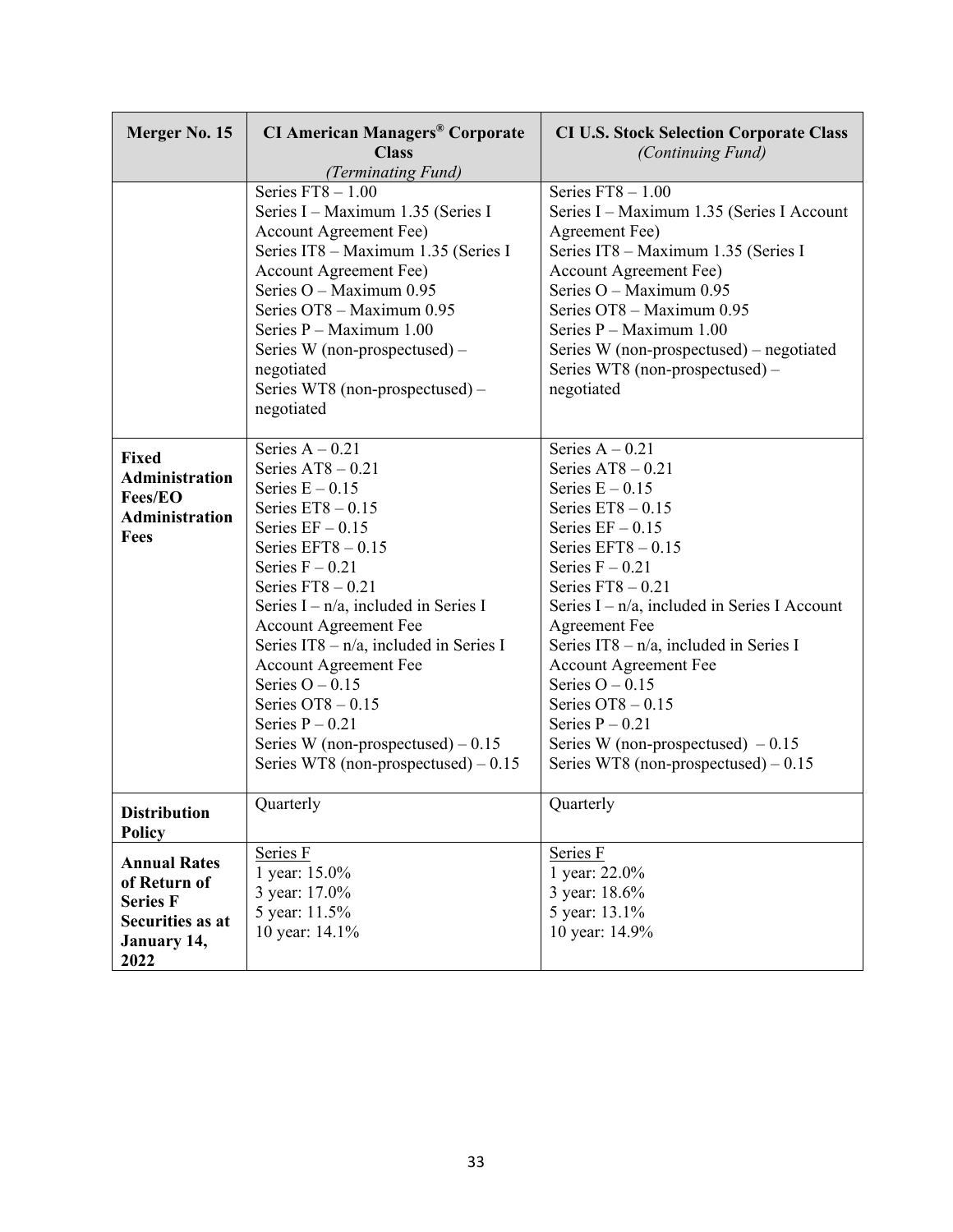| Merger No. 16                                                                     | <b>CI U.S. Equity Corporate Class</b><br>(Terminating Fund)                                                                                                                                                                                                                                                                                                                                                                                          | <b>CI U.S. Equity Class</b><br>(Continuing Fund)                                                                                                                                                                                                                                                                                                                                                                                                                                                                 |
|-----------------------------------------------------------------------------------|------------------------------------------------------------------------------------------------------------------------------------------------------------------------------------------------------------------------------------------------------------------------------------------------------------------------------------------------------------------------------------------------------------------------------------------------------|------------------------------------------------------------------------------------------------------------------------------------------------------------------------------------------------------------------------------------------------------------------------------------------------------------------------------------------------------------------------------------------------------------------------------------------------------------------------------------------------------------------|
| <b>Fundamental</b><br>Investment<br>Objective<br><b>Substantially</b><br>similar) | The<br>investment objective<br>of<br>the<br>Terminating Fund is to obtain above-<br>average long-term capital growth.<br>It invests primarily in equity and equity-<br>related securities of companies in the                                                                                                                                                                                                                                        | The investment objective of the Continuing<br>Fund is to seek a balance of current income<br>and long-term capital appreciation by<br>investing substantially all of its assets in<br>securities of its underlying fund, CI U.S.<br>Equity Fund.                                                                                                                                                                                                                                                                 |
|                                                                                   | United States.                                                                                                                                                                                                                                                                                                                                                                                                                                       | The underlying fund invests primarily in a<br>diversified portfolio of dividend-paying U.S.<br>equity securities, including common and<br>preferred shares and, to a lesser extent,<br>interest-bearing securities, such as bonds,<br>bills or bankers' acceptances.                                                                                                                                                                                                                                             |
|                                                                                   | Funds to be <b>substantially similar</b> .                                                                                                                                                                                                                                                                                                                                                                                                           | As both the Terminating Fund and the Continuing Fund seek to invest in equity and<br>equity-related securities of companies in the United States, which would include<br>dividend-paying equity securities as referenced in the Continuing Fund's objective, the<br>Manager believes a reasonable person may consider the investment objectives of these                                                                                                                                                         |
| <b>CIFSC</b><br>Category                                                          | U.S. Equity                                                                                                                                                                                                                                                                                                                                                                                                                                          | U.S. Equity                                                                                                                                                                                                                                                                                                                                                                                                                                                                                                      |
| <b>Fund Type</b>                                                                  | U.S. Equity                                                                                                                                                                                                                                                                                                                                                                                                                                          | U.S. Equity                                                                                                                                                                                                                                                                                                                                                                                                                                                                                                      |
| <b>Net Asset Value</b><br>(as at January<br>14, 2022)                             | \$312,717,439                                                                                                                                                                                                                                                                                                                                                                                                                                        | \$434,880,816                                                                                                                                                                                                                                                                                                                                                                                                                                                                                                    |
| <b>Management</b><br><b>Fees</b>                                                  | Series $A - 2.00$<br>Series $AT5 - 2.00$<br>Series $AT8 - 2.00$<br>Series $E - 1.95$<br>Series $ET5 - 1.95$<br>Series $ET8 - 1.95$<br>Series $EF - 0.95$<br>Series $EFT5 - 0.95$<br>Series $EFT8 - 0.95$<br>Series $F - 1.00$<br>Series $FT5 - 1.00$<br>Series $FT8 - 1.00$<br>Series I – Maximum 1.35 (Series I<br><b>Account Agreement Fee)</b><br>Series IT8 - Maximum 1.35 (Series I<br><b>Account Agreement Fee)</b><br>Series O - Maximum 0.95 | Series $A - 1.95$<br>Series $AT5 - 1.95$ (new)<br>Series AT8 - 1.95 (new)<br>Series $E - 1.90$<br>Series $ET5 - 1.90$ (new)<br>Series ET8 - $1.90$ (new)<br>Series $EF - 0.90$<br>Series EFT5 $-0.90$ (new)<br>Series EFT8 - 0.90 (new)<br>Series $F - 0.95$<br>Series $FT5 - 0.95$ (new)<br>Series $FT8 - 0.95$ (new)<br>Series I-Porting over Terminating Fund's<br>securityholders Series I fees at Merger<br>Series IT8 -Porting over Terminating<br>Fund's securityholders Series I fees at<br>Merger (new) |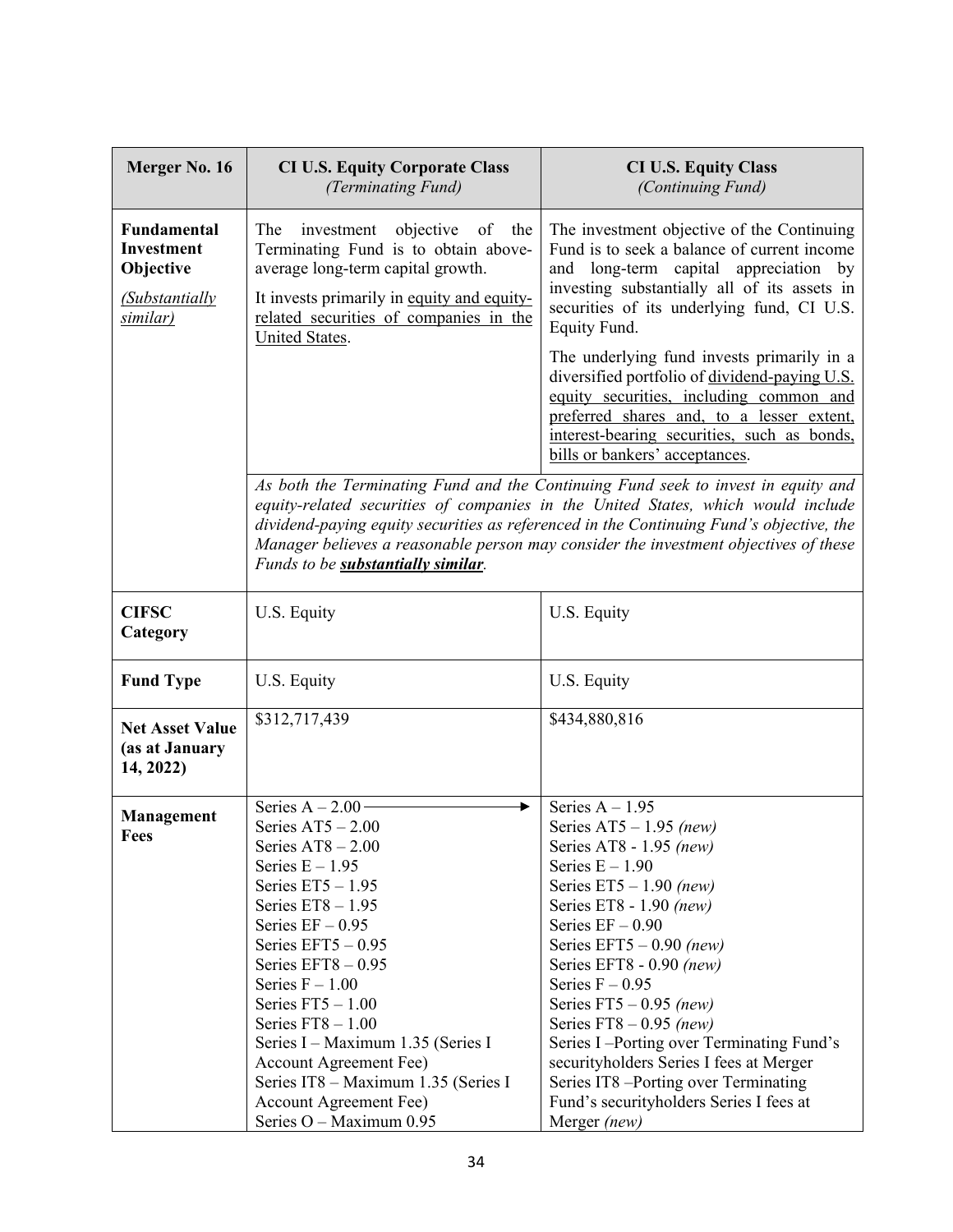| Merger No. 16                                                                                     | <b>CI U.S. Equity Corporate Class</b><br>(Terminating Fund)                                                                                                                                                                                                                                                                                                                                                                                                                                                                                                                                                                        | <b>CI U.S. Equity Class</b><br>(Continuing Fund)                                                                                                                                                                                                                                                                                                                                                                                                                                                                                                                                                 |
|---------------------------------------------------------------------------------------------------|------------------------------------------------------------------------------------------------------------------------------------------------------------------------------------------------------------------------------------------------------------------------------------------------------------------------------------------------------------------------------------------------------------------------------------------------------------------------------------------------------------------------------------------------------------------------------------------------------------------------------------|--------------------------------------------------------------------------------------------------------------------------------------------------------------------------------------------------------------------------------------------------------------------------------------------------------------------------------------------------------------------------------------------------------------------------------------------------------------------------------------------------------------------------------------------------------------------------------------------------|
|                                                                                                   | Series OT5 - Maximum 0.95<br>Series OT8 - Maximum 0.95<br>Series $P -$ Maximum 1.00<br>Series PT8 - Maximum 1.00<br>Series W (non-prospectused) $-$<br>negotiated<br>Series WT8 (non-prospectused) –<br>negotiated                                                                                                                                                                                                                                                                                                                                                                                                                 | Series O - Maximum 0.90<br>Series OT5 - Maximum 0.90 (new)<br>Series OT8 - Maximum 0.90 (new)<br>Series P - Maximum 0.95<br>Series PT8 - Maximum 0.95 (new)<br>Series W (non-prospectused) – negotiated<br>Series WT8 (non-prospectused) -<br>negotiated (new)                                                                                                                                                                                                                                                                                                                                   |
| <b>Fixed</b><br><b>Administration</b><br>Fees/EO<br><b>Administration</b><br>Fees                 | Series $A - 0.21$<br>Series $AT5 - 0.21$<br>Series $AT8 - 0.21$<br>Series $E - 0.15$<br>Series $ET5 - 0.15$<br>Series $ET8 - 0.15$<br>Series $EF - 0.15$<br>Series $EFT5 - 0.15$<br>Series $EFT8 - 0.15$<br>Series $F - 0.21$<br>Series $FT5 - 0.21$<br>Series $FT8 - 0.21$<br>Series $I - n/a$ , included in Series I<br><b>Account Agreement Fee</b><br>Series IT8 $- n/a$ , included in Series I<br><b>Account Agreement Fee</b><br>Series $O - 0.15$<br>Series $OT5 - 0.15$<br>Series $OT8 - 0.15$<br>Series $P - 0.21$<br>Series $PT8 - 0.21$<br>Series W (non-prospectused) $-0.15$<br>Series WT8 (non-prospectused) $-0.15$ | Series $A - 0.19$<br>Series $AT5 - 0.19$ (new)<br>Series AT8 $-0.19$ (new)<br>Series $E - 0.15$<br>Series $ET5 - 0.15$ (new)<br>Series ET8 $-0.15$ (new)<br>Series $EF - 0.15$<br>Series EFT5 $-0.15$ (new)<br>Series EFT8 $-0.15$ (new)<br>Series $F - 0.19$<br>Series $FT5 - 0.19$ (new)<br>Series $FT8 - 0.19$ (new)<br>Series $I - n/a$<br>Series IT8 – $n/a$ (new)<br>Series $O - 0.15$<br>Series $OT5 - 0.15$ (new)<br>Series OT8 $-0.15$ (new)<br>Series $P - 0.15$<br>Series $PT8 - 0.15$ (new)<br>Series W (non-prospectused) $-0.13$<br>Series WT8 (non-prospectused) $-0.13$<br>(new) |
| <b>Distribution</b><br><b>Policy</b>                                                              | Quarterly                                                                                                                                                                                                                                                                                                                                                                                                                                                                                                                                                                                                                          | Monthly                                                                                                                                                                                                                                                                                                                                                                                                                                                                                                                                                                                          |
| <b>Annual Rates</b><br>of Return of<br><b>Series F</b><br>Securities as at<br>January 14,<br>2022 | Series F<br>1 year: 24.6%<br>3 year: 17.3%<br>5 year: 10.4%<br>10 year: 13.9%                                                                                                                                                                                                                                                                                                                                                                                                                                                                                                                                                      | Series F<br>1 year: 22.3%<br>3 year: 16.9%<br>5 year: 12.5%<br>10 year: $n/a$                                                                                                                                                                                                                                                                                                                                                                                                                                                                                                                    |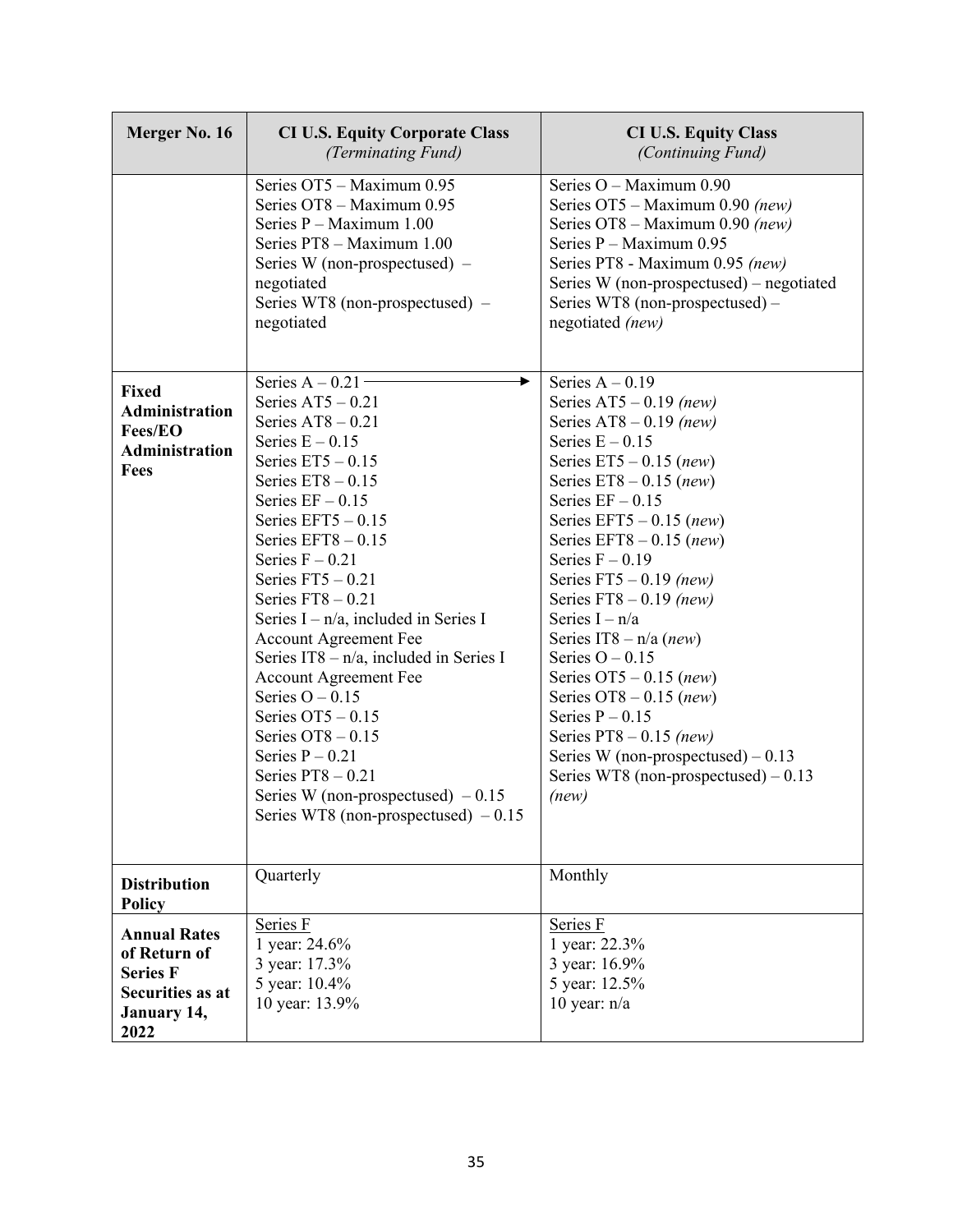| Merger No. 17                                                                     | <b>CI High Yield Bond Class</b><br>(Terminating Fund)                                                                                                                                                                                                                                                                                                                                                                                                                    | <b>CI High Yield Bond Corporate Class</b><br>(Continuing Fund)                                                                                                                                                                                                                                                                              |
|-----------------------------------------------------------------------------------|--------------------------------------------------------------------------------------------------------------------------------------------------------------------------------------------------------------------------------------------------------------------------------------------------------------------------------------------------------------------------------------------------------------------------------------------------------------------------|---------------------------------------------------------------------------------------------------------------------------------------------------------------------------------------------------------------------------------------------------------------------------------------------------------------------------------------------|
| Fundamental<br><b>Investment</b><br>Objective<br><b>Substantially</b><br>similar) | The<br>investment objective of<br>the<br>Terminating Fund is to provide a return<br>that is similar to the return of Signature<br>High Yield Bond Fund (renamed CI<br>High Yield Bond Fund), or another North<br>American and/or international bond fund<br>managed<br>by<br>the<br>Manager<br>(the<br>"Reference<br>$\textit{Fund}$ "),<br>that<br>invests<br>primarily in high yield corporate bonds<br>and other income-producing securities<br>throughout the world. | The investment objective of the Continuing<br>Fund is to obtain income and capital<br>appreciation by investing, directly or<br>indirectly, in high yield corporate bonds and<br>income-producing<br>other<br>securities<br>throughout the world. Indirect investments<br>can include derivatives and investments in<br>other mutual funds. |
|                                                                                   | Funds to be <b>substantially similar</b> .                                                                                                                                                                                                                                                                                                                                                                                                                               | As both the Terminating Fund and the Continuing Fund invest primarily in high yield<br>corporate bonds and other income-producing securities throughout the world, the<br>Manager believes a reasonable person may consider the investment objectives of these                                                                              |
| <b>CIFSC</b><br>Category                                                          | High Yield Fixed Income                                                                                                                                                                                                                                                                                                                                                                                                                                                  | High Yield Fixed Income                                                                                                                                                                                                                                                                                                                     |
| <b>Fund Type</b>                                                                  | High Yield Fixed Income                                                                                                                                                                                                                                                                                                                                                                                                                                                  | High Yield Bond                                                                                                                                                                                                                                                                                                                             |
| <b>Net Asset Value</b><br>(as at January<br>14, 2022)                             | \$47,078,376                                                                                                                                                                                                                                                                                                                                                                                                                                                             | \$5,423,307                                                                                                                                                                                                                                                                                                                                 |
| <b>Management</b><br>Fees                                                         | Series $A - 1.55$<br>⊵<br>Series $B - 1.55$ <sup>-</sup><br>Series $E - 1.30$<br>Series $F - 0.80$<br>Series I - Maximum 0.70<br>Series O - Maximum 0.55<br>Series P - Maximum 0.80                                                                                                                                                                                                                                                                                      | Series $A - 1.55$<br>Series $E - 1.30$<br>Series $F - 0.80$<br>Series I – Grandfathered for Terminating<br>Fund's securityholders at maximum 0.70<br>(new)<br>Series O - Maximum 0.55<br>Series $P$ – Maximum 0.80 (new)                                                                                                                    |
| <b>Fixed</b><br>Administration<br>Fees/EO<br>Administration<br>Fees               | Series $A - 0.20$<br>Series $B - 0.20$<br>Series $E - 0.15$<br>Series $F - 0.20$<br>Series $I - n/a$<br>Series $O - 0.15$<br>Series $P - 0.15$                                                                                                                                                                                                                                                                                                                           | Series $A - 0.20$<br>Series $E - 0.15$<br>Series $F - 0.20$<br>Series I – $n/a$ ( <i>new</i> )<br>Series $O - 0.15$<br>Series $P - 0.15$ (new)                                                                                                                                                                                              |
| <b>Distribution</b><br><b>Policy</b>                                              | Monthly                                                                                                                                                                                                                                                                                                                                                                                                                                                                  | Quarterly                                                                                                                                                                                                                                                                                                                                   |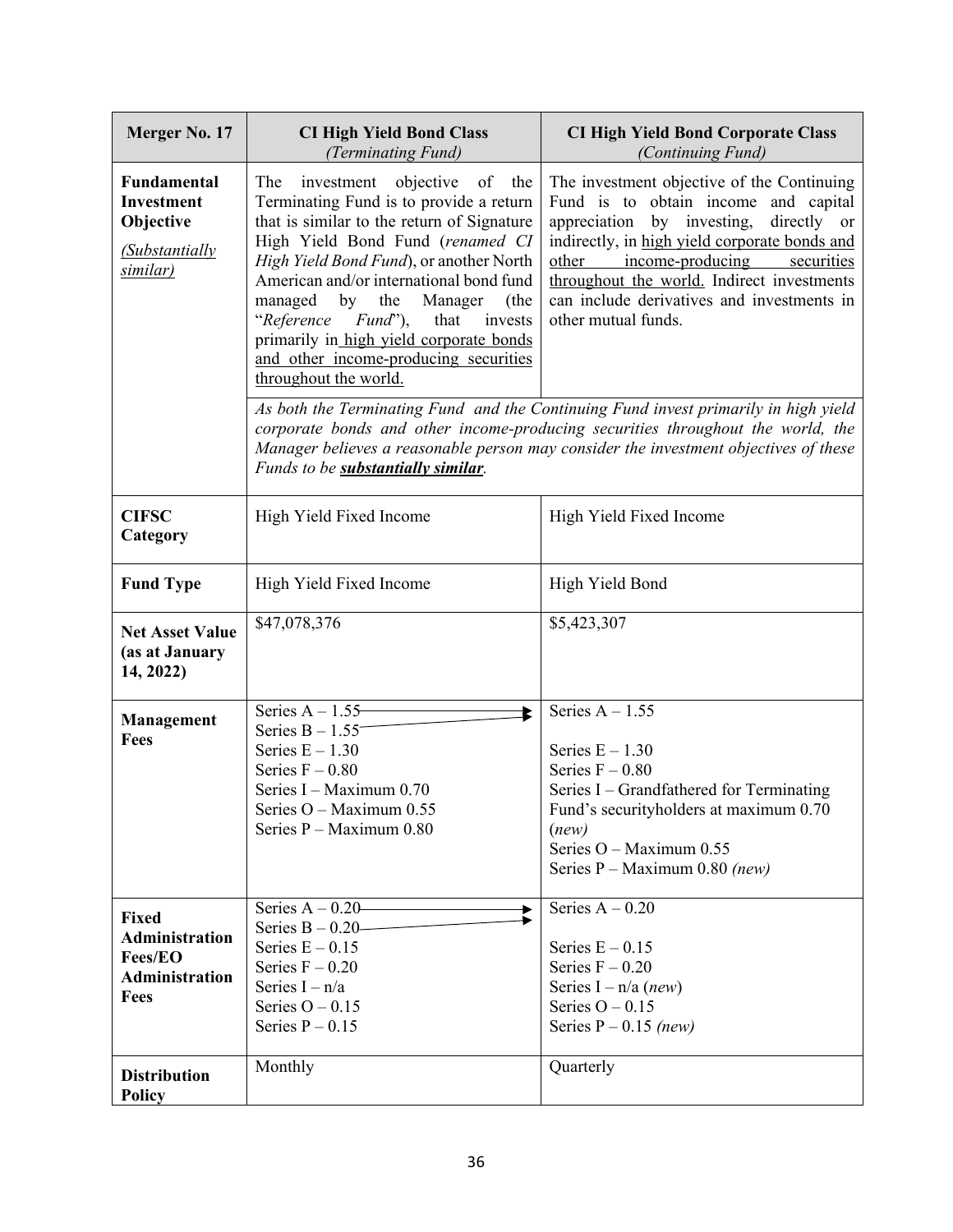| Merger No. 17                                                                                     | <b>CI High Yield Bond Class</b><br>(Terminating Fund)                        | <b>CI High Yield Bond Corporate Class</b><br>(Continuing Fund)            |
|---------------------------------------------------------------------------------------------------|------------------------------------------------------------------------------|---------------------------------------------------------------------------|
| <b>Annual Rates</b><br>of Return of<br><b>Series F</b><br>Securities as at<br>January 14,<br>2022 | Series F<br>1 year: 4.9%<br>3 year: $6.4\%$<br>5 year: 4.9%<br>10 year: 5.7% | Series F<br>1 year: 4.5%<br>3 year: 5.8%<br>5 year: 4.8%<br>10 year: 5.7% |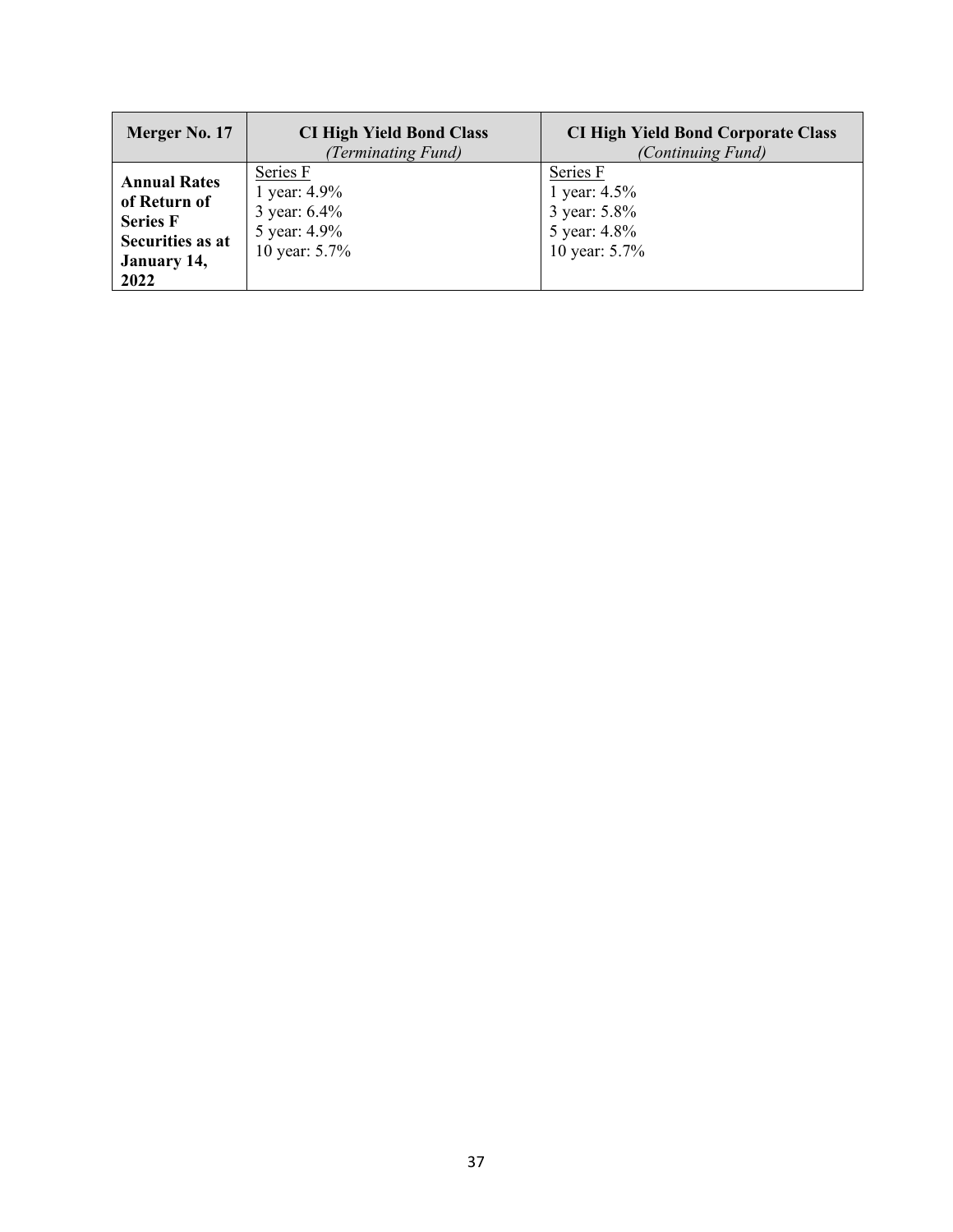| Merger No. 18                                                                                   | <b>CI Marret Short Duration High Yield</b><br>Fund                                                                                                                                                                                                                                                                               | <b>CI Enhanced Short Duration Bond Fund</b><br>(Continuing Fund)                                                                                                                                                                                                                                                                                                                                                                                                                                                                                                                                                                                                                                                                                                                                                                                                                                                                                                                                                                                                                                                                     |
|-------------------------------------------------------------------------------------------------|----------------------------------------------------------------------------------------------------------------------------------------------------------------------------------------------------------------------------------------------------------------------------------------------------------------------------------|--------------------------------------------------------------------------------------------------------------------------------------------------------------------------------------------------------------------------------------------------------------------------------------------------------------------------------------------------------------------------------------------------------------------------------------------------------------------------------------------------------------------------------------------------------------------------------------------------------------------------------------------------------------------------------------------------------------------------------------------------------------------------------------------------------------------------------------------------------------------------------------------------------------------------------------------------------------------------------------------------------------------------------------------------------------------------------------------------------------------------------------|
| Fundamental<br><b>Investment</b><br>Objective<br>(Less than<br>substantially<br><u>similar)</u> | (Terminating Fund)<br>The<br>investment objective<br>of<br>the<br>Terminating Fund is to generate income<br>by primarily investing in a diversified<br>portfolio of high-yield corporate bonds<br>that are expected to have durations of<br>one to five years and other income-<br>producing securities throughout the<br>world. | The investment objective of the Continuing<br>Fund is to provide absolute returns through<br>interest income and capital gains and its risk<br>objective is to have very low volatility and<br>positive returns over any twelve-month<br>period.<br>The Continuing Fund will primarily invest in<br>debt instruments across the credit spectrum<br>including<br>cash, government<br>debt,<br>investment-grade corporate debt, high-yield<br>corporate debt, government debt futures,<br>convertible<br>debentures<br>credit<br>and<br>derivatives.<br>The Continuing Fund's strategy will<br>primarily focus on U.S. and Canadian<br>corporate bonds and will include the use of<br>government bond futures to manage the<br>duration of the Continuing Fund according to<br>the volatility objectives. To minimize<br>interest rate volatility, the Continuing Fund<br>would typically target an overall portfolio<br>duration of less than 2 years.<br>As the Terminating Fund primarily invests in high-yield corporate bonds that are<br>expected to have durations of 1-5 years, and the Continuing Fund primarily invests in a |
|                                                                                                 | of these Funds to be less than substantially similar.                                                                                                                                                                                                                                                                            | wider spectrum of debt instruments, but with an overall portfolio duration of less than 2<br>years, the Manager believes a reasonable person may consider the investment objectives                                                                                                                                                                                                                                                                                                                                                                                                                                                                                                                                                                                                                                                                                                                                                                                                                                                                                                                                                  |
| <b>CIFSC</b><br>Category                                                                        | High Yield Fixed Income                                                                                                                                                                                                                                                                                                          | Global Fixed Income                                                                                                                                                                                                                                                                                                                                                                                                                                                                                                                                                                                                                                                                                                                                                                                                                                                                                                                                                                                                                                                                                                                  |
| <b>Fund Type</b>                                                                                | High Yield Bond                                                                                                                                                                                                                                                                                                                  | Global Fixed Income                                                                                                                                                                                                                                                                                                                                                                                                                                                                                                                                                                                                                                                                                                                                                                                                                                                                                                                                                                                                                                                                                                                  |
| <b>Portfolio Sub-</b><br>advisor                                                                | Marret Asset Management Inc.                                                                                                                                                                                                                                                                                                     | Marret Asset Management Inc.                                                                                                                                                                                                                                                                                                                                                                                                                                                                                                                                                                                                                                                                                                                                                                                                                                                                                                                                                                                                                                                                                                         |
| <b>Net Asset Value</b><br>(as at January<br>14, 2022)                                           | \$44,731,334                                                                                                                                                                                                                                                                                                                     | \$1,214,981,746                                                                                                                                                                                                                                                                                                                                                                                                                                                                                                                                                                                                                                                                                                                                                                                                                                                                                                                                                                                                                                                                                                                      |
| Management<br><b>Fees</b>                                                                       | Series $A - 1.30$<br>Series $E - 1.30$<br>Series $F - 0.80$<br>Series I – Maximum 1.35 (Series I<br><b>Account Agreement Fee)</b>                                                                                                                                                                                                | Series $A - 1.10$<br>Series $E - 1.05$ (new)<br>Series $F - 0.60$<br>Series I - Maximum 1.35 (Series I Account<br>Agreement Fee)                                                                                                                                                                                                                                                                                                                                                                                                                                                                                                                                                                                                                                                                                                                                                                                                                                                                                                                                                                                                     |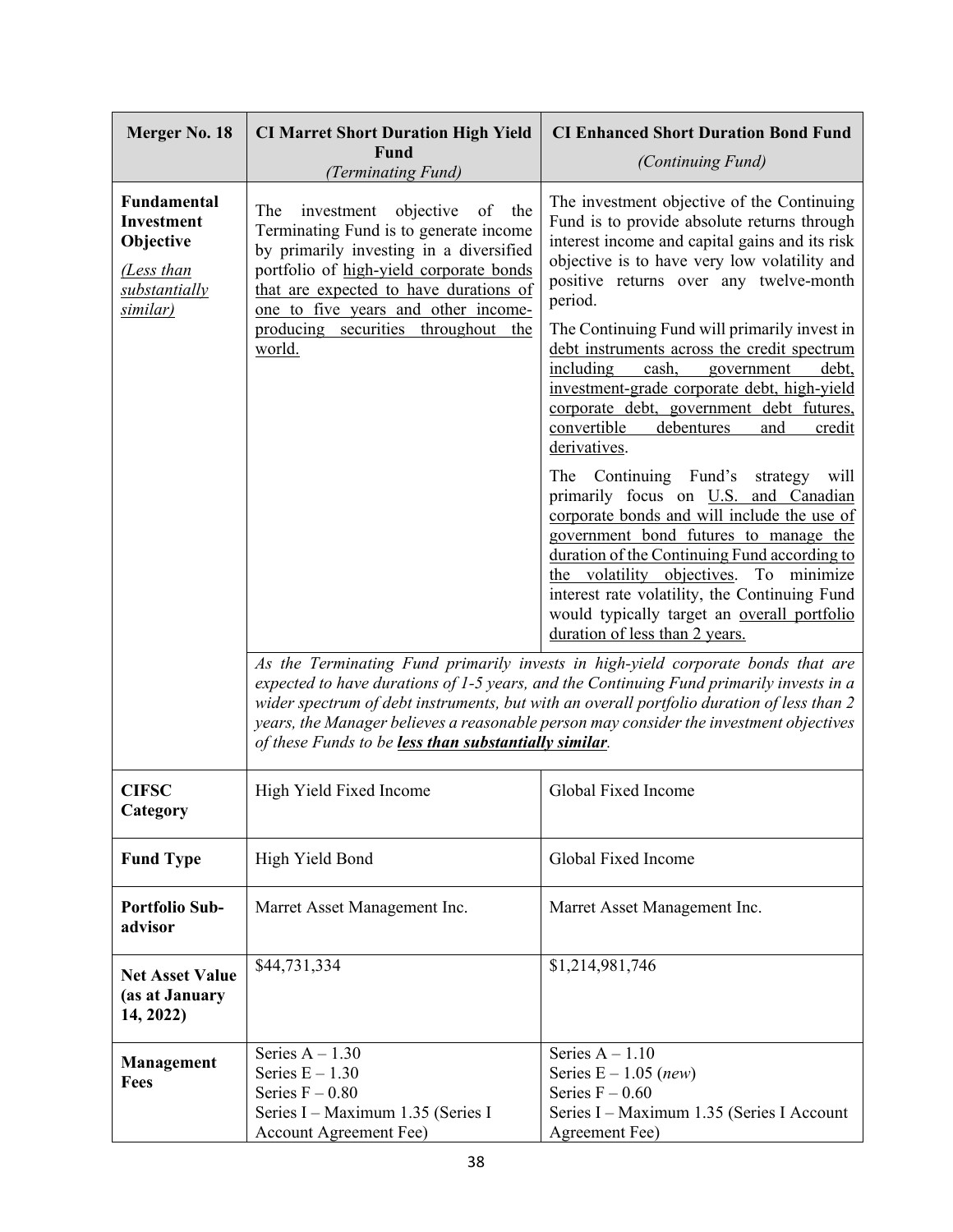| Merger No. 18                                                                                            | <b>CI Marret Short Duration High Yield</b><br>Fund<br>(Terminating Fund)                                                                                                                                                | <b>CI Enhanced Short Duration Bond Fund</b><br><i>(Continuing Fund)</i>                                                                                                                                                                      |
|----------------------------------------------------------------------------------------------------------|-------------------------------------------------------------------------------------------------------------------------------------------------------------------------------------------------------------------------|----------------------------------------------------------------------------------------------------------------------------------------------------------------------------------------------------------------------------------------------|
|                                                                                                          | Series O - Maximum 0.55<br>Series $P -$ Maximum 0.80<br>Series W (non-prospectused) $-$<br>negotiated                                                                                                                   | Series $O -$ Maximum 0.55 (new)<br>Series $P -$ Maximum 0.60<br>Series W (non-prospectused) – negotiated                                                                                                                                     |
| <b>Fixed</b><br>Administration<br><b>Fees/EO</b><br><b>Administration</b><br>Fees                        | Series $A - 0.20$<br>Series $E - 0.15$<br>Series $F - 0.20$<br>Series $I - n/a$ , included in Series I<br><b>Account Agreement Fee</b><br>Series $O - 0.15$<br>Series $P - 0.20$<br>Series W (non-prospectused) $-0.14$ | Series $A - 0.15$<br>Series $E - 0.15$ (new)<br>Series $F - 0.15$<br>Series $I - n/a$ , included in Series I Account<br><b>Agreement Fee</b><br>Series $O - 0.15$ ( <i>new</i> )<br>Series $P - 0.15$<br>Series W (non-prospectused) $-0.09$ |
| <b>Distribution</b><br><b>Policy</b>                                                                     | Monthly                                                                                                                                                                                                                 | Monthly                                                                                                                                                                                                                                      |
| <b>Annual Rates</b><br>of Return of<br><b>Series F</b><br><b>Securities as at</b><br>January 14,<br>2022 | Series F<br>1 year: 1.7%<br>3 year: 3.7%<br>5 year: 3.2%<br>10 year: $n/a$                                                                                                                                              | Series F<br>1 year: 0.7%<br>$3$ year: $n/a$<br>5 year: $n/a$<br>10 year: $n/a$                                                                                                                                                               |

#### **INCOME TAX CONSIDERATIONS REGARDING THE MERGERS**

This is a general summary of the principal Canadian federal income tax consequences of the Mergers described above relevant to a securityholder of a Terminating Fund who is an individual (other than a trust) resident in Canada who deals with the Terminating Fund at arm's length and who holds securities of the Terminating Fund as capital property. This description is based on the current provisions of the Income Tax Act and the regulations thereunder (the "**Tax Regulations**"), all specific proposals to amend the Income Tax Act and the Tax Regulations publicly announced by or on behalf of the Minister of Finance (Canada) prior to the date hereof and the current administrative practices and assessing policies published by the Canada Revenue Agency ("**CRA**"). The summary does not otherwise take into account or anticipate any changes in law, whether by judicial, governmental or legislative action or decision, or changes in the administrative practices of the CRA, nor does it consider other federal, provincial, territorial or foreign income tax consequences.

The summary is of a general nature only and is not intended to be, nor should it be construed to be, legal or tax advice to any particular securityholder. Accordingly, securityholders should consult with their own tax advisors for advice with respect to the tax consequences of the Mergers having regard to their own particular circumstances.

In this summary, a "**Type 1 Merger**" refers to a Merger of (1) a Terminating Fund into a Continuing Fund that is a trust fund; or (2) a Terminating Corporate Fund into a Continuing Fund of a different Corporation. A "**Type 2 Merger**" refers to a Merger of a Terminating Corporate Fund into a Continuing Corporate Fund within the same Corporation, all as described above under the sub-heading "*Procedures for the Mergers*".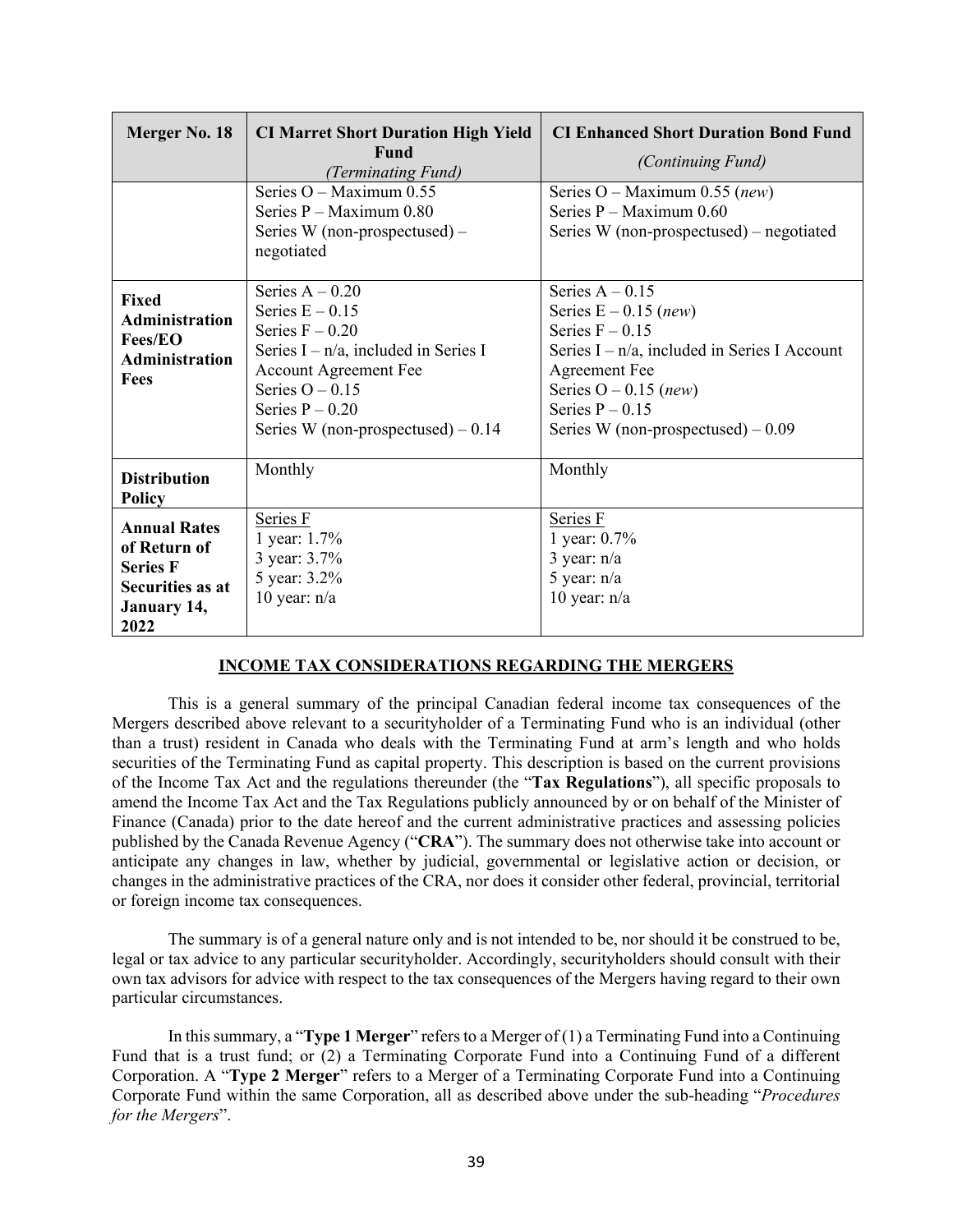#### **Redemption of Securities Prior to the Mergers**

A securityholder who redeems securities of a Terminating Fund on or before its Merger will realize a capital gain (or capital loss) to the extent that the proceeds of disposition exceed (or are exceeded by) the aggregate of the securityholder's adjusted cost base of the securities redeemed and any reasonable costs of disposition. A securityholder must include one-half of a capital gain (a "**taxable capital gain**") in income. One-half of a capital loss (an "**allowable capital loss**") realized by a securityholder in the year must first be deducted against taxable capital gains realized by the securityholder in that year. Allowable capital losses in excess of taxable capital gains realized in any year may, subject to certain limitations under the Income Tax Act, be carried-back three years or forward indefinitely for deduction against taxable capital gains realized in those years.

If securities are held by a Registered Plan, gains realized on a redemption of securities will be exempt from tax. Withdrawals from the Registered Plan, other than withdrawals from a tax-free savings account, are generally taxable.

### **Tax Consequences of the Mergers**

Prior to each Merger, the Terminating Trust Fund, or the applicable Corporation (in respect of a Terminating Corporate Fund), as the case may be, may liquidate certain of its assets if they do not meet the investment objective, strategies or criteria of the corresponding Continuing Fund. If this occurs, it will cause the Terminating Trust Fund, or the applicable Corporation, to realize capital gains and/or losses, as well as income.

#### **Type 1 Merger**

The disposition by each Terminating Trust Fund, or the applicable Corporation (in respect of a Terminating Corporate Fund), as applicable, of its assets to a Continuing Fund or the applicable Corporation, as applicable, will occur on a taxable basis, and accordingly, the Terminating Trust Fund or the applicable Corporation (in respect of a Terminating Corporate Fund) may realize income or losses, and will realize accrued capital gains or capital losses.

Each Terminating Trust Fund, other than CI International Equity Value Private Pool, expects that it will have sufficient loss carryforwards or sufficient capital gains refund to offset any capital gains realized on the liquidation of assets prior to its Merger and on the transfer of its assets to the Continuing Fund. It is anticipated that unutilized losses of a Terminating Trust Fund will expire as a result of its Merger. Please note that although these unutilized losses will expire, since securityholders of each Terminating Trust Fund will receive securities in the corresponding Continuing Fund, those securityholders will benefit from any unutilized losses in the Continuing Fund. CI International Equity Value Private Pool does not have any material capital loss carryforwards or any non-capital loss carryforwards. Accordingly, CI International Equity Value Private Pool expects to realize net capital gains as a result of the liquidation of assets prior to its Merger and/or on the transfer of its assets to CI International Equity Growth Private Pool. Please note that these expectations may change in advance of the effective date(s) of the Mergers due to market activity, portfolio manager activity and/or securityholder activity.

Each Terminating Corporate Fund expects that the applicable Corporation will have sufficient capital gains refund to offset capital gains realized on the liquidation of assets prior to its Merger and on the transfer of its assets to the corresponding Continuing Fund. After its Merger, securityholders of the Terminating Corporate Fund will receive securities in the corresponding Continuing Fund. Please note that these expectations may change in advance of the effective date(s) of the Mergers due to market activity, portfolio manager activity and/or securityholder activity.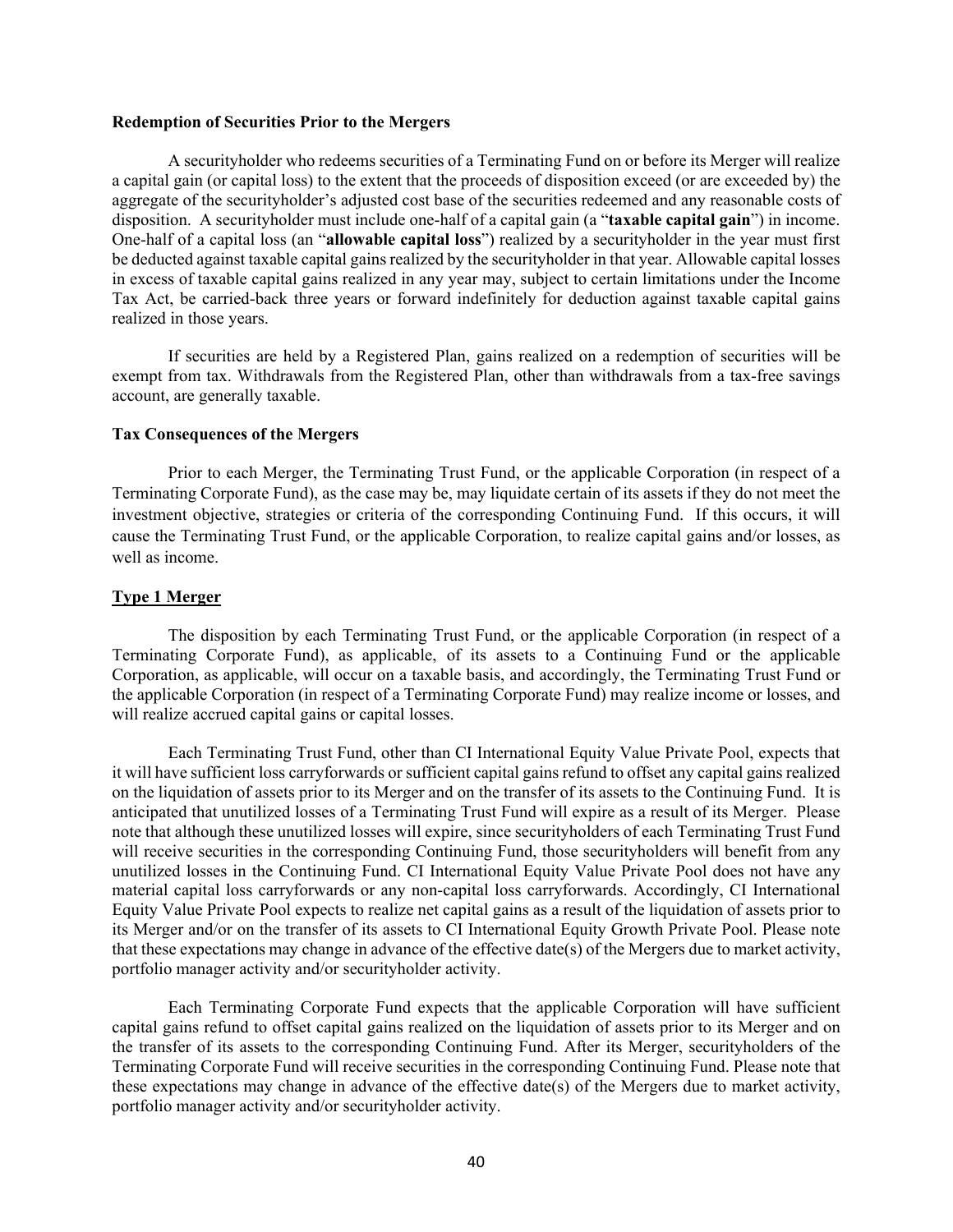In respect of Mergers No. 1, 2, 3, 4, 5, 7, 8, 11, 14, 16 and 17, any ordinary taxable dividends or capital gains dividends received by securityholders of the Terminating Corporate Fund prior to the Merger will be subject to the tax treatment described in the simplified prospectus and annual information form for the Terminating Corporate Fund. Securityholders of the Terminating Corporate Fund will receive a statement for income tax purposes identifying the amount of any ordinary taxable dividends or capital gains dividends paid to them. Generally, dividends received by a securityholder must be included in the securityholder's income for the taxation year of the securityholder in which the dividend is received. If the securities are held in a Registered Plan, dividends will generally be exempt from tax until withdrawn from the Registered Plan, other than withdrawals from a tax-free savings account.

In respect of Mergers No. 6, 9, 10, 13 and 18, the Terminating Fund will distribute a sufficient amount of its net income (which may include net realized capital gains) to securityholders of the Terminating Fund to ensure that it will not be subject to ordinary income tax in respect of its current taxation year. This will include net income and capital gains realized by CI International Equity Value Private Pool in connection with its Merger. Generally, the income distributed to the securityholder must be included in the securityholder's income for the taxation year of the securityholder in which the distribution is made. If securities are held in a Registered Plan, distributions will generally be exempt from tax until withdrawn from the Registered Plan, other than withdrawals from a tax-free savings account.

The distribution of securities of a Continuing Fund by the corresponding Terminating Fund upon the redemption of all of the Terminating Fund's outstanding securities will not result in any further capital gain or loss for the Terminating Fund. Each securityholder will realize a capital gain (or capital loss) on the disposition of their securities of the Terminating Fund in exchange for securities of the Continuing Fund to the extent that the fair market value of the securities of the Continuing Fund received exceeds (or is exceeded by) the adjusted cost base of his or her securities of the Terminating Fund. The adjusted cost base to securityholders of their securities in the Continuing Fund will be equal to the fair market value of their securities of the Terminating Fund on the date of the Merger, subject to adjusted cost base averaging rules that will apply if the securityholder otherwise holds identical securities of the Continuing Fund.

# **Type 2 Merger**

The reallocation by the applicable Corporation of assets of a Terminating Corporate Fund to the corresponding Continuing Corporate Fund will not be a taxable transaction for the Terminating Corporate Fund or the applicable Corporation.

Any ordinary taxable dividends or capital gains dividends received by securityholders of the Terminating Corporate Fund prior to the Merger will be subject to the tax treatment described in the simplified prospectus and annual information form for the Terminating Corporate Fund. Securityholders of the Terminating Corporate Fund will receive a statement for income tax purposes identifying the amount of any ordinary taxable dividends or capital gains dividends paid to them. Generally, dividends received by a securityholder must be included in the securityholder's income for the taxation year of the securityholder in which the dividend is received. If securities are held in a Registered Plan, dividends will generally be exempt from tax until withdrawn from the Registered Plan, other than withdrawals from a taxfree savings account.

Each securityholder of a Terminating Corporate Fund will realize a capital gain (or capital loss) on the exchange of his or her securities of the Terminating Corporate Fund into securities of the Continuing Corporate Fund, to the extent that the fair market value of the securities of the Continuing Corporate Fund received on the exchange exceeds (or is exceeded by) the adjusted cost base of his or her securities of the Terminating Corporate Fund. The adjusted cost base to securityholders of their securities in the Continuing Corporate Fund will be equal to fair market value of their Terminating Corporate Fund on the date of the Merger, subject to adjusted cost base averaging rules that will apply if the securityholder holds identical securities of the Continuing Corporate Fund.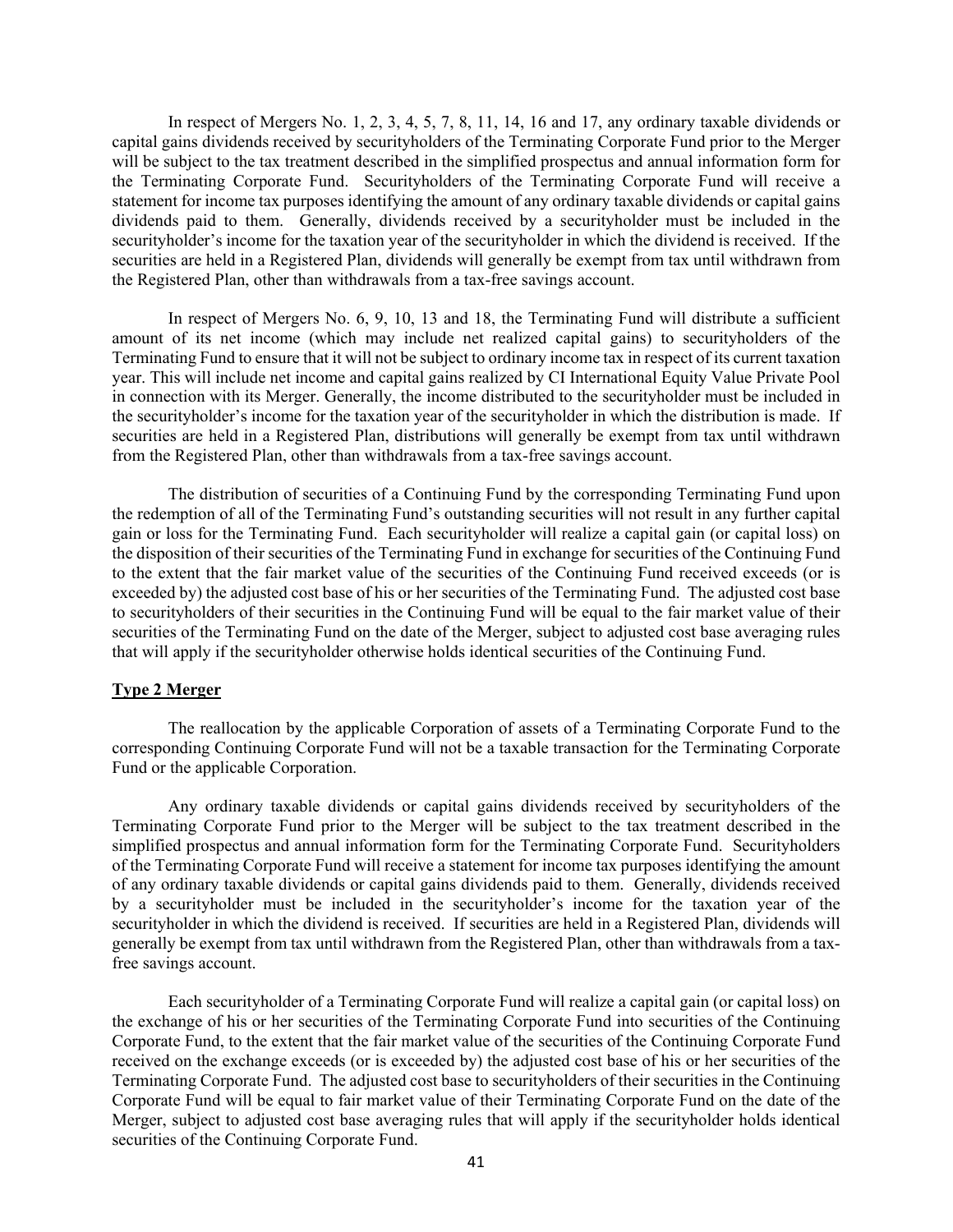#### **Tax Consequences of Investing in Continuing Funds**

Please refer to the applicable simplified prospectus of the Continuing Funds, which securityholders can obtain at no cost by contacting CI toll-free at 1-800-792-9355, by fax at 1-800-567-7141, by email at service@ci.com or by downloading from the internet at www.sedar.com or www.ci.com, for a description of the income tax consequences of acquiring, holding and disposing of securities of a Continuing Fund.

#### **Dissenting Shareholders**

The tax consequences to a shareholder of a Continuing Corporate Fund who exercises his or her dissent rights, as described herein, will generally be the same as the tax consequences of the redemption of securities described above under "*Redemption of Securities Prior to the Mergers*".

### **Qualification for Investment**

Securities of the Continuing Funds received on the effective date of the Mergers are expected to continue to be qualified investments under the Income Tax Act for Registered Plans.

# **RECOMMENDATION REGARDING THE PROPOSED MERGERS**

**For the reasons set out above, the Manager recommends that securityholders of each Terminating Fund and each Continuing Corporate Fund vote FOR the proposed Mergers.**

The Independent Review Committee (the "**IRC**") of each of the Funds has reviewed the potential conflict of interest matters relating to the proposed Mergers and has provided the Manager with a positive recommendation, having determined that the proposed Mergers will achieve a fair and reasonable result for each of the Funds.

**While the IRC has considered the proposed Mergers from a conflict of interest perspective, it is not the role of the IRC to recommend that securityholders vote in favour of or against the proposed Mergers. Securityholders should review the proposed Mergers and make their own decision.**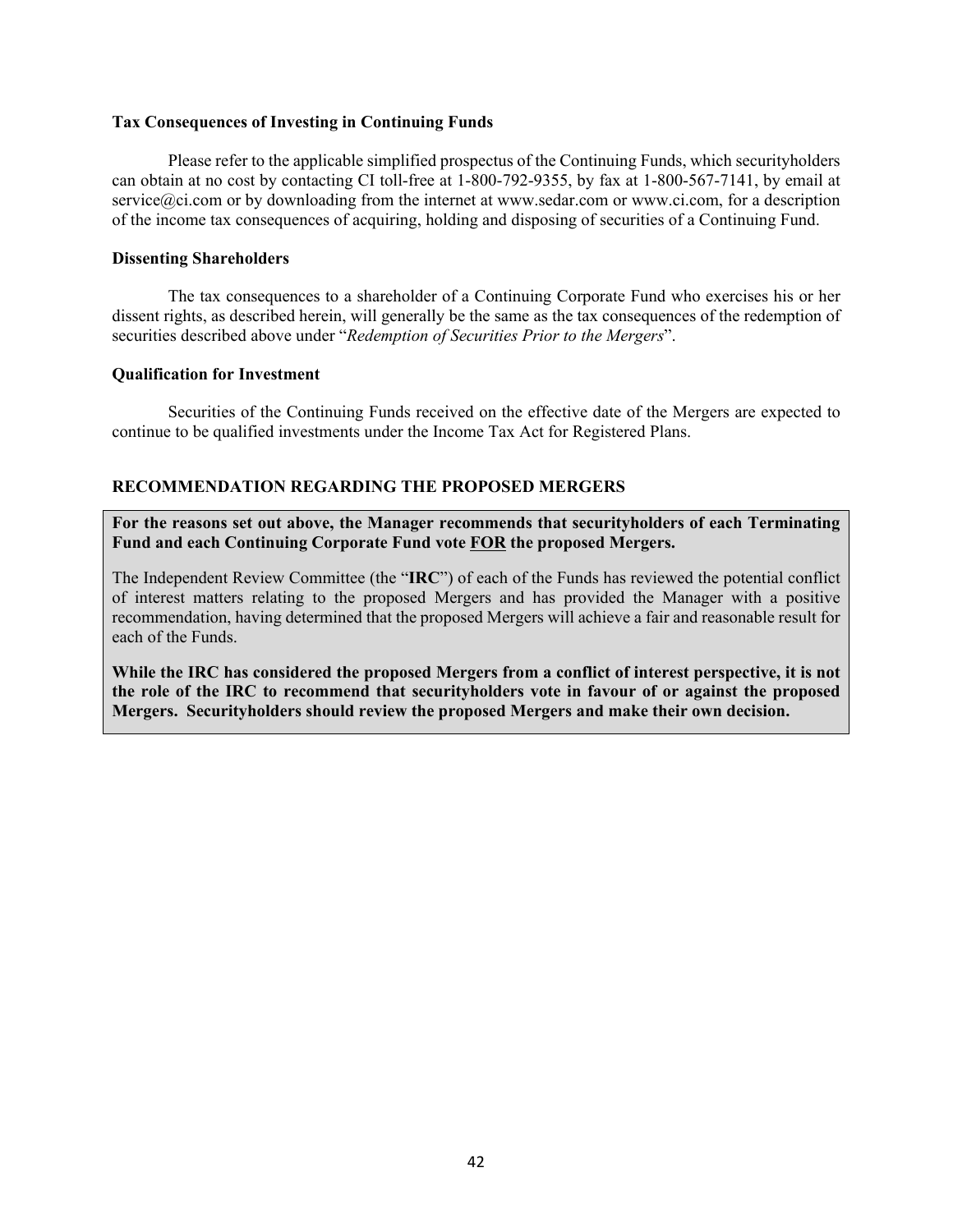# **THE PROPOSAL TO CHANGE INVESTMENT OBJECTIVE**

# **INTRODUCTION**

The Manager is seeking the approval of securityholders of CI Canadian Equity Income Class (*to be renamed CI Canadian All Cap Equity Income Class*) to change its investment objective (the "**Proposed Investment Objective Change**").

The current investment objective and the proposed investment objective of CI Canadian Equity Income Class are as follows:

| <b>Current Investment Objective</b>                     | <b>Proposed Investment Objective</b>                    |  |
|---------------------------------------------------------|---------------------------------------------------------|--|
| The investment objective of the CI Canadian Equity      | The investment objective of CI Canadian Equity          |  |
| Income Class is to provide long-term returns by         | Income Class is to provide long-term returns by         |  |
| investing substantially all of its assets in securities | investing substantially all of its assets in securities |  |
| of CI Canadian Equity Income Fund.                      | of CI Canadian All Cap Equity Income Fund.              |  |

In connection with the Proposed Investment Objective Change, the name of CI Canadian Equity Income Class will also be changed to CI Canadian All Cap Equity Income Class.

# **Reasons for the Proposed Investment Objective Change**

The Proposed Investment Objective Change is needed as the current underlying fund for CI Canadian Equity Income Class, CI Canadian Equity Income Fund, will be merged into CI Canadian All Cap Equity Income Fund<sup>[2](#page-42-0)</sup>. Accordingly, the change is required to reflect the name of the underlying fund post-merger.

# **Tax Considerations**

Subject to tax implications to securityholders, including CI Canadian Equity Income Class, of the merger of CI Canadian Equity Income Fund and CI Canadian All Cap Equity Income Fund, the Manager does not expect there to be any other tax implications for the CI Canadian Equity Income Class if the Proposed Investment Objective Change is implemented as described in this Circular.

# **RECOMMENDATION REGARDING THE PROPOSED INVESTMENT OBJECTIVE CHANGE**

**For the reasons set out above, the Manager recommends that securityholders of CI Canadian Equity Income Class vote FOR the Proposed Investment Objective Change.** 

<span id="page-42-0"></span><sup>&</sup>lt;sup>2</sup> The merger of CI Canadian Equity Income Fund into CI Canadian All Cap Equity Income Fund does not require securityholder approval and is not included in this Circular. For more information on this merger, please see the press release issued on November 29, 2021 at www.ci.com.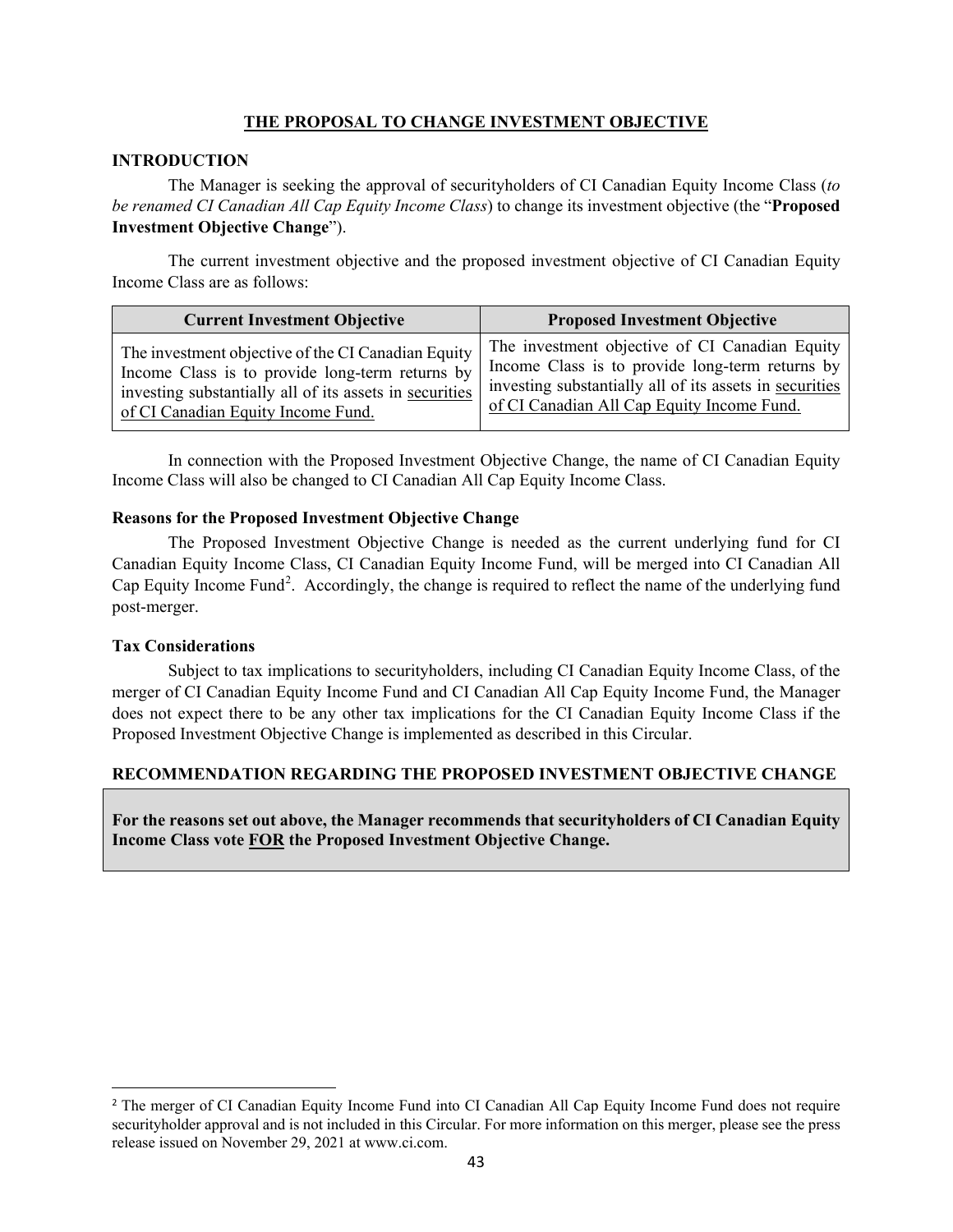#### **AUTHORIZATION BY SECURITYHOLDERS**

### **AUTHORIZATION IN RESPECT OF THE MERGERS BY SECURITYHOLDERS OF THE TERMINATING FUNDS**

In order to carry out a proposed Merger, the securityholders of a Terminating Fund must pass the applicable resolution (as set out in Schedules "A" and "B" of this Circular) by not less than a majority (i.e., 50%) of the votes cast at the Meeting in respect of the Terminating Fund.

By approving a Merger, securityholders will also be authorizing any director or officer of CI and, in the case of a Terminating Corporate Fund, the CI Corporation or the Sentry Corporation, as applicable, to take all such steps as may be necessary or desirable to give effect to the Merger. Under such authority, CI may at any time on or after the close of business on April 8, 2022, at its option and without notice to securityholders, amend the declaration of trust of each Terminating Trust Fund to reflect the termination of such Fund following the carrying out of the transactions anticipated by the Mergers. The applicable Corporation (in respect of a Terminating Corporate Fund) will also have the authority to take such steps as necessary to amend its articles of incorporation, as amended, to provide that the Corporation may, at any time on or after the close of business on April 8, 2022, at its option and without notice to securityholders, exchange each outstanding security of a Terminating Corporate Fund into securities of an equivalent series of the corresponding Continuing Fund, as applicable, having an equal aggregate net asset value and/or to cancel the Terminating Corporate Fund.

**Any securityholder of a Terminating Fund who does not wish to participate in its Merger can at any time up to the close of business on the effective date of the Merger redeem his or her securities of the Terminating Fund and receive the net asset value in accordance with the procedures for such Terminating Fund. In addition, immediately following completion of the Merger, an investor, as a securityholder of a Continuing Fund, may redeem his or her securities and receive the net asset value therefor.** 

A Terminating Fund that receives the necessary securityholder approval for its Merger may complete its Merger regardless of whether any other Terminating Fund proceeds with its Merger. Notwithstanding the approval of a Merger, the board of directors of CI, the CI Corporation and the Sentry Corporation, as applicable, shall have the discretion to elect to delay or not proceed with the Merger should it so determine.

# **AUTHORIZATION IN RESPECT OF THE MERGERS BY SECURITYHOLDERS OF THE CONTINUING CORPORATE FUNDS**

In order to implement the Mergers involving the Continuing Corporate Funds as described above, the articles of incorporation of the applicable Corporation must be amended to exchange all outstanding securities of each series of each applicable Terminating Corporate Fund into an equivalent series of securities of its corresponding Continuing Corporate Fund. To give effect to the foregoing, securityholders of each Continuing Corporate Fund must pass the resolutions set out in Schedule "C" of this Circular by not less than two-thirds (i.e., 66 2/3%) of the votes cast at its Meeting.

Shareholders of each Continuing Corporate Fund (collectively, the "**Permitted Dissenting Shareholders**") have the right to dissent in respect of the resolution set out in Schedule "C", as described below under "*Right of Dissent*".

The voting and dissent rights described above are prescribed by applicable corporate law.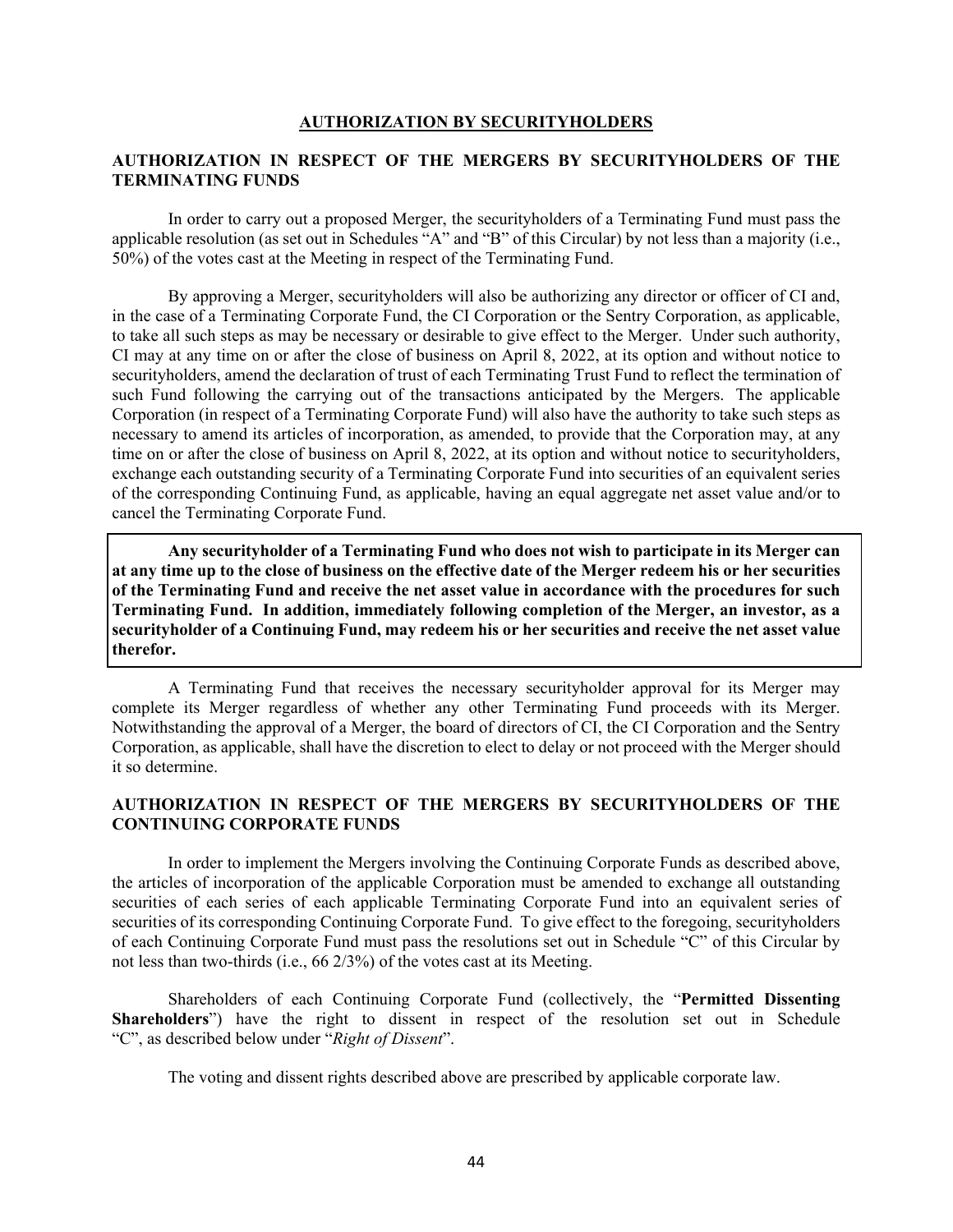#### **AUTHORIZATION IN RESPECT OF THE PROPOSED INVESTMENT OBJECITVE CHANGE**

The approval of securityholders of CI Canadian Equity Income Class *(to be renamed CI Canadian All Cap Equity Income Class)* is required to implement the Proposed Investment Objective Change. All series of CI Canadian Equity Income Class will vote together on the Proposed Investment Objective Change. The resolution set out in Schedule "D" to this Circular will only be effective if approved by a majority of the votes (i.e. more than 50%) cast at the Meeting for CI Canadian Equity Income Class.

If the Proposed Investment Objective Change is approved, the Manager currently plans to implement it on or about April 8, 2022. The Manager may, at its sole discretion, elect to delay implementation or elect not to proceed with the implementation of the Proposed Investment Objective Change, even if the securityholders have approved the Proposed Investment Objective Change.

### **ATTENDING THE ONLINE MEETINGS**

**Due to the COVID-19 pandemic and current restrictions placed on public gatherings, securityholders will not be able to attend the Meetings physically.** Securityholders of the Funds and duly-appointed proxyholders, regardless of geographic location, will have an equal opportunity to participate at the Meetings as they would at physical meetings, provided they remain connected online at all times during the Meetings. Securityholders and duly-appointed proxyholders will be able to listen to the Meetings and to ask questions when prompted while the Meetings are being held, and to submit their votes during the assigned voting period at [www.secureonlinevote.com](http://www.secureonlinevote.com/) by entering the 12-digit control number located on their form of proxy. It is the responsibility of each participant to ensure he or she is connected before, and for the duration of, the Meetings. Securityholders currently planning to participate in the Meetings should consider submitting their votes or form of proxy in advance so that their votes will be counted in the event of technical difficulties.

For any questions regarding a securityholder's ability to participate or vote at the Meetings, please contact Proxy Processing, Doxim Solutions Inc. at [info@secureonlinevote.com.](mailto:info@secureonlinevote.com) Following the Meetings, a report of voting results will be filed on the System for Electronic Document Analysis and Retrieval ("**SEDAR**").

#### **GENERAL PROXY INFORMATION**

If you are entitled to vote but unable to attend the Meetings in person, you may exercise your voting rights via one of the following methods prior to the Meetings:

- 1. access [www.secureonlinevote.com](http://www.secureonlinevote.com/) online and enter the 12-digit control number that is located on your form of proxy and follow the simple instructions on that website;
- 2. fax your completed form of proxy to 1 (888) 496-1548 (toll free); or
- 3. sign, date and return your completed form of proxy in the postage-paid return envelope provided for that purpose.

In order to be voted at the Meetings or an adjournment thereof, your completed form of proxy must be deposited with Proxy Processing Department, 402-1380 Rodick Rd, Markham, Ontario, L3R 9Z9 by no later than 10:00 a.m. (Toronto time) on March 10, 2022 or 48 hours, excluding Saturdays, Sundays and holidays, preceding any adjourned Meetings.

**The person(s) named in the form of proxy sent to securityholders are representatives of management of the Manager and are directors and/or officers of the Manager. The management representatives designated in the form of proxy will vote the securities for which they are appointed proxy in accordance with the securityholder's instructions as indicated on the form of proxy.**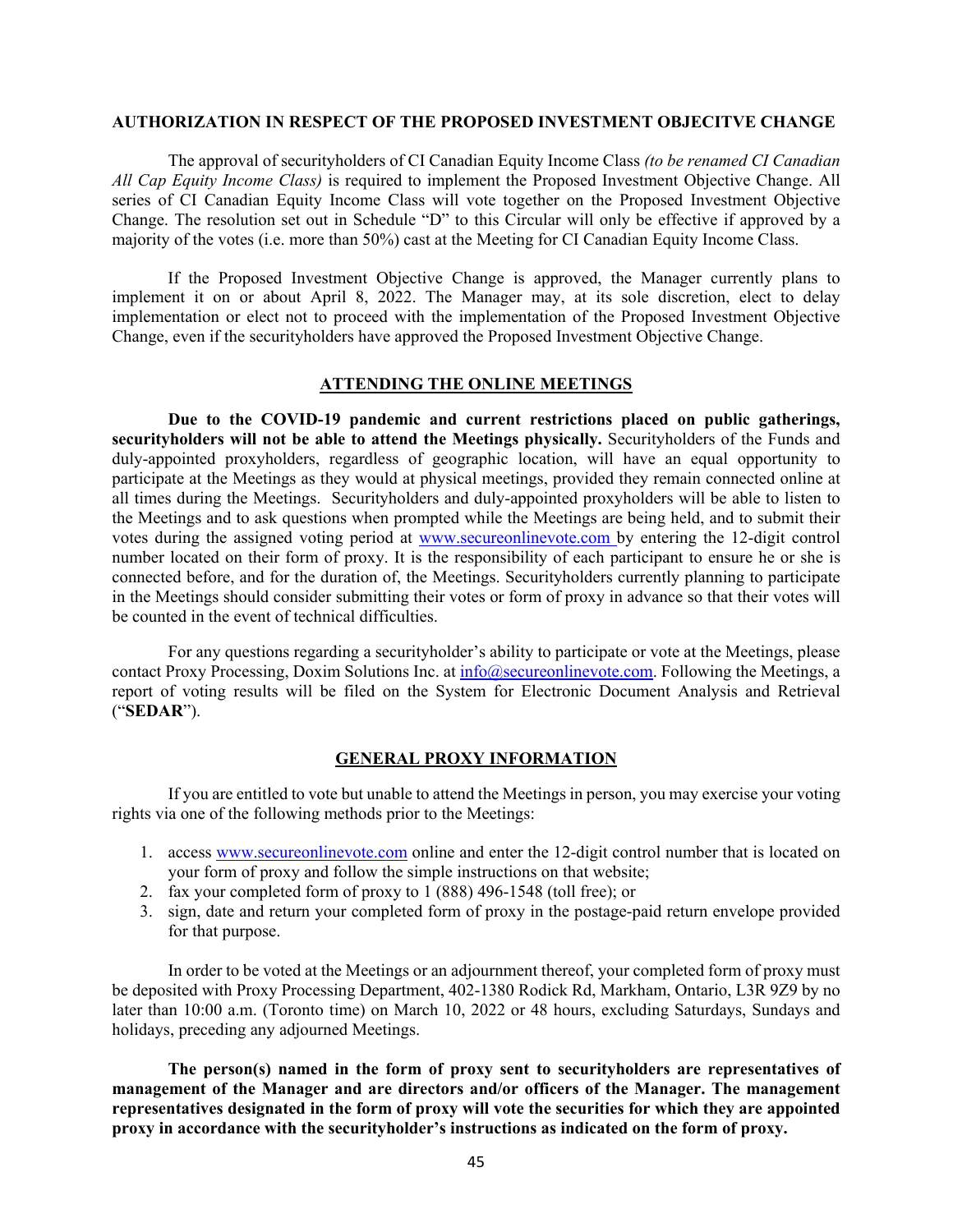**A securityholder has the right to appoint a person (who need not be a securityholder) other than the person(s) specified in the form of proxy to attend and act for and on behalf of such securityholder at the Meetings. Such right may be exercised by striking out the name(s) of the person(s) specified in the form of proxy, inserting the name of the person to be appointed in the blank space so provided, signing the form of proxy and submitting it**. **In addition, securityholders must also provide their proxy with the 12-digit control number located on their form of proxy and the link to the meeting website: [https://meet.secureonlinevote.com.](https://meet.secureonlinevote.com/)**

A securityholder who executes and returns the form of proxy may revoke it at any time prior to its use. In addition to revocation in any other manner permitted by law, you or your duly authorized attorney may revoke your proxy by delivering written notice:

- to the head office of the Manager at 15 York Street, Second Floor, Toronto, Ontario M5J 0A3 at any time up to and including the last business day preceding the day of the Meetings or adjournment thereof; or
- to the Chair of the Meetings, on the day of the Meetings or adjournment thereof.

**Where no direction with respect to how to vote particular securities of the Funds is given by a securityholder submitting a proxy, the persons named therein will vote the securities IN FAVOUR of each of the matters to be voted upon**. The form of proxy confers discretionary authority upon the persons named therein with respect to amendments or variations to the matters identified in the Notice-and-Access Document and with respect to other matters which may properly come before the Meetings in respect of which the proxy is granted or any adjournment of the Meetings. As of the date hereof, the Manager knows of no such amendments, variations or other matters to come before the Meetings.

# **RECORD DATE**

February 2, 2022 is the record date for the determination of securityholders entitled to receive notice of and vote at the Meetings.

# **VOTING SECURITIES AND PRINCIPAL HOLDERS**

As at January 14, 2022**,** the Funds had the following securities outstanding in respect of the series indicated:

| <b>Name of Fund</b>                          | <b>Series</b> | Number of<br>Outstanding<br><b>Securities</b> |
|----------------------------------------------|---------------|-----------------------------------------------|
| CI Global Balanced Yield Private Pool Class  | A             | 827,603.352                                   |
| CI Global Balanced Yield Private Pool Class  | F             | 2,124,461.117                                 |
| CI Balanced Yield Private Pool Class         | A             | 647, 673. 369                                 |
| CI Balanced Yield Private Pool Class         | F             | 928,869.511                                   |
| CI Canadian Equity Income Private Pool Class | A             | 48,041.997                                    |
| CI Canadian Equity Income Private Pool Class | F             | 87,099.757                                    |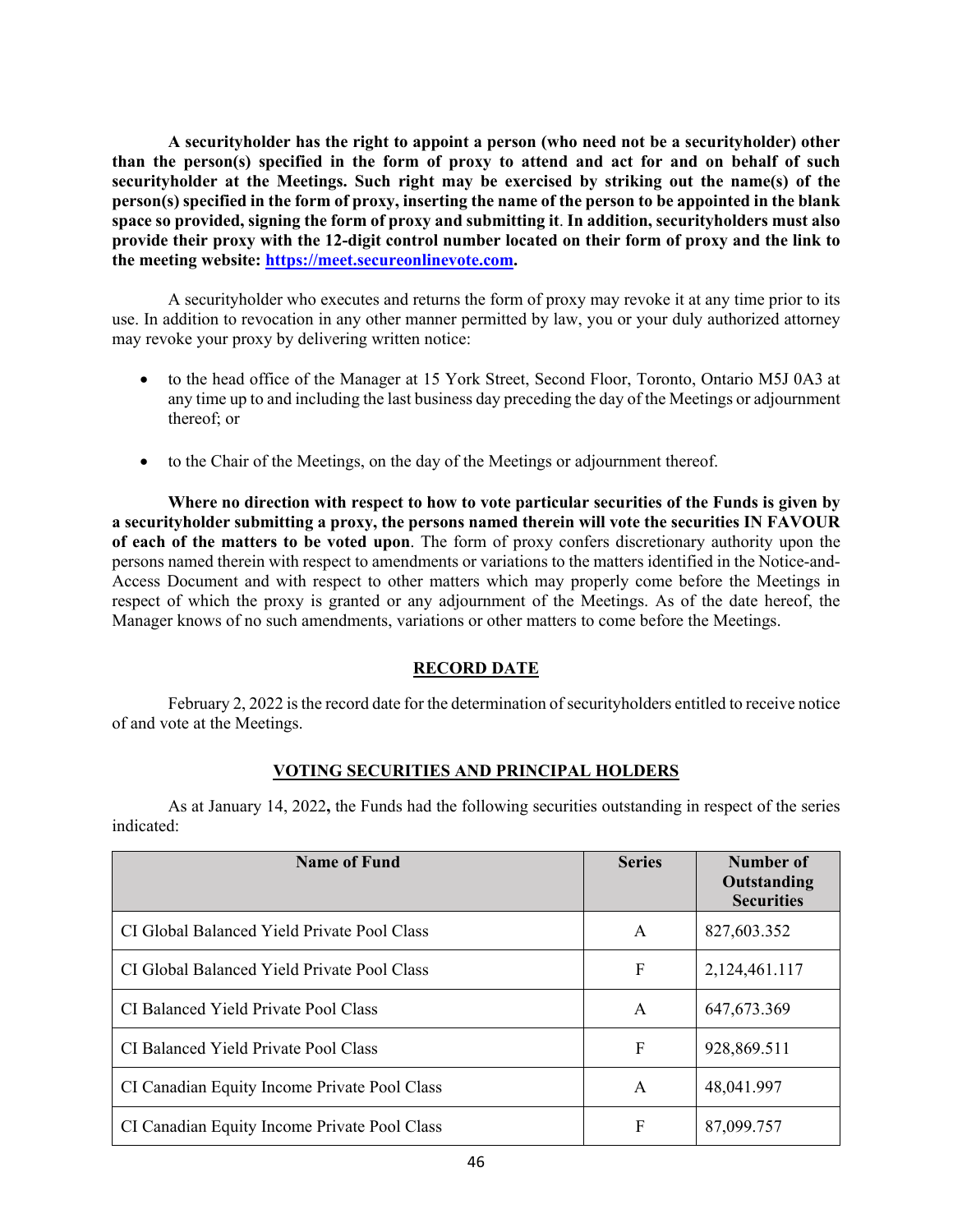| <b>Name of Fund</b>                                   | <b>Series</b>             | <b>Number of</b><br>Outstanding<br><b>Securities</b> |
|-------------------------------------------------------|---------------------------|------------------------------------------------------|
| CI U.S. Equity Private Pool Class                     | A                         | 201,301.280                                          |
| CI U.S. Equity Private Pool Class                     | ${\bf F}$                 | 258,818.383                                          |
| CI U.S. Equity Currency Neutral Private Pool Class    | A                         | 15,878.235                                           |
| CI U.S. Equity Currency Neutral Private Pool Class    | $\boldsymbol{F}$          | 88,064.756                                           |
| CI Global Equity Momentum Private Pool                | A                         | 58,832.267                                           |
| CI Global Equity Momentum Private Pool                | $\boldsymbol{F}$          | 107,746.340                                          |
| CI Global Equity Momentum Private Pool                | $\mathbf I$               | 783,051.189                                          |
| CI Global Equity Income Private Pool Class            | $\mathbf{A}$              | 54,174.511                                           |
| CI Global Equity Income Private Pool Class            | ${\bf F}$                 | 72,302.538                                           |
| CI International Equity Income Private Pool Class     | A                         | 37,836.430                                           |
| CI International Equity Income Private Pool Class     | F                         | 6,731.123                                            |
| CI International Equity Value Private Pool            | A                         | 41,475.919                                           |
| CI International Equity Value Private Pool            | $\mathbf F$               | 55,823.155                                           |
| CI International Equity Value Private Pool            | $\mathbf I$               | 572,041.453                                          |
| CI North American Small / Mid Cap Equity Private Pool | A                         | 4,163.070                                            |
| CI North American Small / Mid Cap Equity Private Pool | F                         | 19,657.773                                           |
| CI North American Small / Mid Cap Equity Private Pool | $\mathbf I$               | 742,531.207                                          |
| CI Conservative Balanced Income Class                 | A                         | 5,075,680.449                                        |
| CI Conservative Balanced Income Class                 | B                         | 54,963.195                                           |
| CI Conservative Balanced Income Class                 | $\boldsymbol{\mathrm{F}}$ | 2,492,443.115                                        |
| CI Conservative Balanced Income Class                 | I                         | 203,344.056                                          |
| CI Conservative Balanced Income Class                 | ${\bf P}$                 | 86,142.148                                           |
| CI Canadian All Cap Equity Income Class               | A                         | 284,589.907                                          |
| CI Canadian All Cap Equity Income Class               | B                         | 26,011.320                                           |
| CI Canadian All Cap Equity Income Class               | E                         | 113.553                                              |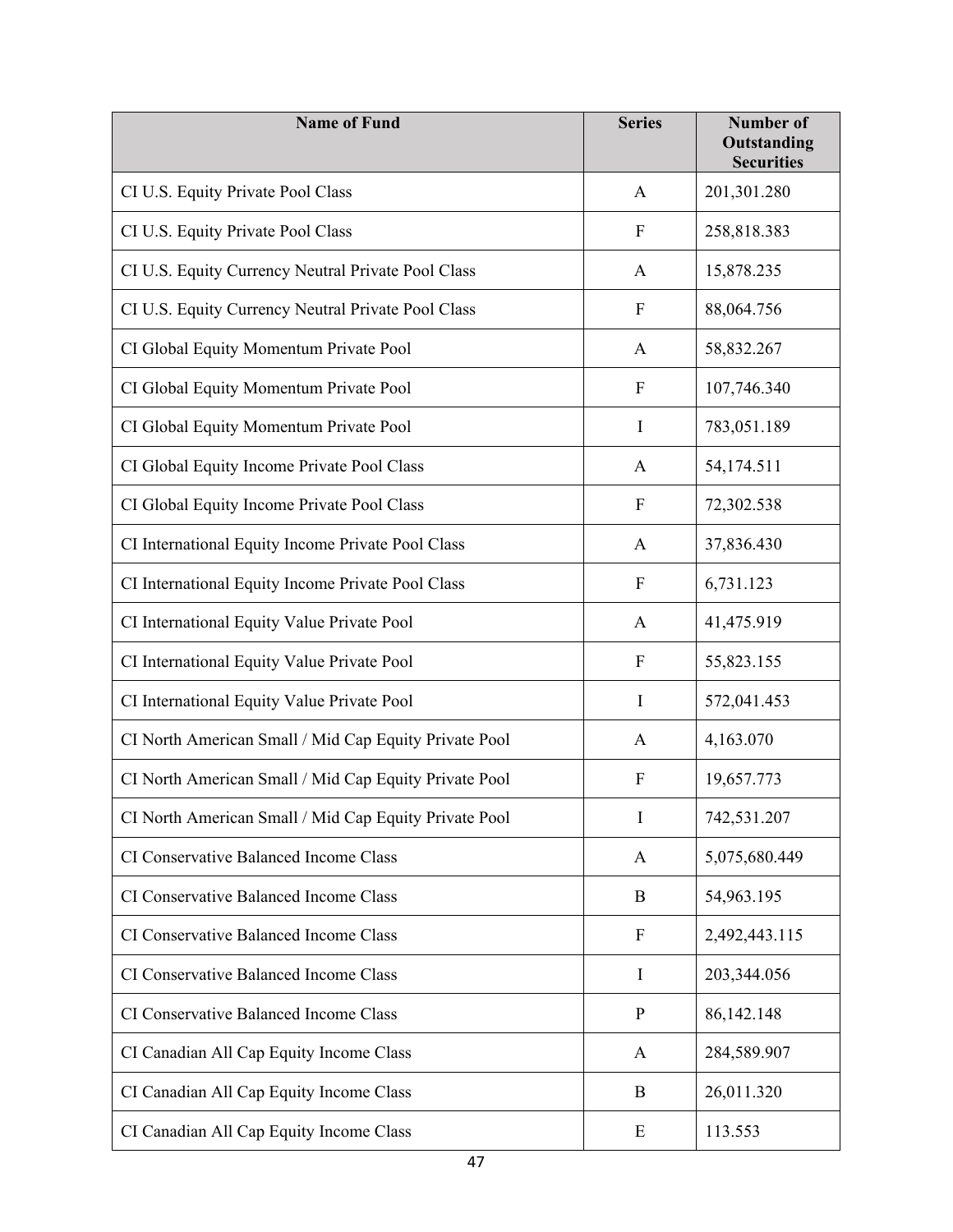| <b>Name of Fund</b>                               | <b>Series</b>             | <b>Number of</b><br>Outstanding<br><b>Securities</b> |
|---------------------------------------------------|---------------------------|------------------------------------------------------|
| CI Canadian All Cap Equity Income Class           | EF                        | 112.526                                              |
| CI Canadian All Cap Equity Income Class           | F                         | 57,320.028                                           |
| CI Canadian All Cap Equity Income Class           | I                         | 60.363                                               |
| CI Canadian All Cap Equity Income Class           | $\Omega$                  | 10,424.142                                           |
| CI Canadian All Cap Equity Income Class           | $\mathbf P$               | 35,442.450                                           |
| CI Canadian Small/Mid Cap Managed Fund            | A                         | 5,485,955.257                                        |
| CI Canadian Small/Mid Cap Managed Fund            | E                         | 796,310.023                                          |
| CI Canadian Small/Mid Cap Managed Fund            | EF                        | 1,991.551                                            |
| CI Canadian Small/Mid Cap Managed Fund            | $\mathbf F$               | 324,629.450                                          |
| CI Canadian Small/Mid Cap Managed Fund            | I                         | 12,727,708.900                                       |
| CI Canadian Small/Mid Cap Managed Fund            | $\Omega$                  | 671,763.727                                          |
| CI Canadian Small/Mid Cap Managed Fund            | $\mathbf{P}$              | 12,534.128                                           |
| CI Canadian Small/Mid Cap Managed Fund            | W                         | 126.648                                              |
| CI Global Dividend Opportunities Class            | A                         | 1,707,574.698                                        |
| CI Global Dividend Opportunities Class            | B                         | 92,258.822                                           |
| CI Global Dividend Opportunities Class            | $\boldsymbol{F}$          | 938,381.313                                          |
| CI Global Dividend Opportunities Class            | $\bf{I}$                  | 17,191.954                                           |
| CI Global Dividend Opportunities Class            | $\, {\bf P}$              | 11,141.562                                           |
| CI American Managers® Corporate Class             | $\mathbf{A}$              | 1,238,414.805                                        |
| CI American Managers® Corporate Class             | AT8                       | 21,369.301                                           |
| CI American Managers® Corporate Class             | E                         | 77,498.004                                           |
| CI American Managers® Corporate Class             | ET8                       | 186.293                                              |
| CI American Managers <sup>®</sup> Corporate Class | EF                        | 10,227.206                                           |
| CI American Managers® Corporate Class             | EFT8                      | 175.894                                              |
| CI American Managers® Corporate Class             | $\boldsymbol{\mathrm{F}}$ | 300,596.629                                          |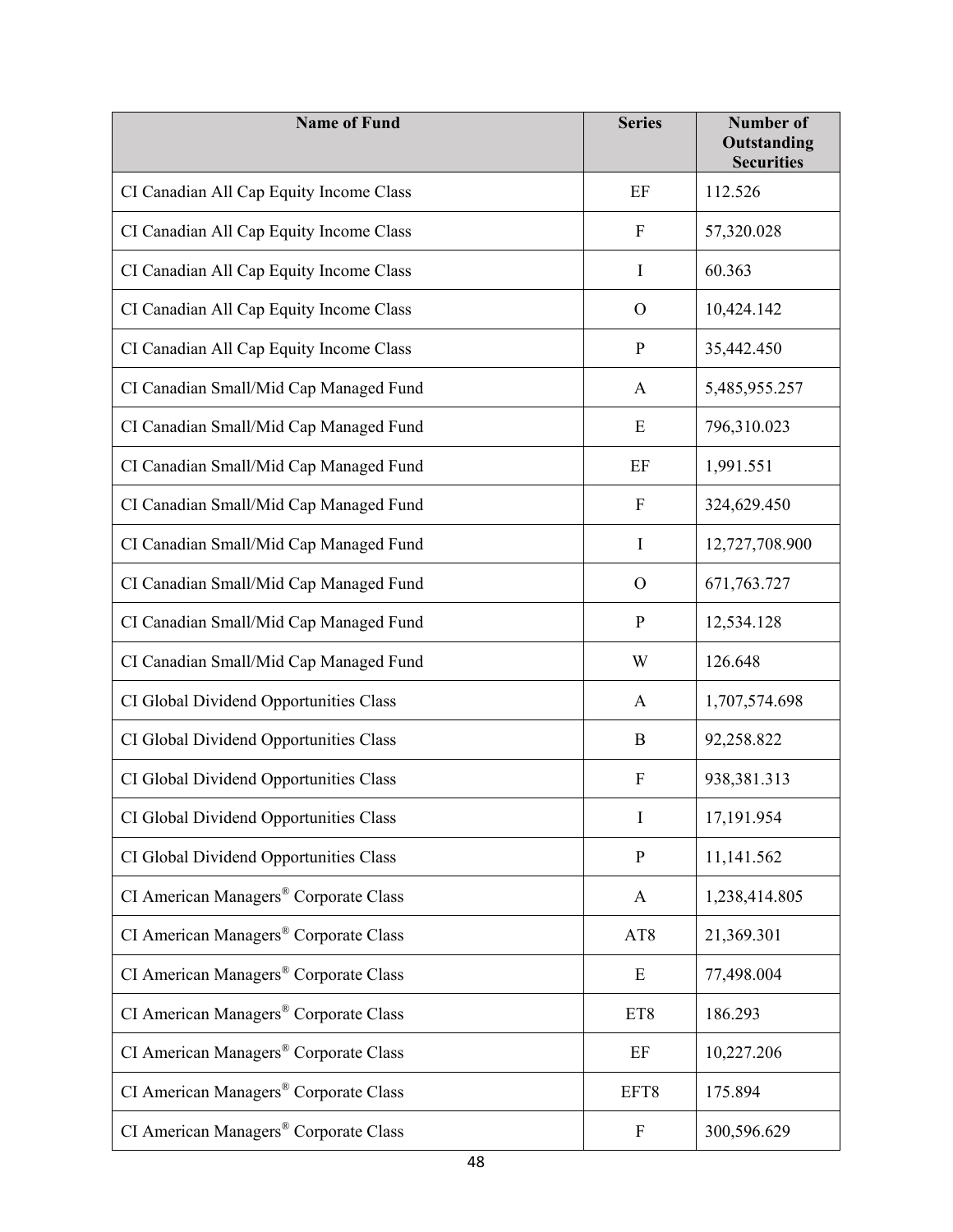| <b>Name of Fund</b>                               | <b>Series</b>   | <b>Number of</b><br>Outstanding<br><b>Securities</b> |
|---------------------------------------------------|-----------------|------------------------------------------------------|
| CI American Managers® Corporate Class             | FT8             | 148.137                                              |
| CI American Managers® Corporate Class             | I               | 352,336.174                                          |
| CI American Managers® Corporate Class             | IT <sub>8</sub> | 1,298.873                                            |
| CI American Managers® Corporate Class             | $\Omega$        | 531,589.057                                          |
| CI American Managers® Corporate Class             | OT <sub>8</sub> | 166.071                                              |
| CI American Managers® Corporate Class             | $\mathbf P$     | 30,178.693                                           |
| CI American Managers® Corporate Class             | W               | 101.262                                              |
| CI American Managers <sup>®</sup> Corporate Class | WT8             | 143.700                                              |
| CI U.S. Equity Corporate Class                    | A               | 14,261,982.614                                       |
| CI U.S. Equity Corporate Class                    | AT5             | 172,546.574                                          |
| CI U.S. Equity Corporate Class                    | AT <sub>8</sub> | 417,168.108                                          |
| CI U.S. Equity Corporate Class                    | E               | 531,813.854                                          |
| CI U.S. Equity Corporate Class                    | ET <sub>5</sub> | 48,831.960                                           |
| CI U.S. Equity Corporate Class                    | ET8             | 137.131                                              |
| CI U.S. Equity Corporate Class                    | EF              | 240,787.338                                          |
| CI U.S. Equity Corporate Class                    | EFT5            | 52,146.182                                           |
| CI U.S. Equity Corporate Class                    | EFT8            | 18,526.598                                           |
| CI U.S. Equity Corporate Class                    | $\mathbf{F}$    | 1,376,109.762                                        |
| CI U.S. Equity Corporate Class                    | FT5             | 43,419.757                                           |
| CI U.S. Equity Corporate Class                    | FT8             | 180,829.861                                          |
| CI U.S. Equity Corporate Class                    | Ι               | 3,023,106.635                                        |
| CI U.S. Equity Corporate Class                    | IT <sub>8</sub> | 119,391.808                                          |
| CI U.S. Equity Corporate Class                    | $\mathbf O$     | 970,991.745                                          |
| CI U.S. Equity Corporate Class                    | OT <sub>5</sub> | 16,510.169                                           |
| CI U.S. Equity Corporate Class                    | OT <sub>8</sub> | 68,277.478                                           |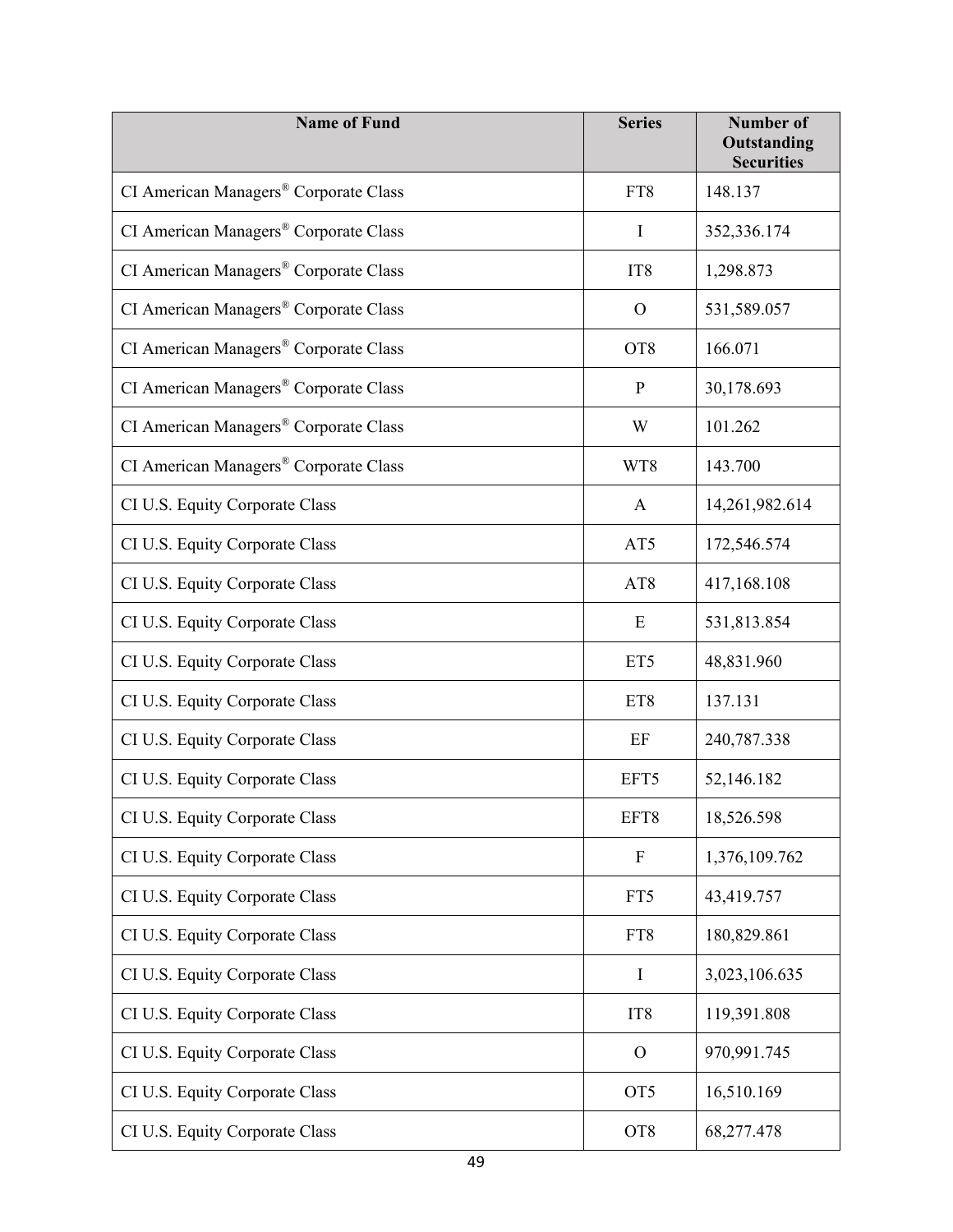| <b>Name of Fund</b>                      | <b>Series</b>             | <b>Number of</b><br>Outstanding<br><b>Securities</b> |
|------------------------------------------|---------------------------|------------------------------------------------------|
| CI U.S. Equity Corporate Class           | $\mathbf{P}$              | 86,044.431                                           |
| CI U.S. Equity Corporate Class           | PT8                       | 181,896.123                                          |
| CI U.S. Equity Corporate Class           | W                         | 100.073                                              |
| CI U.S. Equity Corporate Class           | WT8                       | 141.549                                              |
| CI High Yield Bond Class                 | A                         | 3,700,068.371                                        |
| CI High Yield Bond Class                 | B                         | 56,331.067                                           |
| CI High Yield Bond Class                 | E                         | 124,752.372                                          |
| CI High Yield Bond Class                 | $\mathbf F$               | 2,241,536.061                                        |
| CI High Yield Bond Class                 | $\mathbf I$               | 73,229.242                                           |
| CI High Yield Bond Class                 | $\Omega$                  | 115,949.243                                          |
| CI High Yield Bond Class                 | $\mathbf{P}$              | 174,731.947                                          |
| CI Marret Short Duration High Yield Fund | A                         | 1,932,416.608                                        |
| CI Marret Short Duration High Yield Fund | E                         | 196,584.388                                          |
| CI Marret Short Duration High Yield Fund | F                         | 1,047,558.400                                        |
| CI Marret Short Duration High Yield Fund | I                         | 975,031.040                                          |
| CI Marret Short Duration High Yield Fund | $\mathcal{O}$             | 347,739.535                                          |
| CI Marret Short Duration High Yield Fund | ${\bf P}$                 | 53,616.559                                           |
| CI Marret Short Duration High Yield Fund | W                         | 263,538.985                                          |
| CI U.S. Stock Selection Corporate Class  | A                         | 3,220,023.253                                        |
| CI U.S. Stock Selection Corporate Class  | AT <sub>8</sub>           | 312,527.478                                          |
| CI U.S. Stock Selection Corporate Class  | E                         | 202,212.297                                          |
| CI U.S. Stock Selection Corporate Class  | ET8                       | 134.975                                              |
| CI U.S. Stock Selection Corporate Class  | EF                        | 524,828.458                                          |
| CI U.S. Stock Selection Corporate Class  | EFT8                      | 22,768.997                                           |
| CI U.S. Stock Selection Corporate Class  | $\boldsymbol{\mathrm{F}}$ | 1,155,032.393                                        |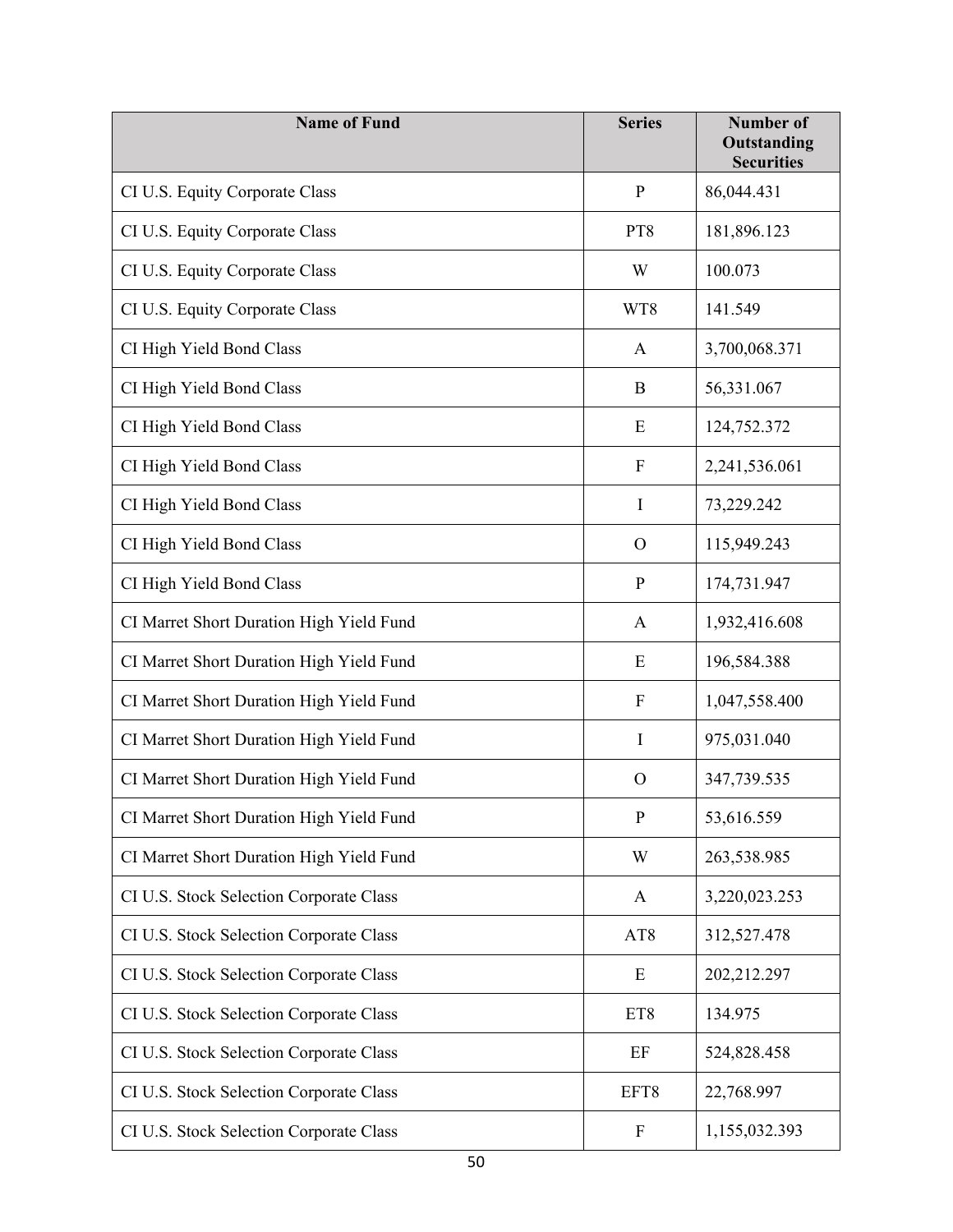| <b>Name of Fund</b>                                                                        | <b>Series</b>    | <b>Number of</b><br>Outstanding<br><b>Securities</b> |
|--------------------------------------------------------------------------------------------|------------------|------------------------------------------------------|
| CI U.S. Stock Selection Corporate Class                                                    | FT8              | 49,378.467                                           |
| CI U.S. Stock Selection Corporate Class                                                    | I                | 7,938,700.431                                        |
| CI U.S. Stock Selection Corporate Class                                                    | IT <sub>8</sub>  | 13,672.455                                           |
| CI U.S. Stock Selection Corporate Class                                                    | O                | 1,538,682.436                                        |
| CI U.S. Stock Selection Corporate Class                                                    | OT <sub>8</sub>  | 155,641.764                                          |
| CI U.S. Stock Selection Corporate Class                                                    | $\mathbf{P}$     | 537,816.978                                          |
| CI U.S. Stock Selection Corporate Class                                                    | W                | 102.478                                              |
| CI U.S. Stock Selection Corporate Class                                                    | WT8              | 110,424.029                                          |
| CI Canadian Equity Income Class (to be renamed CI Canadian<br>All Cap Equity Income Class) | A                | 12,245,565.665                                       |
| CI Canadian Equity Income Class (to be renamed CI Canadian<br>All Cap Equity Income Class) | B                | 184,440.697                                          |
| CI Canadian Equity Income Class (to be renamed CI Canadian<br>All Cap Equity Income Class) | E                | 127.273                                              |
| CI Canadian Equity Income Class (to be renamed CI Canadian<br>All Cap Equity Income Class) | EF               | 130.333                                              |
| CI Canadian Equity Income Class (to be renamed CI Canadian<br>All Cap Equity Income Class) | $\boldsymbol{F}$ | 6,801,646.931                                        |
| CI Canadian Equity Income Class (to be renamed CI Canadian<br>All Cap Equity Income Class) | I                | 408,148.711                                          |
| CI Canadian Equity Income Class (to be renamed CI Canadian<br>All Cap Equity Income Class) | $\mathcal{O}$    | 22,317.993                                           |
| CI Canadian Equity Income Class (to be renamed CI Canadian<br>All Cap Equity Income Class) | $\mathbf P$      | 229,648.123                                          |

Each whole security of a Fund entitles the securityholder thereof to one vote on all matters coming before its Meeting.

Quorum for the Meeting of each Terminating Fund and CI Canadian Equity Income Class is two (2) securityholders present in person or represented by proxy. If quorum is not achieved at such Meeting, the Meeting will be adjourned.

Quorum for the Meeting of CI U.S. Stock Selection Corporate Class is ten percent (10%) of the securities present or represented by proxy. If quorum is not achieved at such Meeting, the Meeting will be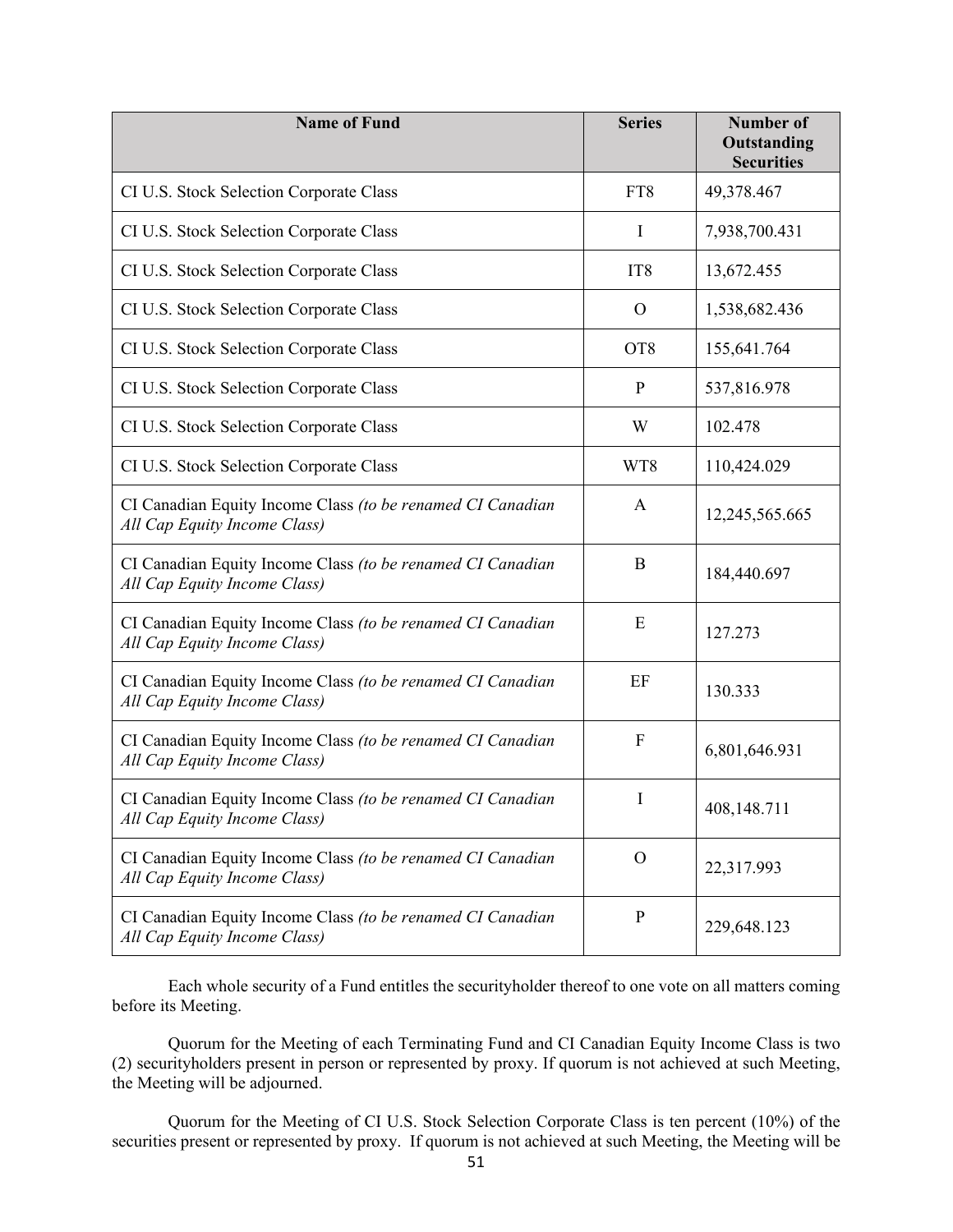adjourned and the securityholders present and represented by proxies at the adjourned Meeting will constitute a quorum.

Other than as listed below, as at January 14, 2022, to the knowledge of the directors and officers of the Manager and the Corporations, no person or company beneficially owned, directly or indirectly, or exercised control or direction over, more than 10% of the outstanding voting securities of a series of a Fund.

| Name of<br>Securityholder               | Fund                                              | <b>Series</b>   | <b>Type of</b><br>Ownership | # of Securities | $%$ of<br>Outstanding<br><b>Securities</b> |
|-----------------------------------------|---------------------------------------------------|-----------------|-----------------------------|-----------------|--------------------------------------------|
| Investor No. 1                          | CI U.S. Equity Corporate<br>Class                 | IT <sub>8</sub> | Both                        | 13,432.375      | 11.25                                      |
| Investor No. 2                          | CI U.S. Equity Corporate<br>Class                 | IT <sub>8</sub> | Nominee                     | 80,310.862      | 67.27                                      |
| Investor No. 3                          | CI American Managers®<br>Corporate Class          | IT <sub>8</sub> | Nominee                     | 555.792         | 42.79                                      |
| Investor No. 4                          | CI American Managers®<br>Corporate Class          | IT <sub>8</sub> | Nominee                     | 388.191         | 29.89                                      |
| Investor No. 5                          | CI American Managers®<br>Corporate Class          | IT <sub>8</sub> | Nominee                     | 240.277         | 18.50                                      |
| Investor No. 6                          | CI U.S. Equity Corporate<br>Class                 | AT5             | Nominee                     | 20,614.819      | 11.95                                      |
| CI Investments<br>Inc. or seed<br>money | CI U.S. Equity Corporate<br>Class                 | WT8             | Beneficial                  | 141.549         | 100.00                                     |
| CI Investments<br>Inc. or seed<br>money | CI American Managers®<br>Corporate Class          | WT8             | Beneficial                  | 143.700         | 100.00                                     |
| Investor No. 7                          | CI American Managers®<br>Corporate Class          | EF              | Nominee                     | 10,122.481      | 98.98                                      |
| CI Investments<br>Inc. or seed<br>money | CI Canadian All Cap<br><b>Equity Income Class</b> | EF              | Beneficial                  | 112.526         | 100.00                                     |
| Investor No. 8                          | CI Canadian Small/Mid<br>Cap Managed Fund         | EF              | Nominee                     | 1,876.835       | 94.24                                      |
| 1749380 Ontario<br>Limited              | CI U.S. Equity Corporate<br>Class                 | EF              | Nominee                     | 25,319.880      | 10.52                                      |
| Investor No. 9                          | CI U.S. Equity Corporate<br>Class                 | EF              | Nominee                     | 99,396.904      | 41.28                                      |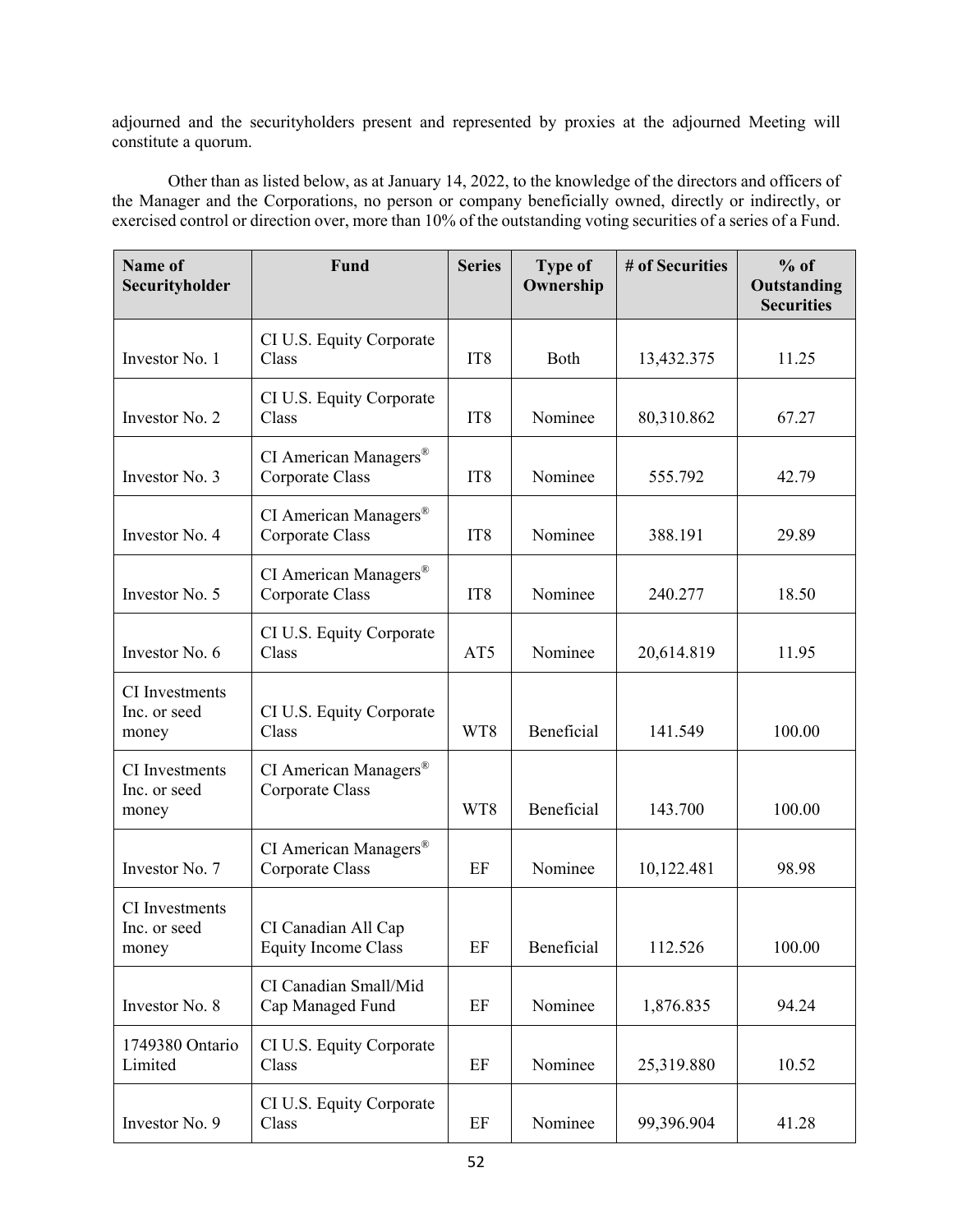| Name of<br>Securityholder               | Fund                                                 | <b>Series</b> | <b>Type of</b><br>Ownership | # of Securities | $%$ of<br>Outstanding<br><b>Securities</b> |
|-----------------------------------------|------------------------------------------------------|---------------|-----------------------------|-----------------|--------------------------------------------|
| Investor No. 10                         | CI U.S. Equity Corporate<br>Class                    | EF            | Nominee                     | 53,857.277      | 22.37                                      |
| Investor No. 11                         | CI U.S. Equity Corporate<br>Class                    | EFT8          | <b>Both</b>                 | 14,396.385      | 77.71                                      |
| Morstad<br>Holdings Ltd.                | CI U.S. Equity Corporate<br>Class                    | EFT8          | Nominee                     | 3,947.912       | 21.31                                      |
| CI Investments<br>Inc. or seed<br>money | CI American Managers <sup>®</sup><br>Corporate Class | EFT8          | Beneficial                  | 175.894         | 100.00                                     |
| Investor No. 12                         | CI U.S. Equity Corporate<br>Class                    | EFT5          | Nominee                     | 44,226.057      | 84.81                                      |
| Investor No. 13                         | CI American Managers <sup>®</sup><br>Corporate Class | E             | Both                        | 15,403.786      | 19.88                                      |
| <b>Continental Trust</b><br>89142       | CI American Managers <sup>®</sup><br>Corporate Class | E             | Beneficial                  | 13,296.438      | 17.16                                      |
| CI Investments<br>Inc. or seed<br>money | CI Canadian All Cap<br><b>Equity Income Class</b>    | E             | Beneficial                  | 113.553         | 100.00                                     |
| Investor No. 14                         | CI High Yield Bond<br>Class                          | E             | Both                        | 18,587.551      | 14.90                                      |
| Investor No. 15                         | CI High Yield Bond<br>Class                          | E             | Beneficial                  | 14,266.916      | 11.44                                      |
| Investor No. 16                         | CI High Yield Bond<br>Class                          | E             | Both                        | 43,747.938      | 35.07                                      |
| Investor No. 17                         | CI High Yield Bond<br>Class                          | E             | Beneficial                  | 19,605.308      | 15.72                                      |
| Investor No. 18                         | <b>CI Marret Short Duration</b><br>High Yield Fund   | E             | Beneficial                  | 28,636.226      | 14.57                                      |
| Investor No. 19                         | <b>CI Marret Short Duration</b><br>High Yield Fund   | E             | Both                        | 19,832.309      | 10.09                                      |
| Investor No. 20                         | <b>CI Marret Short Duration</b><br>High Yield Fund   | E             | Nominee                     | 27,593.252      | 14.04                                      |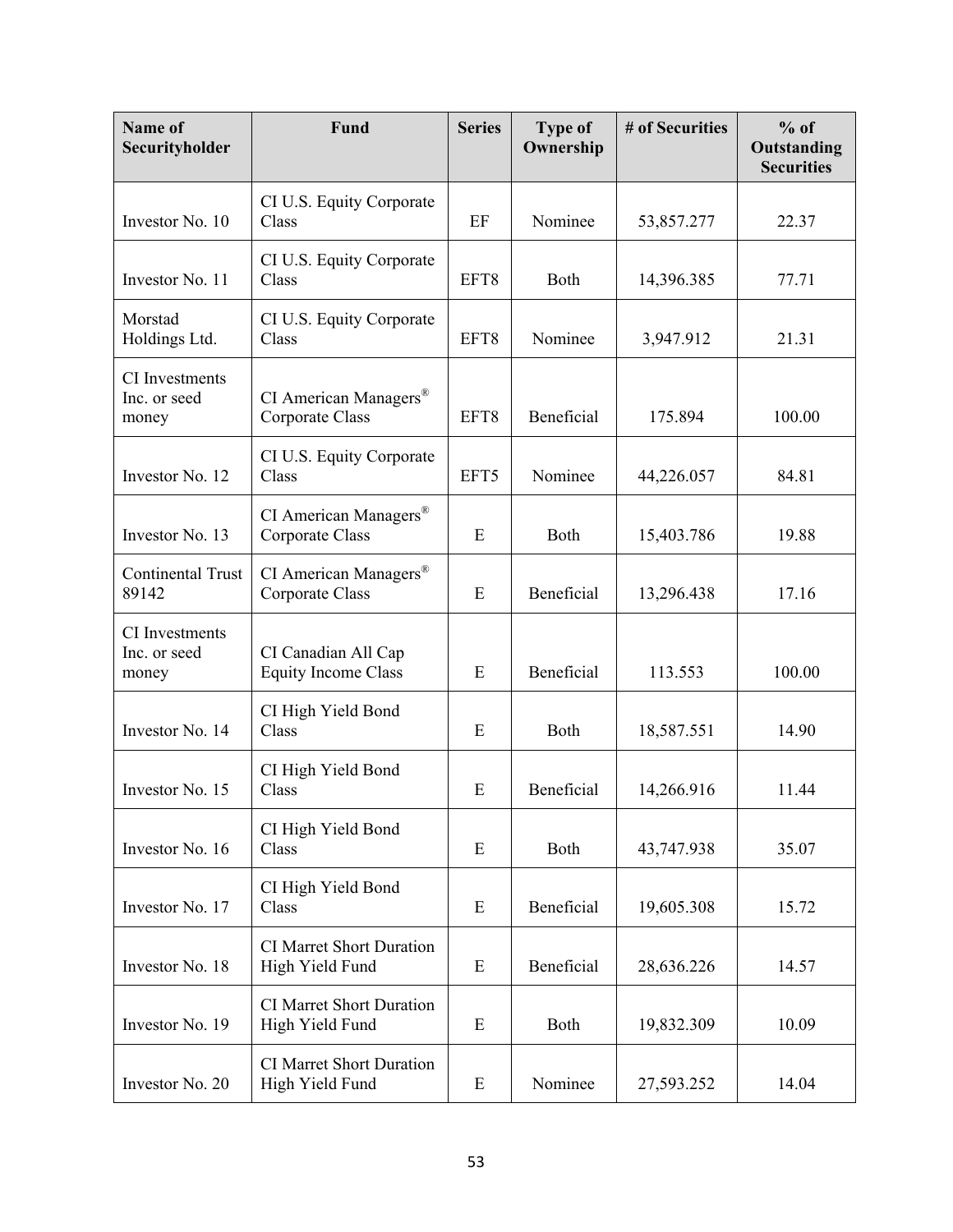| Name of<br>Securityholder                      | <b>Fund</b>                                          | <b>Series</b> | <b>Type of</b><br>Ownership | # of Securities | $%$ of<br>Outstanding<br><b>Securities</b> |
|------------------------------------------------|------------------------------------------------------|---------------|-----------------------------|-----------------|--------------------------------------------|
| <b>CI</b> Investments<br>Inc. or seed<br>money | CI U.S. Equity Corporate<br>Class                    | ET8           | Beneficial                  | 137.131         | 100.00                                     |
| CI Investments<br>Inc. or seed<br>money        | CI American Managers <sup>®</sup><br>Corporate Class | ET8           | Beneficial                  | 186.293         | 100.00                                     |
| 834686 Ontario<br>Inc.                         | CI U.S. Equity Corporate<br>Class                    | ET5           | Nominee                     | 8,887.162       | 18.20                                      |
| 2500618 Ontario<br>Ltd.                        | CI U.S. Equity Corporate<br>Class                    | ET5           | Nominee                     | 39,843.741      | 81.59                                      |
| 9202-0122<br>Québec Inc.                       | CI American Managers®<br>Corporate Class             | $\Omega$      | Beneficial                  | 76,205.317      | 14.34                                      |
| Investor No. 150                               | CI Canadian All Cap<br><b>Equity Income Class</b>    | $\Omega$      | Nominee                     | 3,225.130       | 30.94                                      |
| Comerford<br>Holdings Inc.                     | CI Canadian All Cap<br><b>Equity Income Class</b>    | $\Omega$      | Both                        | 7,088.550       | 68.00                                      |
| Investor No. 21                                | CI High Yield Bond<br>Class                          | $\mathcal{O}$ | Beneficial                  | 85,647.056      | 73.87                                      |
| Investor No. 22                                | CI High Yield Bond<br>Class                          | $\Omega$      | Both                        | 25,418.611      | 21.92                                      |
| Investor No. 23                                | <b>CI Marret Short Duration</b><br>High Yield Fund   | $\Omega$      | Nominee                     | 61,378.517      | 17.65                                      |
| Investor No. 24                                | <b>CI Marret Short Duration</b><br>High Yield Fund   | $\Omega$      | Both                        | 37,100.915      | 10.67                                      |
| 1986681 Ontario<br>Limited                     | <b>CI Marret Short Duration</b><br>High Yield Fund   | $\Omega$      | Nominee                     | 106,272.754     | 30.56                                      |
| Investor No. 25                                | <b>CI Marret Short Duration</b><br>High Yield Fund   | W             | Nominee                     | 64,385.367      | 24.43                                      |
| Investor No. 26                                | <b>CI Marret Short Duration</b><br>High Yield Fund   | W             | Nominee                     | 28,191.909      | 10.70                                      |
| <b>Briercrest</b><br>College $&$<br>Seminary   | <b>CI Marret Short Duration</b><br>High Yield Fund   | W             | Nominee                     | 69,494.530      | 26.37                                      |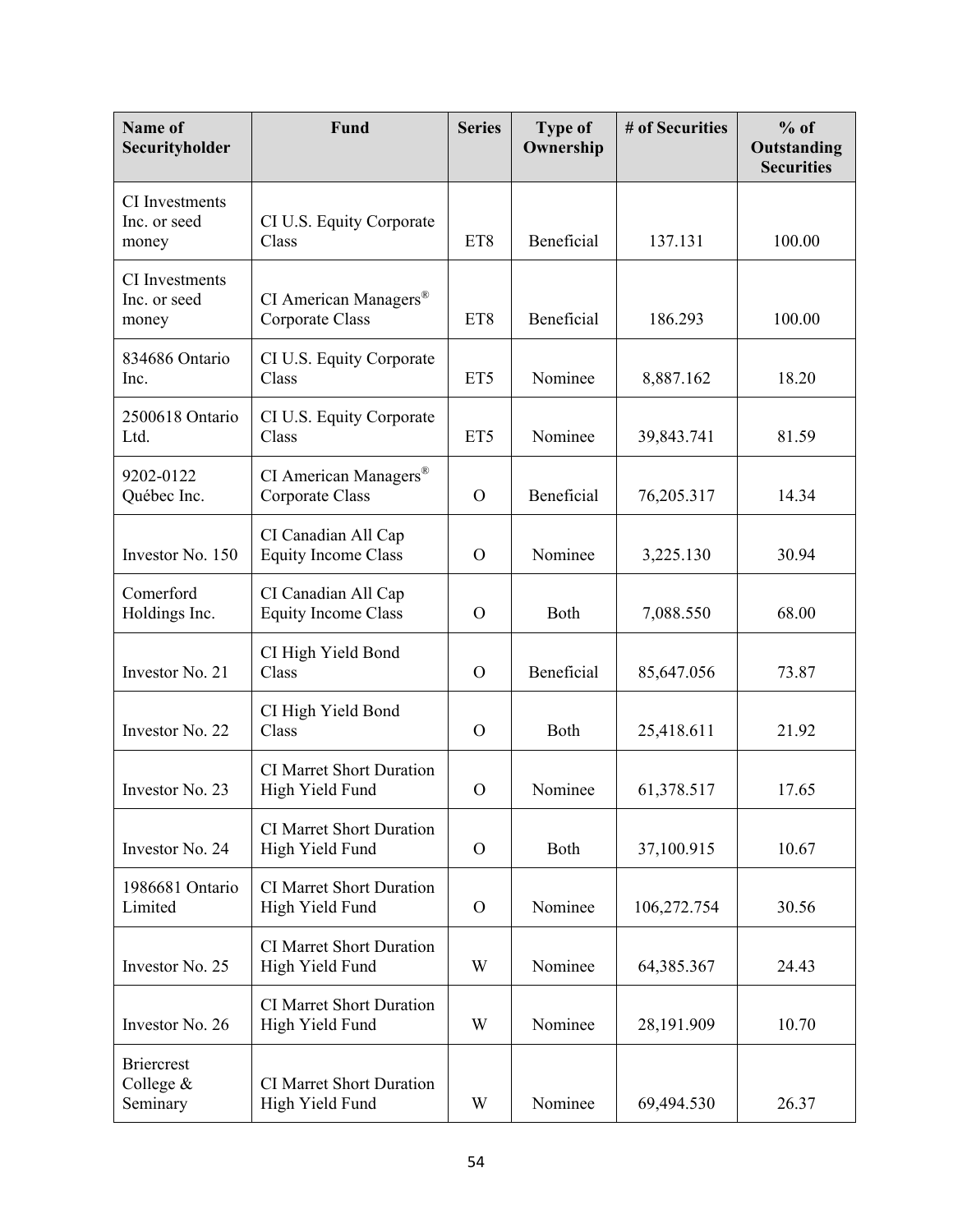| <b>Name of</b><br>Securityholder               | Fund                                                 | <b>Series</b>   | <b>Type of</b><br>Ownership | # of Securities | $%$ of<br>Outstanding<br><b>Securities</b> |
|------------------------------------------------|------------------------------------------------------|-----------------|-----------------------------|-----------------|--------------------------------------------|
| Heppell's Potato<br>Corp.                      | <b>CI Marret Short Duration</b><br>High Yield Fund   | W               | Nominee                     | 50,345.185      | 19.10                                      |
| CI Investments<br>Inc. or seed<br>money        | CI U.S. Equity Corporate<br>Class                    | W               | Beneficial                  | 100.073         | 100.00                                     |
| <b>CI</b> Investments<br>Inc. or seed<br>money | CI American Managers <sup>®</sup><br>Corporate Class | W               | Beneficial                  | 101.262         | 100.00                                     |
| CI Investments<br>Inc. or seed<br>money        | CI Canadian Small/Mid<br>Cap Managed Fund            | W               | Beneficial                  | 126.648         | 100.00                                     |
| Investor No. 27                                | CI U.S. Equity Corporate<br>Class                    | OT <sub>8</sub> | Nominee                     | 9,348.443       | 13.69                                      |
| Investor No. 28                                | CI U.S. Equity Corporate<br>Class                    | OT <sub>8</sub> | Beneficial                  | 18,398.426      | 26.95                                      |
| Investor No. 29                                | CI U.S. Equity Corporate<br>Class                    | OT <sub>8</sub> | Both                        | 14,615.278      | 21.41                                      |
| Investor No. 30                                | CI U.S. Equity Corporate<br>Class                    | OT <sub>8</sub> | Beneficial                  | 12,627.790      | 18.49                                      |
| CI Investments<br>Inc. or seed<br>money        | CI American Managers <sup>®</sup><br>Corporate Class | OT <sub>8</sub> | Beneficial                  | 166.071         | 100.00                                     |
| 3184862 Canada<br>Inc.                         | CI U.S. Equity Corporate<br>Class                    | OT <sub>5</sub> | Beneficial                  | 2,464.882       | 14.93                                      |
| Investor No. 31                                | CI U.S. Equity Corporate<br>Class                    | OT <sub>5</sub> | Nominee                     | 13,727.108      | 83.14                                      |
| Investor No. 32                                | CI Global Equity<br>Momentum Private Pool            | $\mathbf{A}$    | Beneficial                  | 5,981.393       | 10.17                                      |
| Investor No. 33                                | CI Global Equity<br>Momentum Private Pool            | $\mathbf{A}$    | Nominee                     | 7,173.973       | 12.19                                      |
| Investor No. 34                                | CI International Equity<br>Value Private Pool        | $\mathbf{A}$    | Nominee                     | 10,832.572      | 26.12                                      |
| Investor No. 35                                | CI International Equity<br>Value Private Pool        | A               | Both                        | 12,167.577      | 29.34                                      |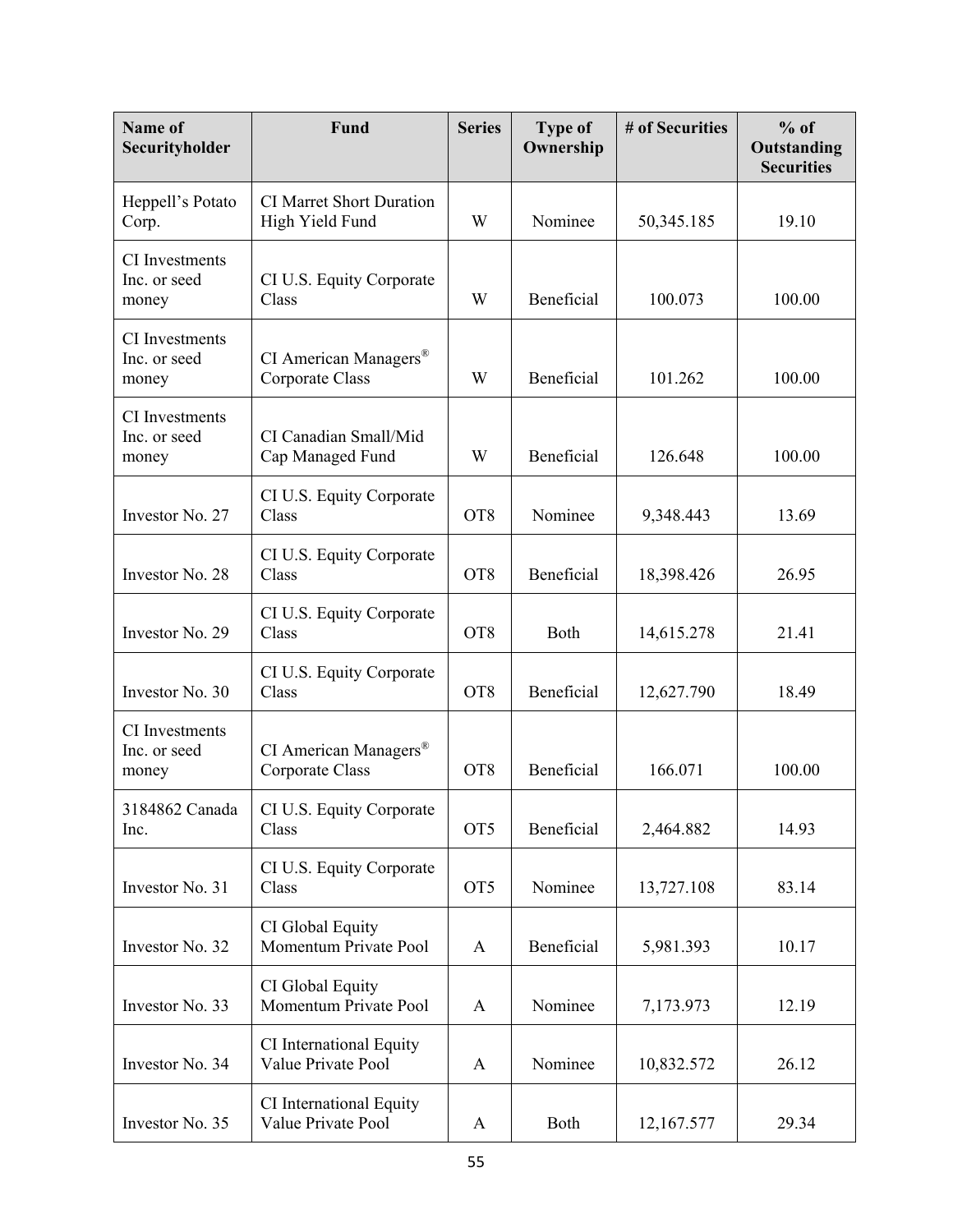| Name of<br>Securityholder            | Fund                                                               | <b>Series</b> | <b>Type of</b><br>Ownership | # of Securities | $%$ of<br>Outstanding<br><b>Securities</b> |
|--------------------------------------|--------------------------------------------------------------------|---------------|-----------------------------|-----------------|--------------------------------------------|
| Investor No. 36                      | CI International Equity<br>Value Private Pool                      | A             | Beneficial                  | 5,146.099       | 12.41                                      |
| Investor No. 37                      | CI International Equity<br>Value Private Pool                      | A             | Both                        | 5,175.715       | 12.48                                      |
| Investor No. 38                      | <b>CI North American Small</b><br>/ Mid Cap Equity Private<br>Pool | A             | Nominee                     | 3,826.808       | 91.92                                      |
| Investor No. 39                      | CI Global Equity<br>Momentum Private Pool                          | $\mathbf{F}$  | Beneficial                  | 11,332.919      | 10.52                                      |
| Investor No. 40                      | CI International Equity<br>Value Private Pool                      | $\mathbf{F}$  | Nominee                     | 20,945.260      | 37.52                                      |
| 1029438 B.C.<br>Ltd.                 | CI International Equity<br>Value Private Pool                      | $\mathbf{F}$  | Beneficial                  | 16,806.985      | 30.11                                      |
| Investor No. 41                      | CI International Equity<br>Value Private Pool                      | $\mathbf{F}$  | Nominee                     | 9,811.874       | 17.58                                      |
| Investor No. 42                      | <b>CI North American Small</b><br>/ Mid Cap Equity Private<br>Pool | $\mathbf F$   | Beneficial                  | 7,478.057       | 38.04                                      |
| Investor No. 43                      | CI U.S. Equity Corporate<br>Class                                  | FT5           | Nominee                     | 10,096.232      | 23.50                                      |
| Investor No. 44                      | CI U.S. Equity Corporate<br>Class                                  | FT5           | Nominee                     | 5,020.800       | 11.69                                      |
| Lusanne<br>Apartments<br>Oshawa Ltd. | CI U.S. Equity Corporate<br>Class                                  | FT5           | Nominee                     | 13,453.599      | 31.32                                      |
| Investor No. 45                      | CI Canadian Equity<br><b>Income Private Pool</b><br>Class          | A             | Nominee                     | 11,409.927      | 23.75                                      |
| Investor No. 46                      | CI Canadian Equity<br><b>Income Private Pool</b><br>Class          | A             | Beneficial                  | 6,310.966       | 13.14                                      |
| Investor No. 47                      | CI Canadian Equity<br><b>Income Private Pool</b><br>Class          | A             | Beneficial                  | 5,547.740       | 11.55                                      |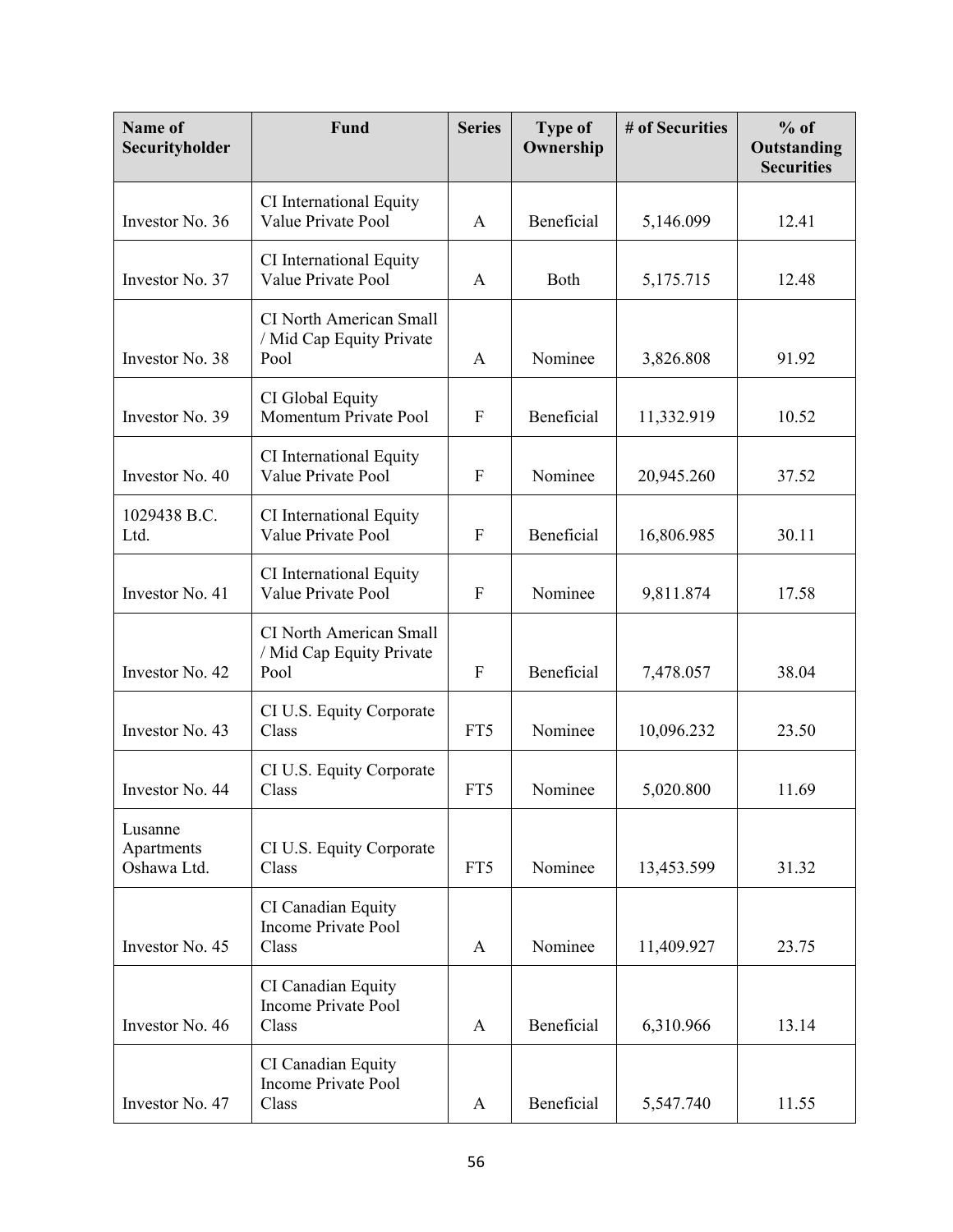| Name of<br>Securityholder               | Fund                                                           | <b>Series</b> | <b>Type of</b><br>Ownership | # of Securities | $%$ of<br>Outstanding<br><b>Securities</b> |
|-----------------------------------------|----------------------------------------------------------------|---------------|-----------------------------|-----------------|--------------------------------------------|
| 1997321 Ontario<br>Limited              | CI U.S. Equity Private<br>Pool Class                           | A             | Nominee                     | 23,032.809      | 11.44                                      |
| 1017970 Alberta<br>Ltd.                 | CI U.S. Equity Private<br>Pool Class                           | A             | Nominee                     | 34,578.679      | 17.18                                      |
| Investor No. 48                         | CI U.S. Equity Private<br>Pool Class                           | A             | Nominee                     | 29,281.300      | 14.55                                      |
| Investor No. 49                         | CI U.S. Equity Private<br>Pool Class                           | A             | Nominee                     | 31,089.608      | 15.44                                      |
| Genecom Inc.                            | CI U.S. Equity Private<br>Pool Class                           | A             | Nominee                     | 42,114.942      | 20.92                                      |
| Investor No. 50                         | CI International Equity<br><b>Income Private Pool</b><br>Class | A             | Beneficial                  | 5,701.453       | 15.07                                      |
| Investor No. 51                         | CI International Equity<br><b>Income Private Pool</b><br>Class | A             | Nominee                     | 3,983.583       | 10.53                                      |
| Investor No. 52                         | CI International Equity<br><b>Income Private Pool</b><br>Class | A             | Nominee                     | 6,514.725       | 17.22                                      |
| Col-Garr<br>Holdings Kenora<br>Ltd.     | CI International Equity<br><b>Income Private Pool</b><br>Class | A             | Nominee                     | 4,023.504       | 10.63                                      |
| CI Investments<br>Inc. or seed<br>money | CI Global Equity Income<br>Private Pool Class                  | A             | Beneficial                  | 27,501.795      | 50.77                                      |
| Investor No. 53                         | CI Global Equity Income<br>Private Pool Class                  | A             | Beneficial                  | 17,000.587      | 31.38                                      |
| Investor No. 54                         | CI U.S. Equity Currency<br>Neutral Private Pool<br>Class       | A             | Nominee                     | 2,141.630       | 13.49                                      |
| Investor No. 50                         | CI U.S. Equity Currency<br>Neutral Private Pool<br>Class       | A             | Beneficial                  | 2,632.415       | 16.58                                      |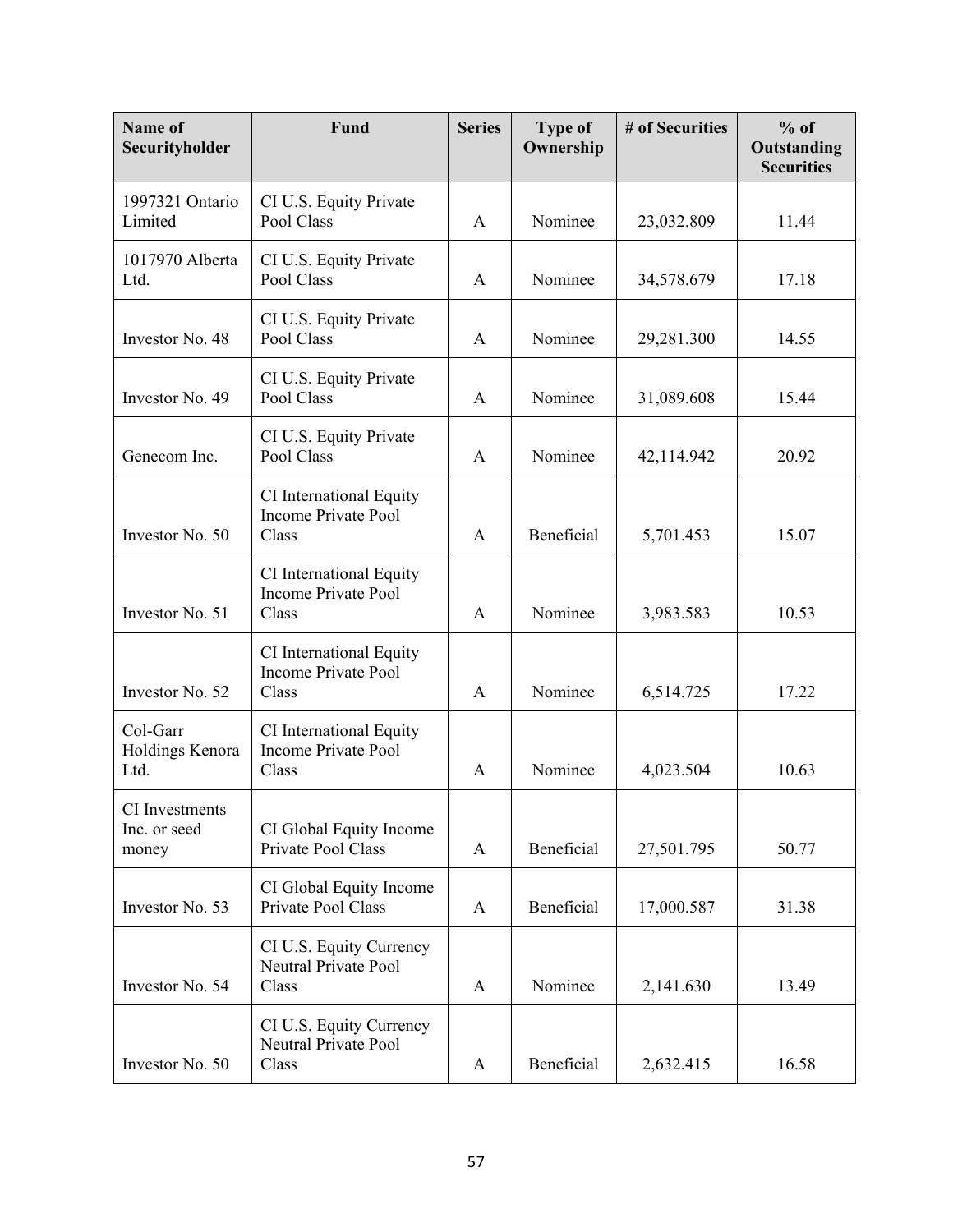| Name of<br>Securityholder                    | Fund                                                               | <b>Series</b> | <b>Type of</b><br>Ownership | # of Securities | $%$ of<br>Outstanding<br><b>Securities</b> |
|----------------------------------------------|--------------------------------------------------------------------|---------------|-----------------------------|-----------------|--------------------------------------------|
| Investor No. 56                              | CI U.S. Equity Currency<br>Neutral Private Pool<br>Class           | A             | Nominee                     | 3,836.218       | 24.16                                      |
| Investor No. 57                              | CI U.S. Equity Currency<br><b>Neutral Private Pool</b><br>Class    | A             | Nominee                     | 1,943.316       | 12.24                                      |
| Investor No. 52                              | CI U.S. Equity Currency<br><b>Neutral Private Pool</b><br>Class    | A             | Nominee                     | 3,091.044       | 19.47                                      |
| Warren Corp.                                 | CI Balanced Yield<br>Private Pool Class                            | $\mathbf{A}$  | Nominee                     | 73,296.847      | 11.32                                      |
| CI Synergy<br>Canadian<br>Corporate Class    | CI Global Equity<br>Momentum Private Pool                          | $\bf{I}$      | Beneficial                  | 772,938.584     | 98.71                                      |
| CI International<br>Value Fund               | CI International Equity<br>Value Private Pool                      | $\mathbf I$   | Beneficial                  | 142,119.922     | 24.84                                      |
| CI International<br>Value Corporate<br>Class | CI International Equity<br>Value Private Pool                      | I             | Beneficial                  | 429,801.656     | 75.13                                      |
| CI Canadian<br>Small/Mid Cap<br>Managed Fund | <b>CI North American Small</b><br>/ Mid Cap Equity Private<br>Pool | $\bf{I}$      | Beneficial                  | 742,414.602     | 99.98                                      |
| 1083910 Alberta<br>Ltd.                      | CI Canadian All Cap<br><b>Equity Income Class</b>                  | $\bf{B}$      | Beneficial                  | 8,419.420       | 32.37                                      |
| 3181308 Canada<br>Inc.                       | CI Conservative<br><b>Balanced Income Class</b>                    | B             | Both                        | 12,078.900      | 21.98                                      |
| Investor No. 59                              | CI High Yield Bond<br>Class                                        | $\mathbf B$   | Nominee                     | 5,925.970       | 10.52                                      |
| Investor No. 60                              | CI High Yield Bond<br>Class                                        | $\mathbf B$   | Nominee                     | 12,073.276      | 21.43                                      |
| Investor No. 61                              | CI High Yield Bond<br>Class                                        | B             | Beneficial                  | 6,727.072       | 11.94                                      |
| 2506525 Ontario<br>Inc.                      | CI Global Dividend<br><b>Opportunities Class</b>                   | $\bf{B}$      | Nominee                     | 19,702.469      | 21.36                                      |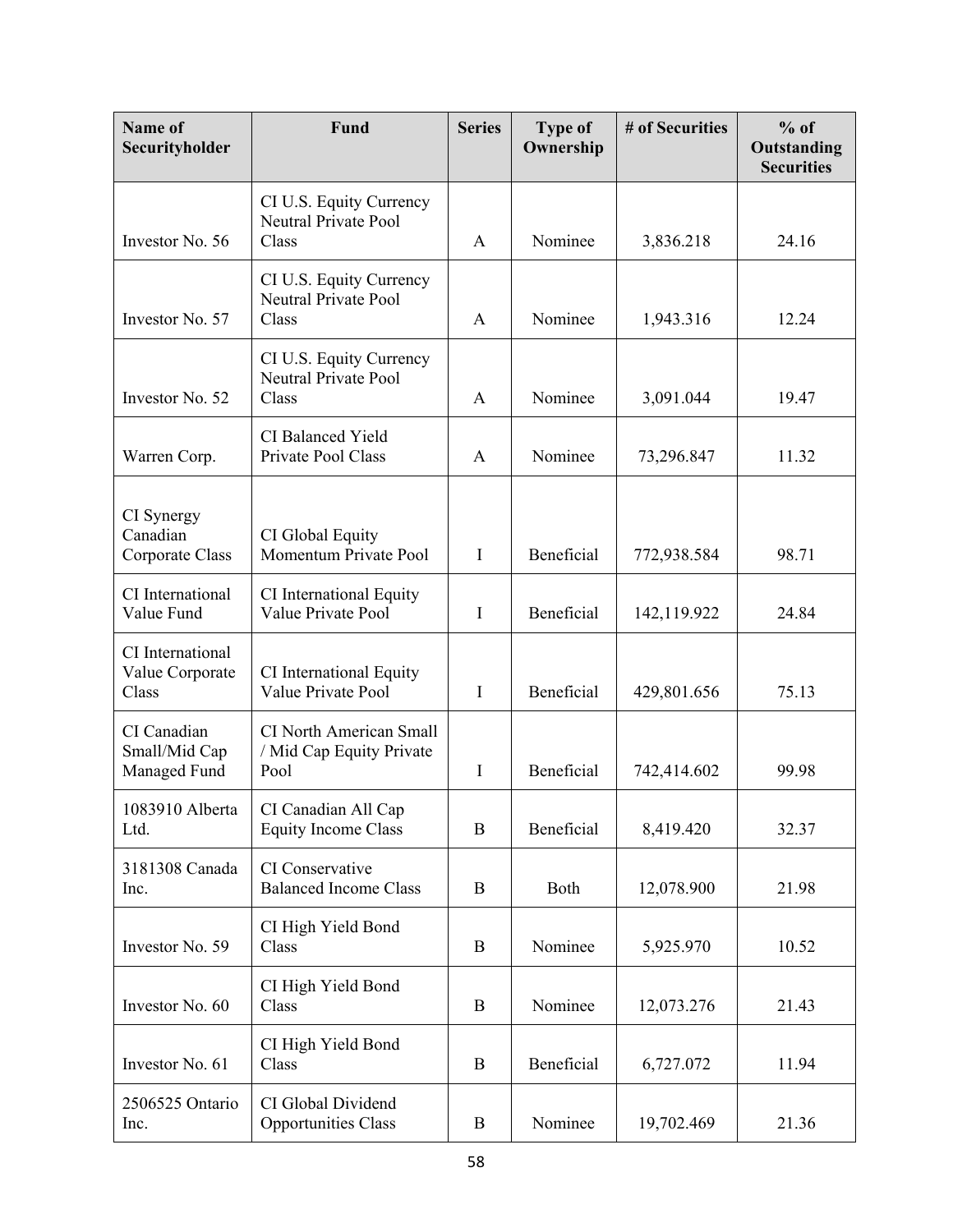| Name of<br>Securityholder                              | Fund                                                           | <b>Series</b>    | <b>Type of</b><br>Ownership | # of Securities | $%$ of<br>Outstanding<br><b>Securities</b> |
|--------------------------------------------------------|----------------------------------------------------------------|------------------|-----------------------------|-----------------|--------------------------------------------|
| CI Portfolio<br>Series Balanced<br>Growth Fund         | CI Canadian Small/Mid<br>Cap Managed Fund                      | $\bf{I}$         | Beneficial                  | 4,906,280.614   | 38.55                                      |
| CI Portfolio<br>Series Growth<br>Fund                  | CI Canadian Small/Mid<br>Cap Managed Fund                      | $\bf{I}$         | Beneficial                  | 2,667,446.087   | 20.96                                      |
| Mutual Life<br>Assurance<br>Company Of<br>Canada       | CI Canadian Small/Mid<br>Cap Managed Fund                      | $\bf{I}$         | Beneficial                  | 1,578,305.922   | 12.40                                      |
| Ivari                                                  | CI U.S. Equity Corporate<br>Class                              | $\mathbf I$      | Beneficial                  | 315,484.815     | 10.44                                      |
| SunWise Elite CI<br>Premier U.S.<br><b>Equity Fund</b> | CI U.S. Equity Corporate<br>Class                              | I                | Beneficial                  | 534,980.507     | 17.70                                      |
| Investor No. 62                                        | CI Canadian All Cap<br><b>Equity Income Class</b>              | F                | Both                        | 5,985.615       | 10.44                                      |
| Investor No. 63                                        | CI Canadian All Cap<br><b>Equity Income Class</b>              | F                | Nominee                     | 5,979.758       | 10.43                                      |
| Soldiers<br>Memorial<br>Hospital                       | CI Canadian Equity<br><b>Income Private Pool</b><br>Class      | F                | Nominee                     | 25,638.114      | 29.44                                      |
| Investor No. 64                                        | CI Canadian Equity<br>Income Private Pool<br>Class             | ${\bf F}$        | Nominee                     | 15,474.705      | 17.77                                      |
| Investor No. 65                                        | CI Canadian Equity<br><b>Income Private Pool</b><br>Class      | $\mathbf{F}$     | Nominee                     | 11,301.215      | 12.98                                      |
| Labourers' Union<br>Local 506                          | CI U.S. Equity Private<br>Pool Class                           | ${\bf F}$        | Nominee                     | 61,651.280      | 23.82                                      |
| Investor No. 66                                        | CI International Equity<br><b>Income Private Pool</b><br>Class | $\mathbf{F}$     | Nominee                     | 1,940.898       | 28.83                                      |
| Investor No. 67                                        | CI International Equity<br>Income Private Pool<br>Class        | $\boldsymbol{F}$ | Nominee                     | 3,192.600       | 47.43                                      |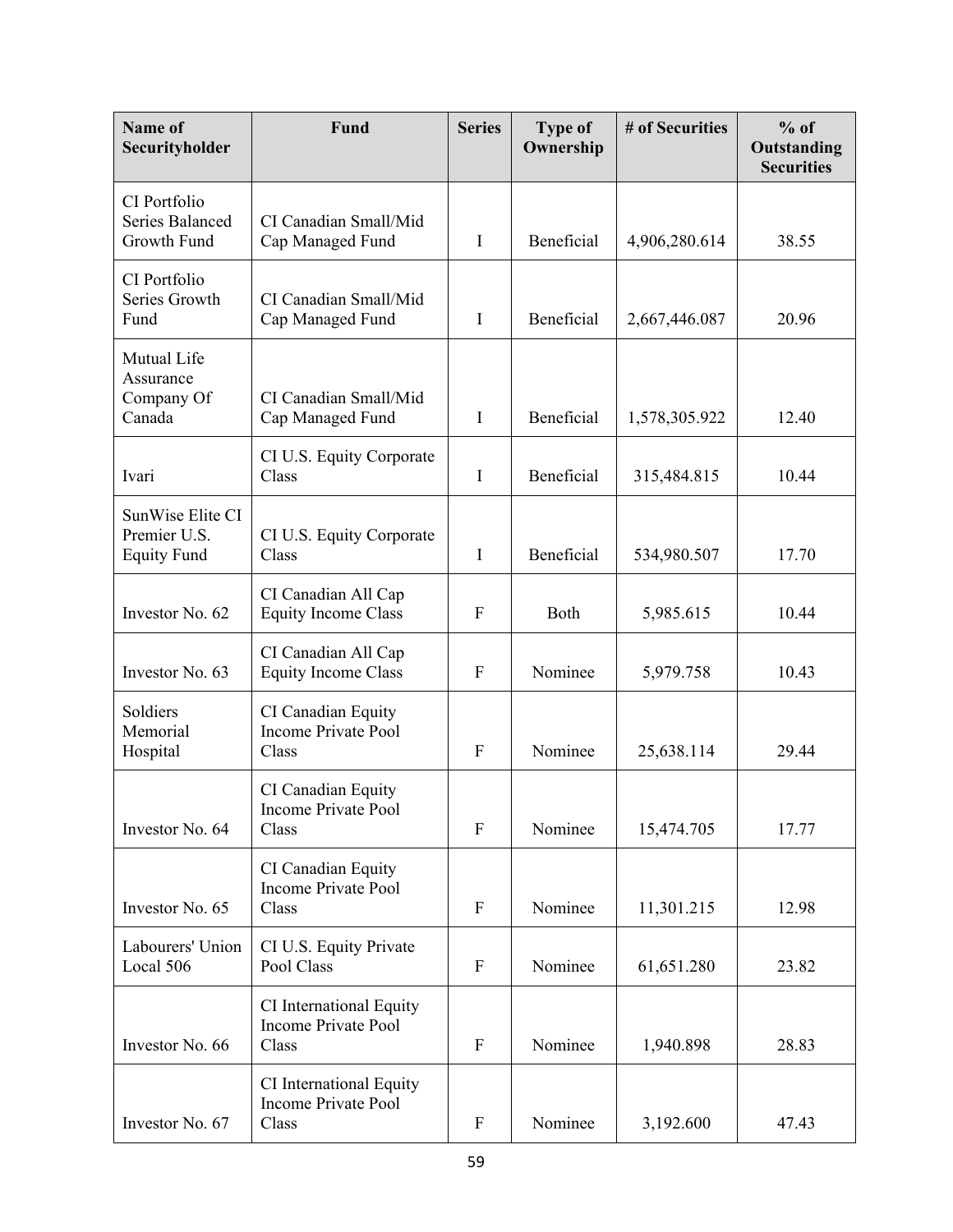| Name of<br>Securityholder               | Fund                                                           | <b>Series</b> | <b>Type of</b><br>Ownership | # of Securities | $%$ of<br>Outstanding<br><b>Securities</b> |
|-----------------------------------------|----------------------------------------------------------------|---------------|-----------------------------|-----------------|--------------------------------------------|
| Investor No. 68                         | CI International Equity<br><b>Income Private Pool</b><br>Class | ${\bf F}$     | Nominee                     | 1,534.903       | 22.80                                      |
| Investor No. 69                         | CI Global Equity Income<br>Private Pool Class                  | $\mathbf F$   | Both                        | 8,959.737       | 12.39                                      |
| Investor No. 70                         | CI Global Equity Income<br>Private Pool Class                  | $\mathbf{F}$  | Nominee                     | 32,904.656      | 45.51                                      |
| Investor No. 71                         | CI Global Equity Income<br>Private Pool Class                  | ${\bf F}$     | Nominee                     | 11,459.393      | 15.85                                      |
| Investor No. 72                         | CI U.S. Equity Currency<br>Neutral Private Pool<br>Class       | $\mathbf F$   | Nominee                     | 32,283.325      | 36.66                                      |
| Investor No. 73                         | CI Balanced Yield<br>Private Pool Class                        | $\mathbf{F}$  | Nominee                     | 131,527.815     | 14.16                                      |
| Investor No. 74                         | CI Balanced Yield<br>Private Pool Class                        | $\mathbf{F}$  | Nominee                     | 295,349.327     | 31.80                                      |
| CI Investments<br>Inc. or seed<br>money | CI Canadian All Cap<br><b>Equity Income Class</b>              | $\bf{I}$      | Beneficial                  | 60.363          | 100.00                                     |
| Investor No. 75                         | CI Conservative<br><b>Balanced Income Class</b>                | $\mathbf I$   | Beneficial                  | 49,094.147      | 24.14                                      |
| Investor No. 76                         | CI Conservative<br><b>Balanced Income Class</b>                | $\bf{I}$      | Nominee                     | 44,641.689      | 21.95                                      |
| Investor No. 77                         | CI Conservative<br><b>Balanced Income Class</b>                | $\mathbf I$   | Nominee                     | 29,487.170      | 14.50                                      |
| Investor No. 78                         | CI Conservative<br><b>Balanced Income Class</b>                | $\bf{I}$      | Nominee                     | 30,927.777      | 15.21                                      |
| Investor No. 79                         | CI High Yield Bond<br>Class                                    | $\mathbf I$   | Nominee                     | 36,885.601      | 50.37                                      |
| Investor No. 80                         | CI High Yield Bond<br>Class                                    | $\mathbf I$   | Nominee                     | 25,783.448      | 35.21                                      |
| Investor No. 81                         | CI High Yield Bond<br>Class                                    | $\bf{I}$      | Nominee                     | 10,421.098      | 14.23                                      |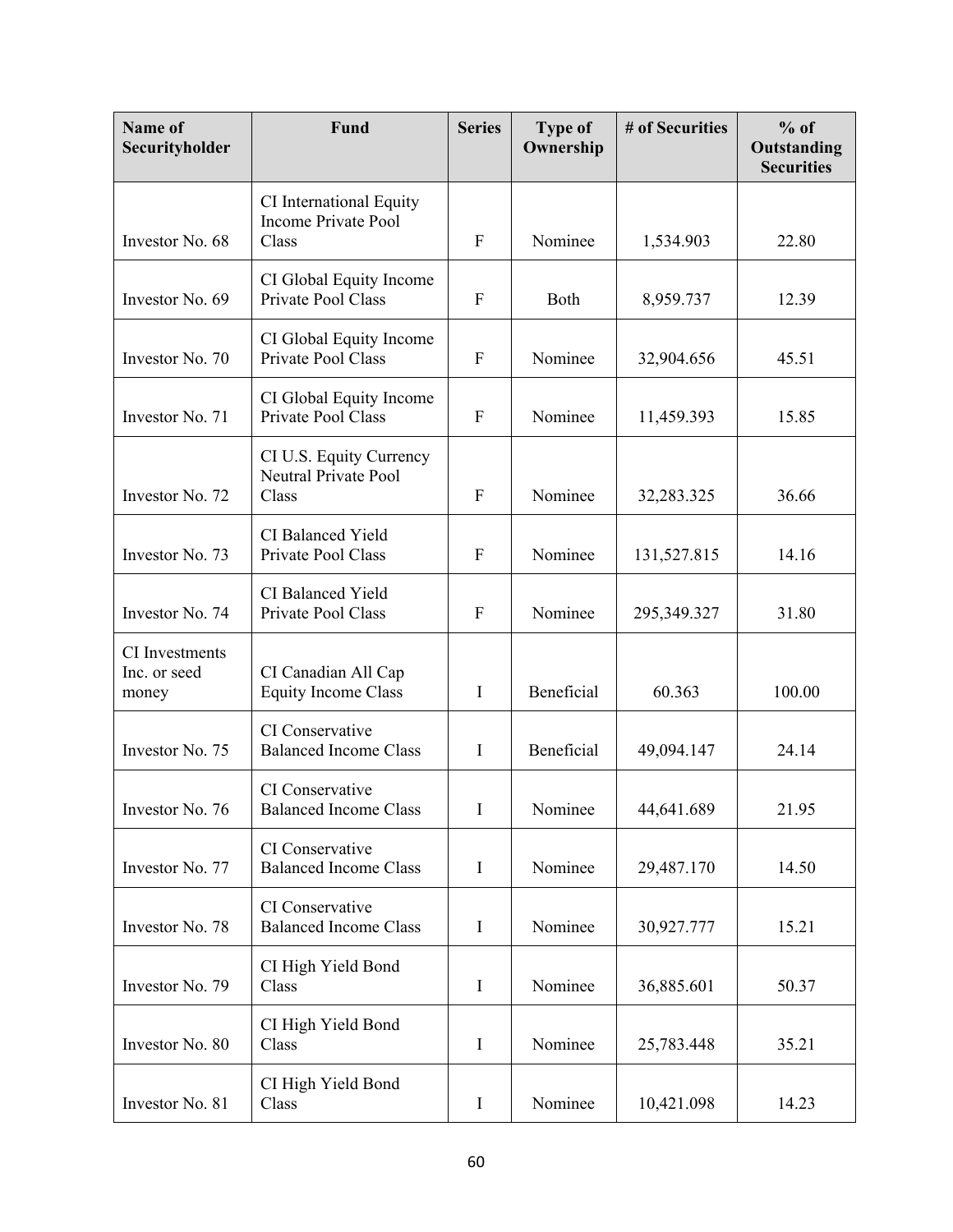| Name of<br>Securityholder | Fund                                               | <b>Series</b> | <b>Type of</b><br>Ownership | # of Securities | $%$ of<br>Outstanding<br><b>Securities</b> |
|---------------------------|----------------------------------------------------|---------------|-----------------------------|-----------------|--------------------------------------------|
| Investor No. 82           | CI Global Dividend<br><b>Opportunities Class</b>   | $\mathbf I$   | Both                        | 15,361.897      | 89.36                                      |
| Restaurant Smfl<br>Inc.   | CI Canadian All Cap<br><b>Equity Income Class</b>  | $\mathbf{P}$  | Nominee                     | 3,992.661       | 11.27                                      |
| Investor No. 83           | CI Canadian All Cap<br><b>Equity Income Class</b>  | $\mathbf{P}$  | Both                        | 8,308.145       | 23.44                                      |
| 9102-8878<br>Quebec Inc.  | CI Canadian All Cap<br><b>Equity Income Class</b>  | $\mathbf{P}$  | Nominee                     | 7,666.782       | 21.63                                      |
| 2972-8912<br>Quebec Inc.  | CI Canadian All Cap<br><b>Equity Income Class</b>  | $\mathbf{P}$  | Nominee                     | 3,792.529       | 10.70                                      |
| Investor No. 84           | CI Conservative<br><b>Balanced Income Class</b>    | $\mathbf{P}$  | Nominee                     | 10,838.040      | 12.58                                      |
| Investor No. 85           | CI Conservative<br><b>Balanced Income Class</b>    | P             | Nominee                     | 11,775.806      | 13.67                                      |
| Investor No. 86           | CI Conservative<br><b>Balanced Income Class</b>    | $\mathbf{P}$  | Nominee                     | 15,688.448      | 18.21                                      |
| Investor No. 87           | CI Conservative<br><b>Balanced Income Class</b>    | $\mathbf{P}$  | Beneficial                  | 9,675.322       | 11.23                                      |
| Palmer Corp.              | CI Conservative<br><b>Balanced Income Class</b>    | P             | Nominee                     | 11,073.873      | 12.86                                      |
| Investor No. 88           | CI Conservative<br><b>Balanced Income Class</b>    | ${\bf P}$     | Beneficial                  | 10,170.988      | 11.81                                      |
| Investor No. 89           | CI High Yield Bond<br>Class                        | $\mathbf{P}$  | Nominee                     | 145,743.085     | 83.41                                      |
| Investor No. 90           | CI Global Dividend<br><b>Opportunities Class</b>   | $\mathbf{P}$  | Beneficial                  | 1,437.786       | 12.90                                      |
| Investor No. 91           | CI Global Dividend<br><b>Opportunities Class</b>   | $\mathbf{P}$  | Both                        | 3,382.655       | 30.36                                      |
| Investor No. 92           | CI Global Dividend<br><b>Opportunities Class</b>   | $\mathbf{P}$  | Beneficial                  | 3,593.487       | 32.25                                      |
| Investor No. 93           | CI Canadian Equity<br>Income Private Pool<br>Class | $\mathbf{P}$  | Nominee                     | 6,048.940       | 97.95                                      |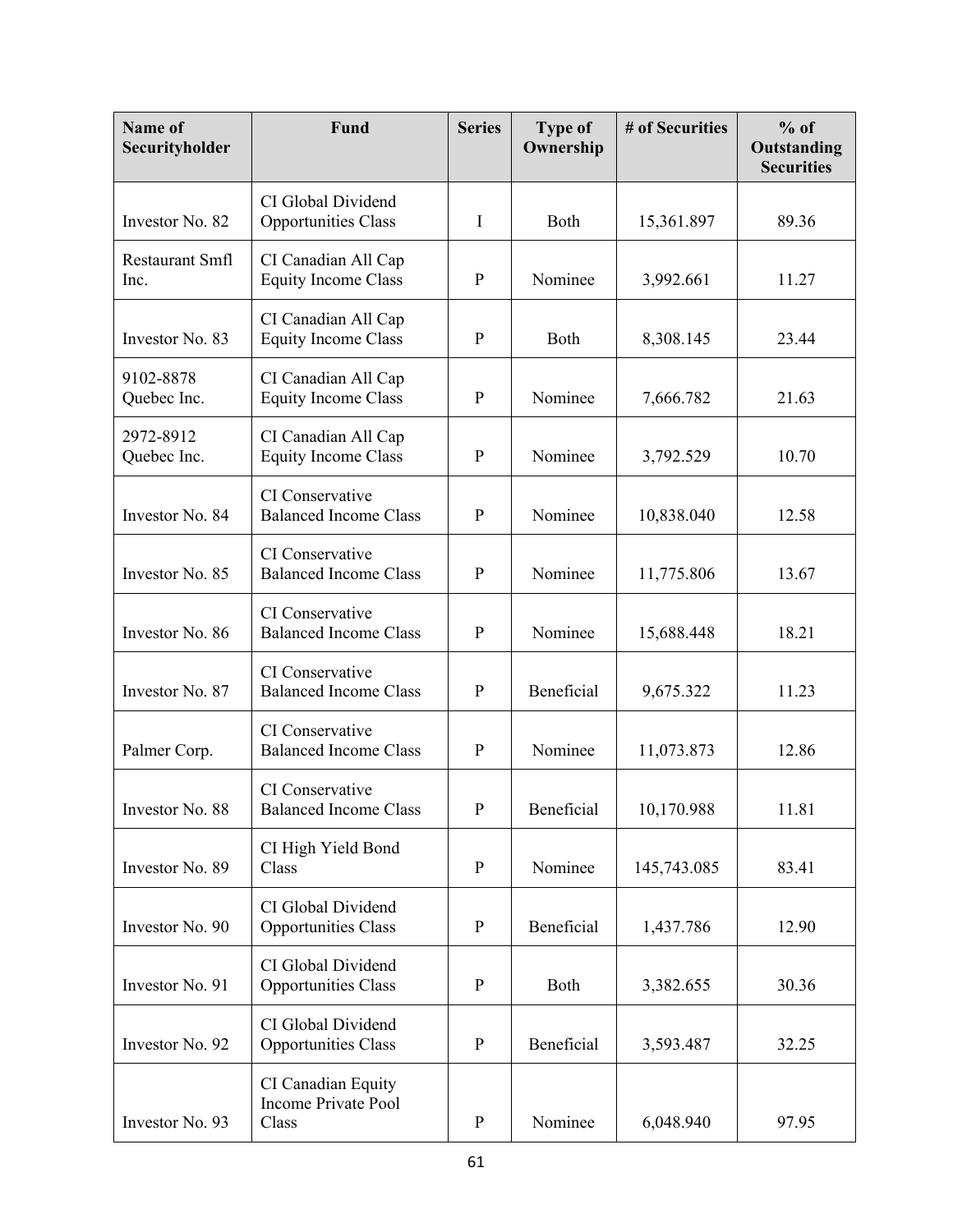| Name of<br>Securityholder                      | Fund                                                           | <b>Series</b>   | <b>Type of</b><br>Ownership | # of Securities | $%$ of<br>Outstanding<br><b>Securities</b> |
|------------------------------------------------|----------------------------------------------------------------|-----------------|-----------------------------|-----------------|--------------------------------------------|
| Investor No. 93                                | CI U.S. Equity Private<br>Pool Class                           | $\mathbf{P}$    | Nominee                     | 7,212.591       | 31.37                                      |
| Pebblestone Dev<br>Holdings Inc.               | CI U.S. Equity Private<br>Pool Class                           | $\mathbf{P}$    | Nominee                     | 8,510.367       | 37.01                                      |
| La Parmigiana<br>Restaurant Ltd.               | CI U.S. Equity Private<br>Pool Class                           | $\mathbf{P}$    | Nominee                     | 7,186.149       | 31.25                                      |
| La Parmigiana<br>Restaurant Ltd.               | CI International Equity<br><b>Income Private Pool</b><br>Class | $\mathbf{P}$    | Nominee                     | 7,361.588       | 98.82                                      |
| CI Investments<br>Inc. or seed<br>money        | CI Global Equity Income<br>Private Pool Class                  | $\mathbf{P}$    | Beneficial                  | 226,358.153     | 100.00                                     |
| <b>CI</b> Investments<br>Inc. or seed<br>money | CI U.S. Equity Currency<br>Neutral Private Pool<br>Class       | P               | Beneficial                  | 91.066          | 100.00                                     |
| Investor No. 95                                | CI Balanced Yield<br>Private Pool Class                        | $\mathbf P$     | Both                        | 17,442.576      | 12.93                                      |
| Investor No. 96                                | CI Balanced Yield<br>Private Pool Class                        | $\mathbf{P}$    | Nominee                     | 14,843.239      | 11.00                                      |
| Investor No. 97                                | CI Balanced Yield<br>Private Pool Class                        | P               | Nominee                     | 21,322.683      | 15.81                                      |
| Investor No. 93                                | CI Global Balanced Yield<br>Private Pool Class                 | $\mathbf{P}$    | Nominee                     | 8,757.623       | 11.00                                      |
| Investor No. 99                                | CI Global Balanced Yield<br>Private Pool Class                 | $\mathbf{P}$    | Both                        | 23,669.360      | 29.74                                      |
| La Parmigiana<br>Restaurant Ltd.               | CI Global Balanced Yield<br>Private Pool Class                 | $\mathbf{P}$    | Nominee                     | 18,968.006      | 23.83                                      |
| Investor No. 100                               | CI Global Balanced Yield<br>Private Pool Class                 | $\mathbf{P}$    | Nominee                     | 12,397.838      | 15.58                                      |
| Investor No. 101                               | CI Global Balanced Yield<br>Private Pool Class                 | $\mathbf{P}$    | Nominee                     | 15,694.449      | 19.72                                      |
| Investor No. 102                               | CI American Managers®<br>Corporate Class                       | AT <sub>8</sub> | Both                        | 11,225.725      | 52.53                                      |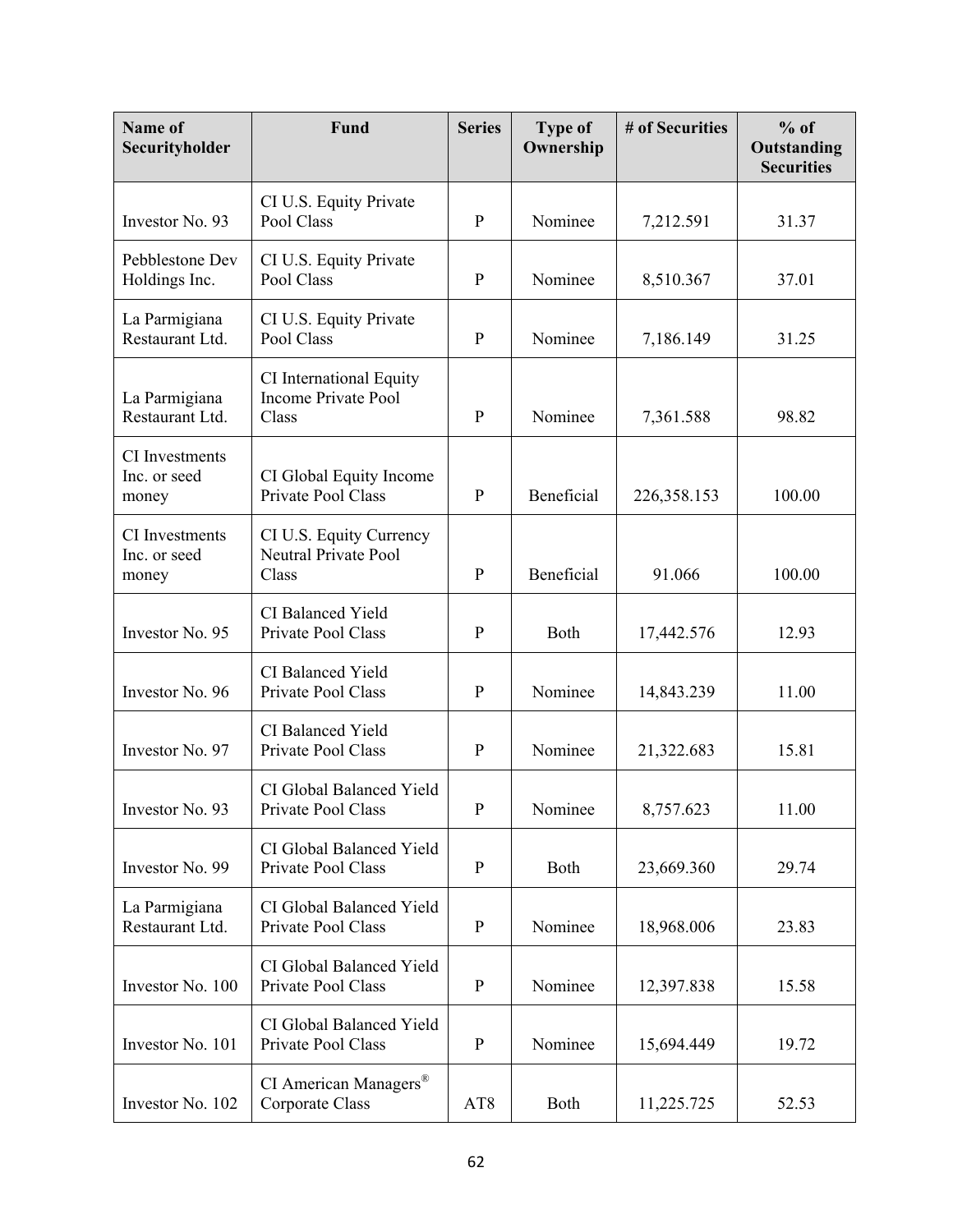| Name of<br>Securityholder         | Fund                                               | <b>Series</b>   | <b>Type of</b><br>Ownership | # of Securities | $%$ of<br>Outstanding<br><b>Securities</b> |
|-----------------------------------|----------------------------------------------------|-----------------|-----------------------------|-----------------|--------------------------------------------|
| Investor No. 103                  | CI American Managers®<br>Corporate Class           | AT <sub>8</sub> | Beneficial                  | 4,801.214       | 22.47                                      |
| Investor No. 104                  | CI U.S. Equity Corporate<br>Class                  | $\mathbf{P}$    | Nominee                     | 15,938.284      | 18.52                                      |
| 9296-3396<br>Quebec Inc.          | CI U.S. Equity Corporate<br>Class                  | $\mathbf{P}$    | Beneficial                  | 21,996.825      | 25.56                                      |
| Investor No. 105                  | CI American Managers®<br>Corporate Class           | $\mathbf P$     | Beneficial                  | 3,084.005       | 10.22                                      |
| Investor No. 106                  | CI American Managers®<br>Corporate Class           | $\mathbf{P}$    | Beneficial                  | 3,337.293       | 11.06                                      |
| Investor No. 107                  | CI American Managers®<br>Corporate Class           | $\mathbf{P}$    | Both                        | 5,789.236       | 19.18                                      |
| Investor No. 108                  | CI American Managers®<br>Corporate Class           | $\mathbf{P}$    | Nominee                     | 3,963.117       | 13.13                                      |
| Investor No. 109                  | CI Canadian Small/Mid<br>Cap Managed Fund          | P               | Both                        | 9,638.500       | 76.90                                      |
| Investor No. 110                  | CI Canadian Small/Mid<br>Cap Managed Fund          | $\mathbf{P}$    | Nominee                     | 1,843.590       | 14.71                                      |
| Investor No. 111                  | <b>CI Marret Short Duration</b><br>High Yield Fund | P               | Both                        | 5,609.815       | 10.46                                      |
| 2820691 Ontario<br>Inc.           | <b>CI Marret Short Duration</b><br>High Yield Fund | $\mathbf{P}$    | Nominee                     | 45,272.768      | 84.44                                      |
| Investor No. 112                  | CI U.S. Equity Corporate<br>Class                  | PT8             | Both                        | 40,060.263      | 22.02                                      |
| Investor No. 113                  | CI U.S. Equity Corporate<br>Class                  | PT8             | Both                        | 40,334.088      | 22.17                                      |
| Dymond<br>Developments<br>Limited | CI U.S. Equity Corporate<br>Class                  | PT <sub>8</sub> | Beneficial                  | 65,938.362      | 36.25                                      |
| Investor No. 114                  | CI U.S. Equity Corporate<br>Class                  | FT8             | Both                        | 54,766.585      | 30.29                                      |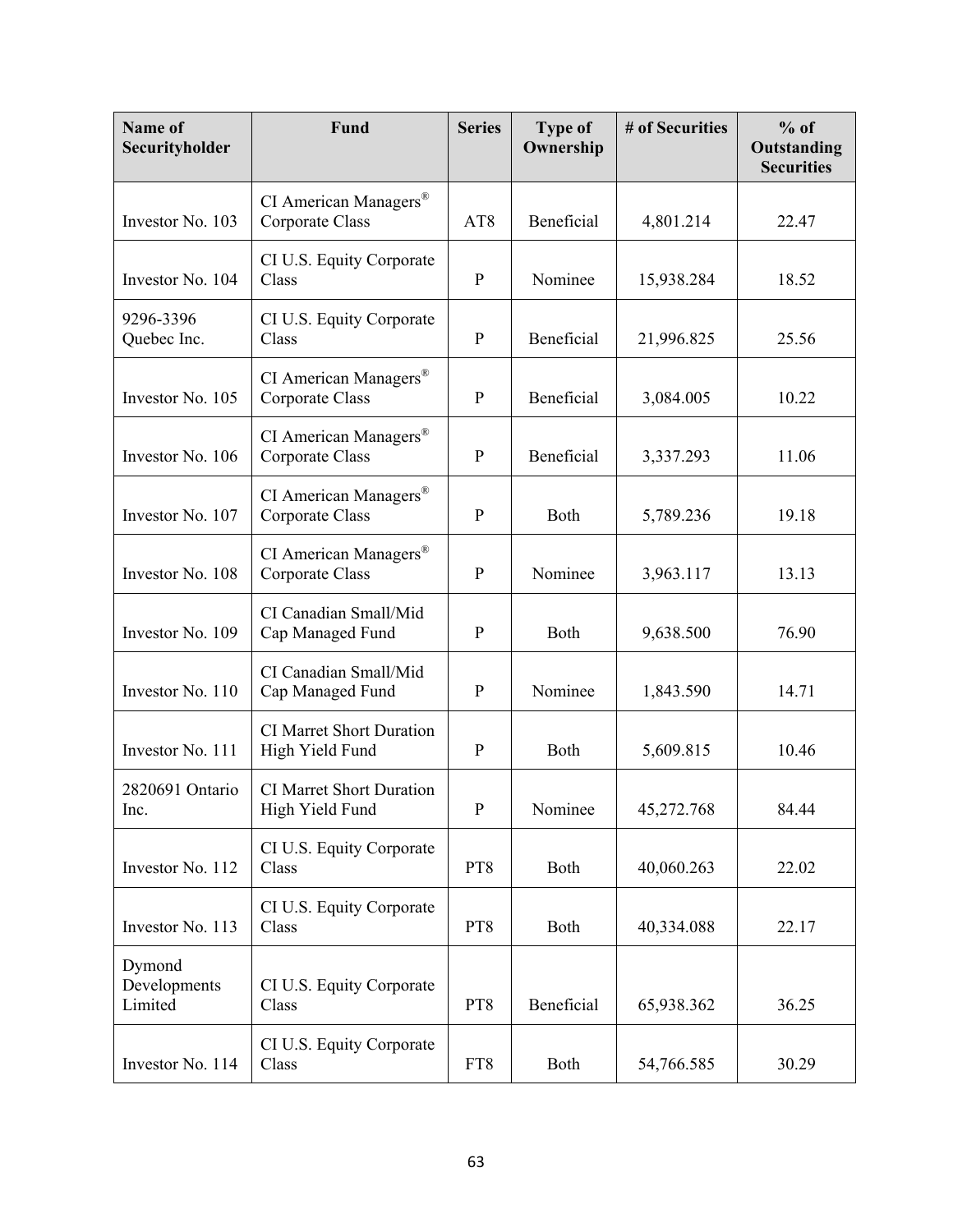| Name of<br>Securityholder                       | Fund                                       | <b>Series</b>   | <b>Type of</b><br>Ownership | # of Securities | $%$ of<br>Outstanding<br><b>Securities</b> |
|-------------------------------------------------|--------------------------------------------|-----------------|-----------------------------|-----------------|--------------------------------------------|
| The<br>Morningview<br>Foundation                | CI U.S. Equity Corporate<br>Class          | FT8             | Nominee                     | 101,081.588     | 55.90                                      |
| <b>CI</b> Investments<br>Inc. or seed<br>money  | CI American Managers®<br>Corporate Class   | FT8             | Beneficial                  | 148.137         | 100.00                                     |
| CI Select U.S.<br><b>Equity Managed</b><br>Fund | CI American Managers®<br>Corporate Class   | $\mathbf I$     | Beneficial                  | 259,662.538     | 73.70                                      |
| Investor No. 115                                | CI U.S. Stock Selection<br>Corporate Class | IT <sub>8</sub> | Nominee                     | 7,460.976       | 54.57                                      |
| Investor No. 116                                | CI U.S. Stock Selection<br>Corporate Class | IT <sub>8</sub> | Both                        | 5,577.840       | 40.80                                      |
| <b>Rsv Enterprises</b><br>Ltd.                  | CI U.S. Stock Selection<br>Corporate Class | AT5             | Nominee                     | 40,414.360      | 42.97                                      |
| Investor No. 117                                | CI U.S. Stock Selection<br>Corporate Class | WT8             | Both                        | 52,046.444      | 47.13                                      |
| Investor No. 118                                | CI U.S. Stock Selection<br>Corporate Class | WT8             | Both                        | 58,232.708      | 52.74                                      |
| CI Investments<br>Inc. or seed<br>money         | CI Canadian Equity<br>Income Class         | EF              | Beneficial                  | 130.333         | 100.00                                     |
| Investor No. 11                                 | CI U.S. Stock Selection<br>Corporate Class | EFT8            | Both                        | 7,289.182       | 32.01                                      |
| Investor No. 120                                | CI U.S. Stock Selection<br>Corporate Class | EFT8            | Both                        | 15,295.709      | 67.18                                      |
| CI Investments<br>Inc. or seed<br>money         | CI U.S. Stock Selection<br>Corporate Class | EFT5            | Beneficial                  | 150.330         | 100.00                                     |
| CI Investments<br>Inc. or seed<br>money         | CI Canadian Equity<br>Income Class         | E               | Beneficial                  | 127.273         | 100.00                                     |
| Investor No. 121                                | CI U.S. Stock Selection<br>Corporate Class | E               | Nominee                     | 36,516.504      | 18.06                                      |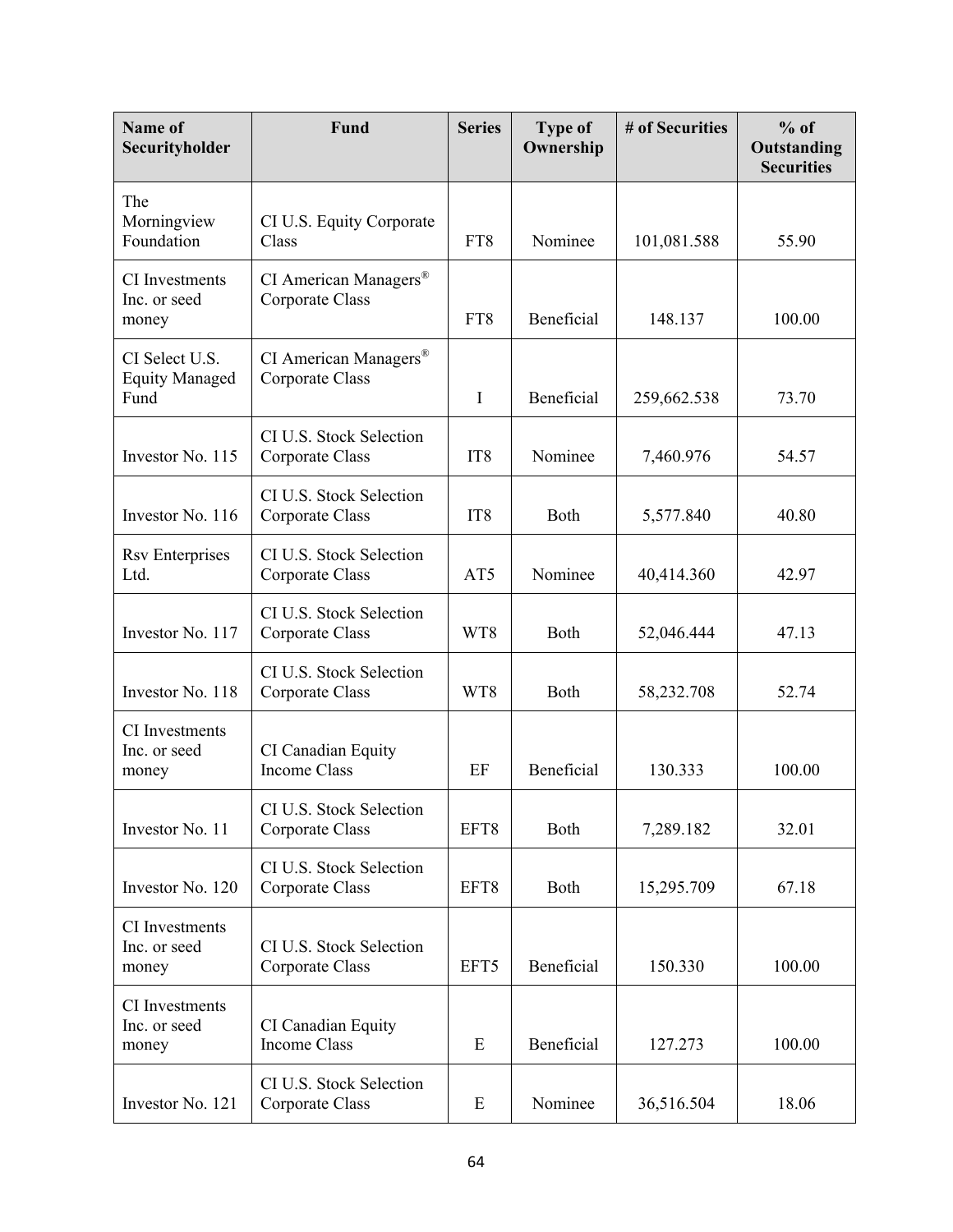| Name of<br>Securityholder                               | Fund                                       | <b>Series</b>   | <b>Type of</b><br>Ownership | # of Securities | $%$ of<br>Outstanding<br><b>Securities</b> |
|---------------------------------------------------------|--------------------------------------------|-----------------|-----------------------------|-----------------|--------------------------------------------|
| CI Investments<br>Inc. or seed<br>money                 | CI U.S. Stock Selection<br>Corporate Class | ET8             | Beneficial                  | 134.975         | 100.00                                     |
| CI Investments<br>Inc. or seed<br>money                 | CI U.S. Stock Selection<br>Corporate Class | ET5             | Beneficial                  | 98.768          | 100.00                                     |
| Investor No. 122                                        | CI Canadian Equity<br><b>Income Class</b>  | $\Omega$        | Nominee                     | 9,262.088       | 41.50                                      |
| Investor No. 123                                        | CI Canadian Equity<br><b>Income Class</b>  | $\mathcal{O}$   | Nominee                     | 6,725.658       | 30.14                                      |
| CI Investments<br>Inc. or seed<br>money                 | CI Canadian Equity<br><b>Income Class</b>  | W               | Beneficial                  | 137.024         | 100.00                                     |
| <b>CI</b> Investments<br>Inc. or seed<br>money          | CI U.S. Stock Selection<br>Corporate Class | W               | Beneficial                  | 102.478         | 100.00                                     |
| Investor No. 124                                        | CI U.S. Stock Selection<br>Corporate Class | OT <sub>8</sub> | Beneficial                  | 69,945.306      | 44.94                                      |
| Investor No. 125                                        | CI U.S. Stock Selection<br>Corporate Class | OT <sub>8</sub> | Nominee                     | 30,320.753      | 19.48                                      |
| Investor No. 126                                        | CI U.S. Stock Selection<br>Corporate Class | OT <sub>8</sub> | Nominee                     | 22,165.286      | 14.24                                      |
| Investor No. 127                                        | CI U.S. Stock Selection<br>Corporate Class | OT <sub>5</sub> | Nominee                     | 4,503.573       | 24.06                                      |
| Investor No. 128                                        | CI U.S. Stock Selection<br>Corporate Class | OT <sub>5</sub> | Beneficial                  | 14, 133. 842    | 75.50                                      |
| Investor No. 129                                        | CI U.S. Stock Selection<br>Corporate Class | FT5             | Nominee                     | 14,970.281      | 13.87                                      |
| CI Portfolio<br>Series Balanced<br>Fund                 | CI U.S. Stock Selection<br>Corporate Class | $\mathbf I$     | Beneficial                  | 2,098,464.945   | 26.43                                      |
| SunWise Elite CI<br>U.S. Stock<br><b>Selection Fund</b> | CI U.S. Stock Selection<br>Corporate Class | $\bf{I}$        | Beneficial                  | 925,272.974     | 11.66                                      |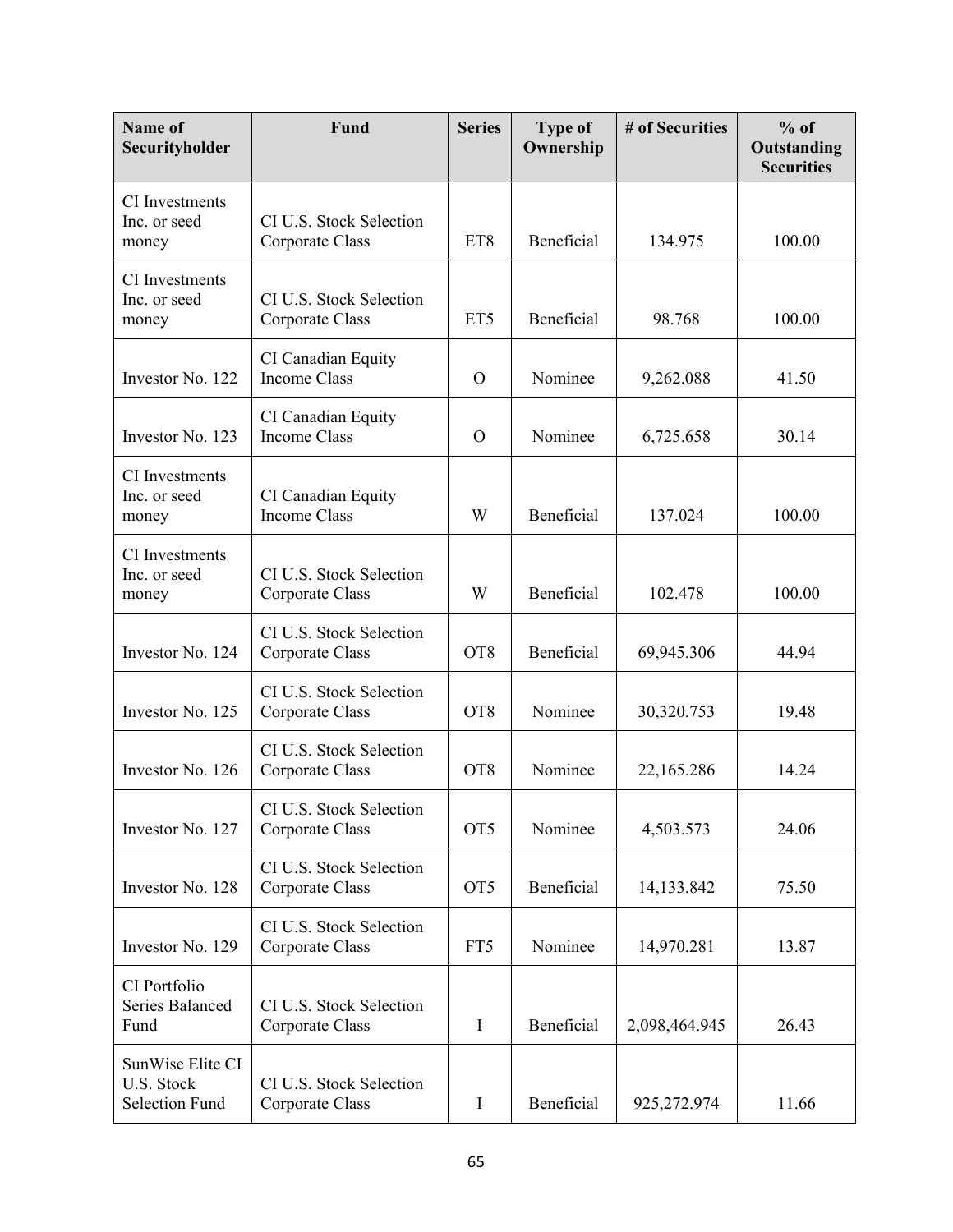| Name of<br>Securityholder               | <b>Fund</b>                                | <b>Series</b> | <b>Type of</b><br>Ownership | # of Securities | $%$ of<br>Outstanding<br><b>Securities</b> |
|-----------------------------------------|--------------------------------------------|---------------|-----------------------------|-----------------|--------------------------------------------|
| Investor No. 130                        | CI Canadian Equity<br><b>Income Class</b>  | $\mathbf I$   | Nominee                     | 60,395.896      | 14.80                                      |
| Investor No. 131                        | CI Canadian Equity<br><b>Income Class</b>  | $\bf{I}$      | Nominee                     | 73,484.653      | 18.00                                      |
| Investor No. 132                        | CI Canadian Equity<br><b>Income Class</b>  | $\mathbf I$   | Nominee                     | 47,135.374      | 11.55                                      |
| Investor No. 133                        | CI Canadian Equity<br><b>Income Class</b>  | $\mathbf I$   | Both                        | 57,135.027      | 14.00                                      |
| Canplan<br>Securities Ltd.              | CI Canadian Equity<br><b>Income Class</b>  | $\mathbf{P}$  | Nominee                     | 35,724.970      | 15.56                                      |
| Investor No. 134                        | CI Canadian Equity<br><b>Income Class</b>  | $\mathbf{P}$  | Beneficial                  | 35,886.157      | 15.63                                      |
| Investor No. 135                        | CI Canadian Equity<br><b>Income Class</b>  | $\mathbf{P}$  | Beneficial                  | 58,271.572      | 25.37                                      |
| Investor No. 136                        | CI U.S. Stock Selection<br>Corporate Class | P             | Nominee                     | 93,906.282      | 17.46                                      |
| CI Investments<br>Inc. or seed<br>money | CI U.S. Stock Selection<br>Corporate Class | PT5           | Beneficial                  | 137.032         | 100.00                                     |
| Investor No. 137                        | CI U.S. Stock Selection<br>Corporate Class | PT8           | Nominee                     | 3,301.163       | 31.62                                      |
| Investor No. 138                        | CI U.S. Stock Selection<br>Corporate Class | PT8           | Nominee                     | 4,519.269       | 43.29                                      |
| Investor No. 139                        | CI U.S. Stock Selection<br>Corporate Class | PT8           | Nominee                     | 2,460.831       | 23.57                                      |
| Investor No. 140                        | CI U.S. Stock Selection<br>Corporate Class | FT8           | Both                        | 5,843.860       | 11.83                                      |
| Investor No. 141                        | CI U.S. Stock Selection<br>Corporate Class | FT8           | Nominee                     | 6,624.023       | 13.41                                      |

*\*To protect the privacy of individual investors, we have omitted their names. This information is available on request by contacting us at the telephone number under the heading "Additional Information".*

Securities of a Fund that are held by CI or by other mutual funds managed by CI or its affiliates will not be voted at the Meetings.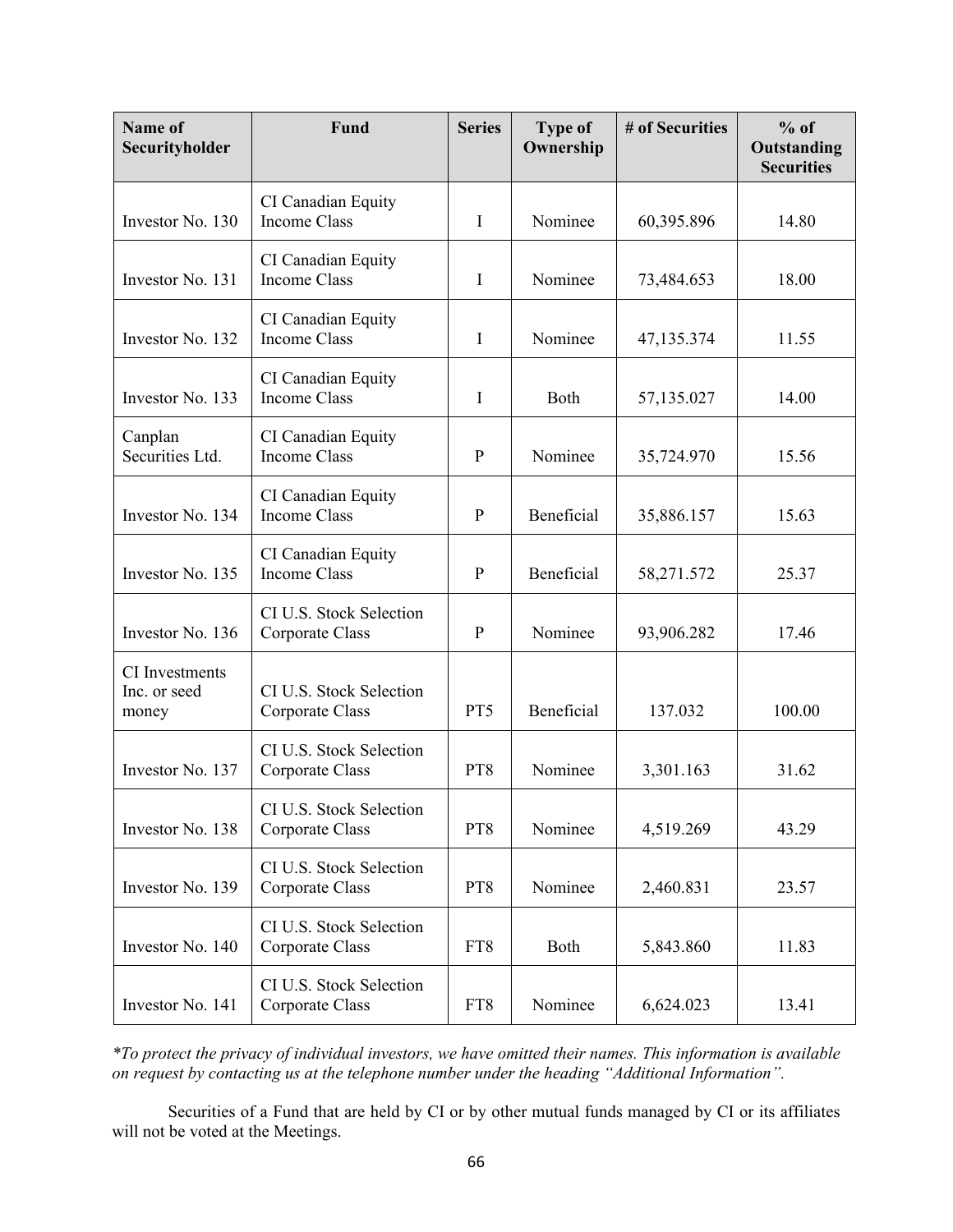#### **RIGHT OF DISSENT**

Under section 185 of the *Business Corporations Act* (Ontario) (the "**OBCA**"), the Permitted Dissenting Shareholders have the right to dissent in respect of the resolution set out in Schedule "C" hereof (the "**Special Resolution**") and, if the action approved by the Special Resolution becomes effective, to receive from the applicable Continuing Corporate Fund, the fair value of the securities in respect of which the shareholder dissents determined as of the close of business on the day before the Special Resolution is adopted. The board of directors of the applicable Corporation considers the fair value of the securities of a Continuing Corporate Fund to be the net asset value thereof determined on the relevant valuation date and therefore intends to offer, if necessary, such value determined on March 11, 2022 or, if the Meeting is adjourned, March 18, 2022 to any shareholder who exercises his or her right to dissent if the Special Resolution is adopted.

Shareholders of a Continuing Corporate Fund currently have the right to redeem their securities on any business day. Shareholders who exercise such right of redemption up to the close of business on a business day receive the net asset value per security determined at the close of business on such day and thereafter are deemed not to be shareholders of the Continuing Corporate Fund. Redemption requests in respect of securities may therefore be received by the close of business on the effective date of the Mergers. Payment for securities redeemed is made not later than the third business day following the date of redemption.

As a result of the procedures set out in section 185 of the OBCA, Permitted Dissenting Shareholders who exercise their right to dissent in accordance with such procedures (as summarized below) will receive the fair value for their securities offered by the applicable Corporation later than would be the case if the shareholder redeems his or her securities in accordance with the normal redemption procedures described above. Permitted Dissenting Shareholders who do not wish to authorize the Special Resolution should therefore consult with an advisor before exercising the shareholder's right to dissent, to confirm whether redemption in the ordinary course is the preferred procedure to follow.

In order to exercise the right of dissent, Permitted Dissenting Shareholders must follow the procedures set out in section 185 of the OBCA. The following is a brief summary of those procedures. The Permitted Dissenting Shareholder is required to send a written objection to the Special Resolution to the applicable Corporation at or prior to the applicable Meeting. A vote against the Special Resolution or an abstention does not constitute a written objection. Within 10 days after the Special Resolution is adopted by the shareholders, the applicable Corporation must so notify the Permitted Dissenting Shareholder, who is then required, within 20 days after receipt of such notice (or if he or she does not receive such notice, within 20 days after he or she learns of the adoption of the Special Resolution), to send to the applicable Corporation a written notice containing his or her name and address, the number of securities in respect of which he or she dissents (which must be not less than all of his or her securities of the applicable Continuing Corporate Fund in respect of which the shareholder has exercised dissent rights) and a demand for payment of the fair value of such securities. Within 30 days after sending such written notice, the Permitted Dissenting Shareholder also must send to the applicable Corporation the certificate(s) (if any) representing his or her securities or the right of dissent will be forfeited. Within 7 days after the action approved by the Special Resolution becomes effective, the applicable Corporation is required to determine the fair value of the shares and to make a written offer to pay such amount to the Permitted Dissenting Shareholder. If such offer is not made, or is not accepted by the Permitted Dissenting Shareholder within 30 days, the applicable Corporation may apply to the court to fix the fair value of the securities, failing which the Permitted Dissenting Shareholder may make such application. If an application is made by either party, the Permitted Dissenting Shareholder will be entitled to be paid the amount fixed by the court, which may be greater or less than the value previously offered by the applicable Corporation.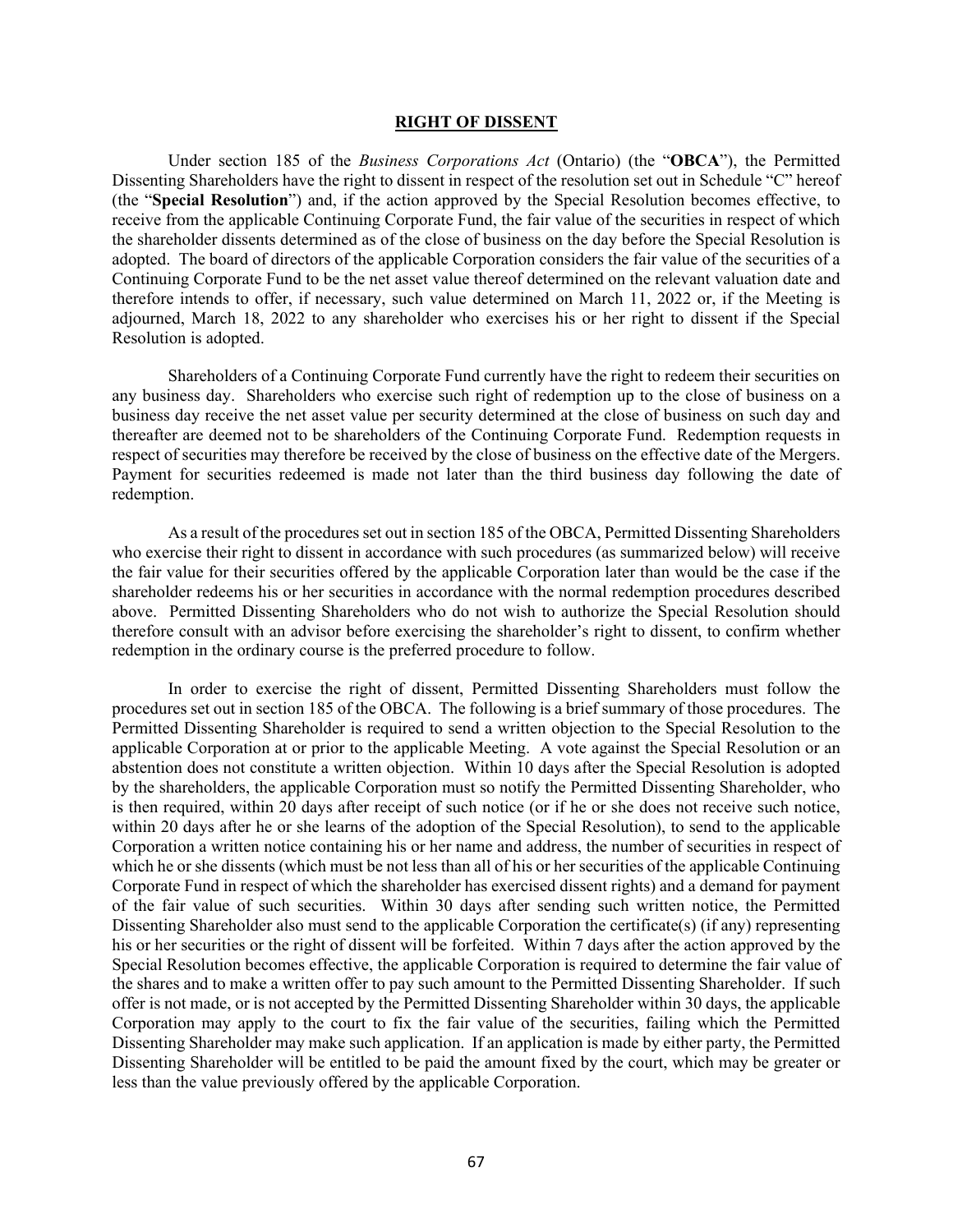#### **AUDITOR**

The independent auditor of each Fund is Ernst & Young LLP of Toronto, Ontario.

# **ADDITIONAL INFORMATION**

Additional information regarding the Funds is contained in the simplified prospectus, annual information form, fund facts and the interim and annual management reports of fund performance and annual audited and interim unaudited financial statements for each of those Funds. The fund facts relating to the applicable Continuing Fund have been mailed to securityholders of the Terminating Funds. You should review these documents carefully.

Investors in the Terminating Funds may obtain a copy of the simplified prospectus, annual information form and other public disclosure documents of the Continuing Funds at no cost by contacting CI at 15 York Street, Second Floor, Toronto, Ontario M5J 0A3, toll-free at 1-800-792-9355, by fax at 1- 800-567-7141, or by e-mail at service@ci.com or by downloading from the internet at www.sedar.com or www.ci.com.

#### **Interest of Insiders**

CI provides management services to each Fund. If the business to be conducted at each Meeting is approved, CI will continue to provide management services to each Continuing Fund and to receive management and administration fees as described in this Circular under "*Fund Comparisons*" and in the simplified prospectus, which is available at no cost by contacting CI toll-free at 1-800-792-9355, by fax at 1-800-567-7141, by email at service@ci.com or by downloading from the internet at www.sedar.com or www.ci.com.

#### *\*CI Global Asset Management is a registered business name of CI Investments Inc.*

To request an alternative format of this document, please contact us through our website at www.ci.com, or by calling 1-800-792-9355.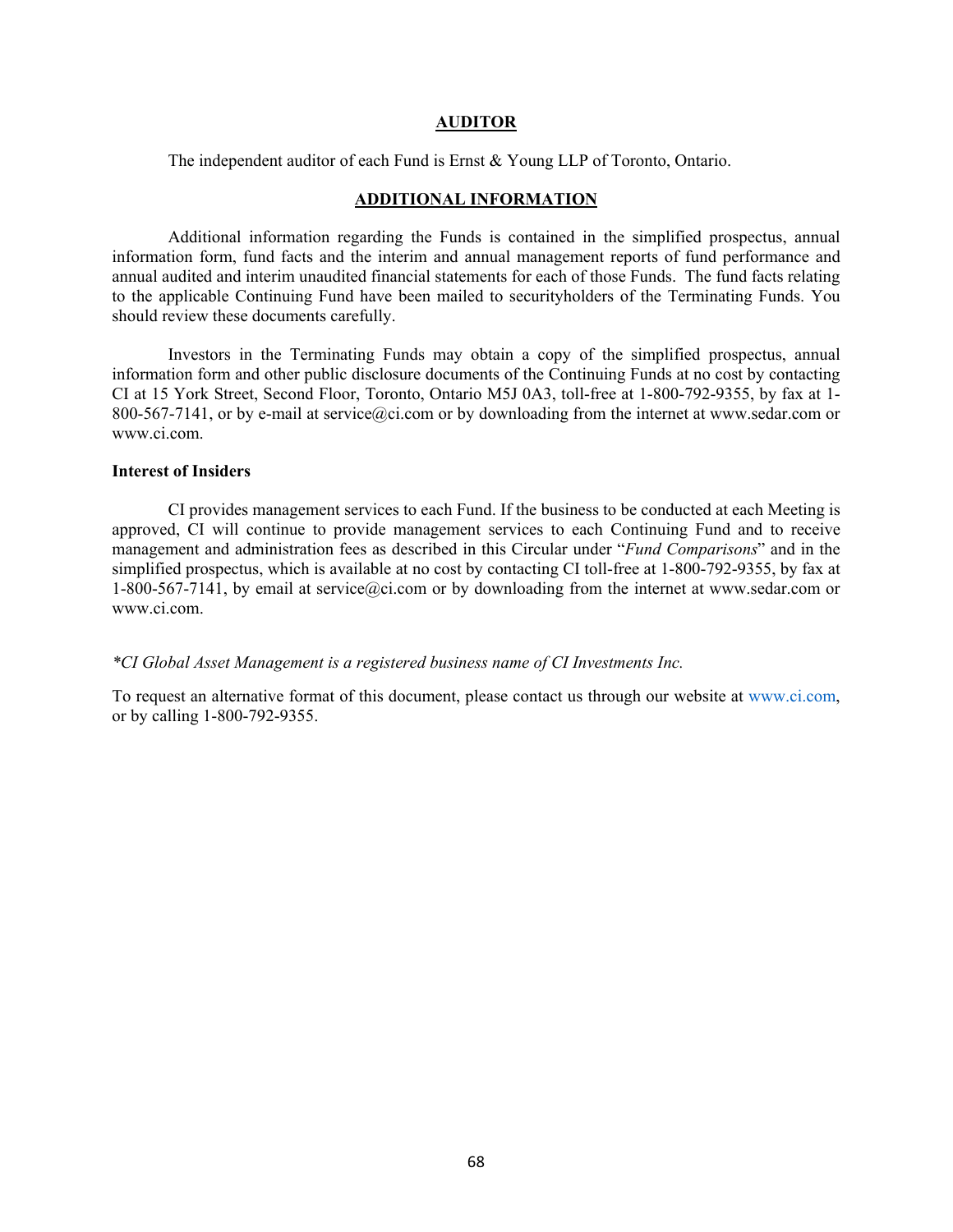#### **CERTIFICATES**

The contents of this Circular and its distribution have been approved by the board of directors of CI Global Asset Management, as Manager of the Funds, and by the respective board of directors of CI Corporate Class Limited and Sentry Corporate Class Ltd. in respect of the Corporate Funds.

Each of the Funds has provided the information contained in this Circular that relates specifically to it and assumes no responsibility for the accuracy or completeness of the information provided by any other Fund, nor for any omission on the part of any other Fund to disclose facts or events that may affect the accuracy of any information provided by such Fund.

DATED at Toronto, Ontario, this  $10<sup>th</sup>$  day of February, 2022.

### **BY ORDER OF THE BOARD OF DIRECTORS OF CI GLOBAL ASSET MANAGEMENT, AS MANAGER OF THE FUNDS**

"*Darie Urbanky*"

Darie Urbanky President, acting as Chief Executive Officer, CI Global Asset Management

# **BY ORDER OF THE BOARD OF DIRECTORS OF CI CORPORATE CLASS LIMITED**

"*Duarte Boucinha*" Duarte Boucinha Chief Executive Officer, CI Corporate Class Limited

# **BY ORDER OF THE BOARD OF DIRECTORS OF SENTRY CORPORATE CLASS LTD.**

"*Duarte Boucinha*" Duarte Boucinha Chief Executive Officer, Sentry Corporate Class Ltd.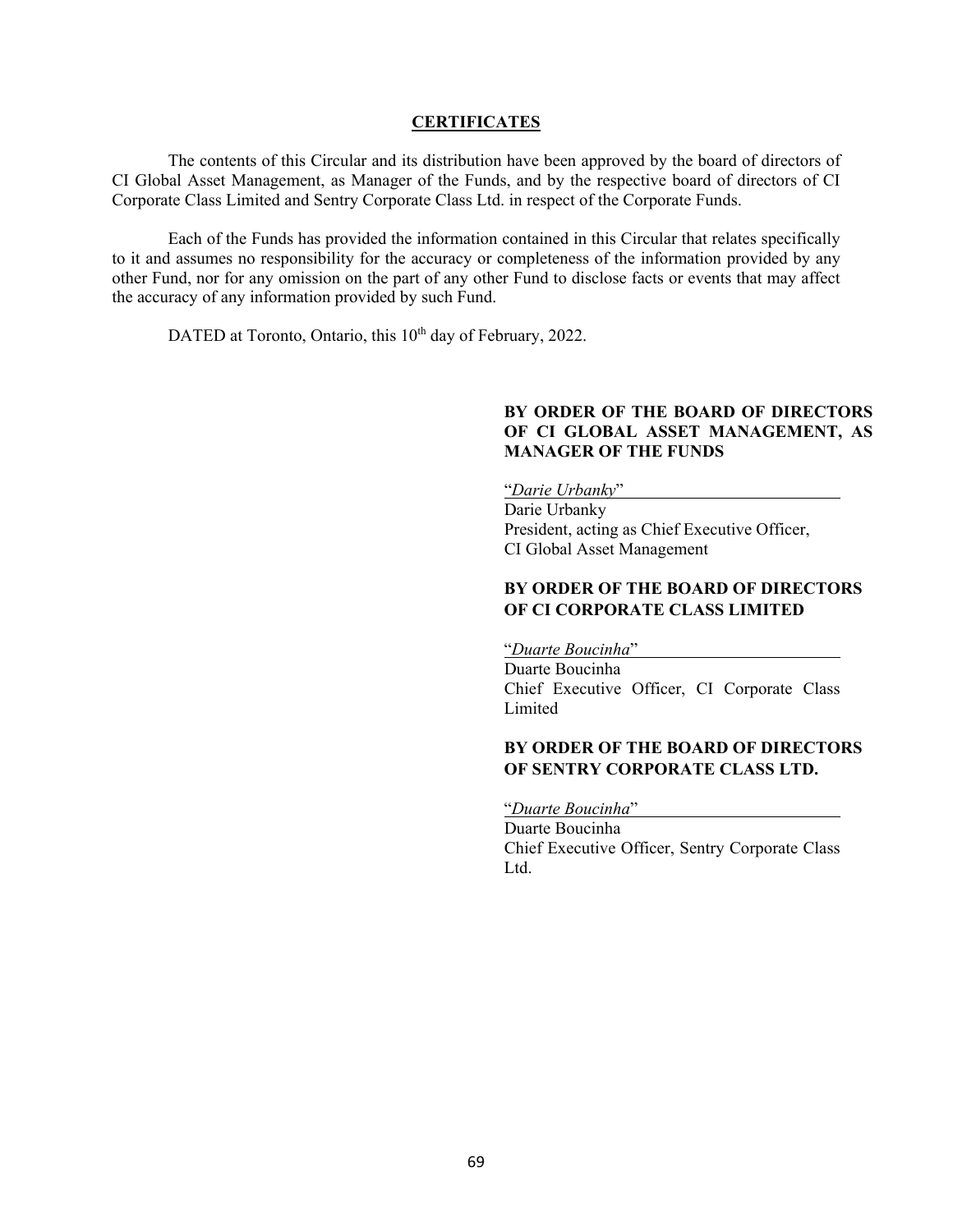#### **SCHEDULE "A"**

# **RESOLUTION OF THE SECURITYHOLDERS OF EACH OF**

# **CI BALANCED YIELD PRIVATE POOL CLASS\*\* CI CONSERVATIVE BALANCED INCOME CLASS\*\* CI CANADIAN EQUITY INCOME PRIVATE POOL CLASS\*\* CI CANADIAN SMALL/MID CAP MANAGED FUND CI GLOBAL BALANCED YIELD PRIVATE POOL CLASS\*\* CI GLOBAL DIVIDEND OPPORTUNITIES CLASS\*\* CI GLOBAL EQUITY MOMENTUM PRIVATE POOL CI GLOBAL EQUITY INCOME PRIVATE POOL CLASS\*\* CI HIGH YIELD BOND CLASS\*\* CI INTERNATIONAL EQUITY INCOME PRIVATE POOL CLASS\*\* CI INTERNATIONAL EQUITY VALUE PRIVATE POOL CI MARRET SHORT DURATION HIGH YIELD FUND CI NORTH AMERICAN SMALL / MID CAP EQUITY PRIVATE POOL CI U.S. EQUITY CORPORATE CLASS\* CI U.S. EQUITY CURRENCY NEUTRAL PRIVATE POOL CLASS\*\* CI U.S. EQUITY PRIVATE POOL CLASS\*\***

**(each, a "Terminating Fund")**

*\* shares of CI Corporate Class Limited \*\* shares of Sentry Corporate Class Ltd.*

**WHEREAS** it is in the best interests of the Terminating Fund and its securityholders to merge the Terminating Fund into the Continuing Fund (as defined in the Circular), as described in the management information circular dated February 10, 2022 (the "**Circular**") and to wind up the Terminating Fund as hereinafter provided;

### **BE IT RESOLVED THAT:**

- 1. the merger (the "**Merger**"), in the manner described in the Circular, of the Terminating Fund into its corresponding Continuing Fund is authorized and approved;
- 2. CI Investments Inc. (the "**Manager**"), as manager of each Terminating Fund and trustee of the Terminating Trust Fund (as defined in the Circular), and CI Corporate Class Limited (the "**CI Corporation**") and Sentry Corporate Class Ltd. (the "**Sentry Corporation**" and, together with CI Corporation, the "**Corporations**"), in respect of the applicable Terminating Corporate Fund (as defined in the Circular) are hereby authorized to:
	- (a) sell the net assets of the Terminating Fund to the Continuing Fund in exchange for securities of the applicable series of the Continuing Fund;
	- (b) distribute the securities of the Continuing Fund received by the Terminating Fund or the applicable Corporation (in respect of the applicable Terminating Corporate Fund) to securityholders of the Terminating Fund in exchange for all of the securityholders' existing securities of the Terminating Fund on a dollar-for-dollar and series-by-series basis;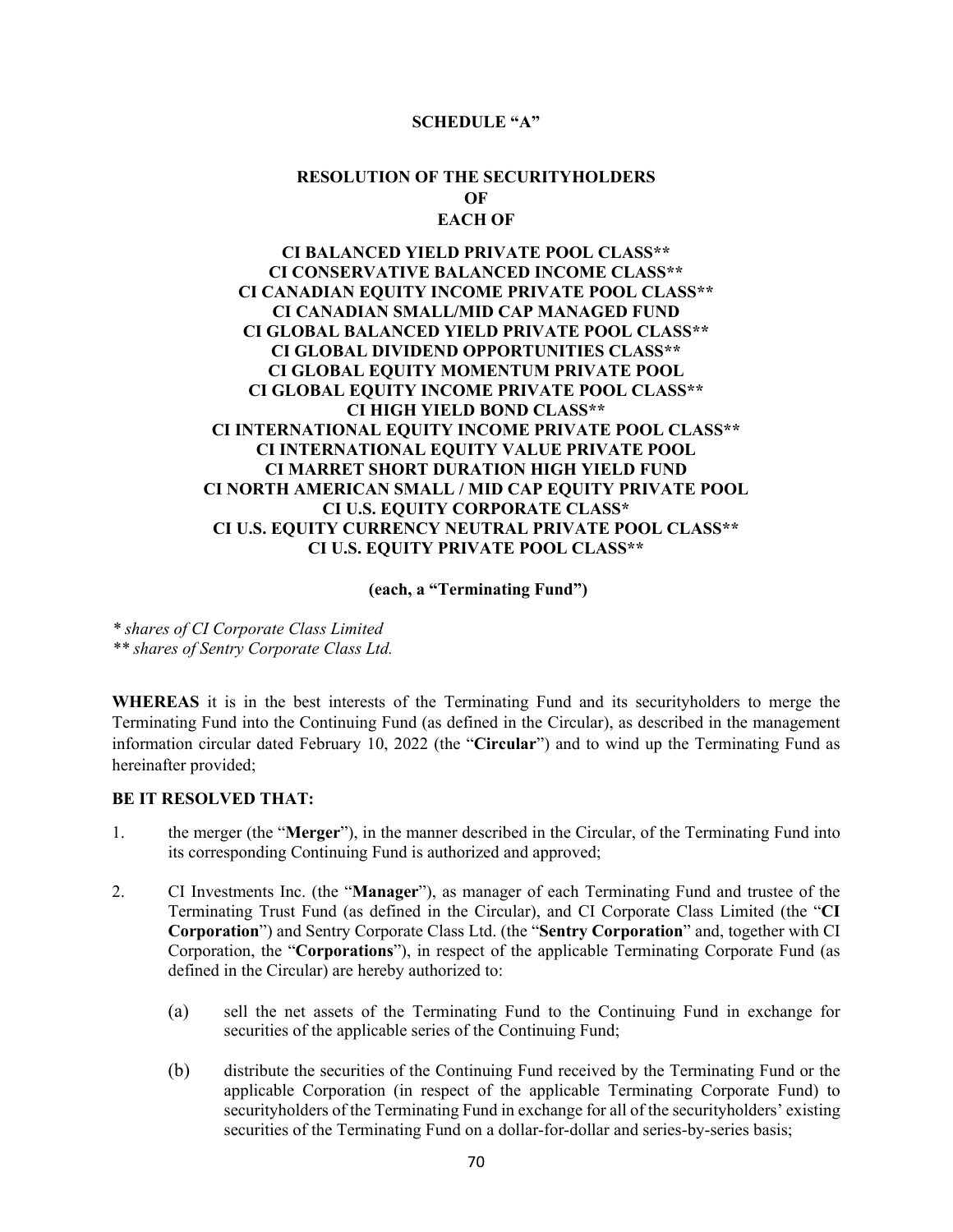- (c) wind up the Terminating Fund within 30 days following the Merger; and
- (d) amend the constating documents of the Terminating Fund to the extent necessary to give effect to the foregoing;
- 3. all amendments to any agreements to which the Terminating Fund or the applicable Corporation, as applicable, is a party that are required to give effect to the matters approved in this resolution be and are hereby authorized and approved;
- 4. the Manager shall have the discretion to postpone implementing the Merger until a later date or revoke this resolution for any reason whatsoever, without further approval of the securityholders of the Terminating Fund, at any time prior to the implementation of the Merger and elect not to proceed; and
- 5. any director or officer of the Manager or the applicable Corporation, as applicable, is authorized to execute all such documents and to take all such steps as may be necessary or desirable to give effect to the foregoing, including, without limitation, to amend the constating documents of the Terminating Fund as described in the Circular.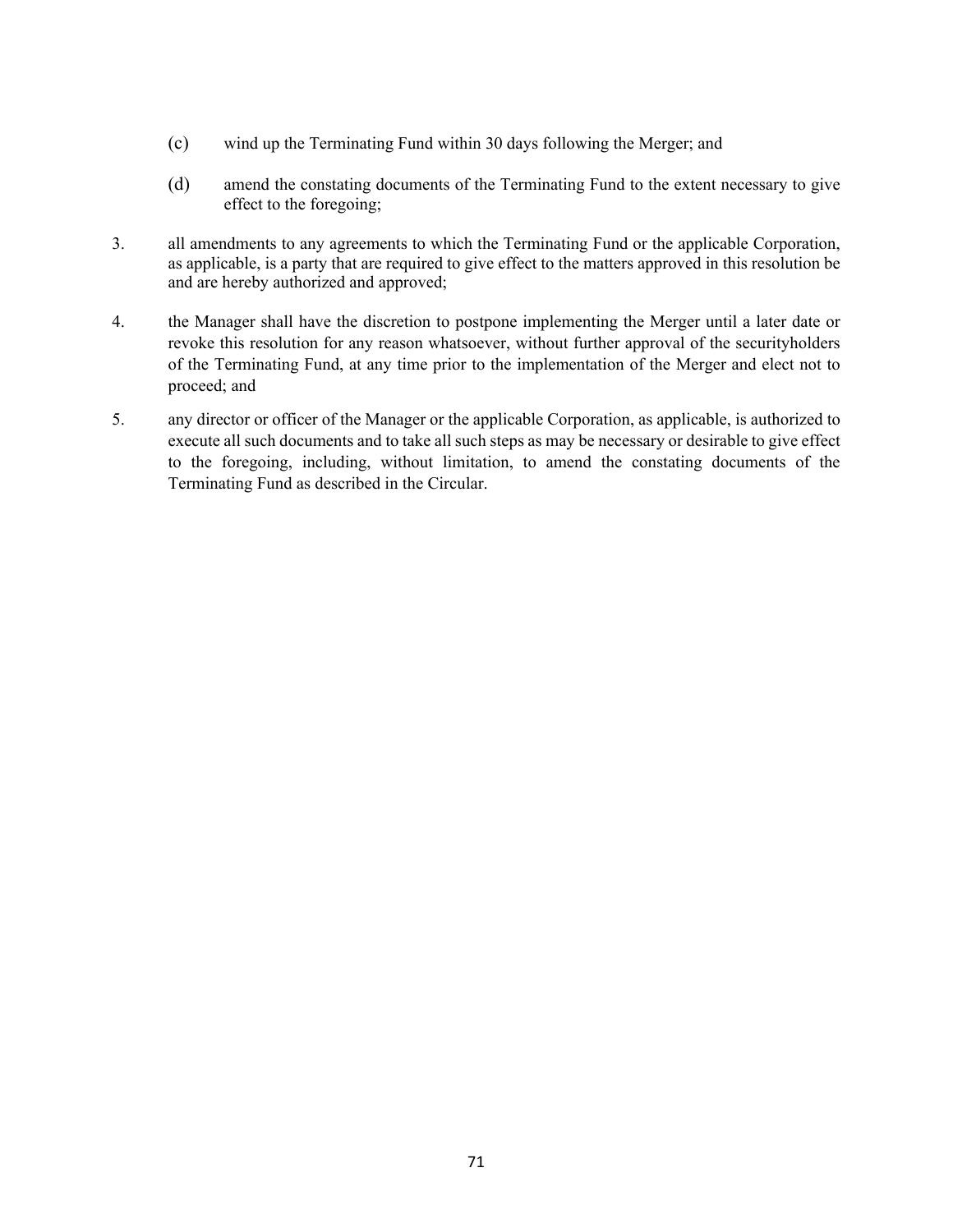#### **SCHEDULE "B"**

# **RESOLUTION OF THE SECURITYHOLDERS OF EACH OF**

# **CI AMERICAN MANAGERS® CORPORATE CLASS\* CI CANADIAN ALL CAP EQUITY INCOME CLASS\*\***

### **(each a "Terminating Corporate Fund")**

*\* shares of CI Corporate Class Limited \*\* shares of Sentry Corporate Class Ltd.*

**WHEREAS** it is in the best interests of the Terminating Corporate Fund and its securityholders to merge the Terminating Corporate Fund into the applicable Continuing Corporate Fund (as defined in the Circular), as described in the management information circular dated February 10, 2022 (the "**Circular**") and to cancel the Terminating Corporate Fund's securities as hereinafter provided;

# **BE IT RESOLVED THAT:**

- 1. the merger (the "**Merger**"), in the manner described in the Circular, of the Terminating Corporate Fund into its corresponding Continuing Corporate Fund, is authorized and approved;
- 2. CI Corporate Class Limited (the "**CI Corporation**"), in respect of CI American Managers® Corporate Class, and Sentry Corporate Class Ltd. (the "**Sentry Corporation**" and, together with CI Corporation, the "**Corporations**"), in respect of CI Canadian All Cap Equity Income Class, as applicable, are authorized to:
	- (a) attribute the portfolio assets of the Terminating Corporate Fund to the portfolio of the Continuing Corporate Fund;
	- (b) amend the constating documents to provide for the exchange of all of the securities of the Terminating Corporate Fund for securities of its corresponding Continuing Corporate Fund on a dollar-for-dollar and series-by-series basis;
	- (c) exchange the securities of the Terminating Corporate Fund for securities of the Continuing Corporate Fund on a dollar-for-dollar and series-by-series basis; and
	- (d) cancel the Terminating Corporate Fund's securities;
- 3. all amendments to any agreements to which the applicable Corporation is a party that are required to give effect to the matters approved in this resolution be and are hereby authorized and approved;
- 4. the manager of the Terminating Corporate Fund shall have the discretion to postpone implementing the Merger until a later date or revoke this resolution for any reason whatsoever, without further approval of the securityholders of the Terminating Corporate Fund, at any time prior to the implementation of the Merger and elect not to proceed; and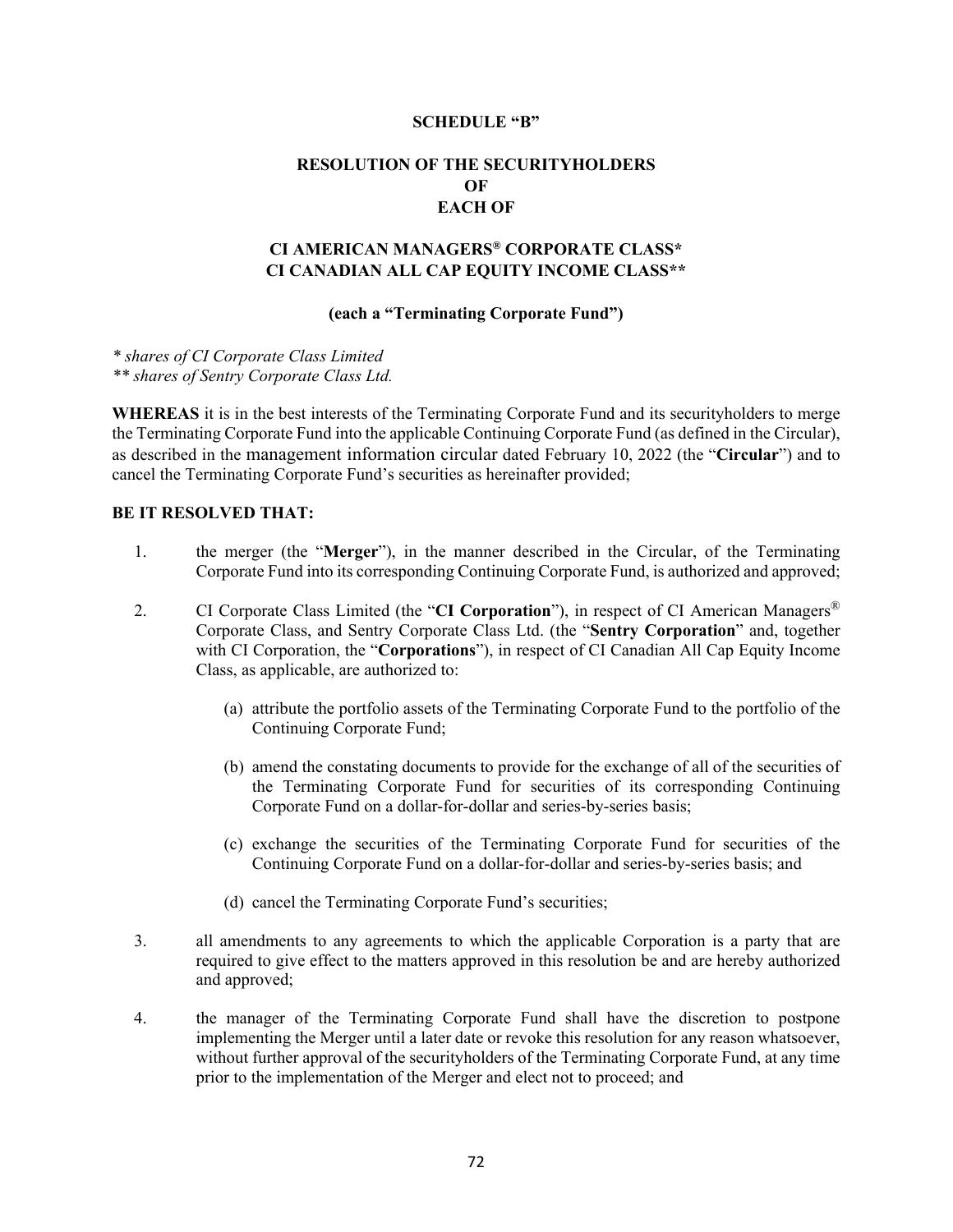5. any director or officer of the applicable Corporation and the manager of the Terminating Corporate Fund is authorized to execute all such documents and take all such steps as may be necessary or desirable to give effect to the foregoing.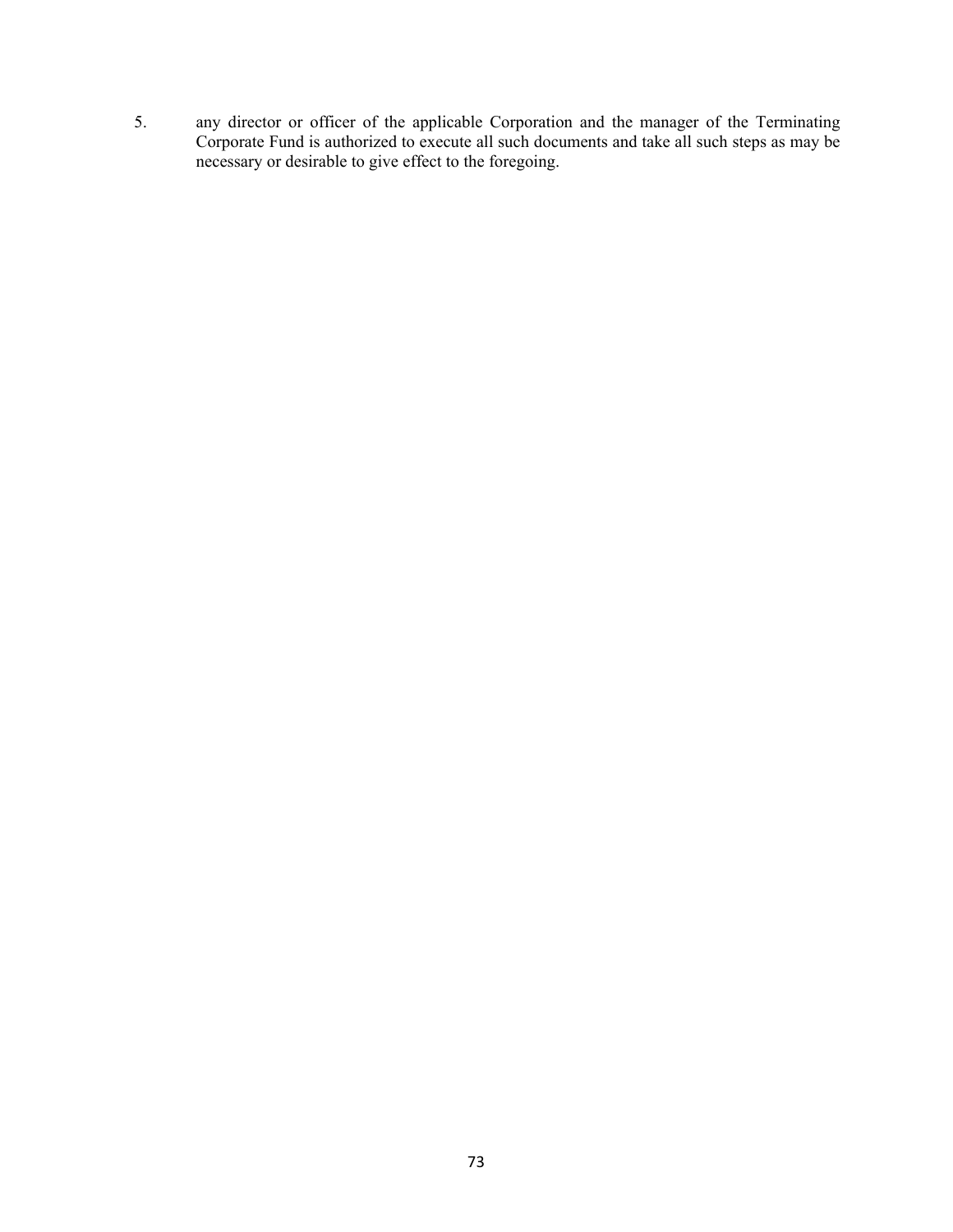## **SCHEDULE "C"**

# **RESOLUTION OF THE SECURITYHOLDERS OF EACH OF**

## **CI CANADIAN EQUITY INCOME CLASS (***to be renamed CI Canadian All Cap Equity Income Class***)***\*\** **CI U.S. STOCK SELECTION CORPORATE CLASS\***

## **(each a "Continuing Corporate Fund")**

*\* shares of CI Corporate Class Limited \*\* shares of Sentry Corporate Class Ltd.*

**WHEREAS** it is in the best interests of the Continuing Corporate Fund and its securityholders to merge the applicable Terminating Corporate Fund (as defined in the Circular) into the Continuing Corporate Fund, as described in the management information circular dated February 10, 2022 (the "**Circular**");

## **BE IT RESOLVED THAT:**

- 1. the exchange of securities, in the manner described in the Circular, of the Terminating Corporate Fund into securities of its corresponding Continuing Corporate Fund, is authorized and approved;
- 2. CI Corporate Class Limited (the "**CI Corporation**"), in respect of CI U.S. Stock Selection Corporate Class, and Sentry Corporate Class Ltd. (the "**Sentry Corporation**" and, together with CI Corporation, the "**Corporations**"), in respect of CI Canadian Equity Income Class, as applicable, is authorized to:
	- (a) amend its constating documents to provide for the exchange of all the securities of the Terminating Corporate Fund for securities of its corresponding Continuing Corporate Fund on a dollar-for-dollar and series-by series basis; and
	- (b) exchange the securities of the Terminating Corporate Fund for securities of the Continuing Corporate Fund on a dollar-for-dollar and series-by-series basis;
- 3. all amendments to any agreements to which the applicable Corporation is a party that are required to give effect to the matters approved in this resolution be and are hereby authorized and approved;
- 4. the directors of the applicable Corporation are hereby authorized to revoke this resolution or any part of it before it is acted upon and without further approval of the securityholders of the Continuing Corporate Fund or the Corporation if, in the opinion of the directors, they consider it necessary or desirable; and
- 5. any director or officer of the applicable Corporation is authorized to execute all such documents and take all such steps as may be necessary or desirable to give effect to the foregoing.